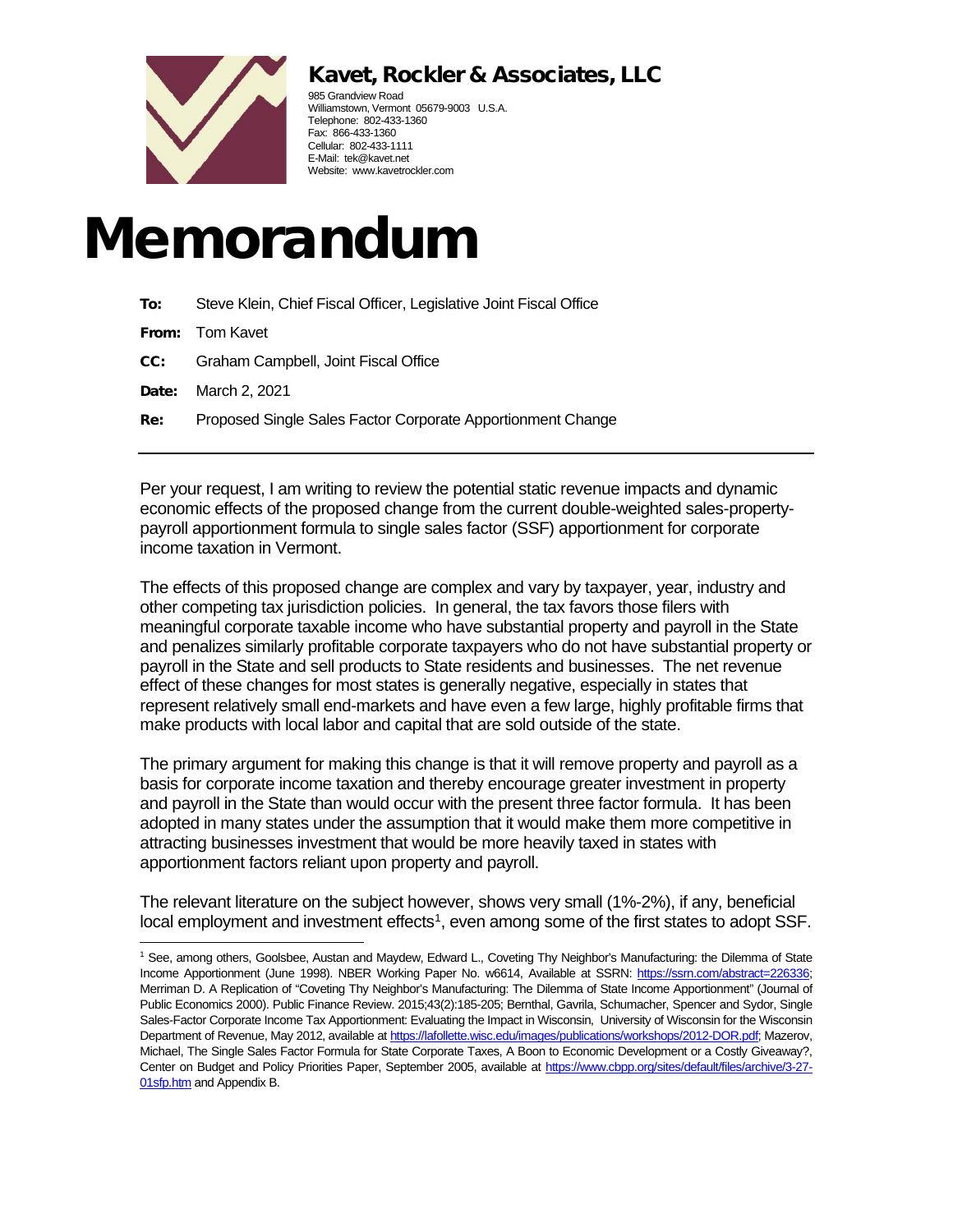And, almost every study on the subject agrees that as more and more states utilize SSF, as is now the case, even these small positive effects will disappear as any competitive advantage is lost. [2](#page-1-0)

There may still be a "defensive" rationale for adoption of this effective tax cut, if there is concern that, as one of the few states in the region that has not adopted  $SSF$ <sup>3</sup>, this could act as a deterrent to both corporate relocation and/or new investment in existing businesses. For further perspectives and background on this issue, the Center on Budget and Policy Priorities paper in the attached Appendix B provides a comprehensive discussion of corporate apportionment formulae, SSF, and its growing adoption.

The impacts of this change in Vermont will serve to reduce net corporate tax revenues by about \$20M per year, however, this may vary greatly from year to year, and is difficult to estimate without detailed pro forma data from taxpayers. A relatively small number of taxpayers represent a large proportion of potential beneficiaries. To derive this estimate, we have reviewed more than 20 relevant studies<sup>[4](#page-1-2)</sup> from other states over the past two decades and worked closely with the Vermont Tax Department to analyze State-specific data to the extent possible.

The Vermont Tax Department highlighted some of the difficulties in utilizing extant Tax data in assessing potential revenue impacts from this proposed change in a report on this subject in  $2019^5$  $2019^5$ :

*It is difficult to pinpoint the fiscal impact of switching to a single-sales factor for apportionment because the current sales factors reported by taxpayers and therefore current Department data sets reflect sales based on the cost-of-performance method. Tangible personal property was already subject to market-based sourcing; however, the sales of services and intangible property may change drastically under the new structure. The Department will not have a complete tax year data set for market-based sourcing until sometime in 2022[6](#page-1-4) . That data is critical to precisely estimate the fiscal impact of switching to single-sales-factor apportionment.*

Because of this, Tax declined to make a specific revenue impact estimate, but concluded that, $^7$  $^7$ 

*Considering the unavailability of data needed to forecast revenue changes, Department analysts are comfortable estimating a decrease in revenue of no more than 20%.*

<span id="page-1-0"></span> $2$  Ibid.

<span id="page-1-1"></span><sup>&</sup>lt;sup>3</sup> See Appendix A for a listing of all state corporate apportionment formulae as of January 2021

<span id="page-1-2"></span><sup>4</sup> Including, among others, Rhode Island, North Carolina, Minnesota, Pennsylvania, Oregon, Connecticut, Delaware, Massachusetts, New York, Georgia and Maine.

<span id="page-1-3"></span><sup>5</sup> See page 3[, https://legislature.vermont.gov/assets/Legislative-Reports/Vermont-Corporate-Income-Tax-Report\\_16Dec2019.pdf](https://legislature.vermont.gov/assets/Legislative-Reports/Vermont-Corporate-Income-Tax-Report_16Dec2019.pdf)

<span id="page-1-4"></span><sup>&</sup>lt;sup>6</sup> Calendar year filers can extend until November 2021; however, fiscal-year filers extend well beyond that.

<span id="page-1-5"></span><sup>7</sup> See page 4[, https://legislature.vermont.gov/assets/Legislative-Reports/Vermont-Corporate-Income-Tax-Report\\_16Dec2019.pdf](https://legislature.vermont.gov/assets/Legislative-Reports/Vermont-Corporate-Income-Tax-Report_16Dec2019.pdf)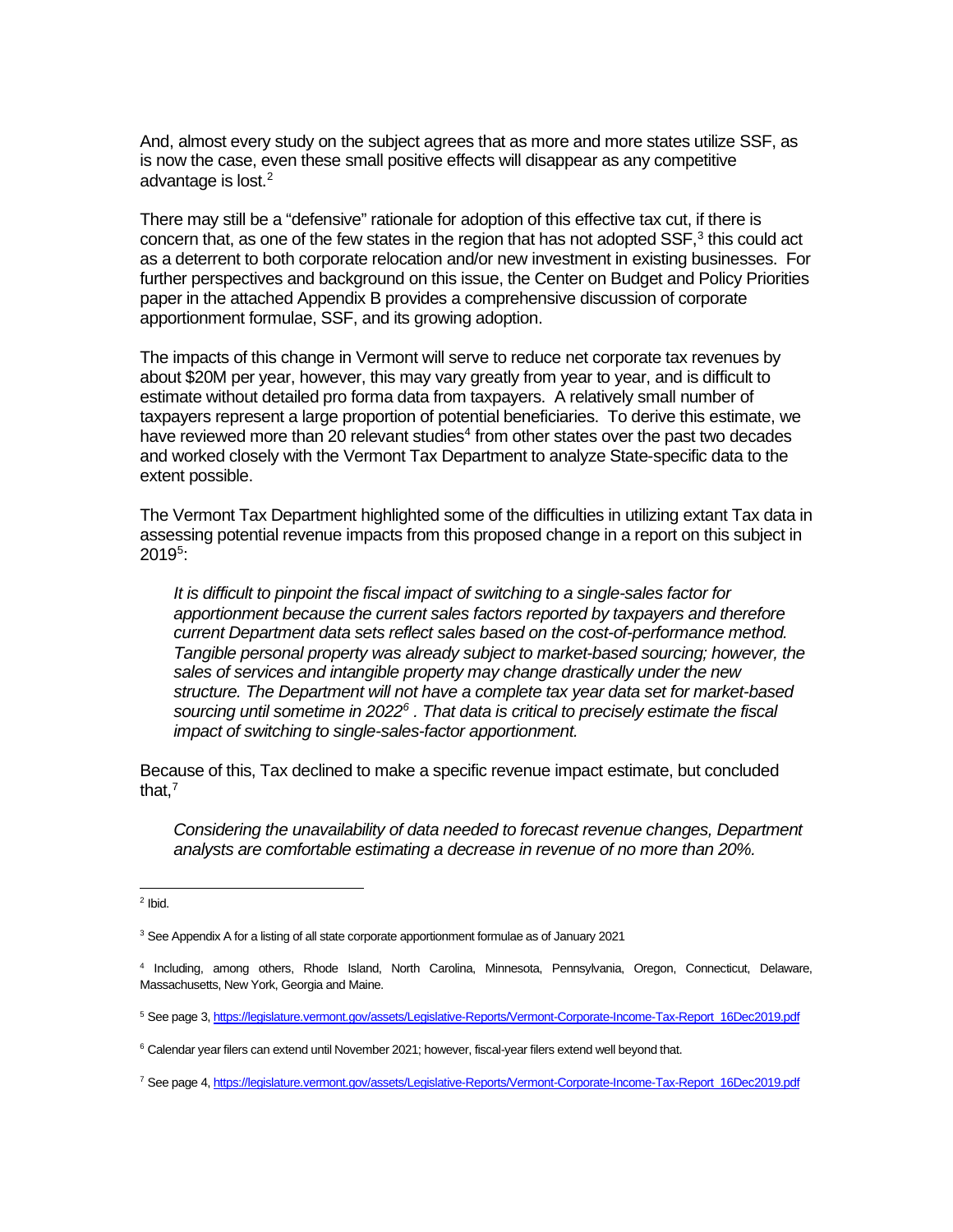The Tax Department has performed additional runs at our request, and based on these, believes the revenue impact estimate provided herein to be reasonable. These runs also illustrated the small number of in-state firms that are likely to disproportionally benefit from SSF (only about 20% of all firms pay more than the minimum tax and fewer than about 30 firms can represent well over half of the aggregate SSF benefit in any given year), and because of this, the variability in impacts that may occur due to the fortunes of these affected firms. The current JFO impact estimate is about \$7M per year below the upper boundary cited above and considerably lower than many of the most relevant studies and actual pro forma results analyzed in other states. It is higher, however, than some of the simulations using cost-of-performance based State data only and other state estimates made prior to implementation. In several instances, ex-post analyses of revenue impacts exceeded preenactment estimates.

It should also be noted that the definition of "sales" for services may be defined by companies in different ways and that this can create a degree of subjectivity in liabilities and complicate enforcement. If SSF with market-based sourcing is enacted, detailed administrative guidance for determining the market state for sales should be issued and updated as new issues arise.

Please let me know if you or others would like further analysis or more extensive discussion of any aspect of this issue.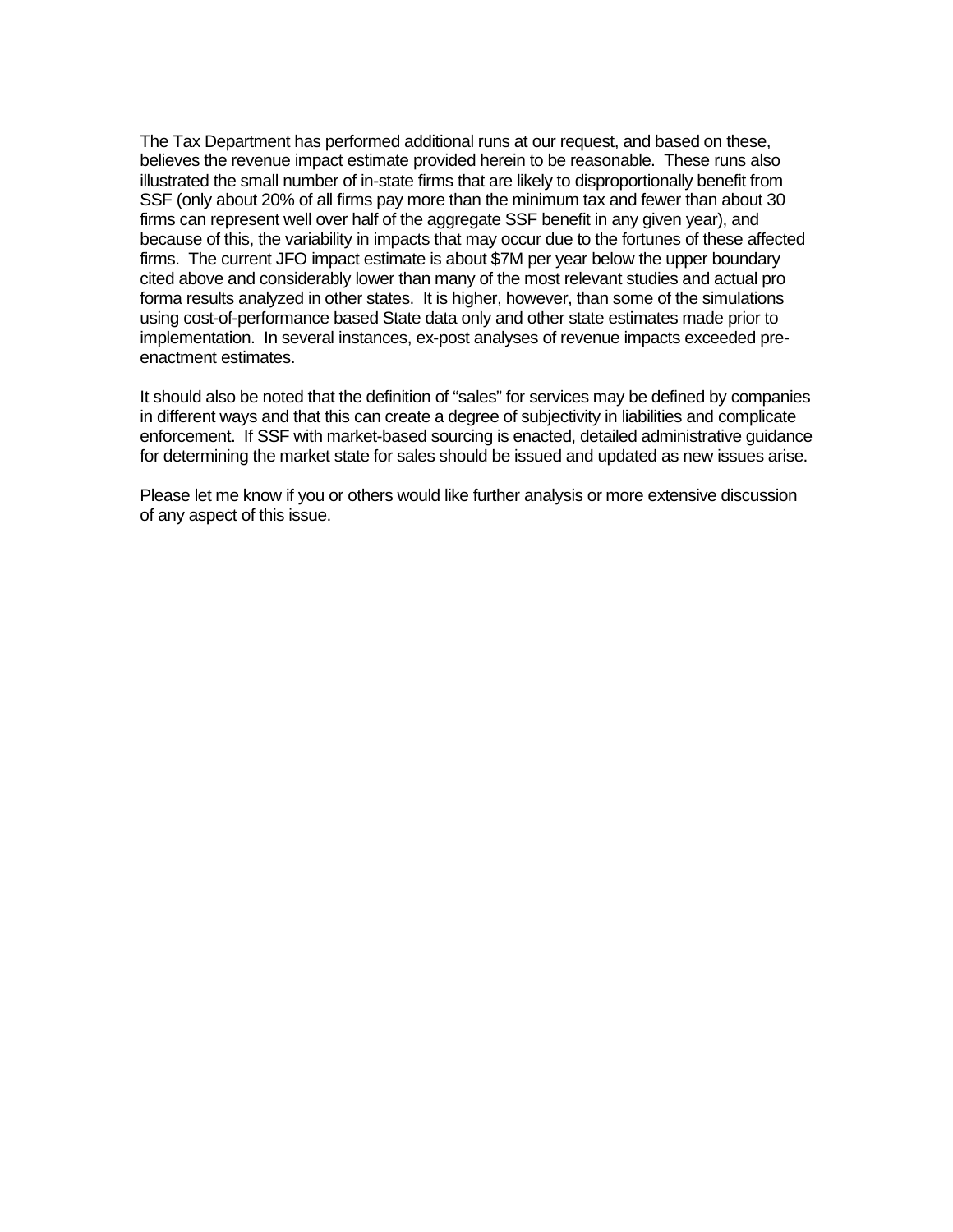# Appendix A

State Apportionment of Corporate Income As of January 2021

January 2021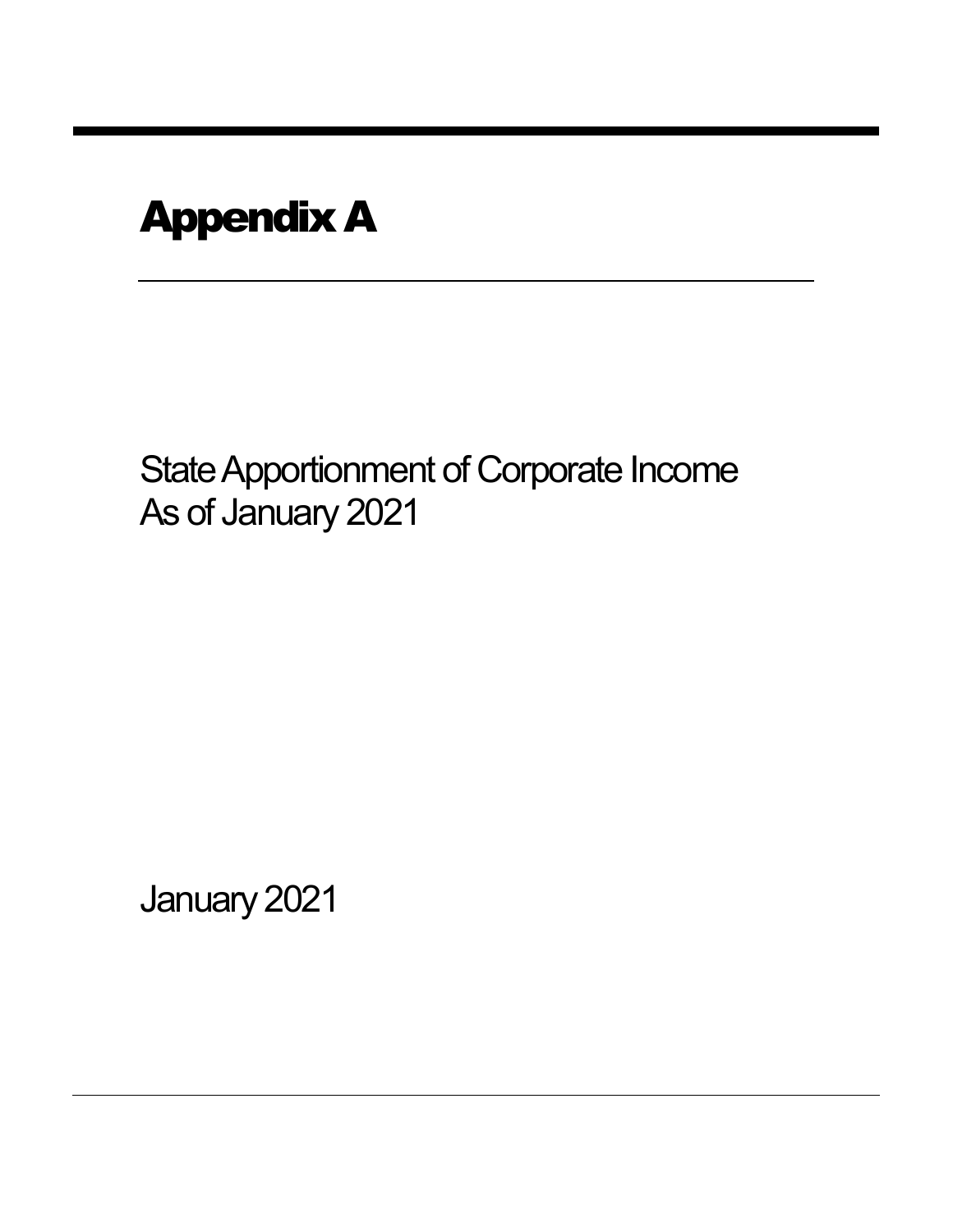#### **STATE APPORTIONMENT OF CORPORATE INCOME**

(Formulas for tax year 2021 -- as of January 1, 2021)

| ALABAMA <sup>*</sup>  | Double wtd Sales            | MONTANA *               | 3 Factor               |
|-----------------------|-----------------------------|-------------------------|------------------------|
| ALASKA*               | 3 Factor                    | <b>NEBRASKA</b>         | <b>Sales</b>           |
| ARIZONA *             | Sales/Double wtd Sales      | <b>NEVADA</b>           | No State Income Tax    |
| ARKANSAS <sup>*</sup> | <b>Sales</b>                | <b>NEW HAMPSHIRE</b>    | Double wtd Sales       |
| <b>CALIFORNIA</b> *   | <b>Sales</b>                | <b>NEW JERSEY</b>       | <b>Sales</b>           |
| COLORADO <sup>*</sup> | <b>Sales</b>                | NEW MEXICO <sup>*</sup> | 3 Factor/Sales         |
| <b>CONNECTICUT</b>    | <b>Sales</b>                | <b>NEW YORK</b>         | Sales                  |
| <b>DELAWARE</b>       | <b>Sales</b>                | <b>NORTH CAROLINA *</b> | <b>Sales</b>           |
| <b>FLORIDA</b>        | Double wtd Sales            | NORTH DAKOTA *          | 3 Factor/Sales         |
| <b>GEORGIA</b>        | <b>Sales</b>                | <b>OHIO</b>             | N/A(2)                 |
| HAWAII <sup>*</sup>   | 3 Factor                    | OKLAHOMA                | 3 Factor               |
| IDAHO $*$             | Double wtd Sales            | OREGON                  | <b>Sales</b>           |
| ILLINOIS <sup>*</sup> | <b>Sales</b>                | PENNSYLVANIA            | <b>Sales</b>           |
| <b>INDIANA</b>        | <b>Sales</b>                | <b>RHODE ISLAND</b>     | <b>Sales</b>           |
| <b>IOWA</b>           | <b>Sales</b>                | <b>SOUTH CAROLINA</b>   | <b>Sales</b>           |
| KANSAS *              | 3 Factor                    | <b>SOUTH DAKOTA</b>     | No State Income Tax    |
| KENTUCKY <sup>*</sup> | <b>Sales</b>                | <b>TENNESSEE</b>        | Triple wtd Sales       |
| <b>LOUISIANA</b>      | <b>Sales</b>                | <b>TEXAS</b>            | <b>Sales</b>           |
| MAINE <sup>*</sup>    | <b>Sales</b>                | <b>UTAH</b>             | <b>Sales</b>           |
| MARYLAND (3)          | 75.0% Sales, 12.5% Property | <b>VERMONT</b>          | Double wtd Sales       |
|                       | & Payroll                   | <b>VIRGINIA</b>         | Double wtd Sales/Sales |
| <b>MASSACHUSETTS</b>  | Sales/Double wtd Sales      | <b>WASHINGTON</b>       | No State Income Tax    |
| <b>MICHIGAN</b>       | <b>Sales</b>                | WEST VIRGINIA *         | Double wtd Sales       |
| <b>MINNESOTA</b>      | <b>Sales</b>                | WISCONSIN <sup>*</sup>  | <b>Sales</b>           |
| <b>MISSISSIPPI</b>    | Sales/Other (1)             | <b>WYOMING</b>          | No State Income Tax    |
| MISSOURI <sup>*</sup> | <b>Sales</b>                | DIST. OF COLUMBIA       | <b>Sales</b>           |
|                       |                             |                         |                        |

Source: Compiled by FTA from state sources.

#### Notes:

The formulas listed are for general manufacturing businesses. Some industries have a special formula different from the one shown.

\* State has adopted substantial portions of the UDITPA (Uniform Division of Income Tax Purposes Act).

Slash (/) separating two formulas indicates taxpayer option or specified by state rules.

3 Factor = sales, property, and payroll equally weighted.

Double wtd Sales = 3 factors with sales double-weighted

 $Sales = single sales factor$ 

(1) Mississippi provides different apportionment formulas based on specific type of business. A single sales factor formula is required if no specific business formula is specified.

required if no specific business formula is specified.

(2) Ohio Tax Department publishes specific rules for situs of receipts under the CAT tax.

(3) Maryland is phasing in a single sales factor for tax years after 2022.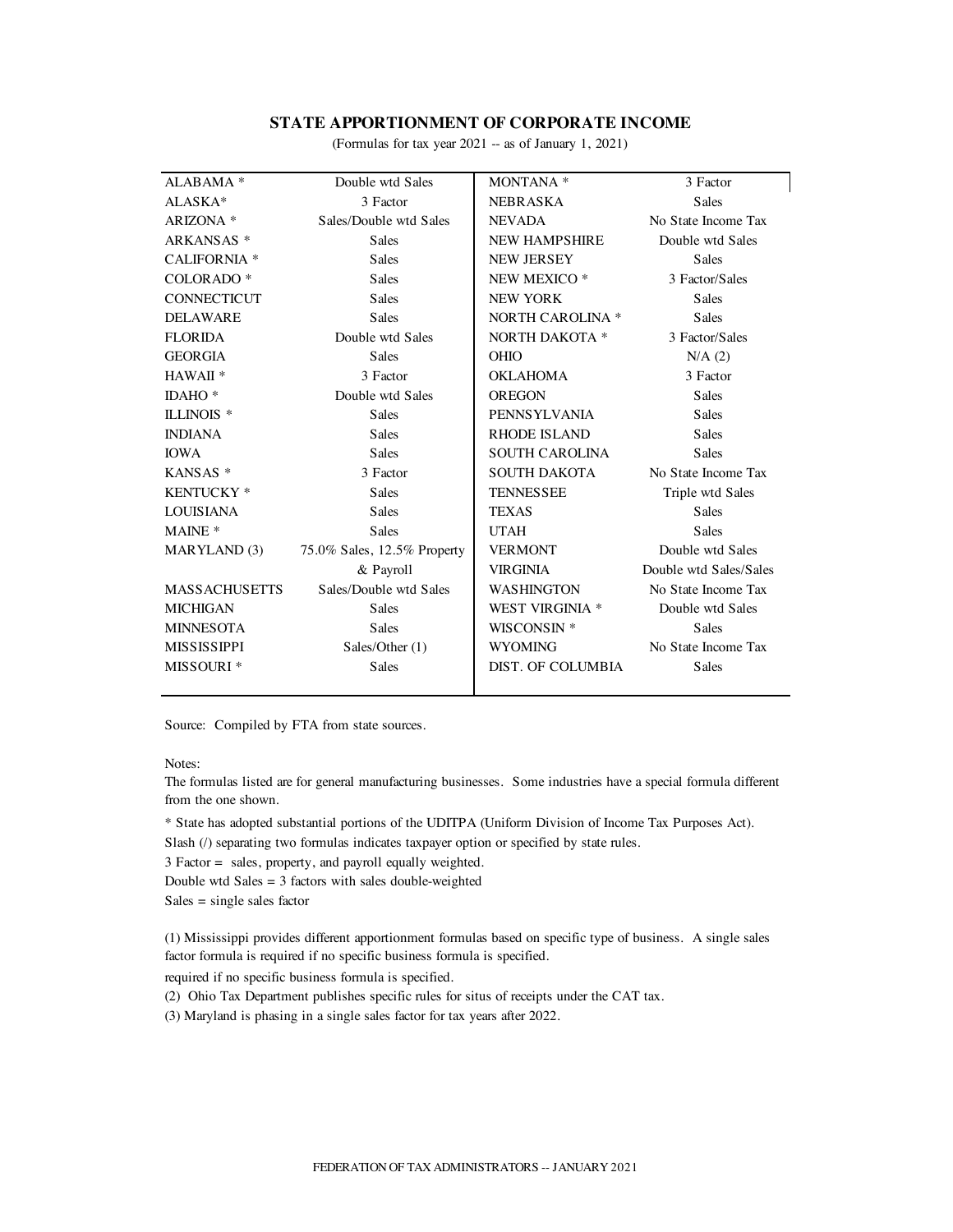# Appendix B

Background Paper on Single Sales Factor Apportionment of Corporate Income September 2005

January 2021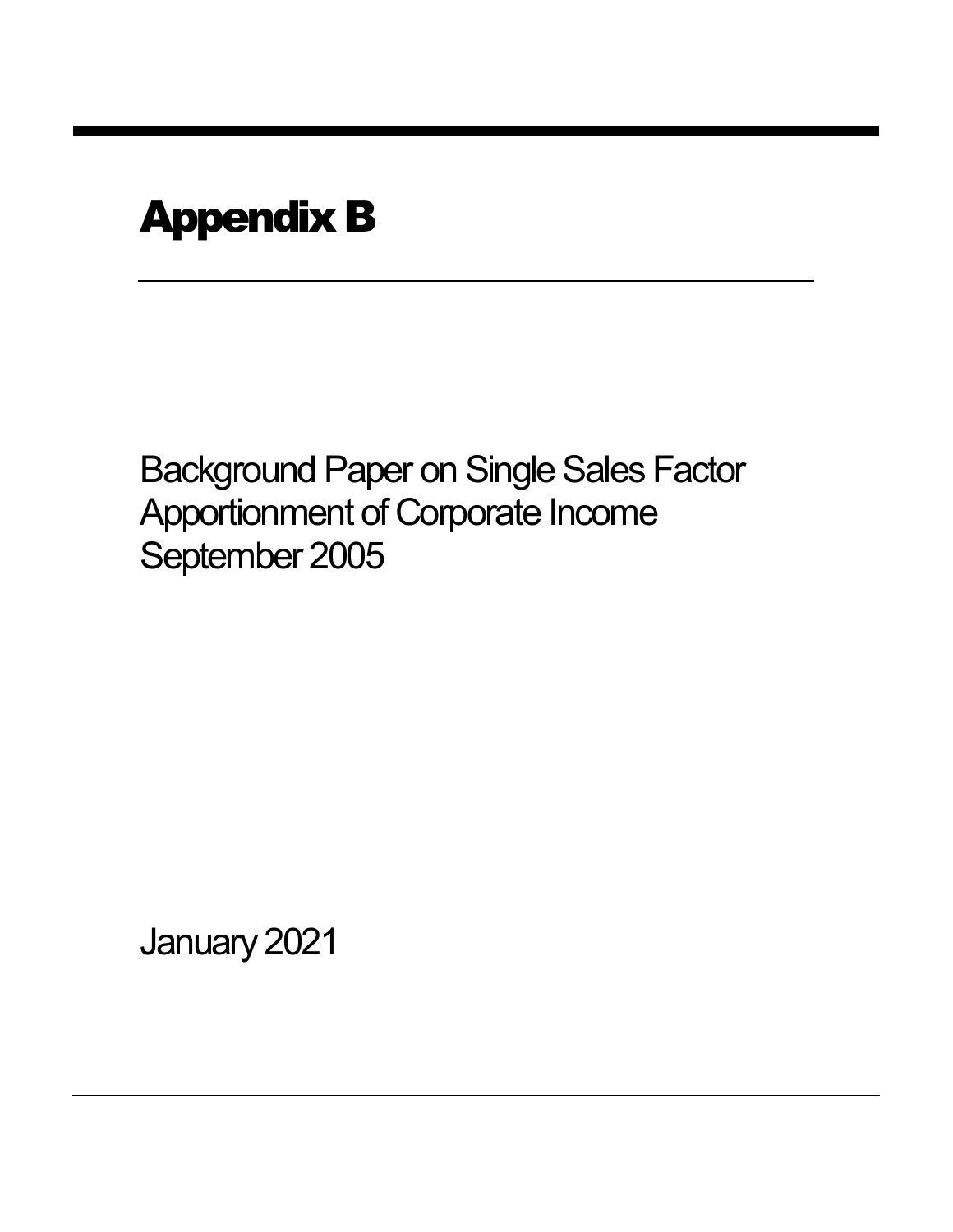The "Single Sales Factor" Formula for State Corporate Taxes

*A Boon to Economic Development or a Costly Giveaway?* 

Michael Mazerov

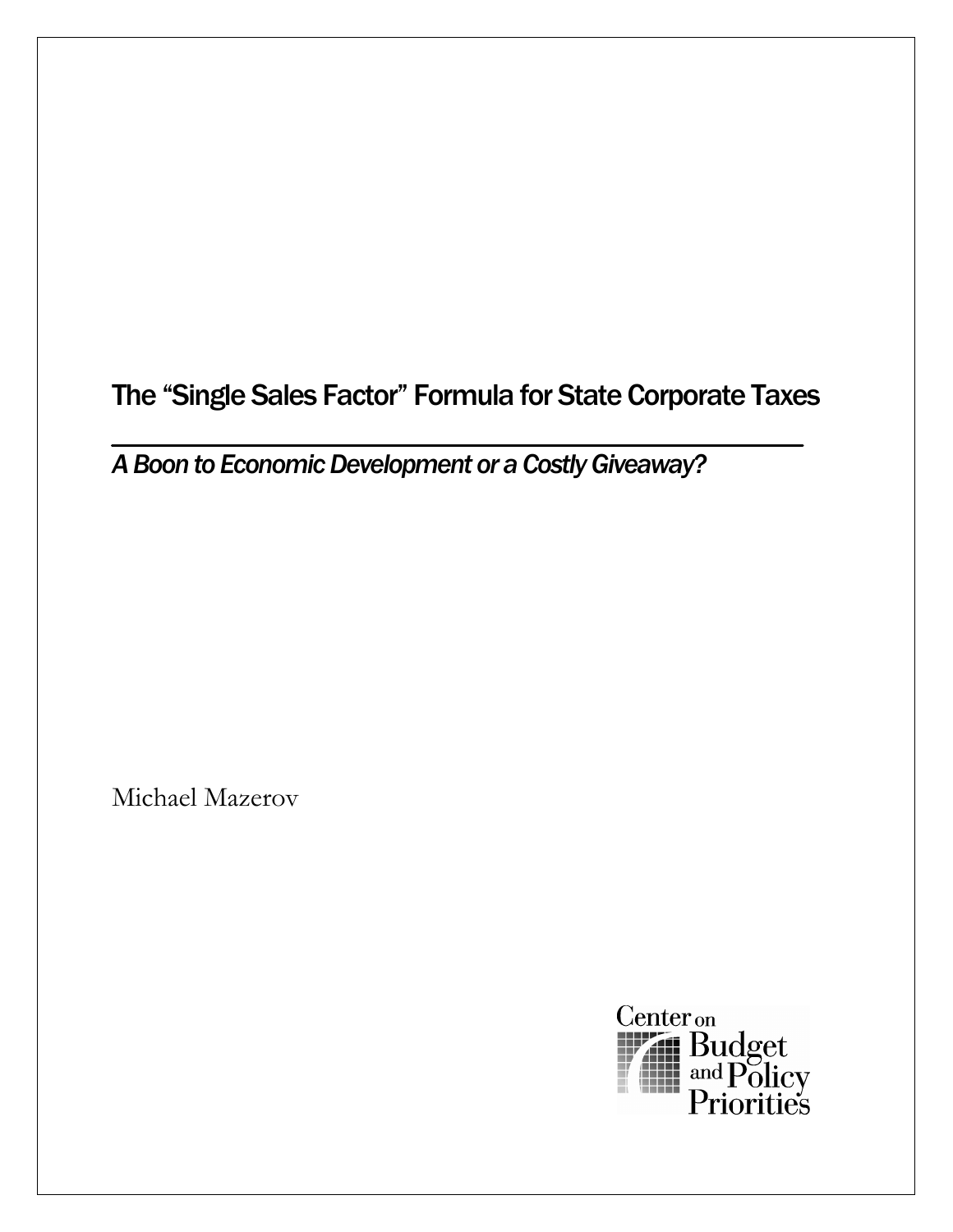The **Center on Budget and Policy Priorities**, located in Washington, D.C., is a non-profit research and policy institute that conducts research and analysis of government policies and the programs and public policy issues that affect lowand middle-income households. The Center is supported by foundations, individual contributions, and publications sales.

#### **Board of Directors**

Beatrix A. Hamburg, M.D. Cornell Medical College

> Frank Mankiewicz Hill and Knowlton

Richard P. Nathan Nelson A. Rockefeller Institute of Government

Marion Pines Johns Hopkins University

Sol Price The Price Company (Retired)

David de Ferranti, Chair The World Bank

> Henry Aaron Brookings Institution

Kenneth Apfel University of Texas at Austin

> Barbara B. Blum National Center for Children in Poverty Columbia University

Marian Wright Edelman Children's Defense Fund

James O. Gibson Center for the Study of Social Policy

John R. Kramer, Vice Chair Tulane Law School

Robert D. Reischauer Urban Institute

> Audrey Rowe AR Consulting

Susan Sechler German Marshall Fund

Juan Sepulveda, Jr. The Common Enterprise/ San Antonio

William Julius Wilson Harvard University

Robert Greenstein Executive Director

Iris J. Lav Deputy Director

Revised September 2005

Center on Budget & Policy Priorities 820 First Street, N.E., Suite 510 Washington, DC 20002 (202) 408-1080

> E-mail: center@cbpp.org Web: www.cbpp.org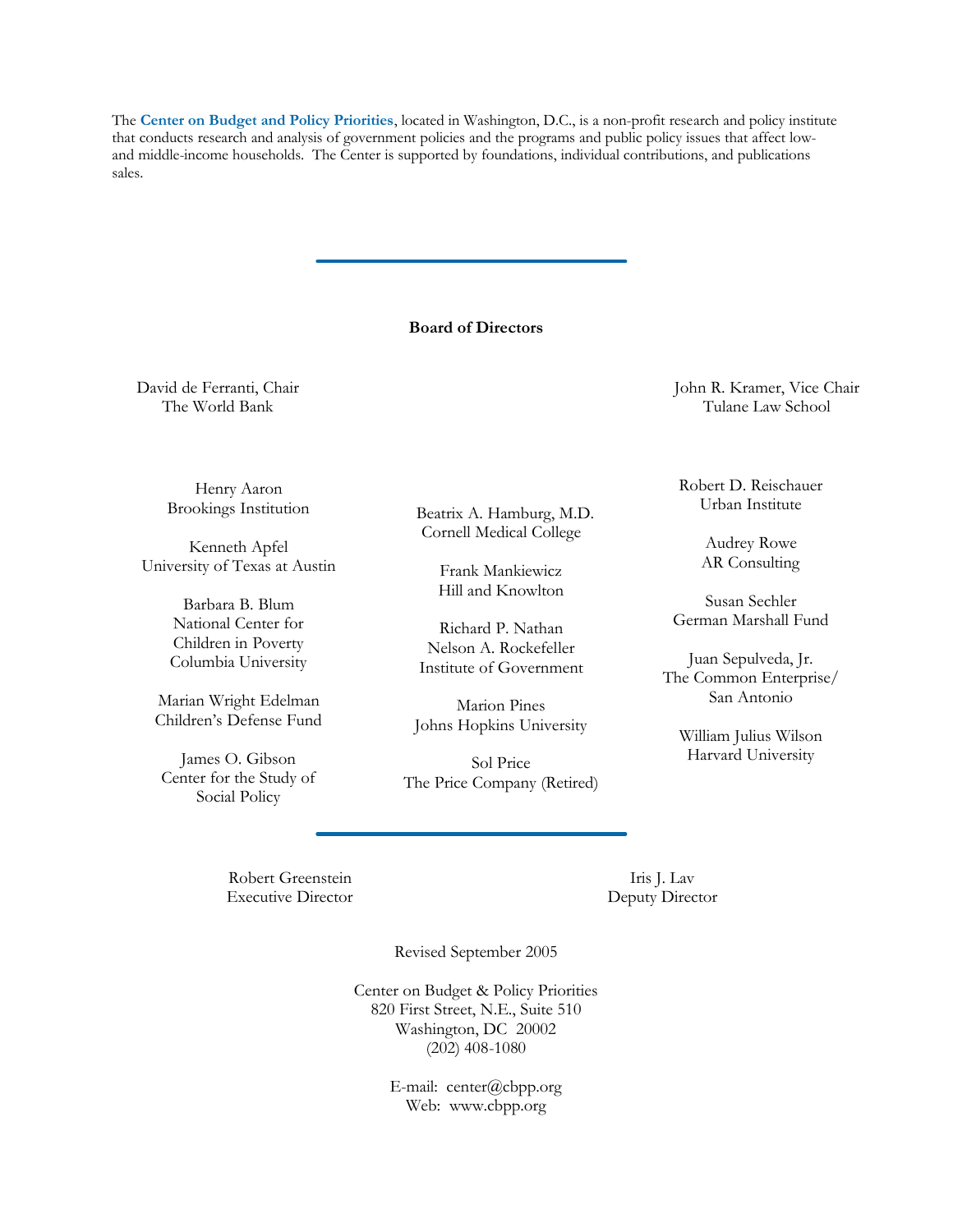# ACKNOWLEDGMENTS

The author wishes to thank Center on Budget and Policy Priorities staff members Iris J. Lav and Elizabeth McNichol, both of whom reviewed several drafts of this report and provided valuable suggestions for improving it. I would also like to thank Center staff members Ann Miles-Brown and Tina Marshall, who prepared the document for publication, and Toni Kayatin and Joshua Kaufman, who prepared it for the World Wide Web. Former Center intern Cullen Goretsky provided helpful research assistance as well.

Professor Richard C. Pomp of the University of Connecticut School of Law, Professor Howard Chernick of Hunter College, and the late Paull Mines, General Counsel of the Multistate Tax Commission, read the entire report or substantial portions of it and provided valuable input. Finally, thanks are due to Professor Austan Goolsbee of the University of Chicago School of Business, who patiently responded to numerous questions about his research on the single sales factor formula.

This report was made possible in part through the dedicated support of the Annie E. Casey Foundation, the Nathan Cummings Foundation, the Charles H. Revson Foundation, the Charles Stewart Mott Foundation, The Ford Foundation, The Joyce Foundation, the Open Society Institute, The Stoneman Family Foundation, and The Deercreek Foundation. We thank them for their support.

The author is solely responsible for the contents of this report.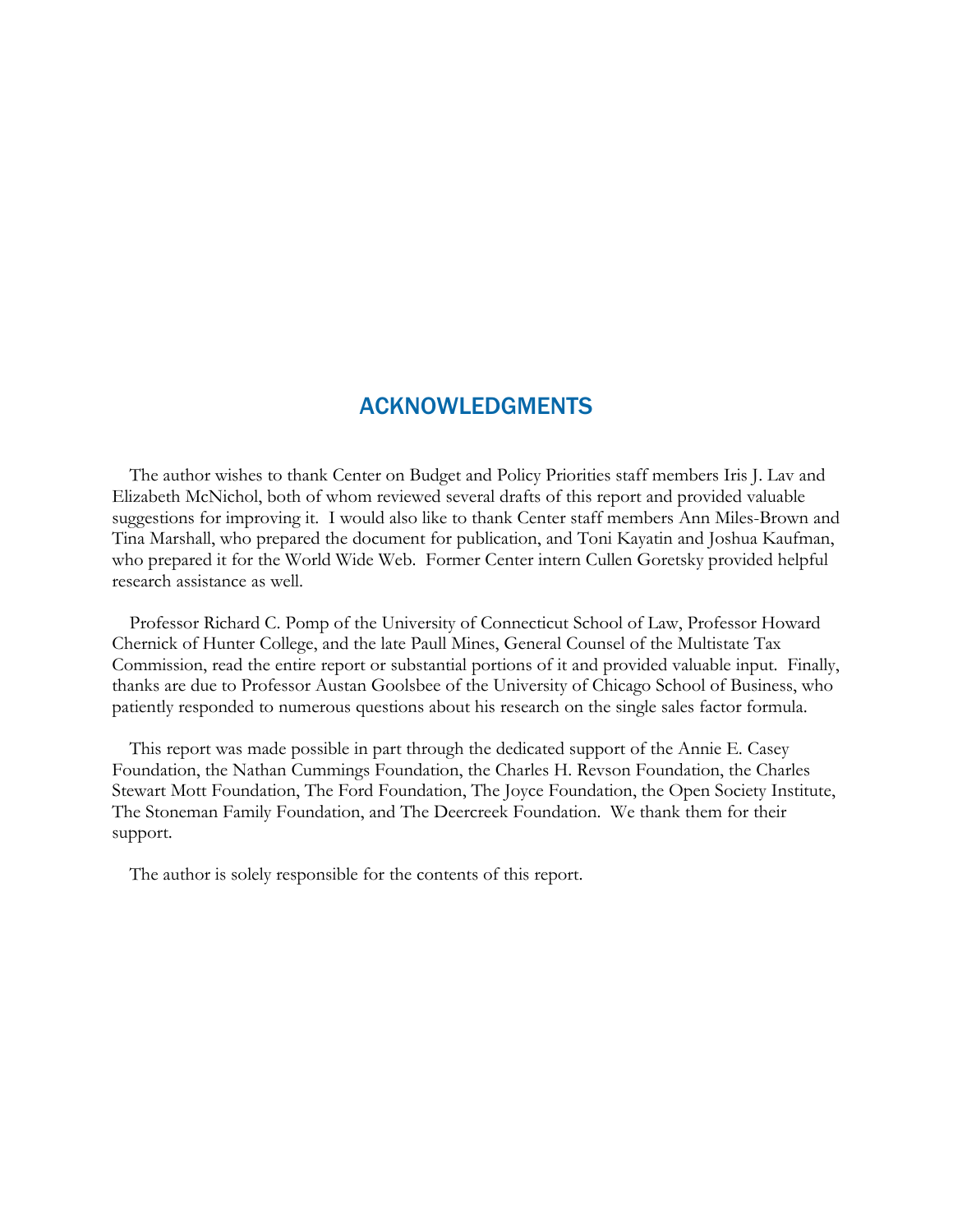# Table of Contents

| The Impact of a Single Sales Factor Formula on State Corporate Tax Revenues 29       |  |
|--------------------------------------------------------------------------------------|--|
|                                                                                      |  |
|                                                                                      |  |
|                                                                                      |  |
| Appendix A. Business' Campaign for the Single Sales Factor Formula — Ironies Aplenty |  |
|                                                                                      |  |
| Appendix C. How "Combined Reporting" Prevents Artificial Interstate Shifting of      |  |
| Appendix D. Assessing the Research of Goolsbee and Maydew on the State Employment    |  |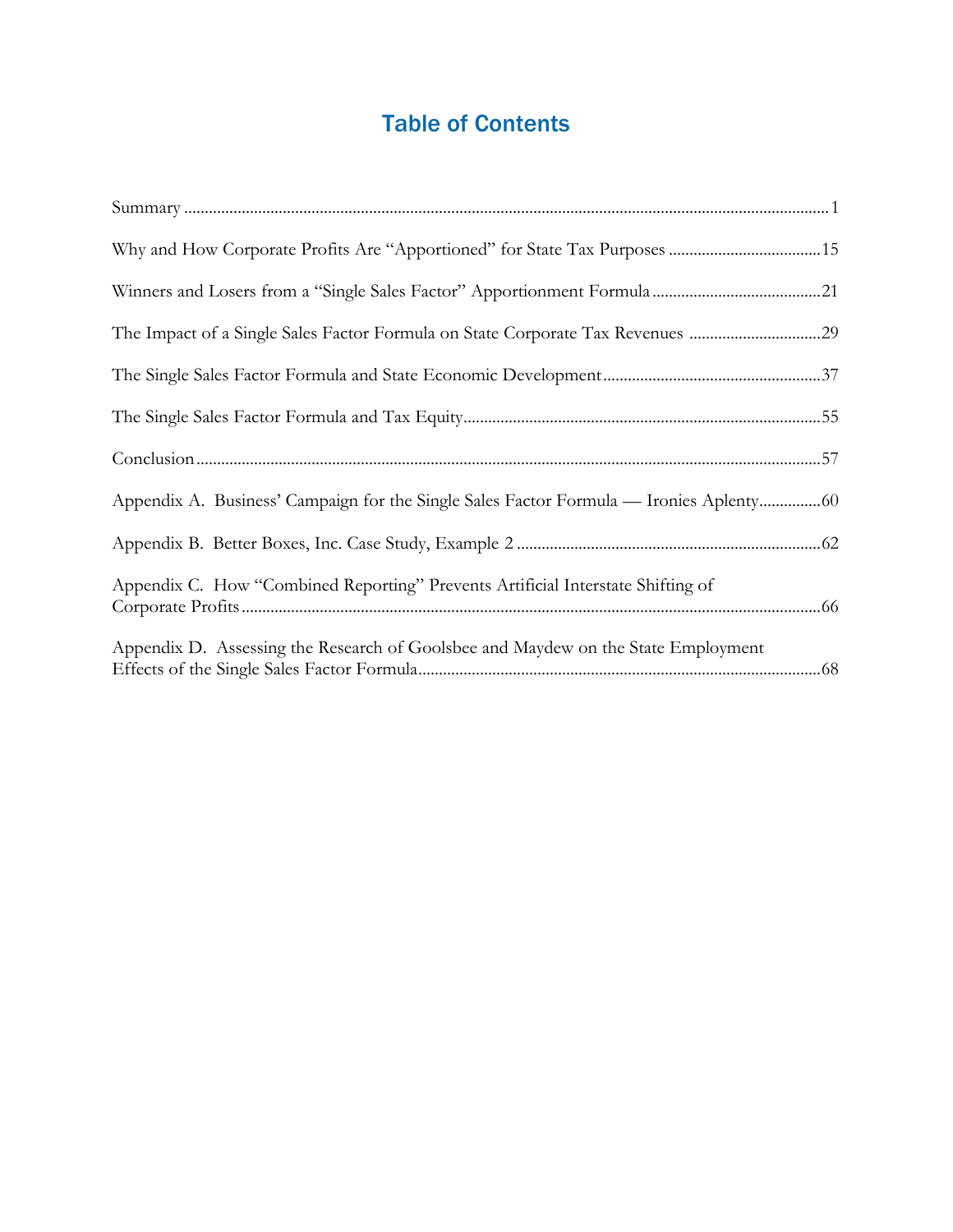# I. Summary

In a number of states, business representatives are lobbying aggressively for an arcane change in tax law that could dramatically reduce state taxes on the profits of many multistate corporations. Corporate interests are seeking a fundamental change in the so-called "apportionment formula" that is embedded in each state's corporate income tax law and used to determine the share of a multistate corporation's nationwide profit that an individual state may tax. This change is being advanced as a way to stimulate job creation and investment. There is little evidence that would happen. Rather, the cost in lost tax revenue of changing the apportionment formula may impair the ability of states to provide vital services needed by both citizens and businesses.

# How Apportionment Formulas Work

When a corporation produces and/or sells goods and services in more than one state, each state requires the business to pay tax on just a portion of its profit. The tax laws of the large majority of states determine the portion of the corporation's profit that is subject to tax in relation to the shares of the corporation's total property, payroll, and sales located in each state.

Under New Jersey law, for example, a widget manufacturer that had its only factory and all of its employees in Trenton but sold all of the widgets outside the state would have one-half of its total, nationwide profit taxed in New Jersey. (Like many states, New Jersey gives the same weight to the location of sales as it does to the location of property and payroll combined.) The remaining half of the corporation's profit could be subjected to tax by the states in which its products are sold. This result reflects a broad consensus that states that provide services to a corporation's property and workers and states that provide a market for the corporation's output should be empowered to tax roughly equal shares of the corporation's profit.

Now, however, multistate businesses in some states are advocating that the traditional "three factor formula" (property, payroll, and sales) be abandoned in favor of a "single sales factor" (or "sales-only") apportionment formula. Under a single sales factor formula, the share of a corporation's total profit that a particular state would tax would be based solely on the share of the corporation's nationwide sales occurring in the state. Thus, under a sales-only formula:

- The hypothetical New Jersey-based manufacturer described above would owe *no* corporate income tax to New Jersey because zero percent of its sales were made to New Jersey customers.
- A second corporation, with ten percent of its sales made to New Jersey customers, would have ten percent of its total, nationwide profit subjected to corporate income tax by New Jersey even if less than one percent of its property and/or employees were located in New Jersey.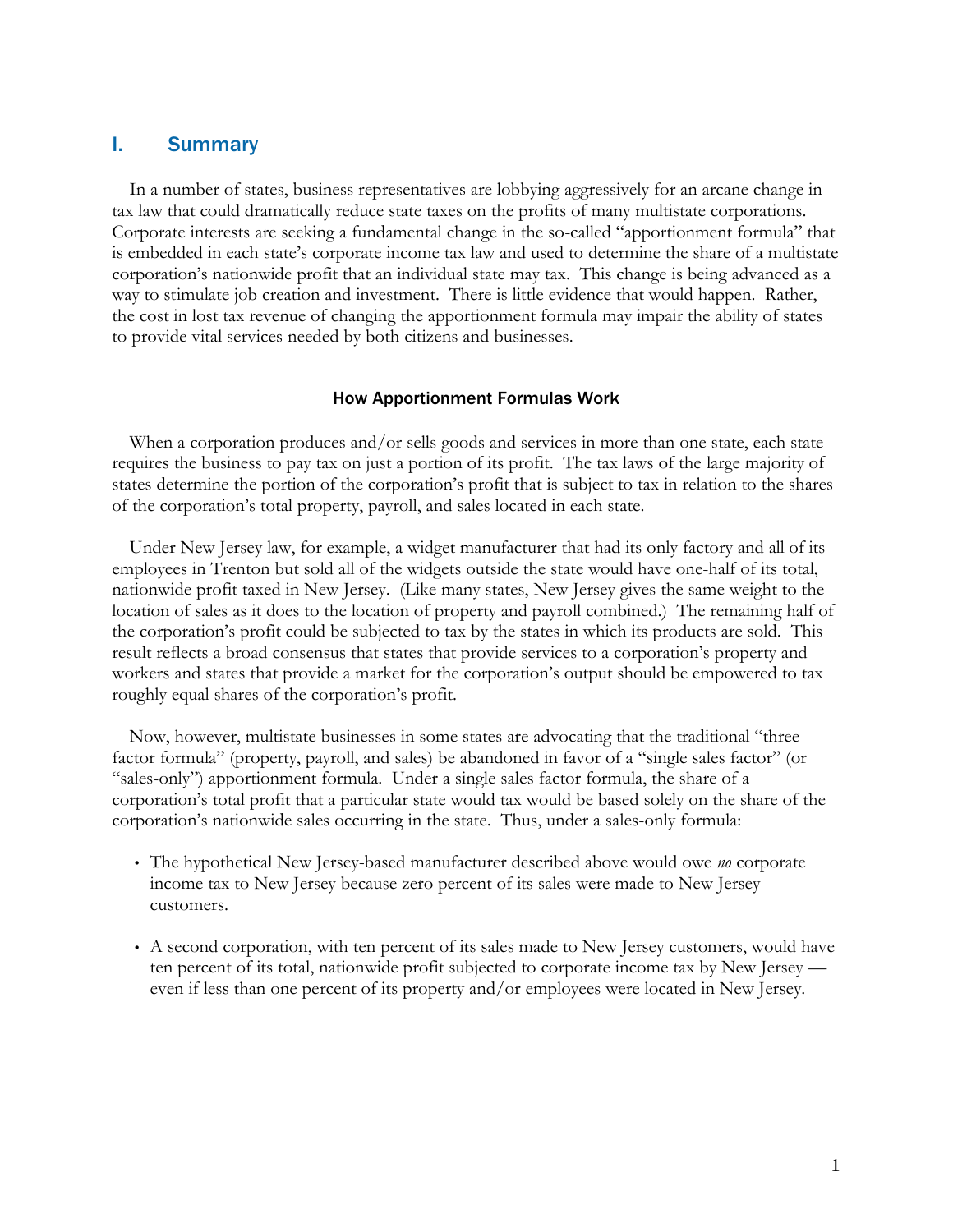The unilateral decision of a state to change from a property-payroll-sales formula to a single sales factor formula provides tax cuts to some corporations and imposes tax increases on others. Corporations with relatively large shares of their nationwide property and payroll in a state adopting a sales-only formula but a relatively small share of their nationwide sales in that state receive tax cuts. Corporations with relatively little property and payroll in a state adopting a sales-only formula but significant shares of their nationwide sales in that state experience tax increases.

If *all* states adopted a sales-only formula, much of the tax savings received by particular multistate corporations in particular states would be offset by higher tax payments by these same corporations in other states. That is why multistate corporations are pushing adoption of the single sales factor formula in a limited number of states but *not* on a nationwide basis. By creating a situation in which apportionment formulas are not uniform among the states, multistate corporations can minimize their aggregate tax liability for all the states in which they do business by ensuring that the tax cuts they receive in some states are not offset by tax increases in other states. (See the box on the following page.)

# The Economic Development Rationale for a Sales-only Formula

Like many proposals to modify state corporate tax codes, the change to a single sales factor apportionment formula is being sold as an economic development incentive that will stimulate the creation of substantial numbers of new, high-paying jobs in any state that adopts it. As previously explained, a change from the traditional three factor formula to a sales-only formula tends to cut the corporate tax payment of *any* corporation that is producing goods in a state but selling most of them outside the state where the production occurs. Accordingly, proponents of the change argue that adopting a single sales factor formula will:

- encourage businesses that tend to export most of their production to markets outside their home states to expand their *existing* facilities and payrolls rather than establish new plants in other states; and
- attract out-of-state businesses seeking sites for major *new* facilities that are expected to export most of their output to nationwide or worldwide markets.

These claims are substantially overstated —if they have any validity at all. For reasons discussed below, states adopting a single sales factor apportionment formula are likely to find it a relatively ineffectual incentive for job creation and investment.

# A Weak Economic Development Incentive

The claim that adoption of a single sales factor formula is likely to be a potent economic development incentive is contradicted by a large body of research on the effect of state and local taxes on state economic competitiveness.

Claims that the single sales factor formula is a potent economic development incentive are substantially overstated — if they have any validity at all.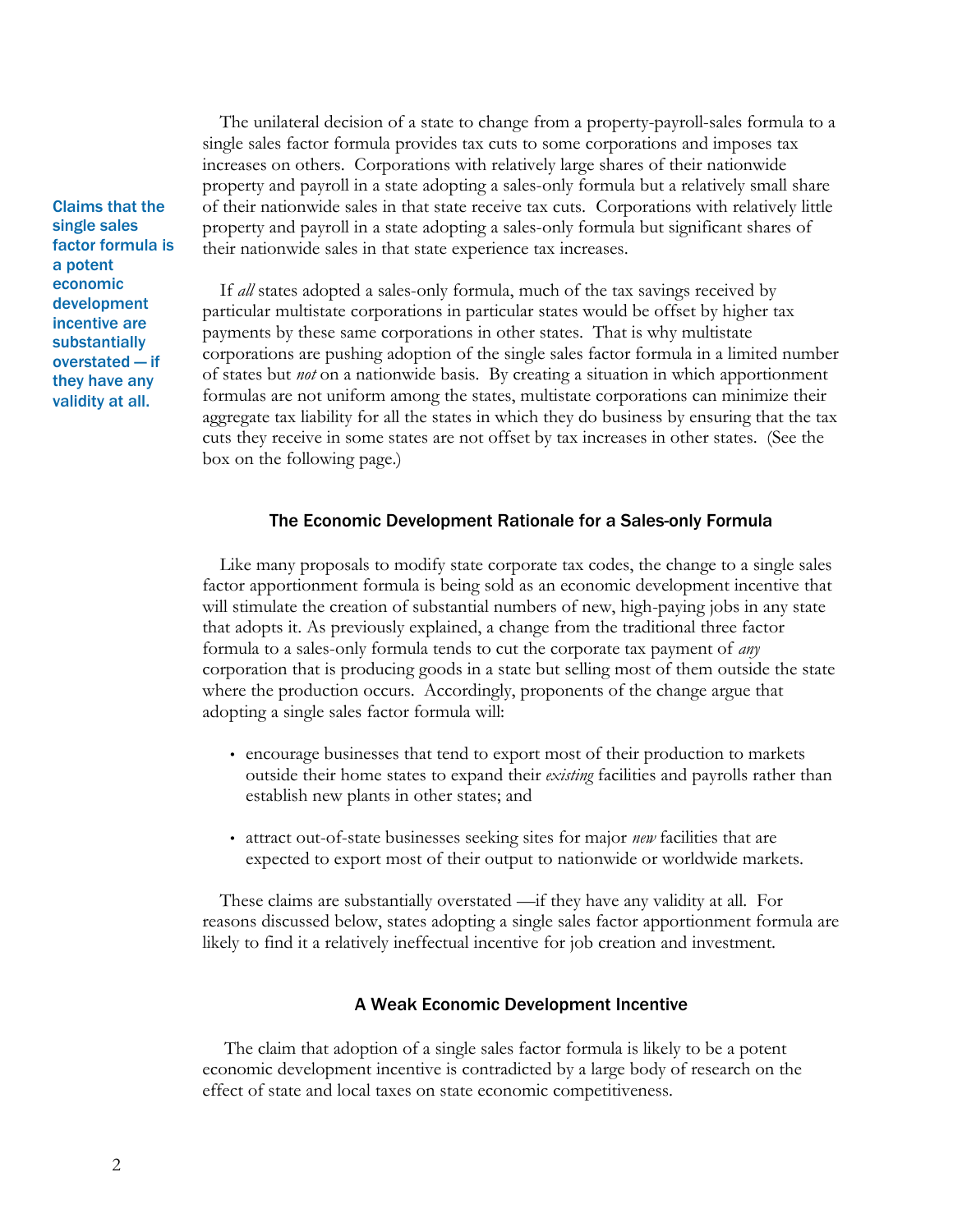# Ford, Kraft, AT&T, and the Sales-only Formula: What Goes Around Comes Around

Individual corporations generally refrain from publicly expressing support for or opposition to single sales factor apportionment, preferring to leave the lobbying to the state manufacturers' association or chamber of commerce. The Ford Motor Company, Kraft Foods, and AT&T diverged from this practice in recent years; by doing so, the companies exposed the sometimes opportunistic nature of business' pursuit of single sales factor apportionment and the substantial tax savings businesses can receive when apportionment formulas are not uniform among the states.

Ford spearheaded the victorious campaign for a sales-only formula in Michigan to be applied to that state's "Single Business Tax." 1 A report on the campaign in *State Tax Notes* observed: "Most ardently supporting the change [to a sales-only formula] are large, Michigan-based companies led by Ford and Amway." However, just a few years later Ford vigorously opposed Illinois' adoption of the same policy. This time*, State Tax Notes* reported: "Opponents of the [Illinois single sales factor] measure, principally Ford Motor Co.. . . argued that the new rules would be unfair to out-of-state companies. . . ."<sup>2</sup> Ford's inconsistent position on the desirability of single sales factor apportionment in the two states was brought to public attention by Walter Hellerstein, a leading authority on state corporate income tax law and policy. Hellerstein observed: "What goes around comes around." <sup>3</sup>

Kraft Foods is headquartered in Illinois and, according to the *Chicago Tribune*, lobbied for that state's adoption of the single sales factor formula.4 In early 2001, Kraft opposed Maryland's adoption of the formula.<sup>5</sup>

AT&T is headquartered in New Jersey, and in June 2001 testified in favor of that state's adoption of a single sales factor formula.<sup>6</sup> Less than a month earlier, AT&T had testified against Oregon's adoption of single sales factor legislation.<sup>7</sup>

Ford, Kraft, and AT&T were seeking what any rational multistate corporation would desire: single sales factor treatment in their headquarters and primary production states and three factor treatment in their "market states." The fact that corporations can reap tax savings by exploiting inconsistencies between state tax rules suggests, however, that state officials would be wise to adopt a skeptical stance toward arguments that a unilateral change in their state's corporate tax apportionment policy will lead to more equitable tax treatment of multistate corporations.

- <sup>1</sup> "Michigan Single Sales Factor Bill Creates Controversy," *State Tax Notes*, September 21, 1995.
- <sup>2</sup> "Single Sales Factor Triumphs, but without Throwback Repeal," *State Tax Notes*, June 1, 1998.
- <sup>3</sup>"Letter to the Editor," *State Tax Notes*, June 8, 1998.
- <sup>4</sup> "Corporation In Line for Big State Tax Break," *Chicago Tribune*, May 25, 1998.
- <sup>5</sup> "Taylor Backing Tax Change," *Baltimore Sun*, January 6, 2001.
- <sup>6</sup> Statement of Deborah Bierbaum in support of Assembly Bill 3420, June 4, 2001.
- 7 Statement of John McNamara in opposition to House Bill 2281-A, May 10, 2001.
	- A state's business tax structure has been found to have at most a small impact on a state's rate of economic and employment growth. One major literature review summarized 33 separate economic studies of the relationship between state business tax levels and private sector employment or investment. Nine of the 33 studies concluded that having low business taxes had *no* statistically-significant impact on state economic development. Even for the remaining 24 studies, the positive economic effects of a state's having low business taxes were quite modest. For example, 19 studies looked at the role that a low business tax burden could play in stimulating the birth of new manufacturing businesses or attracting branch plants of out-of-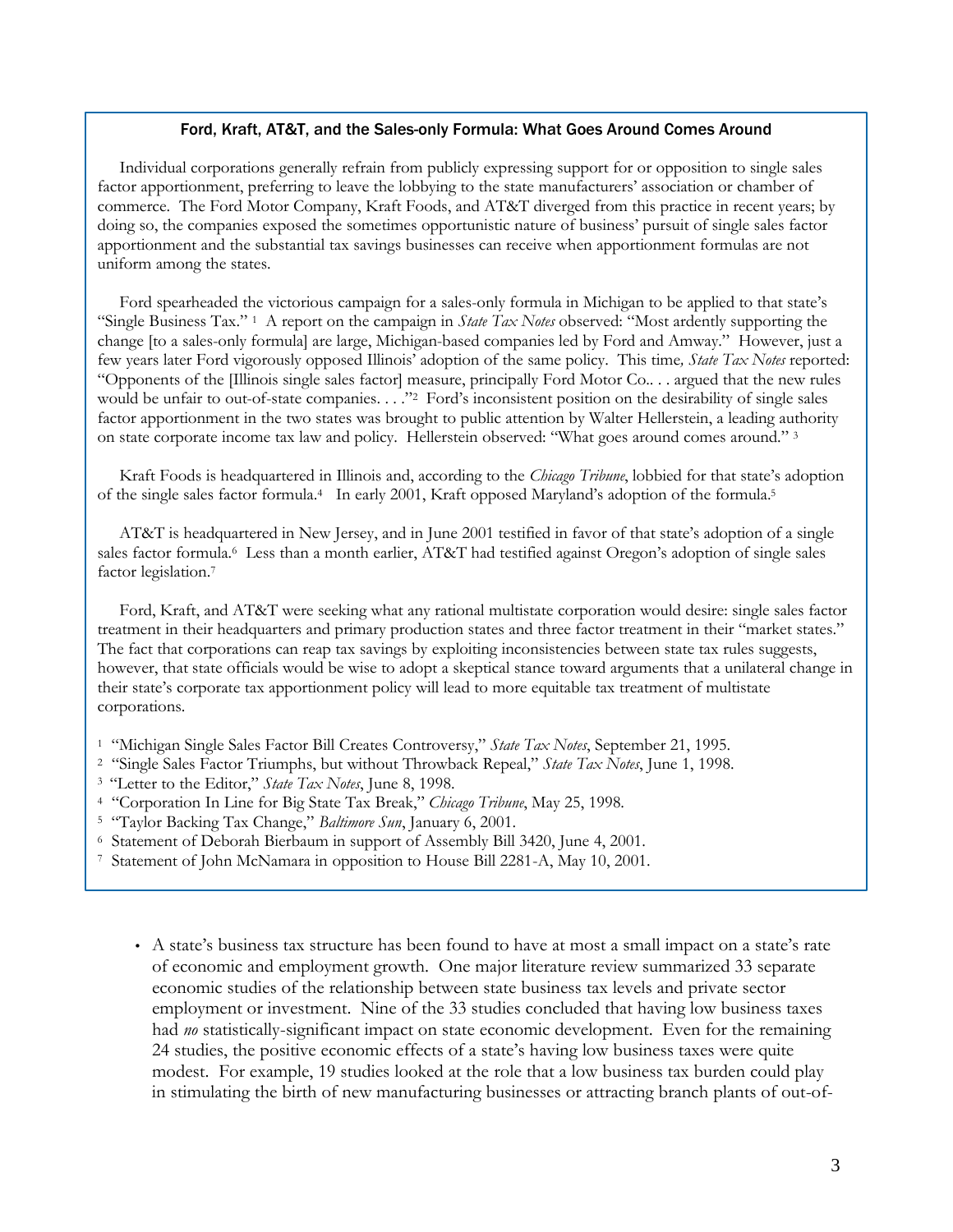state firms. Taken together, these 19 studies estimated that having a business tax burden 10 percent lower than that of the average state was associated with just a 2 percent greater number of manufacturing establishments.

• Moreover, the same body of research indicates that the availability of an adequate skilled labor pool, high-quality roads and other public infrastructure, and good public schools and universities has at least as much influence on a state's attractiveness to business as does a relatively low tax burden. The revenue loss associated with adoption of a single sales factor formula could impair the ability of a state to provide good public services needed by business.

Even if a state's adoption of a single sales factor formula could potentially attract some in-state investments, the cost-effectiveness of this economic development strategy is likely to be low — much lower than other possible forms of assistance to business that can be conditioned on actual in-state job creation or investment. Switching to a single sales factor formula automatically provides an immediate tax savings to any instate business that sells a large share of its goods or services in other states. A business does not have to create a single new job or make even one dollar's-worth of new investment to reap the benefits of the tax cut. Indeed, as Massachusetts discovered soon after enacting single sales factor legislation, companies can be laying-off employees and still obtain tax savings. (See the text box on the next page.) If single sales factor apportionment is adopted to promote economic development, much of the corporate income tax revenue forgone by this switch is likely to be captured by companies that are not contemplating expansion because demand for their products does not warrant it.

Former Alcoa CEO and Bush Administration Treasury Secretary Paul O'Neill highlighted this wasteful aspect of corporate tax incentives at his confirmation hearing:

I never made an investment decision based on the tax code. . . . If you are giving money way I will take it. If you want to give me inducements for something I am going to do anyway, I will take it. But good business people do not do things because of inducements, they do it because they can see that they are going to be able to earn [at least] the cost of capital out of their own intelligence and organization of resources.

### A Potentially Counterproductive Economic Development Incentive

The switch to a single sales factor formula does cut taxes for businesses that sell a relatively large share of their output outside the states where the goods are produced. However, the change also automatically increases taxes on predominantly out-of-state corporations. Even assuming that changes in corporate tax liability resulting from the change to a single sales factor formula could be large enough to influence some corporate location decisions, the fact that the formula imposes tax increases on many corporations renders it a double-edged sword. A state's adoption of a sales-only formula could just as easily lead to net job losses as to net job gains.

Former Bush **Administration Treasury** Secretary Paul O'Neill:

"I never made an investment decision based on the tax code. . . . [but] If you want to give me inducements for something I am going to do anyway, I will take it."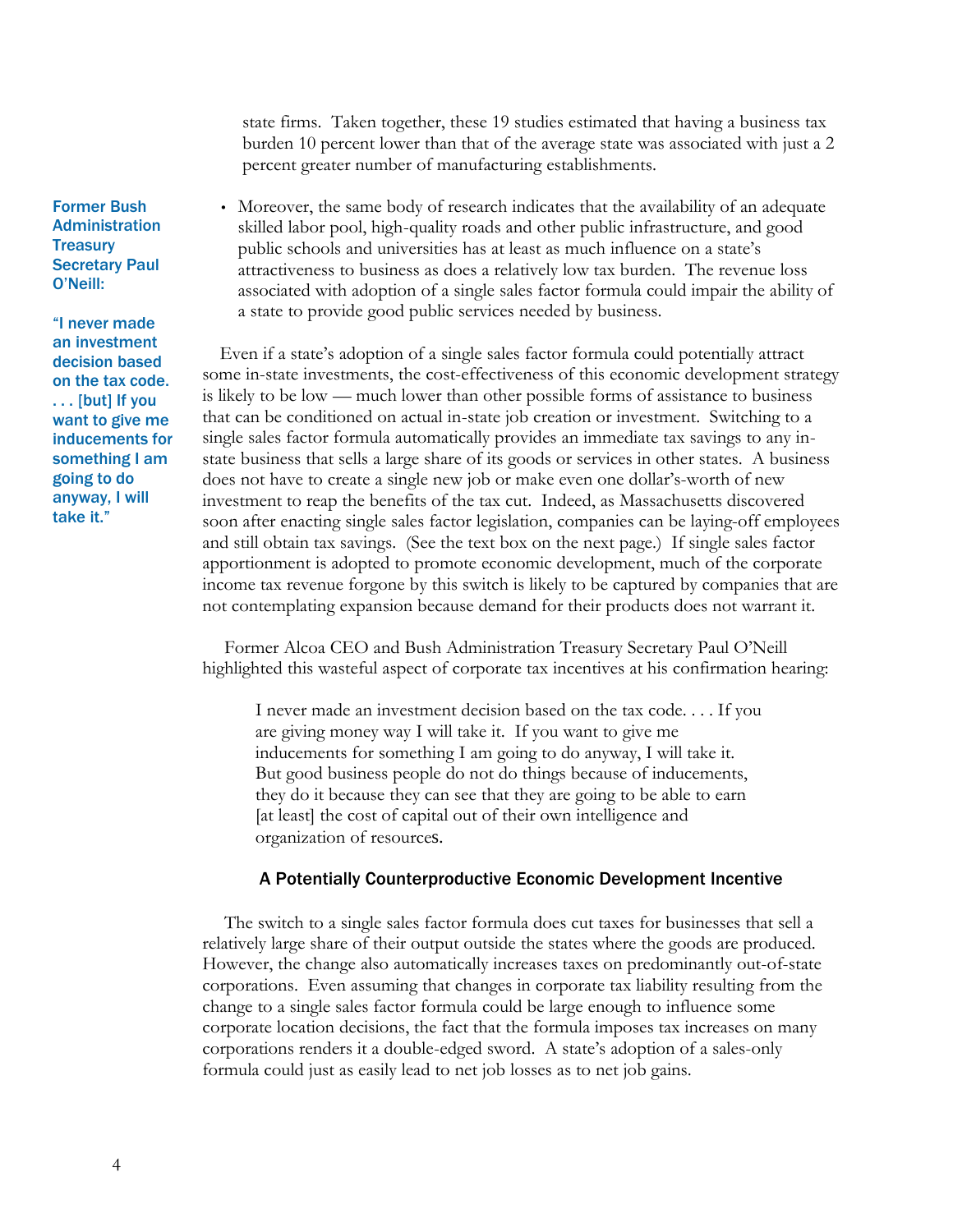### Massachusetts, Raytheon Company, and the Sales-only Formula: "Payoffs for Layoffs"

Massachusetts' experience following its 1995 enactment of a single sales factor formula illustrates well the ineffectiveness and wastefulness of the formula as an economic development incentive. Massachusetts enacted the sales-only formula in response to a threat by the Raytheon Company — a major defense contractor and the state's largest industrial employer — to close plants in the state unless it were granted substantial tax relief. A sales-only formula was high on the company's wish-list as a mechanism for such relief. The Massachusetts legislature initially attempted to limit the application of a single sales factor formula to defense contractors, but this proved politically impossible. All non-defense manufacturers were also granted a sales-only formula — albeit on a phased-in schedule.

What has Massachusetts received for its \$50 million annual "investment" in its manufacturing industries? Although the experience of a single state with a sales-only formula does not prove that it is an ineffective development incentive, the initial experience in Massachusetts has not been encouraging:

- Between the end of 1995 and the end of 2004, Massachusetts lost more than 107,000 manufacturing jobs. This 25 percent decline was more than 50 percent steeper than the 17 percent decline in manufacturing jobs in the median corporate income tax state in the same period.
- Only four states had a steeper rate of decline in manufacturing jobs than did Massachusetts over this period.
- As early as 2000, the *Boston Globe* concluded "More than four years after Massachusetts enacted a controversial tax break to save manufacturing jobs in the state, there's scant evidence the policy has worked as advertised."

The job-creation record has been just as disappointing in the defense industry, which, unlike the rest of the manufacturing sector, was granted single sales factor treatment immediately. Raytheon's performance since 1995 includes the closure or sale of several major Massachusetts facilities and an 8000-person reduction in its Massachusetts workforce. This has stirred up considerable anger on the part of labor organizations that had supported the company's demand for tax relief. In order to qualify for single sales factor treatment (through 1999), defense contractors were required to maintain their Massachusetts payrolls at 90 percent of their 1995 levels. In the face of massive layoffs of its blue-collar workforce in Massachusetts, Raytheon managed to meet this requirement largely by increasing the salaries of engineers and managers. This sparked legislation to renew the job maintenance requirement and to convert the 90 percent of 1995 payroll requirement to 90 percent of 1995 employment. The sponsor of this legislation, State Senator Susan C. Fargo, labeled the single sales factor formula granted to defense contractors "payoffs for layoffs." Intense lobbying by the Massachusetts business community defeated Senator Fargo's bill.

Raytheon's defenders assert that no matter how many Massachusetts jobs the company has eliminated, even more would have been lost had the state not enacted the sales-only formula. Raytheon went so far as to release data showing that the reduction-in-force in its Massachusetts facilities has been far lower in both absolute and relative terms than that in other states — suggesting that the state's adoption of the sales-only formula was a wise investment nonetheless. There is a problem with this interpretation of the data, however. The state in which Raytheon reduced its workforce the most was Texas — also a state with a single sales factor formula. Raytheon did not explain how the single sales factor formula was responsible for the preservation of Massachusetts jobs yet did not have a similar effect in Texas. Moreover, Raytheon shifted at least one major defense contract from Massachusetts to a plant in Arizona — a state without a single sales factor formula at the time. In recent years, Raytheon has lobbied the Arizona legislature for a sales-only formula in that state, hoping to obtain the same tax windfall there that it received in Massachusetts.

Unarguably, Raytheon suffered a considerable decline in its economic fortunes because of cutbacks in defense contracting after the end of the Cold War; some job reduction in Massachusetts may have been inevitable. But that really is the point. Corporations will accept tax breaks gladly if states offer them and will even lobby strongly to obtain such breaks. In the final analysis, however, corporations almost always will locate their investments and employees where fundamental business considerations demand. Most tax breaks simply confer wasteful windfalls on corporations, rewarding them for creating jobs they would have created anyway — or, in Raytheon's case, even for eliminating jobs.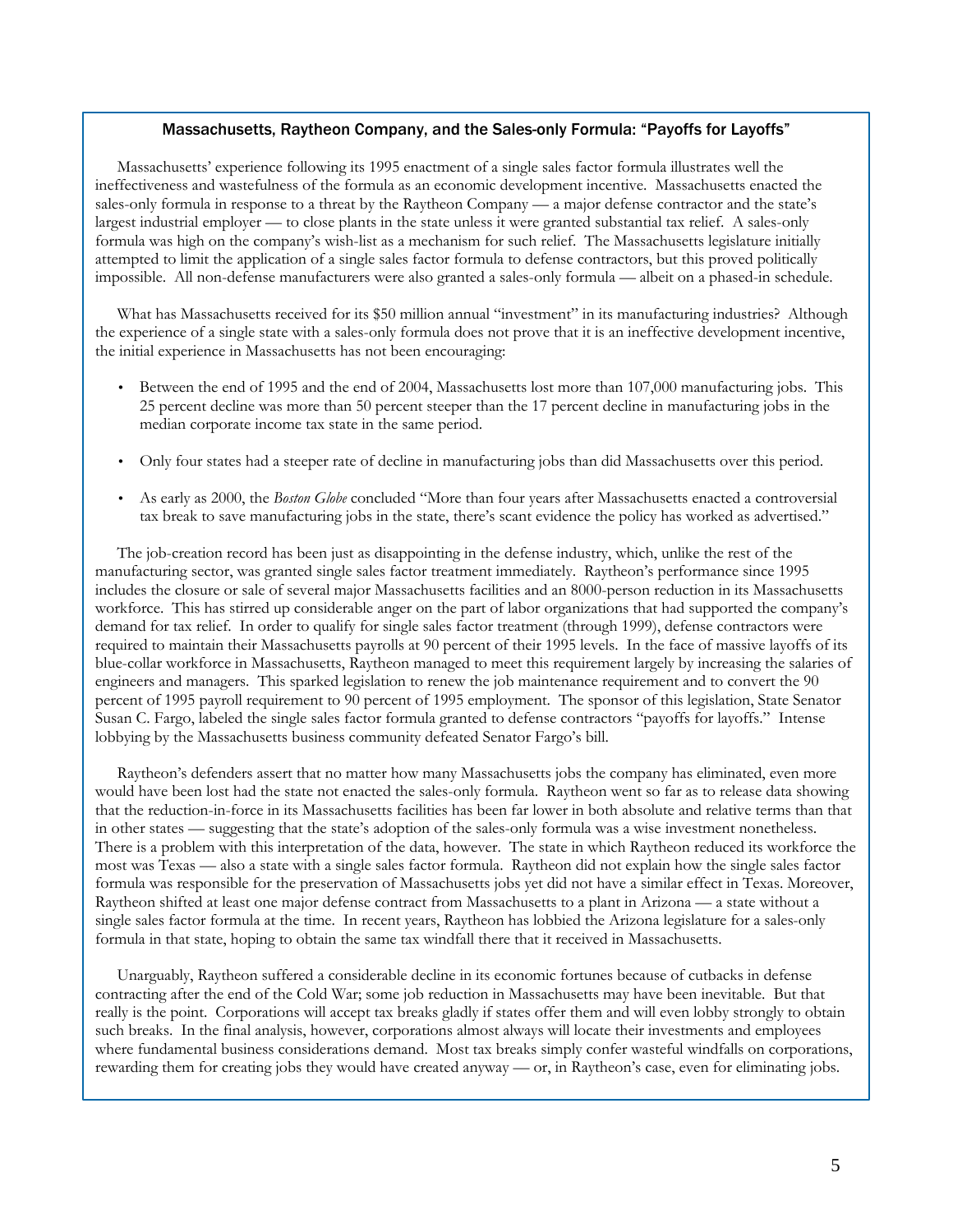A change to a single sales factor formula can actually render a state a *less* desirable location in which to locate a new facility.

- An out-of-state corporation that would pay *higher* corporate taxes if a state switched to a sales-only formula would have an incentive to remove all of its property and employees from that state to eliminate its taxability. Corporations generally take the position that if they have no physical presence in a state — that is, no "nexus" — they cannot be taxed by the state at all, no matter how much they sell to state residents or businesses.
- Removing property and employees from a state to avoid tax increases from the change to a single sales factor formula may seem like a drastic step — and therefore unlikely to occur. In fact, many companies exercising this option could "have their cake and eat it too" because of a little known federal law. That law, "Public Law 86-272," would allow manufacturers and retailers closing plants and offices to avoid tax increases from a sales-only formula to keep keep their *salespeople* in the state to maintain their local market yet remain exempt from the state's corporate tax.
- A change to a single sales factor formula also can render a state a less desirable location in which to locate a new facility and the jobs that come with it. Consider an Ohio manufacturer that is seeking a location for a new R & D lab. Assume the Ohio company has a substantial share of its sales in Wisconsin but no facilities or employees in the state and thus no nexus that allows Wisconsin to tax it. If the Ohio company sited the lab in Wisconsin, it would become subject to Wisconsin's corporate income tax for the first time. Assume that the lab would represent a small share of the manufacturer's total nationwide property and payroll. In that case, Wisconsin's single sales factor formula would cause the Wisconsin tax liability arising from the company's decision to locate the facility in Wisconsin to be higher than it would have been had the state retained the current three factor formula. In other words, Wisconsin's adoption of a sales-only formula would be a *disincentive* rather than an incentive for the Ohio company — with significant sales in Wisconsin — to choose Wisconsin as the place to locate the R&D facility.
- Any job gains that might be stimulated by the switch to a sales-only formula in a particular state could —in theory — be offset by job losses resulting from the closure of existing offices and plants or by job creation forgone by companies hit with higher taxes. If one wishes to argue that the single sales factor formula really will lead certain businesses to place jobs in states that adopt it, it is also logically necessary to acknowledge that it could just as easily lead to net job losses.

Changing to a single sales factor formula could be counterproductive to economic development in at least one additional respect. As will be discussed below, the adoption of a sales-only formula can significantly reduce a state's corporate income tax receipts. A state experiencing a large decline in revenues either would have to reduce some spending or increase another tax. Depending on the choice, the loss of corporate tax revenue that results from the formula shift could interfere with the ability of an adopting state to provide high-quality public services sought by businesses when they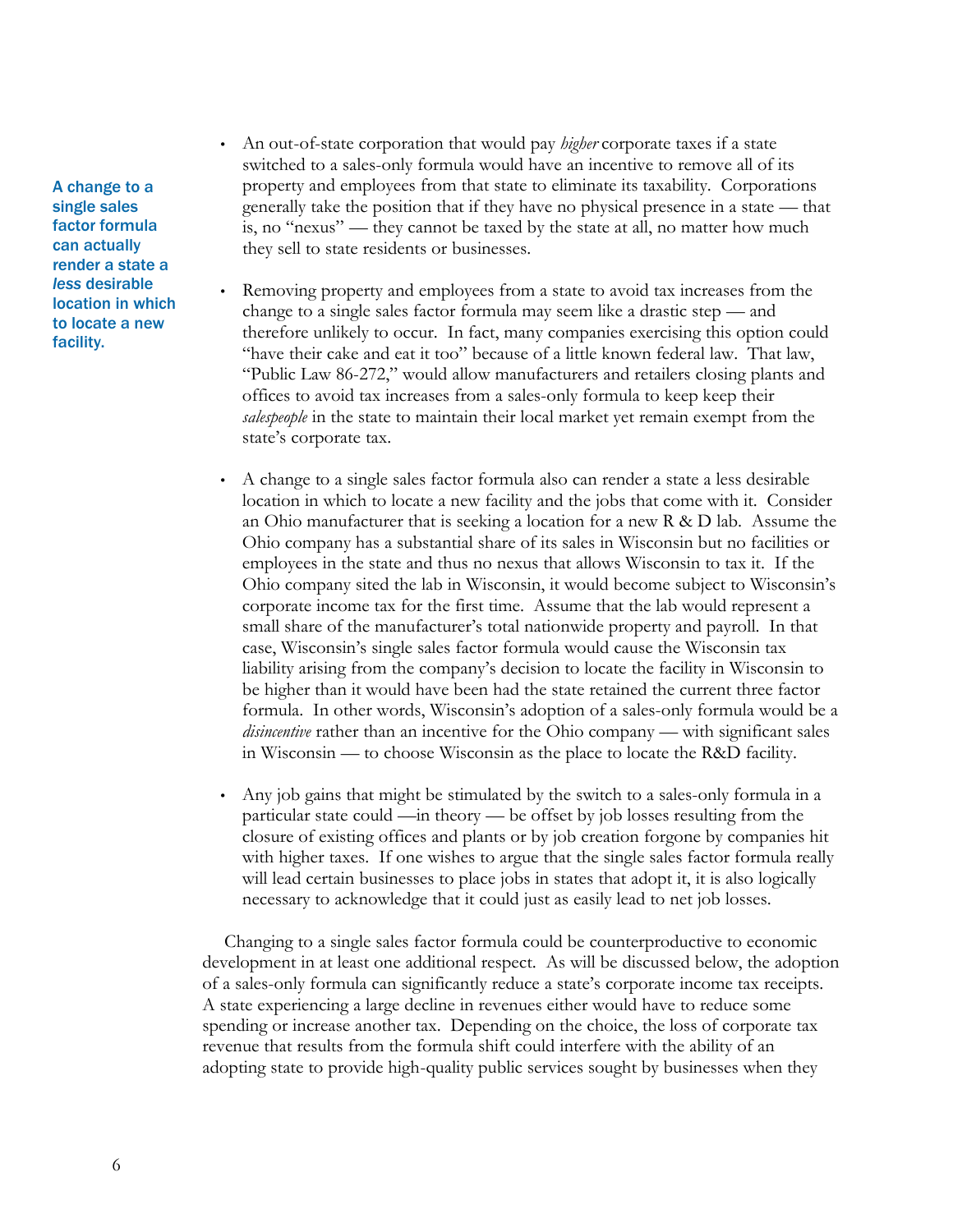contemplate locating or expanding in a state. This possibility must be weighed carefully against the purported positive investment incentive effects of changing to a sales-only formula.

### The Single Sales Factor Formula and Manufacturing Job Retention

Proponents of the single sales factor formula generally argue that the formula's most potent incentive effects are likely to be on the investment and location decisions of manufacturers. Manufacturers most closely fit the profile of a business that reaps a tax cut from the switch from a three-factor to a sales-only formula, which is a corporation selling into a nationwide or worldwide market from one or two in-state production locations.

By the end of 1995, five states had enacted a single sales factor formula for manufacturers — Iowa, Massachusetts, Missouri, Nebraska, and Texas. (Massachusetts implemented a sales-only formula immediately for defense contractors and phased it in between 1996 and 2000 for other manufacturers.) By the end of 2001, Connecticut, Illinois, and Maryland had also put a sales-only formula into effect. Virtually every state has suffered a net loss of manufacturing jobs since 1995, but the single sales factor states have not fared appreciably better in this regard than the other states levying corporate income taxes:

- Looking only at the experience of the five states that have had the single sales factor formula in effect for the entire nine-year period between December 1995 and December 2004 (see Table 2, p. 48) provides a mixed picture, with some suggestion that — on average — a single sales factor formula might help states retain manufacturing jobs. Iowa, Texas, and Nebraska all lost a smaller share of their manufacturing jobs than the median state. Missouri's losses were at the median. Massachusetts suffered the fifth-steepest decline in manufacturing jobs (107,000) during the period. Given that one single sales factor state suffered deeper manufacturing job losses than the median state while three single sales factor states performed better than the median state, it might appear that adoption of the formula had a somewhat positive impact on manufacturing job retention.
- More recent state experience covering a larger number of states is less positive, however. By December 2001 — the first month of economic recovery from the recent recession — three additional states had enacted a single sales factor formula. In the subsequent three-year period, Connecticut, Illinois, and Maryland all continued to experience manufacturing job losses worse than those of the median corporate income tax state. (See Table 3, p. 48.) Indeed, during this period, five of the eight single sales factor states had worse than median performance in manufacturing job retention and only three had above-median performance.

Virtually every state has suffered a net loss of manufacturing jobs since 1995; single sales factor states have not fared appreciably better than nonsingle sales factor states.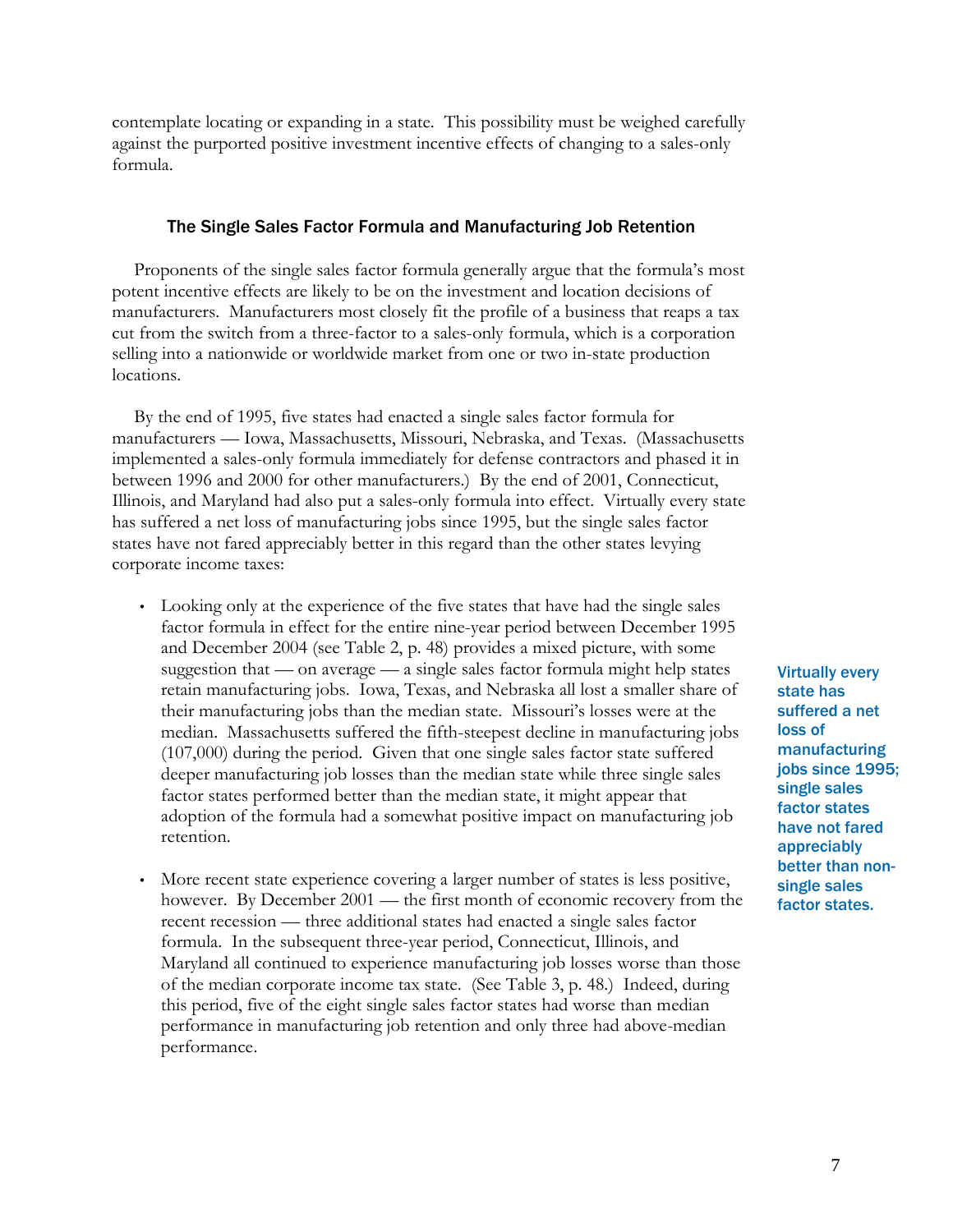Recent data on where large new plants have been sited do not lend much support to the argument that the single sales factor formula has a major positive impact on a state's economy.

• Moreover, the three corporate income tax states with the best record of retaining manufacturing jobs in the 1995-2004 period (one of which, North Dakota, actually had net manufacturing job gains) still use the traditional property-payrollsales formula that gives only a *one-third* weight to sales. Indeed, seven of the top 15 states in manufacturing job performance over this period used the equallyweighted three factor formula. This is hardly compelling support for the argument that the greater the weight a state's formula assigns to the sales factor, the greater is its inherent advantage in attracting "export-oriented" corporations.

Finally, it may also be instructive to take a longer-term view of the experience of Iowa and Missouri, both of which have had a sales-only formula in place for decades. A reasonable starting point for such an examination might be 1979, when manufacturing employment in the U.S. as a whole reached its post-War peak. (The ending point of this analysis must be 2000 due to a change in the government's method of classifying manufacturing employment after that year.) Manufacturing employment in Iowa *did* rise between 1979 and 2000, but only by a modest amount. Iowa generated on net only 1,100 manufacturing jobs in that 21-year period — an increase of 0.4 percent. That was the lowest growth rate among the 18 corporate income tax states that experienced net growth in manufacturing employment between 1979 and 2000. Missouri, on the other hand, was one of the 27 corporate income tax states that *lost* manufacturing jobs from 1979 to 2000. It lost 63,000 manufacturing positions, a decline of 13.7 percent.

Missouri's long-term loss of manufacturing jobs is particularly noteworthy because it allows corporations an *election* between the traditional, equally-weighted propertypayroll-sales formula and the sales-only formula. This means that no out-of-state corporation has faced any of the kinds of disincentives for Missouri investment that a *mandatory* sales-only formula can create. The fact that neither of the states with longterm experience with a sales-only formula had a particularly impressive long-term record for attracting or creating manufacturing jobs is a further indication that the formula is unlikely to live up to its billing as a potent economic development incentive.

# The Single Sales Factor Formula and Major Plant Location Decisions

Recent data on major plant location and expansion decisions similarly do not lend much support to the argument that adoption of a single sales factor formula has a major positive impact on a state's economic competitiveness:

• According to *Site Selection Magazine*, 71 facilities valued at \$700 million or more were placed in states with corporate income taxes from 1995 through 2004. Three of the five states that had a single sales factor formula in effect (or phasing in) during this period — Iowa, Missouri, and Nebraska — did not capture a single one of these major plant locations/expansions. In four others — Connecticut, Maryland, Oregon, and Wisconsin — the facilities that made the *Site Selection* list were announced *before* the enactment of the sales-only formula. The eighth state, Illinois, captured two major plants, actually somewhat less than what would be expected given Illinois' share of the national economy.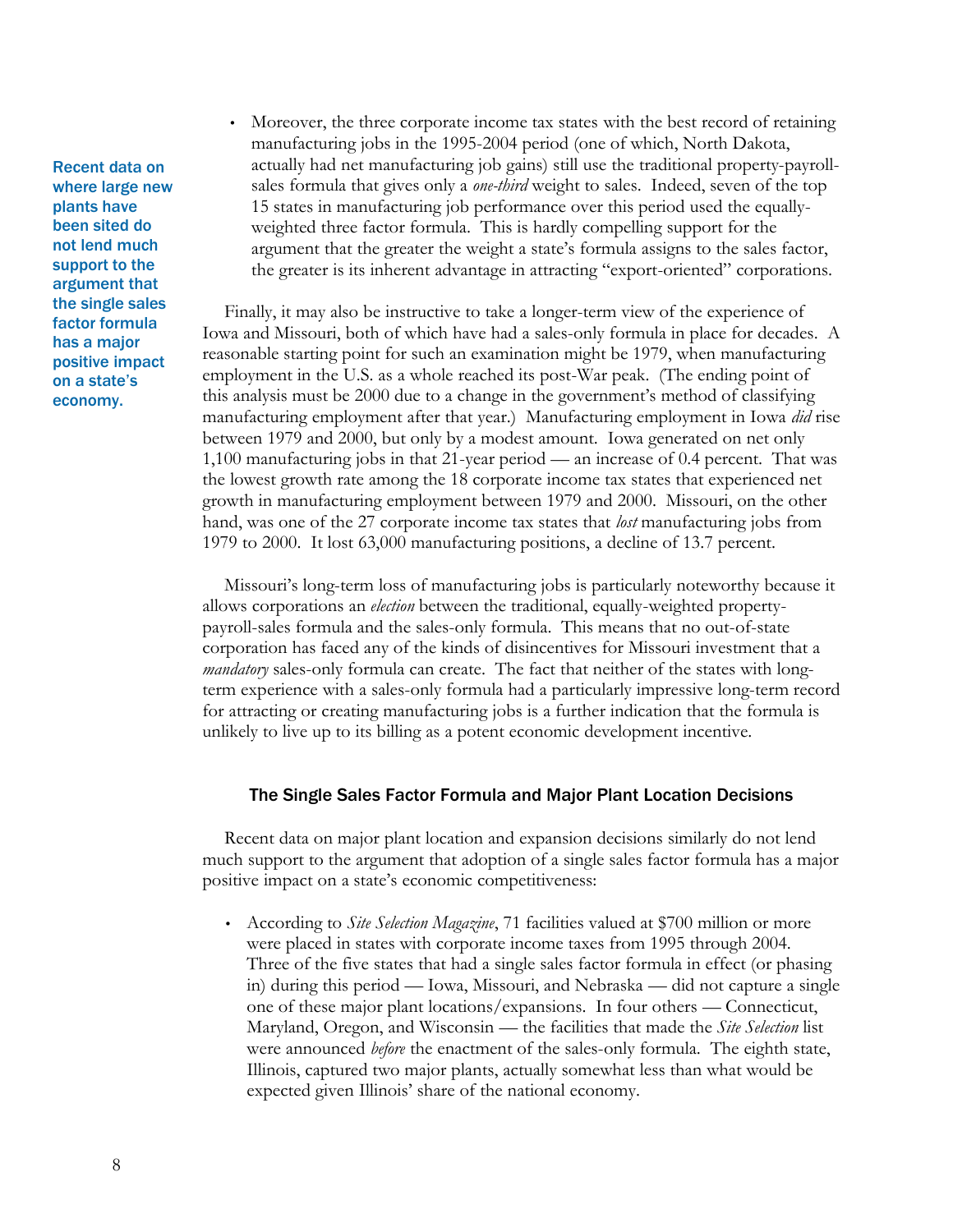# The Goolsbee/Maydew Forecasts of State Job Gains from a Sales-only Formula: Re-estimates Produce Dwindling Results

Professors Austan Goolsbee of the University of Chicago School of Business and Edward L. Maydew of the University of North Carolina have conducted research on the employment effects of increasing the weight of the sales factor that is widely cited by single sales factor proponents. The two economists have conducted studies for state business organizations in Illinois, Minnesota, New York, and Wisconsin that tout the potential impact of a sales-only formula on job creation in those states.

Little noticed in Goolsbee/Maydew's research is a sharp downward revision in the asserted potency of the single sales factor formula in stimulating the growth of manufacturing jobs. Their earliest study, for Illinois, predicted that the state would capture about 16 percent more manufacturing jobs by switching to a sales-only formula. If Goolsbee/Maydew's most recent forecasting model were applied to Illinois, it would project just a 3.5 percent jump in manufacturing employment — a 78 percent decline from the original forecast. (See Appendix D for a more in-depth evaluation of Goolsbee/Maydew's research.)

Some of the decline in their job-creation predictions reflects decisions by Goolsbee/Maydew to refine their methodology in ways that lead to more conservative forecasts. However, a substantial share of the decline is attributable to incorporating into their model the job-creation record of states that have most recently increased the weight of the sales factor. The fact that doing so "dilutes" the asserted potency of the formula in stimulating job creation is evidence that whatever competitive advantage in attracting jobs states once might have gained by increasing the weight of the sales factor in their formulas, the benefit has substantially diminished as more and more states have done the same.

Apart from the downward trend, there is the more basic question of whether even the most conservative of Goolsbee/Maydews's job creation forecasts are plausible in the real world. Goolsbee/Maydew assert that a state increasing the weight of the sales factor in its formula will capture additional manufacturing jobs in the very first year the new formula is in effect and realize even greater job growth in the subsequent two years. Given the long lead times involved in bringing a major new manufacturing plant "on line," it does not seem plausible that the manufacturing job creation Goolsbee/Maydew purport to find in the first three years following a state's adoption of a single sales factor formula can be attributed to its capture of major new plants. Any job gains seen would reflect decisions by manufacturers already present in the single sales factor state to expand output there rather than in other states in which they have plants.

Detailed data available from Wisconsin provide compelling evidence, however, that the average manufacturer already present in a state switching to a sales-only formula is likely to reap such a small tax benefit from shifting production into that state that the job gains predicted by Goolsbee/Maydew are unlikely to be realized. To satisfy Goolsbee/Maydew's forecast of the number of manufacturing jobs Wisconsin would gain if it adopted a sales-only formula, the average manufacturer that is already taxable in the state and that benefits from a sales-only formula would have to create about 46 additional jobs in Wisconsin. By choosing Wisconsin rather than another state in which it has facilities as the site for those jobs, its net tax savings would be on the order of \$12,000 annually less than \$300 per job. It seems highly unlikely that the average manufacturer taxable in Wisconsin — a company with \$400 million in annual sales —would be willing to risk disrupting its production by laying-off employees in one plant and hiring them in another for the sake of an annual \$300 per job savings. Even if the 46 jobs represented new positions in a growing company, it seems dubious that a potential \$12,000 tax cost advantage for one location over another would affect management's decision-making in light of what are likely to be much more significant interstate variations in labor, transportation, and energy costs.

In short, the actual tax savings realized by the average beneficiary of a single sales formula appear to be too small to motivate the corporation to make job location decisions based on them in the relatively short time frame in which Goolsbee/Maydew purport to find such an effect. Accordingly, even the most conservative forecasts by Goolsbee/Maydew of the job gains a state can expect by adopting a sales-only formula seem unlikely to be fulfilled.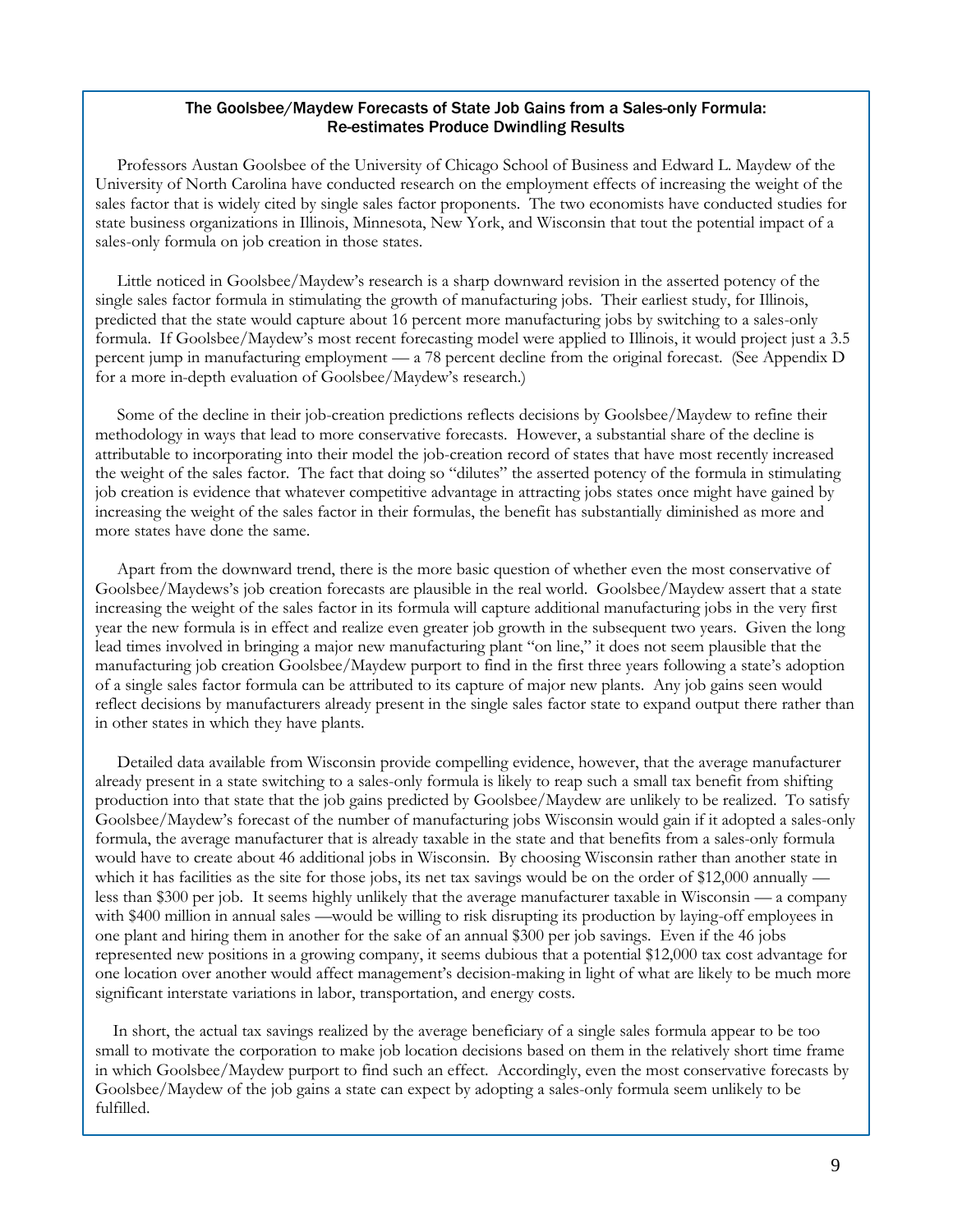• For only two of the ten states that had a single sales factor formula in effect for all or part of the 1995-2004 period — Massachusetts and Texas — can even weak evidence be marshaled from major plant location decisions that the single sales factor formula acts as a significant economic development incentive. Even with respect to these two states, many of the 10 major plants they lured were in the energy and high-technology sectors, in which one or both states were strong long before they enacted a single sales factor formula.

• Massachusetts' above-average success rate in attracting major plants was chiefly attributable to a decision by computer-chip manufacturer Intel Corporation to acquire an existing plant in the state. Between 1990 and 2004, however, Intel placed eight and one half times as much investment in non-single sales factor states as it did in single sales factor states — suggesting that Massachusetts's success in luring the company in 2000 should not be attributed to the state's adoption of a sales-only formula.

In sum, just as there is little evidence that a single sales factor formula has significantly helped the states adopting it to retain manufacturing jobs, recent state-bystate data on the location of major new facilities suggests that the presence or absence of the formula is not a significant factor in plant siting decisions.

# A Single Sales Factor Formula Is Unfair to Out-of-State Businesses and Small Businesses

A single sales factor apportionment formula undercuts one of the fundamental rationales for a corporate income tax, which is that a corporation should pay taxes to a state as compensation for the benefits it receives from state services. Corporations benefit from a wide range of governmental services that specifically relate to the extent of property and payroll in a state. States often underwrite local government police and fire protection for the corporation's property and employees. States provide roads and other transportation services to allow access to factories by suppliers and employees and the shipment of goods to markets. States also fund K-12 and higher education services that enable many businesses to find workers with adequate skills. The change from a property-payroll-sales formula to a sales-only formula substantially reduces the corporate tax burden of businesses that arguably are benefiting the most from public services in a state and unfairly shifts the tax burden to out-of-state businesses that benefit from state services to a lesser extent.

It certainly is legitimate for a state in which a business' customers are located to tax a share of its profit even if the business does not engage in production in that state. After all, "market states" also provide services that benefit out-of-state companies — such as the roads they use to transport their goods to their customers and a judicial system that ensures that customers pay their debts. But a single sales factor formula goes too far in imposing corporate income tax liability solely on the basis of customer location rather than in proportion to both customer and production location.

Large corporations are much more likely to reap tax savings from a sales-only formula than are smaller, family-owned corporations.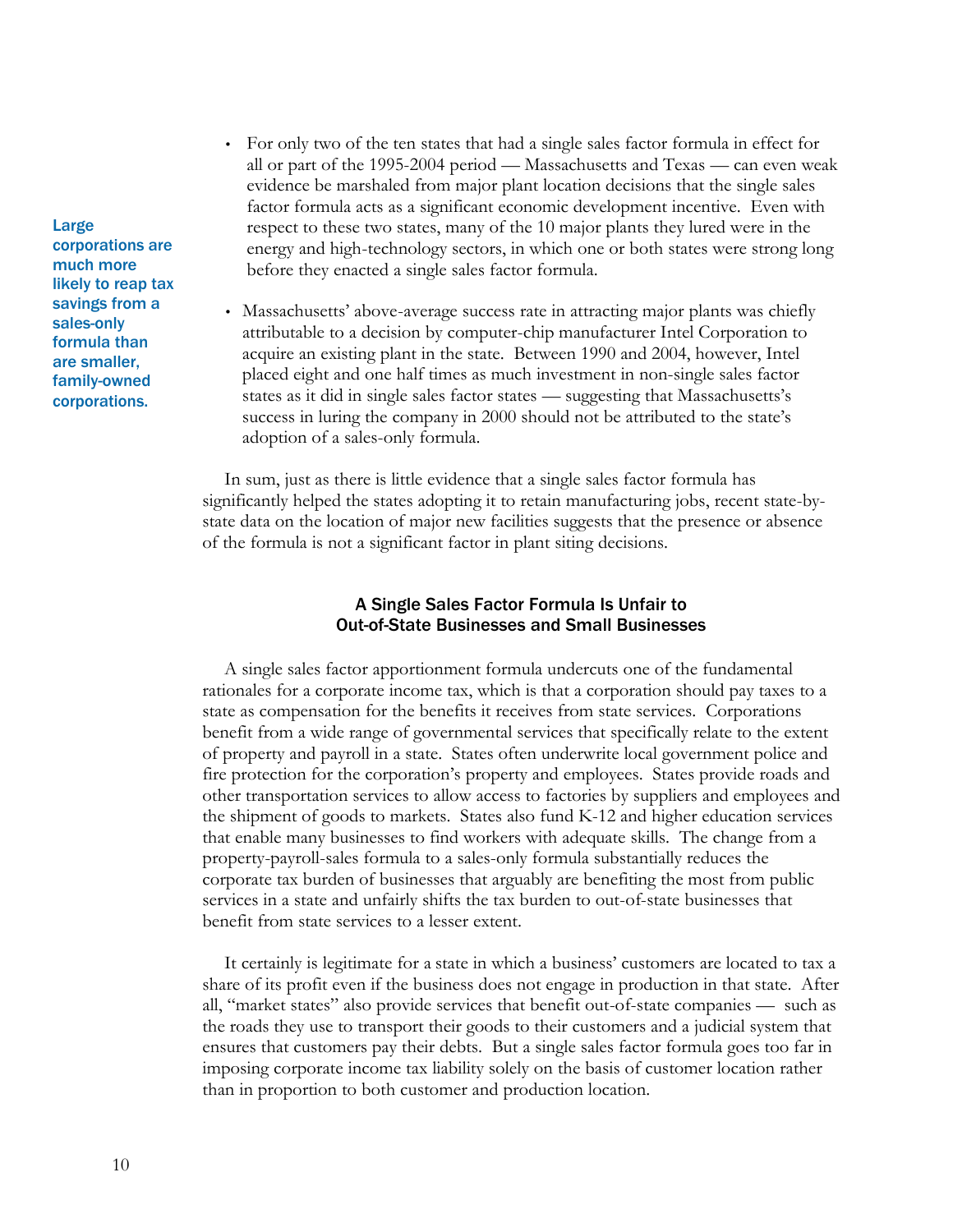Changing from a three factor apportionment formula to a sales-only formula heightens tax inequities among other groups of corporations as well. For example, large corporations are much more likely to reap tax savings from a sales-only formula than are smaller corporations, many of which may be family-owned. If corporations are not taxable outside their home states, they typically are not permitted to apportion any of their profits to other states for tax purposes. Small corporations are less likely than large corporations to be taxable in more than one state; either all of their customers are in their home state or their out-of-state customers are served without setting up the outof-state physical facilities that would obligate the business to pay corporate taxes to other states. If a corporation is not permitted to apportion some of its profit to other states, then by definition it pays tax on 100 percent of its profit to its home state and is not affected by changes in the apportionment formula. Since small corporations are more likely than large ones to fall into this category, large corporations are likely to obtain a disproportionate share of the tax savings that flow from the switch to a single sales factor formula.

# High and Uncertain Costs

The change to a single sales factor formula is likely to reduce corporate income tax revenue substantially in any state where the economic base includes a significant number of corporations that export their wares to national or international markets.

- At least 11 states have recently estimated the revenue loss attributable to adoption of a sales-only formula. The estimates indicate that the revenue loss from adopting a single sales factor formula ranges from 1.1 percent to 16.7 percent of a state's total corporate income tax collections, with four of the eleven states estimating losses exceeding nine percent of corporate income tax revenue. Where states fall in this range depends upon how significant export-oriented businesses are to the state's economy and the types of corporations that are eligible to apportion their profits on a sales-only basis. In some states a sales-only formula is limited to manufacturers and/or other narrow classes of corporations.
- The loss of corporate income tax revenue arising from adoption of a single sales factor formula can be quite large in dollar terms. Massachusetts estimates that its adoption of a sales-only formula for just a segment of its corporations manufacturers, defense contractors, and mutual funds — reduced its FY 2006 corporate tax receipts by \$178 million. California estimates it would have lost \$110 million in fiscal year 2007. New York estimates it will forgo \$130 million in annual revenue when the single sales factor formula is in place in 2009. The higher a state's corporate income tax rate, the higher will be the loss of corporate income tax revenues resulting from adoption of a sales-only formula, since the formula reduces the amount of corporate profit that is subject to tax in the state.

Moreover, switching from a three-factor formula to a sales-only formula could reduce corporate income tax revenue more than most states project when they are contemplating such a change. As explained above, some corporations receive tax cuts Recent estimates indicate that the revenue loss from adopting a single sales factor formula ranges from 1.1 percent to 16.7 percent of a state's total corporate income tax collections.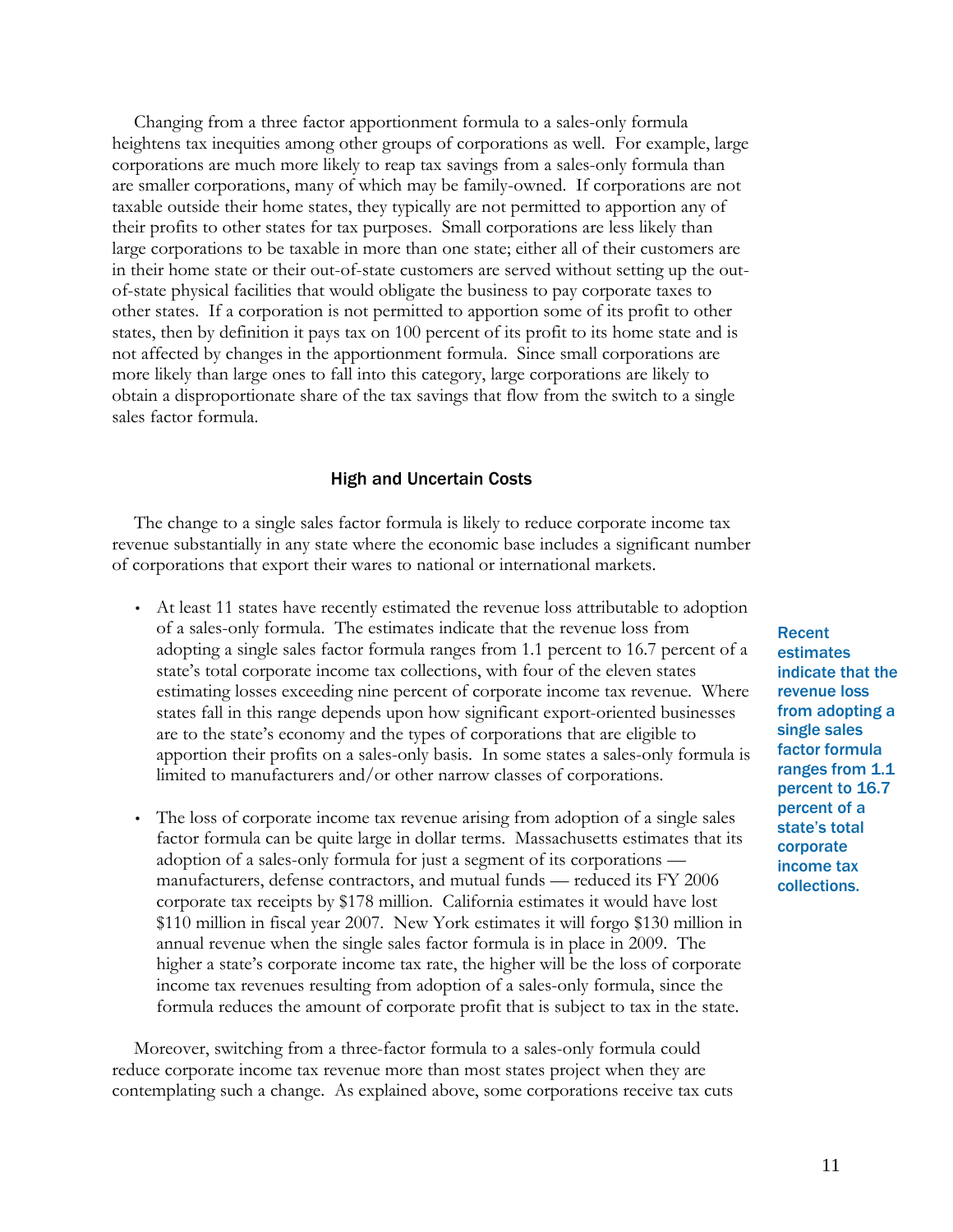when a state switches to a sales-only formula and some are hit with tax increases. The revenue loss that results from the change to a single sales factor formula in many states is the *net* effect of large tax cuts for some businesses with major in-state facilities partially offset by tax increases on businesses that do most of their production out of state. However, state fiscal impact estimates rarely take into account the possibility that some of the out-of-state businesses that are expected to pay *higher* taxes after a switch to a sales-only formula may in fact pay less tax — or no tax at all:

- Some companies facing a tax increase from the change to a sales-only formula may choose to eliminate their taxability in the state making the change by removing facilities and employees from the state.
- Companies facing tax increases from the change to a sales-only formula in a state but unable to eliminate their taxability in the state may be able to change their legal structures and their methods of operation to mitigate the tax increases. For example, an out-of-state manufacturer facing a tax increase in a state adopting a sales-only formula could separately incorporate a sales subsidiary in that state. The manufacturer could charge the sales subsidiary an artificially-high price for the manufactured goods, which — in most states — would result in the sales subsidiary having relatively little taxable profit to report. Implementing these kinds of income-shifting strategies entails some additional costs and operational complexities for any corporation. If the tax bill of a corporation increases due to adoption of a single sales factor formula, however, implementing these incomeshifting techniques becomes more attractive.

In sum, to the extent that some corporations that would be expected to pay higher taxes under a sales-only formula are able to counteract this impact, the *net* loss of corporate income tax revenues resulting from the change in formulas will be higher than forecasted.

States generally do not have access to sufficient information about the internal operations of their corporate taxpayers to determine which corporations are likely to seek to avoid tax increases resulting from adoption of the sales-only formula. As a result, substantial uncertainty surrounds the estimated revenue impact of the shift from a property-payroll-sales formula to a sales-only formula.

# Strategic vs. Scattershot Economic Development

These are just some of the reasons that switching from the traditional three factor apportionment formula to a sales-only formula is likely to be a relatively ineffectual economic development tool for a state and a potential threat to the revenue-raising capacity and fairness of its corporate tax as well. Beyond its specific shortcomings, the single sales factor formula is an example of the scattershot approach to economic development that most states abandoned long ago. Most states have learned that their best economic development strategy is to focus on providing the high-quality public services that underpin business growth in as cost-effective a manner as possible. To the

The single sales factor formula is an example of the scattershot approach to economic development that most states abandoned long ago.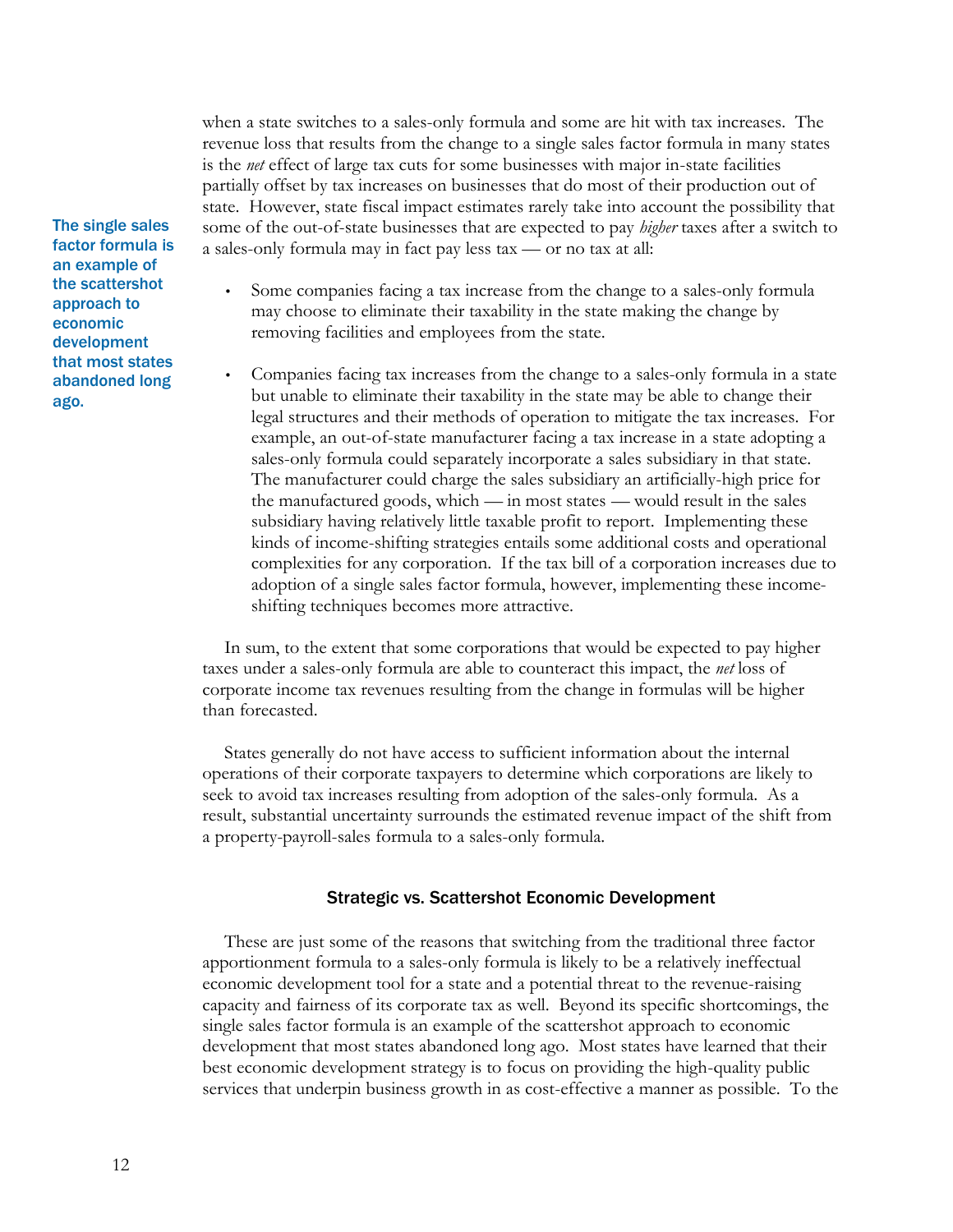extent that specific interventions in the marketplace are warranted to eliminate shortages or reduce the costs of capital, labor, or other key business inputs or to direct investment to particularly disadvantaged population groups or geographic areas, states also have at their disposal a wide array of carefully-targeted tools that have been honed by economic development professionals through decades of trial and error. State officials should not find it difficult to identify and implement much more cost-effective economic development strategies than the enactment of a single sales factor formula, which provides tax breaks to corporations without regard to their in-state job creation and investment decisions.

# Renewing the States' Commitment to a Uniform Apportionment Formula

The widespread discussion of the sales-only formula that is taking place at the present time may have one positive benefit, however. It affords the states an opportunity to revisit fundamental principles regarding income taxation of multistate corporations.

Not motivated in any way by a desire to confer economic advantages on particular states, the public officials and corporate representatives who developed the basic property-payroll-sales formula in the late 1950s arrived at a carefully-considered approach to corporate tax apportionment that sought to implement fairly the "benefitsreceived" principle that underlies the corporate tax. In the ensuing years, the doubleweighted sales variant of the three factor formula was adopted by a large plurality of states and became the new de facto standard. Despite the recent adoption of the single sales factor formula in a significant number of states, nearly twice as many states still give a 50 percent or smaller weight to sales in their apportionment formulas.

Rather than pursue what is likely to be — at best — a meager, temporary, and zerosum economic advantage through the unilateral adoption of a single sales factor formula, states could recommit themselves to a uniform apportionment policy based on the 50 percent sales factor standard. States that have adopted greater than 50 percent weighting of their sales factors could phase back down to that level; the few states that retain the equally-weighted three factor formula could begin a transition to the doubleweighted sales variant. Given the compelling evidence of its inability to grant economic development wishes, it is still not too late to put the single sales factor genie back in the bottle.

There is compelling evidence that the single sales factor formula is unable to grant economic development wishes; it is not too late to put this genie back in its bottle.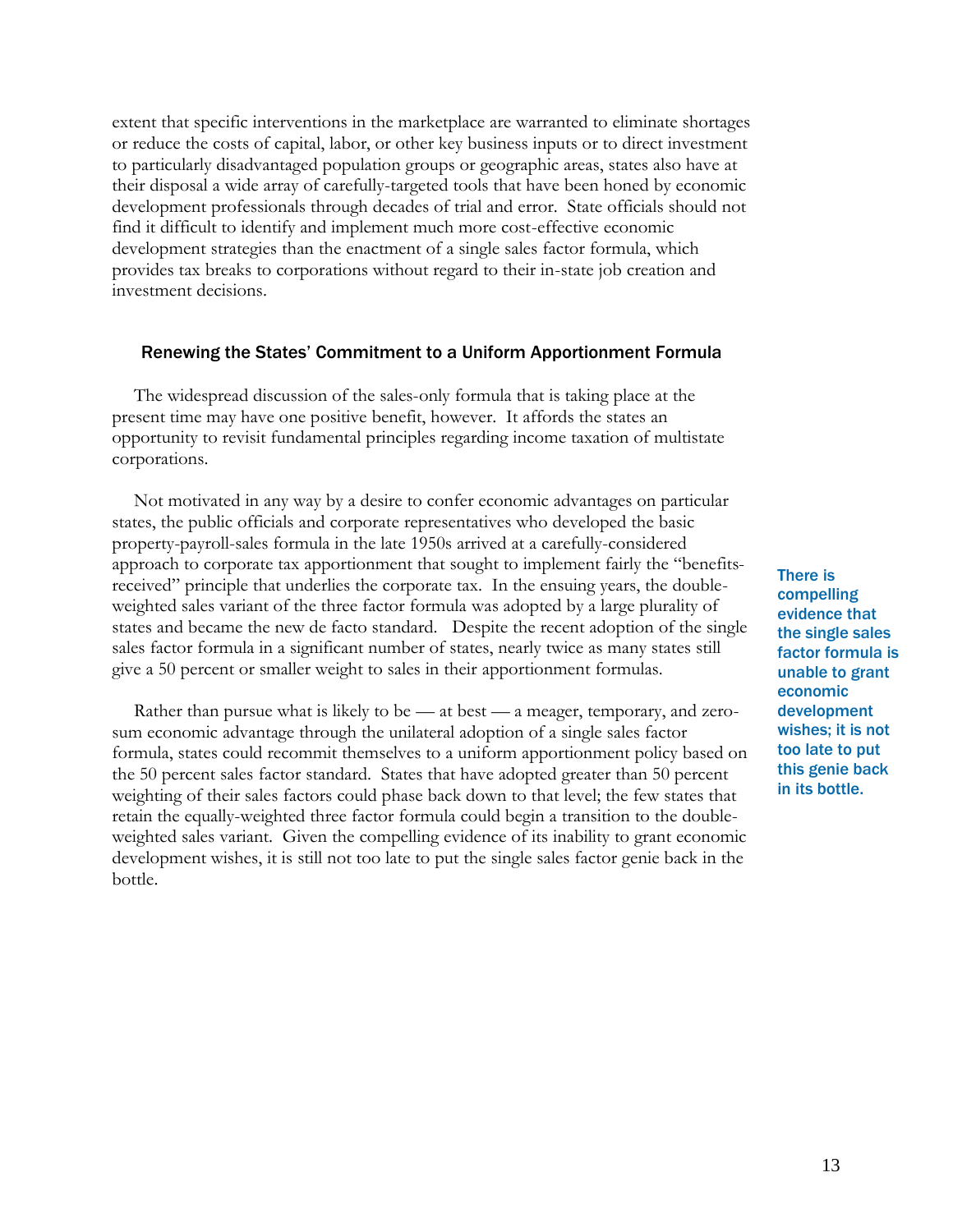# II. Why and How Corporate Profits Are "Apportioned" for State Tax **Purposes**

Most large corporations are multistate businesses; they produce and sell their goods and services in more than one state. When a state chooses to tax corporate profits — as all but five states have — the state must establish rules for determining the share of a multistate corporation's *total* profit that the state may tax. $1$ 

This requirement for "fair apportionment" of corporate profits among the states is spelled out in a number of U.S. Supreme Court decisions, but it comports with common sense and basic notions of fairness as well. Without rules for dividing up a corporation's annual profit (or "net income") for tax purposes, all states with corporate income taxes might seek to tax the *entire* profit of any corporation doing business within their borders. A corporation doing business in every one of these states could have its entire profit taxed 45 times. Obviously, income division rules for multistate corporations are essential to avoid what most people would view as confiscatory levels of state corporate income taxation. The generally agreed-upon goal is to have a set of rules that distributes 100 percent of a corporation's profit among all the states in which it does business — has facilities and/or makes sales — leaving it to each state to decide whether or not to tax its assigned share.<sup>2</sup>

# The Mechanics of Formula Apportionment

Nearly all states have decided to divide the taxable profit of a multistate corporation among themselves through the use of a mathematical formula. The income division formulas currently used by the states are not identical. Nonetheless, there is a high degree of uniformity among the states in their basic approach to what is termed "formula apportionment" of corporate profits. Most states' corporate tax laws have substantially incorporated the provisions of the "Uniform Division of Income for Tax Purposes Act" (UDITPA), a model law written by the National Conference of Commissioners on Uniform State Laws and formally recommended to the states for adoption in  $1957$ .<sup>3</sup>

UDITPA embodies the so-called "three factor formula" for apportioning corporate income first developed by Massachusetts in the 1920s. Under the standard three factor formula, the share of a corporation's total profit that a particular state may tax is determined by averaging:

- the share of the corporation's total sales that are made to the state's residents (the "sales factor");
- the share of the corporation's total payroll that is paid to employees working in the state (the "payroll factor"); and
- the share of the corporation's total property that is located in the state (the "property factor").<sup>4</sup>

Thus, if 60 percent of Wisconsin Widget Company's property were located in Wisconsin, 50 percent of its payroll were paid in Wisconsin, and 10 percent of its sales were to Wisconsin customers (including businesses), 40 percent — (60 % + 50 % + 10 %)  $\div$  3 — of the corporation's profit would be taxable by Wisconsin if the state used the basic three factor formula.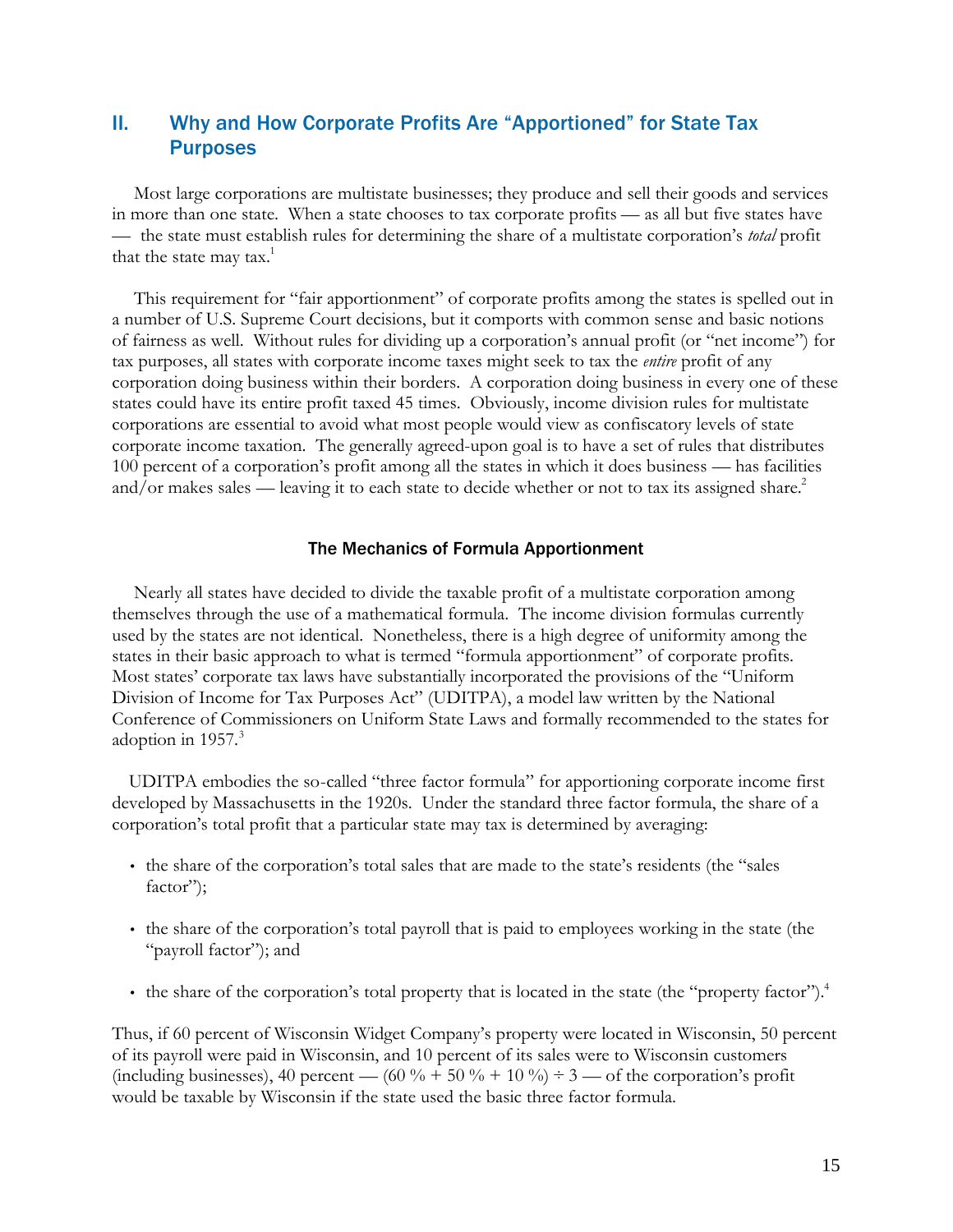In recent years, a majority of states have adopted variants of the standard formula under which the location of a corporation's sales is given extra weight in determining where the corporation's profits are taxed. The most common choice has been to increase the weight of the sales factor from the one-third weight it has in the UDITPA formula to a one-half weight. This variant of the UDITPA formula generally is referred to as a "double-weighted" sales formula. Rather than adding the property, payroll, and sales factors for a particular state and dividing by three to calculate a simple average of the three factors, the sales factor is counted twice and then the average is calculated by dividing by four.

Expressed as a formula, the amount of Corporation X's profit that is taxable by State A under the double-weighted sales variant of the three factor formula is equal to:



A concrete example can illustrate the rather straightforward operation of this perhaps initiallyintimidating formula. The case study on pages 18-19 illustrates how the formula would divide the income of a regional manufacturer among the three states in which it does business.

# The Rationale for a Property-Payroll-Sales Formula

According to the U.S. Supreme Court, a state's use of an apportionment formula is intended to yield "a rough approximation of a corporation's income that is reasonably related to the activities conducted [by it] within the taxing State."<sup>5</sup> Basic economic theory teaches that the price a good fetches in the marketplace — and hence the profit the seller earns upon its sale — is determined by the intersection of supply and demand. The three factor UDITPA formula reflects a broad consensus among the states that since public services facilitate both sides of the supply-demand equation, the states in which a particular multistate corporation's *production* occurs and the states in which its *selling* occurs both should be allowed to tax a portion of its profit.<sup>6</sup>

The three factor formula also embodies more specific views of the economic processes by which corporations earn profits:

- The decision to include both property and employee payrolls as the supply-side factors in the UDITPA formula reflects traditional economic distinctions between capital and labor as the basic inputs to the production process.
- The dollar value of sales included in the sales factor of the apportionment formula reflects the role of the market in allowing a corporation to earn a profit, that is, the truism that profits cannot be realized unless sales occur.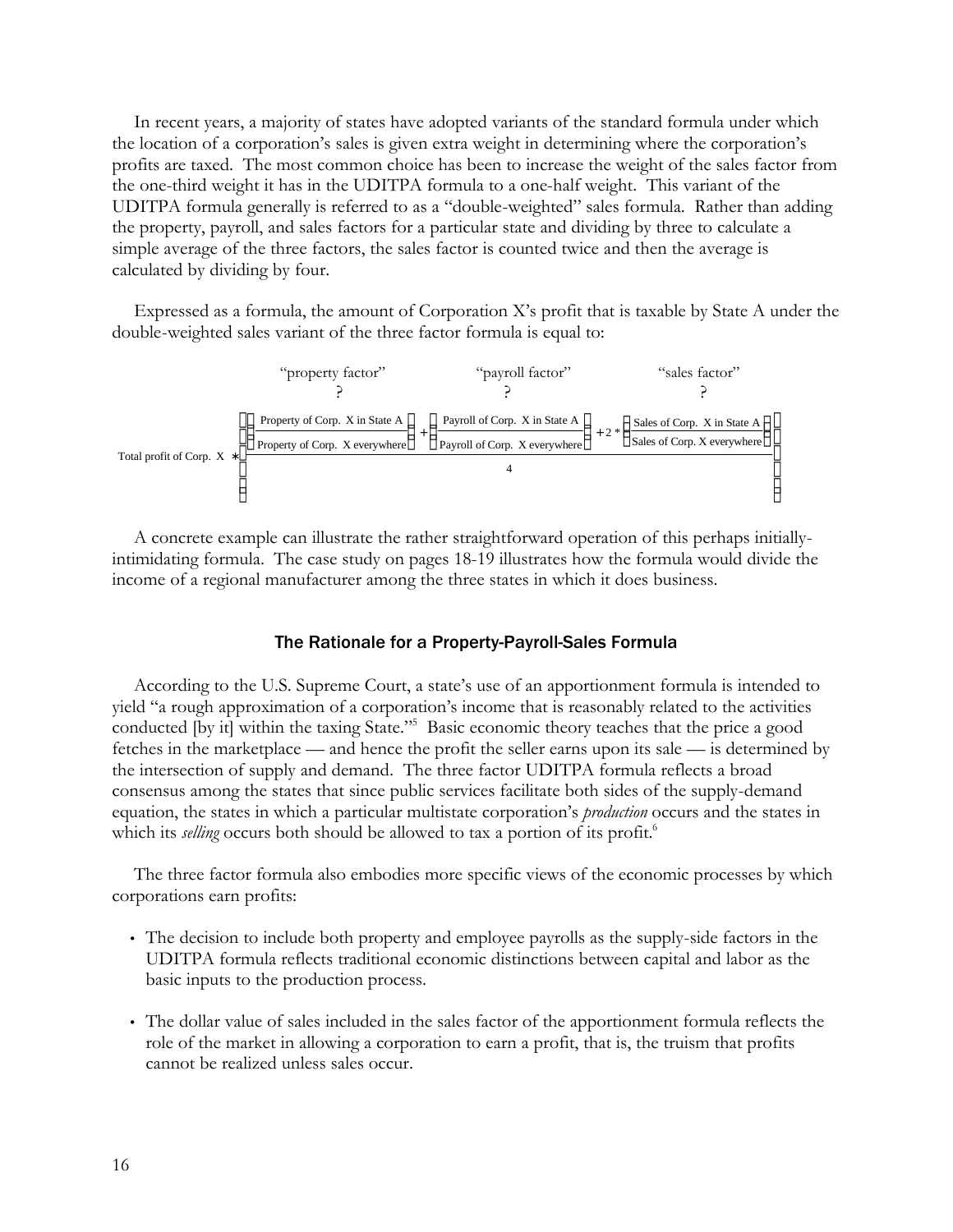• Finally, the recent trend toward the double-weighted sales variant of the UDITPA formula as the new *de facto* standard apportionment formula represents a tacit agreement that "production states" and "market states" should be allowed to tax roughly *equal* shares of a corporation's profit.<sup>7</sup> (Without double-weighting of the sales factor, states in which a corporation's property and payroll are located end up taxing two-thirds of the corporation's profit and the "market states" only one-third.)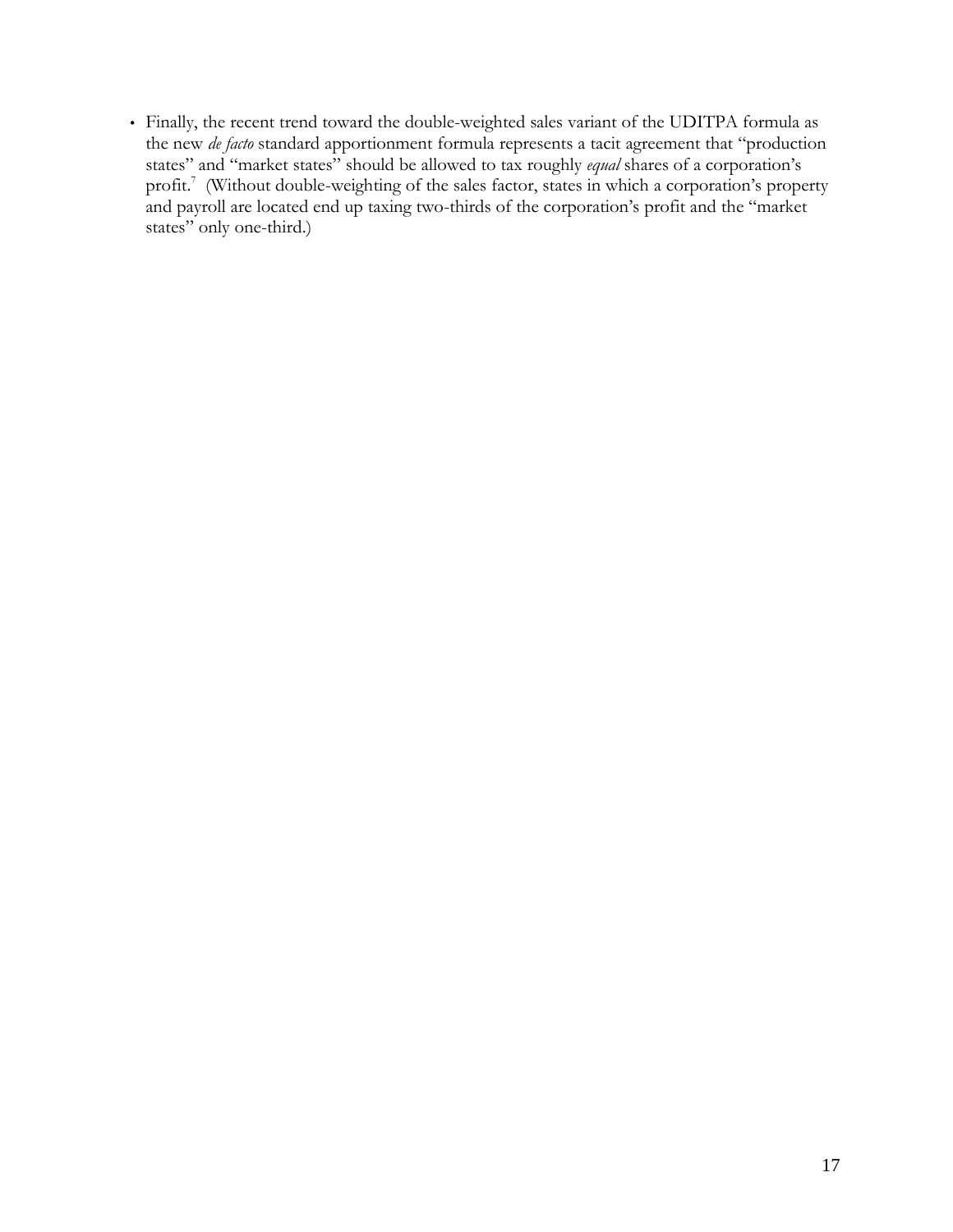# The Three Factor Formula in Action: The Better Boxes, Inc. Case Study

Better Boxes, Inc. (BBI) manufactures corrugated cardboard boxes in Georgia and sells them directly to customers in Georgia, Florida, and South Carolina. BBI's total profit in 1998 was \$2,000,000. The other financial statistics relevant to BBI's apportionment calculation for 1998 were as follows:

|               | Property                  | Pavroll                           | <b>Sales</b> |
|---------------|---------------------------|-----------------------------------|--------------|
| Georgia       | \$25,000,000 (HQ and      | $$4,000,000$ (HQ, sales force and | \$6,000,000  |
|               | manufacturing plant)      | manufacturing plant)              |              |
| S. Carolina   | \$5,000,000 (warehouse)   | \$1,500,000 (warehouse)           | \$13,000,000 |
| Florida       | $$500,000$ (sales office) | \$500,000 (sales force)           | \$1,000,000  |
| <b>TOTALS</b> | \$30,500,000              | \$6,000,000                       | \$20,000,000 |

BBI's profit taxable by Georgia:



*Fifty-two percent of BBI's nationwide profit of \$2 million — or \$1.04 million — is taxable by Georgia.*

BBI's profit taxable by South Carolina:

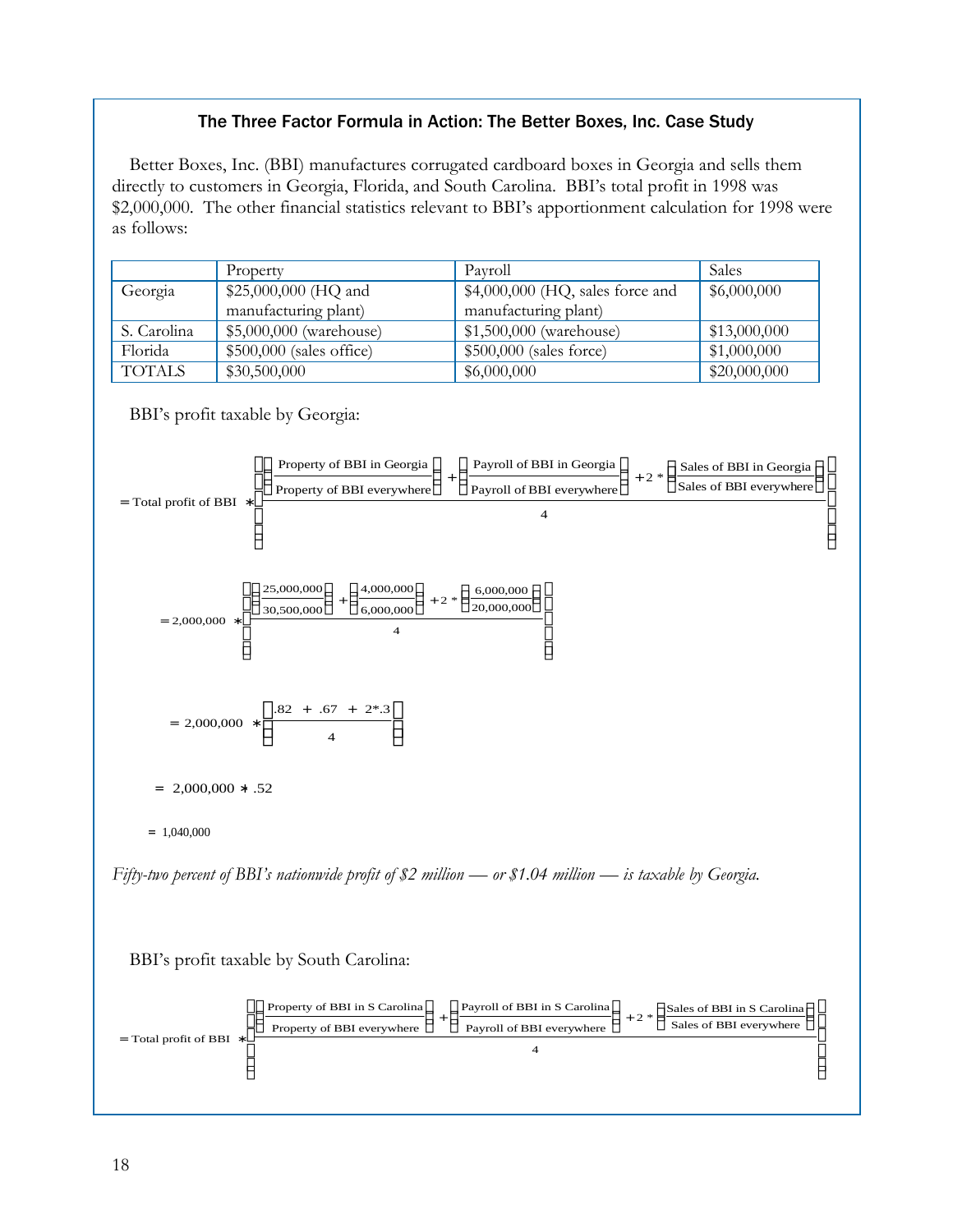

*Forty-three percent of BBI's nationwide profit of \$2 million — or \$860,000 — is taxable by South Carolina*.

BBI's profit taxable by Florida:



*Five percent of BBI's nationwide profit of \$2 million — or \$100,000 —is taxable by Florida.*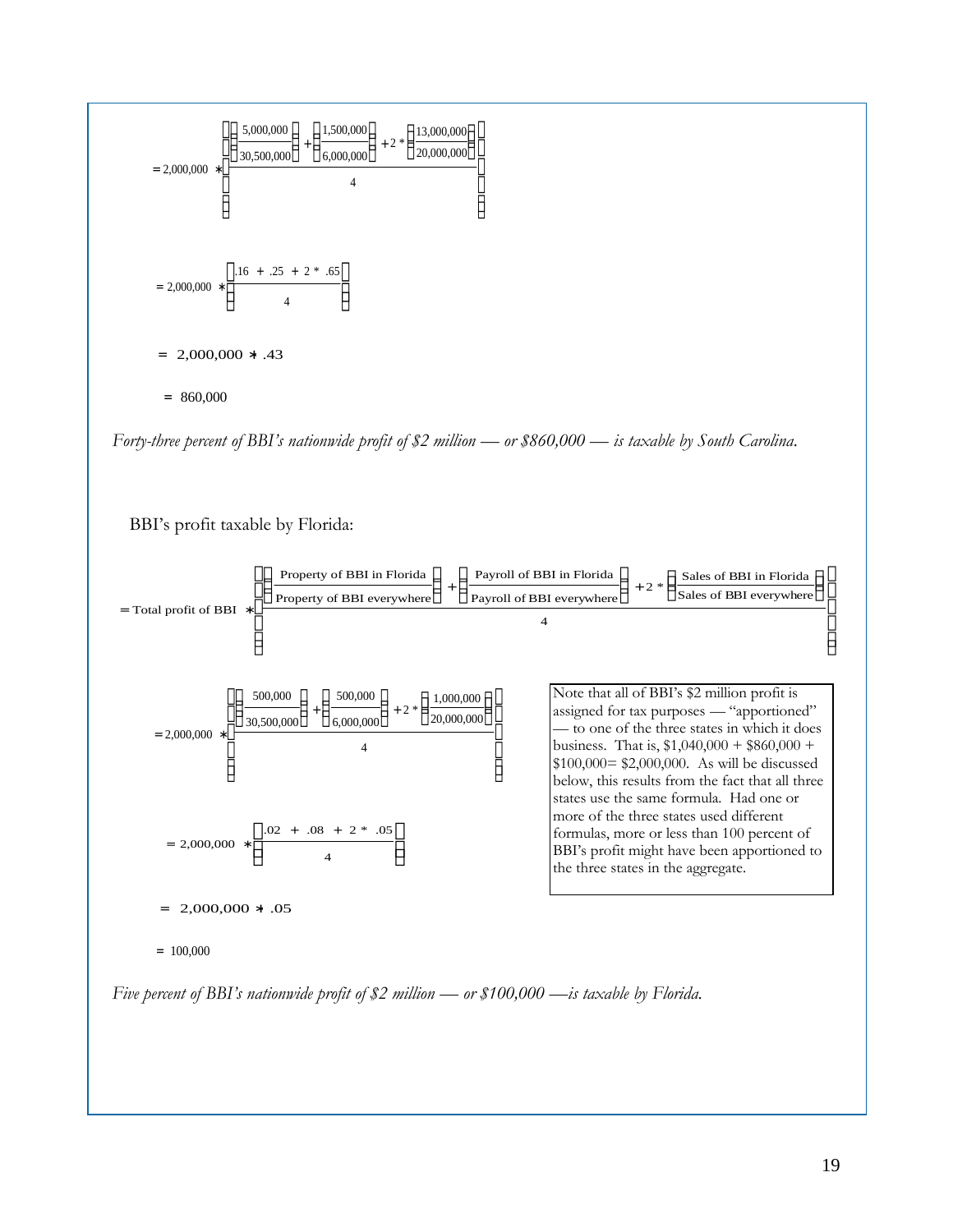# III. Winners and Losers from a "Single Sales Factor" Apportionment Formula

The property-payroll-sales apportionment formula embodied in the Uniform Division of Income for Tax Purposes Act reflects a broad, 40-year-old consensus among the states on a fair approach to taxing the profits of multistate corporations. In the last few years, however, business representatives have been lobbying aggressively — in a steadily-growing number of states — to undermine this consensus. Major business organizations in a number of states have sought to repeal the three factor formula and put in its place a "single sales factor" or "sales-only" apportionment formula.

Under a single sales factor formula, the share of a multistate corporation's nationwide profit that is taxable in a particular state is determined solely by the proportion of its nationwide sales occurring in that state.<sup>8</sup>

- If Georgia were to adopt a single sales factor formula, a manufacturer producing all of its widgets in Georgia but selling all of them in South Carolina would owe no corporate income tax to Georgia.<sup>9</sup>
- Conversely, a South Carolina widget manufacturer with all of its sales in Georgia would have 100 percent of its profit apportioned to Georgia were Georgia to adopt a single sales factor formula.
- In the Better Boxes, Inc. case study presented in Chapter II, the share of BBI's profit that would have been taxable in Georgia, South Carolina, and Florida would have been 30 percent, 65 percent, and five percent respectively had all three states adopted a sales-only formula — the same as the share of the company's sales that occurred in each state.

Since the late 1980s, organized business interests in twelve states — Connecticut, Georgia, Illinois, Louisiana, Maryland, Massachusetts, Minnesota, Nebraska, New York, Oregon, Texas, and Wisconsin — have convinced state legislatures to enact a single sales factor apportionment formula for the corporate income tax.<sup>10</sup> (See Figure 1 on the following page for a breakdown of current state apportionment formulas.) During the past few years, business organizations also have lobbied actively for a sales-only formula in California, New Jersey, Ohio, Pennsylvania, and Utah.

# Who Wins with a Single Sales Factor Formula?

Generally speaking, when a state switches from a three factor apportionment formula to a salesonly formula, it provides an *automatic* income tax cut to any corporation with a large share of its nationwide property and payroll in the state but a large share of its sales *outside* the state. Manufacturers are most likely to fit this profile, typically producing goods for a regional, nationwide, or worldwide market from a relative handful of plants. Thus, it is not surprising that the leading advocates of changing to a single sales factor apportionment formula have been state manufacturers' associations.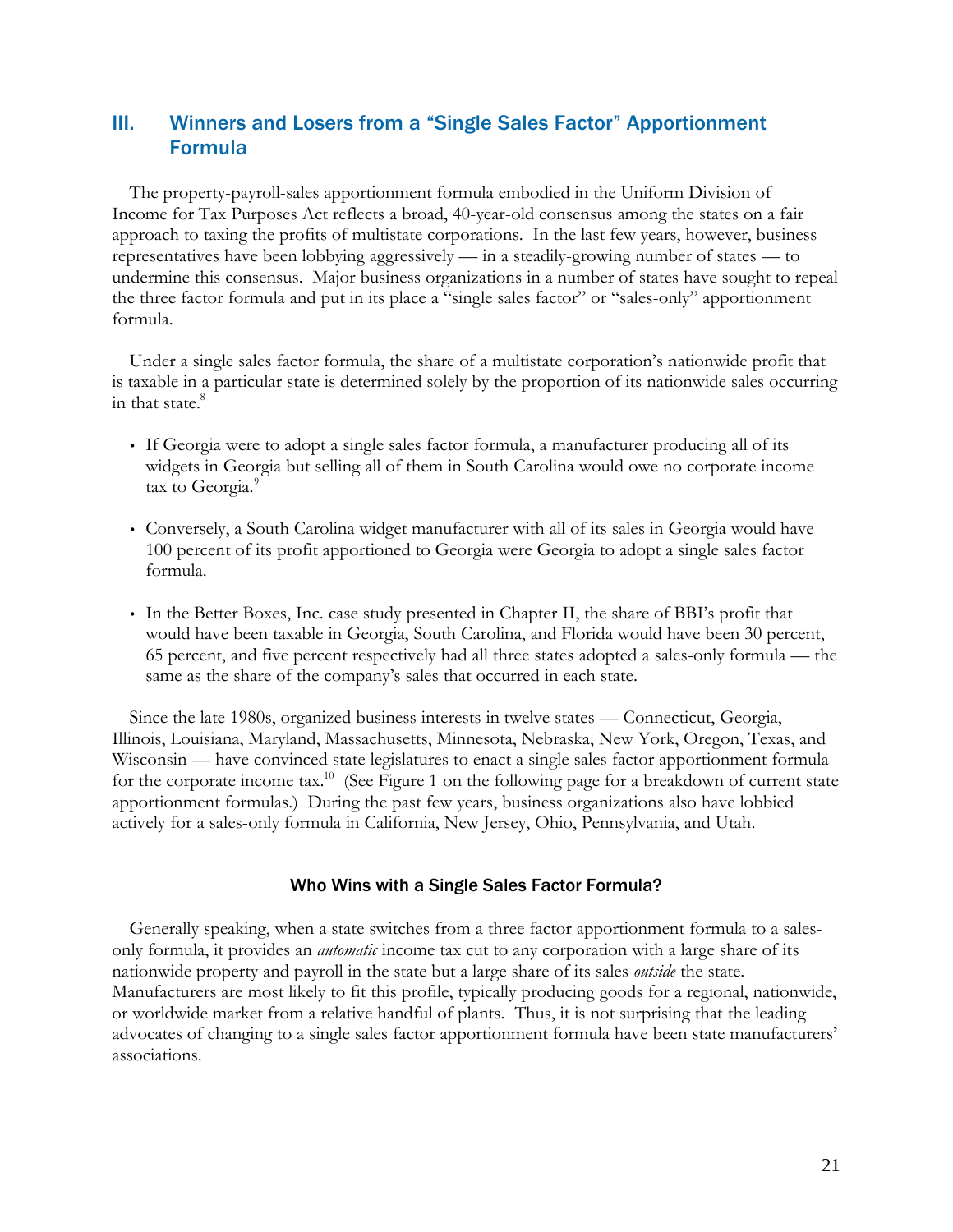| <b>FIGURE 1</b>                                                                                                                                             |                                                               |                                                                               |                                                             |  |  |  |  |  |
|-------------------------------------------------------------------------------------------------------------------------------------------------------------|---------------------------------------------------------------|-------------------------------------------------------------------------------|-------------------------------------------------------------|--|--|--|--|--|
| State Corporate Income Tax Apportionment Formulas<br>(Covering manufacturers and most general corporations)                                                 |                                                               |                                                                               |                                                             |  |  |  |  |  |
| States with Equally-Weighted Property-Payroll-Sales Formula                                                                                                 |                                                               |                                                                               |                                                             |  |  |  |  |  |
| Alabama<br>Alaska<br>Delaware                                                                                                                               | Dist. of Columbia<br>Hawaii                                   | Kansas*<br>Montana                                                            | North Dakota<br>Oklahoma                                    |  |  |  |  |  |
| States with Property-Payroll-Sales Formula with Sales Weighted 50 % (Double-Weighted)                                                                       |                                                               |                                                                               |                                                             |  |  |  |  |  |
| Arkansas<br>California<br>Colorado*<br>Florida<br>Idaho                                                                                                     | Indiana<br>Kentucky<br>Maine<br>Mississippi*<br>New Hampshire | New Jersey<br>New Mexico<br>North Carolina<br>Rhode Island*<br>South Carolina | Tennessee<br>Utah*<br>Vermont*<br>Virginia<br>West Virginia |  |  |  |  |  |
|                                                                                                                                                             |                                                               | States with Property-Payroll-Sales Formula with Sales Weighted More Than 50 % |                                                             |  |  |  |  |  |
| Arizona (80% Sales)*                                                                                                                                        | Ohio (60 % Sales)                                             | Pennsylvania (60 % Sales)                                                     |                                                             |  |  |  |  |  |
| States with Enacted Single Sales Factor Formula (Sales Weighted 100 %)<br>(States with single sales factor phasing in or not yet in effect shown in italic) |                                                               |                                                                               |                                                             |  |  |  |  |  |
| Connecticut*<br>Georgia*<br><b>Illinois</b><br><b>Towa</b>                                                                                                  | $Louisiana*$<br>Maryland*<br>Massachusetts*<br>$Minnesota*$   | $Missouri*$<br>Nebraska<br>$New York*$<br>Oregon                              | Texas<br>$W$ isconsin*                                      |  |  |  |  |  |
| <b>States without Corporate Income Taxes</b>                                                                                                                |                                                               |                                                                               |                                                             |  |  |  |  |  |
| Michigan<br>Nevada                                                                                                                                          | South Dakota                                                  | Washington                                                                    | Wyoming                                                     |  |  |  |  |  |

The Better Boxes, Inc. case study in Chapter II illustrates how changing to a single sales factor formula tends to provide tax windfalls to manufacturers in the states in which they produce their wares. BBI has 82 percent of its property in Georgia and 67 percent of its payroll there, but it makes only 30 percent of its sales in the state. Under the current three factor formula (with doubleweighted sales), 52 percent of BBI's profit is taxable in Georgia. But if Georgia were to convert to a sales-only formula, only 30 percent of BBI's profit would be taxable there, the same share that BBI's Georgia sales represent of its total sales (\$6,000,000/\$20,000,000 equals .30). Given Georgia's six percent corporate tax rate, the drop in the total Georgia apportionment percentage for BBI from 52 percent to 30 percent would result in a drop in BBI's Georgia corporate tax liability from \$62,400 to \$36,000 — a 42 percent decline. This drop in BBI's corporate tax liability would be automatic. It results only from the mathematical relationship between the shares of BBI's company-wide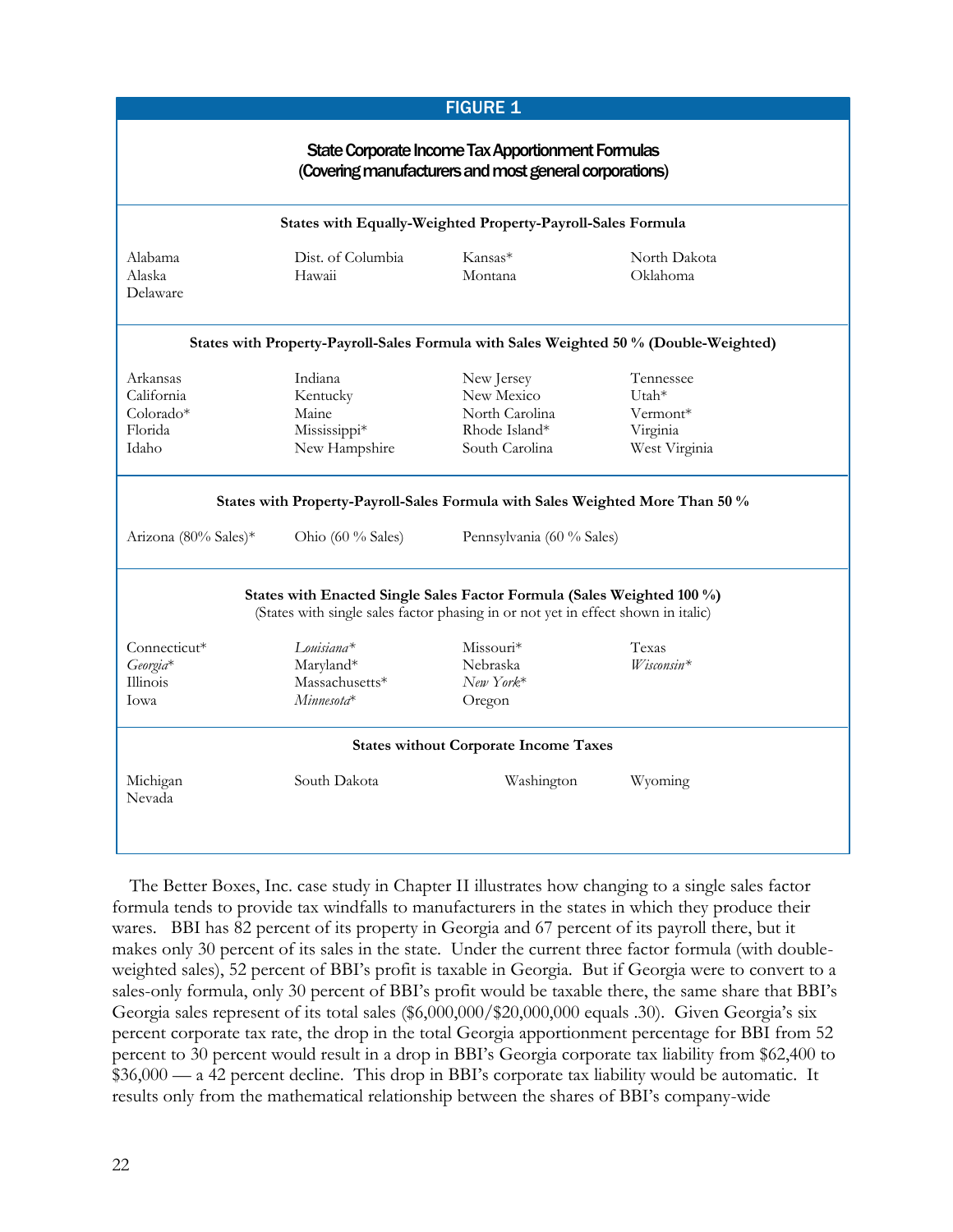# FIGURE 1 (Continued)

#### Notes

Arizona: Arizona has enacted a law that would allow all corporations to elect to use an apportionment formula with sales weighted 80 percent (after a two-year phase-in) effective 1/1/09. The ability to use this formula is contingent upon the commencement of at least \$1 billion in aggregate new corporate investment in the state by 12/15/07. It is expected that this condition will be satisfied as the result of the commencement in July 2005 by Intel Corporation of a large computer chip fabrication plant in the state.

Colorado: State's formula is actually a property-sales formula with both property and sales weighted 50 percent. Corporations may also elect equally-weighted property-payroll-sales formula.

Connecticut: Single sales factor formula limited to manufacturers.

Georgia: Sales factor weighted 80 percent effective 1/1/06; 90 percent effective 1/1/07; 100 percent (single sales factor) effective 1/1/08.

Kansas: Corporations with high Kansas payroll factors relative to sales and property factors may elect a property-sales formula with sales weighted 50 percent.

Louisiana: Single sales factor formula limited to manufacturers, retailers, and wholesalers effective 1/1/06.

Maryland: Single sales factor formula limited to manufacturers.

Massachusetts: Single sales factor formula limited to manufacturers, defense contractors, and mutual funds.

Minnesota: Current formula weights sales 75%; this will increase in 3 percentage point increments beginning 1/1/07 until a single sales factor formula is phased in effective 2014.

Mississippi: Manufacturers selling directly to consumers and retailers use a single sales factor formula.

Missouri: Taxpayers may also elect an equally-weighted property-payroll-sales formula.

New York: Sales factor weighted 60 percent effective 1/1/06; 80 percent effective 1/1/07; 100 percent (single sales factor) effective 1/1/08.

Rhode Island: Non-manufacturers use equally-weighted three-factor formula.

Utah: Corporations may elect between equally-weighted and double-weighted sales formulas effective 1/1/06.

Vermont: Double-weighted sales formula effective 1/1/06.

Wisconsin: Sales factor weighted 60 percent effective 1/1/06; 80 percent effective 1/1/07; 100 percent (single sales factor) effective  $1/1/08$ .

Some states also allow alternative apportionment formulas not described here for narrow classes of corporations.

property, payroll, and sales that are located in Georgia — that is, the fact that most of its property and payroll are in Georgia but most of its sales are not. The company would not have had to make any new investments or hire any new employees to obtain the tax savings.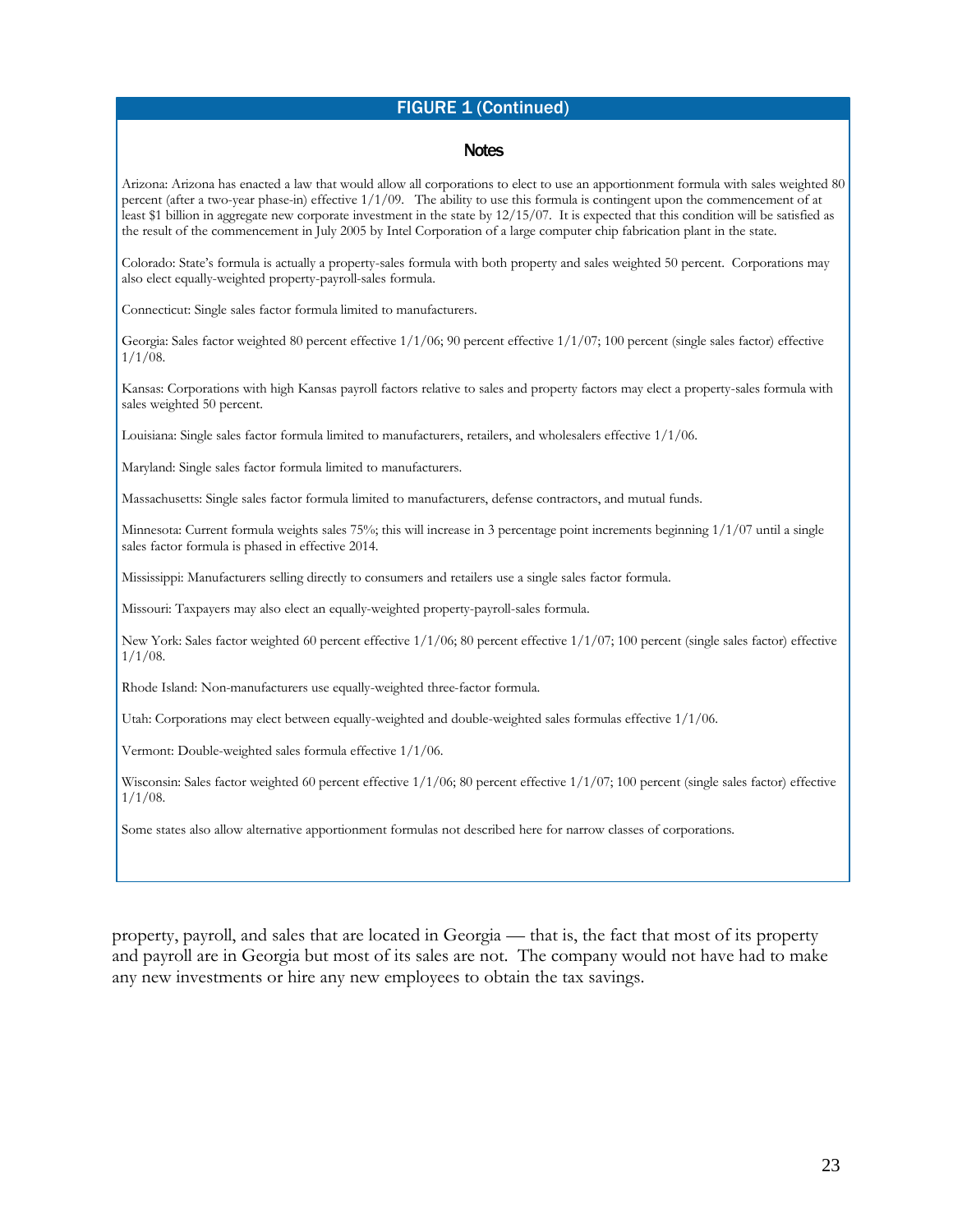# *Why Winners Win:*

### *(1) Non-Uniform Apportionment Formulas Create "Nowhere Income"*

Much of the tax savings realized by multistate corporations when a state adopts a salesonly formula would vanish if *all* states adopted the formula.

If a single sales factor formula can provide tax savings as large as those realized by BBI in the previous example, a question naturally arises: why haven't the multistate corporations that successfully lobbied the legislatures of twelve states in the past 20 years to adopt a sales-only formula taken this campaign to every state with a corporate income tax? Indeed, why haven't these businesses seen to it that the national trade associations they normally turn to for representation on tax policy matters before legislative bodies — organizations like the Council on State Taxation and the National Association of Manufacturers — are actively working in every state to enact a single sales factor formula?

The principal answer to these questions is that much of the tax savings realized by some multistate corporations when a state adopts a sales-only formula would vanish if *all* of the states adopted the same formula. To see why *nationwide* adoption of a single sales factor formula would not be advantageous for most multistate corporations, refer again to the Better Boxes, Inc. case study. Under a three factor formula (with doubleweighted sales), BBI had 52 percent of its profit subject to tax in its headquarters state of Georgia, 43 percent subject to tax in South Carolina, and five percent apportioned to Florida. If all three states adopted a single sales factor formula, those percentages would change to 30 percent, 65 percent, and five percent, respectively, but the three percentages would still total to 100 percent — meaning that all of BBI's profit would be taxable in one of the three states.<sup>11</sup>

But consider what happens if BBI's lobbyists can convince the Georgia legislature to adopt a single sales factor formula *while South Carolina and Florida retain the three factor formula.* If Georgia *alone* switches from a three-factor formula to a sales-only formula, the share of BBI's profit taxable in Georgia drops from 52 percent to 30 percent while South Carolina and Florida continue to claim 43 percent and five percent respectively as their taxable share of BBI's total profit. The total of 30 percent plus 43 percent plus five percent is 78 percent. Georgia's solitary switch to a sales-only formula has rendered 22 percent of BBI's total profit what tax administrators refer to as "nowhere income" — income that is not taxed by any of the states in which it does business.<sup>12</sup>

The inherent potential of apportionment formulas that are non-uniform among the states to create "nowhere income" is the chief explanation for why this policy change is being sought on a state-by-state rather than nationwide basis. State manufacturers' associations opportunistically are seeking individual state adoption of a sales-only formula in the hope that their members can grab a valuable tax windfall without at the same time stimulating all states to adopt the formula and thus negate much of the tax savings. In every state, it is likely that at least some major multistate corporations would receive tax cuts if the state switched to a sales-only formula. So, while the multistate business community collectively is unlikely to seek uniform nationwide adoption of a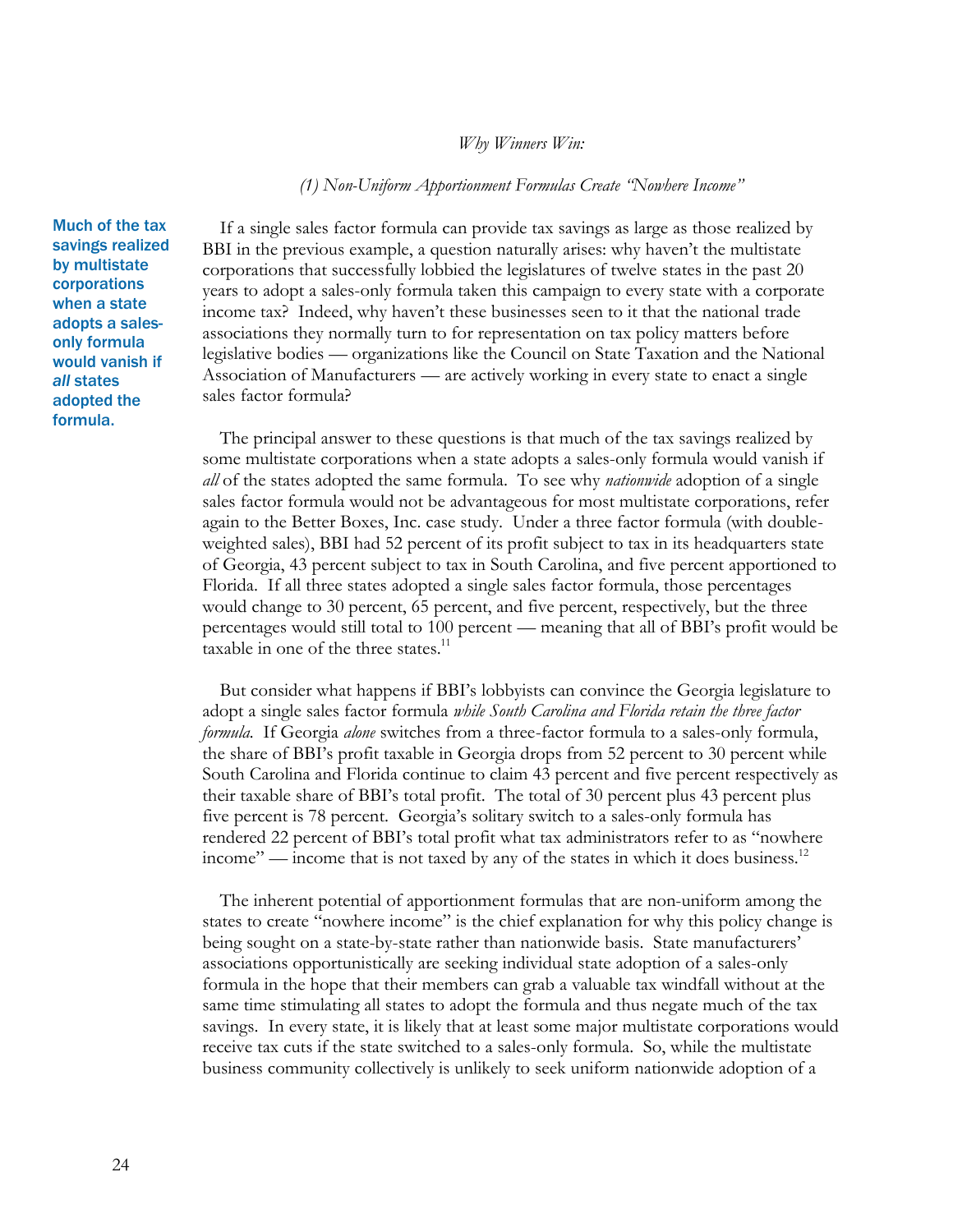single sales factor formula, many states can expect concerted efforts to enact a salesonly formula to emerge in the next few years — if they have not begun already.<sup>13</sup>

*Why Winners Win:*

*(2) A Single Sales Factor Formula Expands "Nowhere Income" In States that Have Not Adopted the "Throwback Rule"*

The previous section demonstrated that when a state switches to a sales-only formula, it is likely to provide a windfall corporate income tax cut to a substantial number of corporations producing goods within its borders but selling them to customers in other states. The non-uniformity in formulas created when one state unilaterally adopts a sales-only formula can render a significant portion of the profits of such corporations "nowhere income" — profit not taxed by any state.

There is a second mechanism by which a state's switch to a sales-only formula can create "nowhere income" for in-state corporations with a relatively large proportion of their sales outside the state. "Nowhere income" can arise from a mismatch between the law that governs when a state can subject an out-of-state corporation to a corporate income tax and the inclusion of a sales factor in the apportionment formula.

The mismatch is created chiefly by a little-known federal law, Public Law 86-272. P.L. 86-272 provides that an out-of-state corporation cannot be subjected to a state's corporate income tax merely because it solicits sales within the state's borders, *provided*

- the corporation is selling *goods*,
- the sales are actually approved and executed outside the state,
- the goods sold are shipped into the state, and
- the company does not own any facilities or inventory located in the state.

P.L. 86-272 even immunizes corporations from income tax liability in states in which the companies have a sales force, provided the salespeople work out of their homes or visit from out of state. If a corporation selling goods limits the actions of its sales personnel to the solicitation of orders and closely-related activities, it can make unlimited sales in a state without having any obligation to pay corporate income tax to the state. Of course, with electronic commerce Web sites and mail-order catalogs, it is quite feasible for a corporation to make substantial sales in a state with *no* direct physical contact with its customers; such a "remote seller" also generally will be protected from income tax liability in its customers' states by P.L. 86-272 so long as it does not own property in such states.

P.L. 86-272 restrictions on the ability of states to subject out-of-state corporations to income taxes can interact with the sales factor in the apportionment formula in a way that can allow a corporation to receive large amounts of "nowhere income." Take, for

The interaction of the single sales factor formula and an obscure federal law can create "nowhere income" for multistate corporations.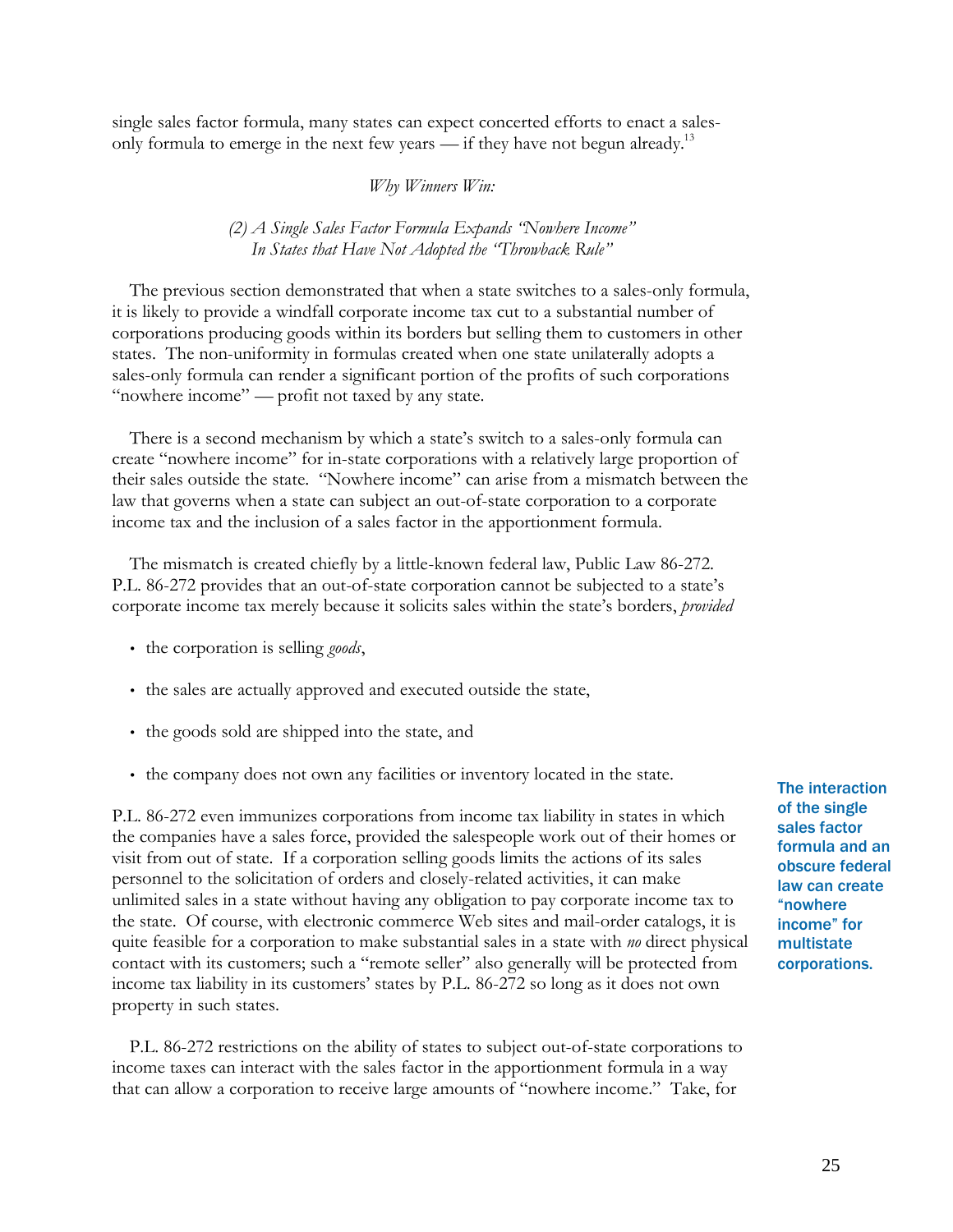example, a manufacturer that has 90 percent of its property and payroll in Delaware but just 15 percent of its sales in that state. Assume the other 10 percent of the corporation's property and payroll and 10 percent of its sales are in Maryland. Finally, assume that the remaining 75 percent of the corporation's sales are in states other than Delaware and Maryland and that the corporation is not obligated to pay corporate income tax to these other states because orders are solicited by salespeople who visit from Delaware and P.L. 86-272 therefore applies. Under Delaware's equally-weighted property-payroll-sales formula, this corporation will have 65 percent of its total nationwide profit taxed in Delaware — (90 % DE property + 90 % DE payroll + 15 % DE sales)  $\div$  3. An additional 10 percent of its profit will be taxed by Maryland. (Maryland taxes manufacturers with a single sales factor formula, and this corporation has 10 percent of its sales in Maryland.) The remaining 25 percent of the corporation's profit not subjected to tax by either Delaware or Maryland is "nowhere income" because the corporation is not taxable in any other state.

Now consider what happens to this corporation's state income tax liability if Delaware switches to a single sales factor formula. Since only 15 percent of the corporation's sales are in Delaware, only 15 percent of its profit will be taxed in Delaware under a sales-only formula. Maryland will continue to tax 10 percent of the corporation's profit under *its* sales-only formula. Since the corporation is not taxable in any other state, fully 75 percent of its total profit is now "nowhere income." *Delaware's switch to a sales-only formula has increased the share of this corporation's profit that is not taxed by any state in which it does business from 25 percent to 75 percent.* 

The purpose of an apportionment formula is to divide the profit of a multistate corporation for tax purposes among all the states in which it earns that profit. When the drafters of the Uniform Division of Income for Tax Purposes Act agreed that a sales factor should be included in the apportionment formula to allow states in which a corporation's customers were located to tax a share of that profit, they realized "nowhere income" would ensue if a corporation had sales in any state in which it was not taxable. To avoid this result, the drafters included in UDITPA the socalled "throwback rule."<sup>14</sup> The "throwback rule" provides that if a corporation is not taxable in a state in which it makes sales, those sales are to be treated as if they were made to customers located in the state from which the goods fulfilling the sale were shipped. In the previous example, if Delaware had adopted the throwback rule as part of its corporate income tax apportionment statute, the 75 percent of the corporation's sales shipped from Delaware into other states in which the corporation was not taxable would have been deemed to be Delaware sales; they would be "thrown back" into the numerator of Delaware's sales factor. With 90 percent of its sales now treated as Delaware sales for apportionment purposes (15 percent actually in Delaware and 75 percent deemed to be there due to the throwback rule), 90 percent of the corporation's profit would be taxable in Delaware under a sales-only formula. Since 10 percent of the corporation's profit would remain taxable in Maryland, the two states together would tax 100 percent of the corporation's profit. In other words, Delaware's implementation of the throwback rule would ensure that the corporation would not have any "nowhere income."

Despite the recognition of UDITPA's authors that a throwback rule would be needed to avoid the creation of "nowhere income" until such time as corporations were automatically subject to corporate income tax in every state in which they had sales, a large number of states either never

# States Without "Throwback" Rules

Arizona Connecticut Delaware Florida Georgia Iowa Kentucky Louisiana Maryland Minnesota Nebraska New York North Carolina Ohio Pennsylvania Rhode Island South Carolina Tennessee Virginia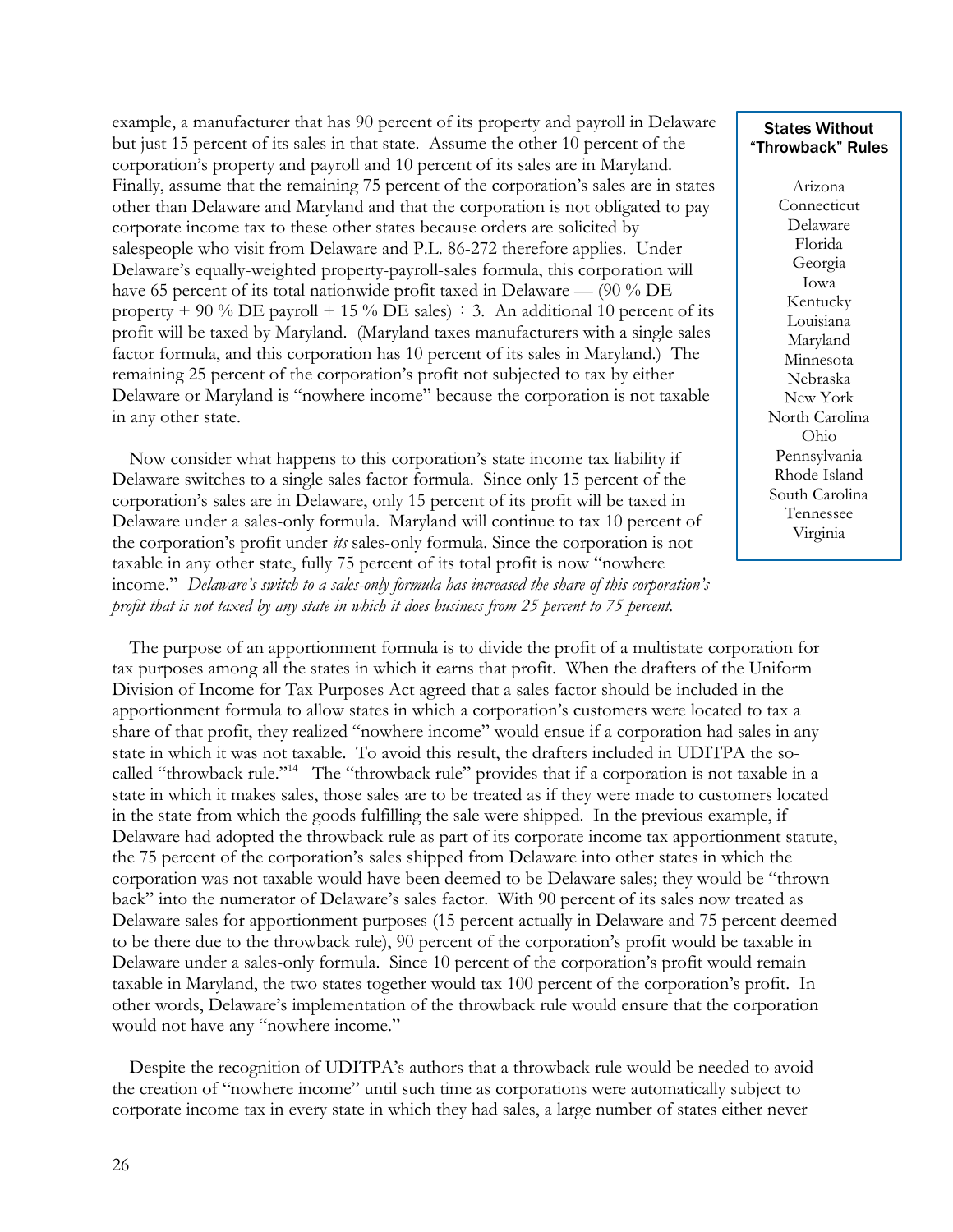adopted the throwback rule or repealed it at some point. (See the text box on page 26.) A state's failure to implement the throwback rule tends to expand greatly the amount of "nowhere income" received by corporations when that state switches from a propertypayroll-sales formula to a single sales factor formula. It therefore is not surprising that many of the states in which a sales-only formula has been sought most aggressively do not have the rule (e.g., Arizona, Connecticut, Georgia, Maryland, Minnesota, New York, Pennsylvania), and that business organizations often seek repeal of the throwback rule after they achieve adoption of a sales-only formula (e.g., Illinois, Nebraska).

# A Single Sales Factor Formula Creates Losers, Too

As discussed above, if a state unilaterally changes to a single sales factor formula, it automatically will reduce the income tax liability of any corporation that sells a relatively large share of its output in other states.<sup>15</sup> However, the converse is also true; the change to a sales-only apportionment formula will increase the tax liability of corporations with a relatively large share of their nationwide sales in the state but a relatively smaller share of their nationwide property and payroll within the state's borders.

Better Boxes, Inc. can again be used to illustrate this effect of changing to a sales-only formula. Suppose this time that it is South Carolina rather than BBI's home state of Georgia that decides to change to a single sales factor formula. BBI has only 16 percent of its property in South Carolina and 25 percent of its payroll there, but South Carolina accounts for fully 65 percent of its sales. Even with sales double-weighted, BBI has only 43 percent of its nationwide profit subject to tax in South Carolina under a three factor formula. However, if South Carolina converts to a sales-only formula, BBI will have 65 percent of its profit subject to tax in South Carolina — more than a 50 percent increase in its South Carolina tax liability. Indeed, BBI will now be subject to tax by the three states on *more than 100 percent* of its total nationwide profit. South Carolina will claim the right to tax 65 percent of BBI's profit, while Georgia and Florida will retain their claims under the three factor formula of 52 percent and 5 percent respectively for a total of 122 percent of BBI's profit subject to tax by the three states in which it does business. Effectively, the three states will be taxing 22 percent of BBI's profit *twice* due to the non-uniformity of their apportionment formulas.

Tax increases for predominantly out-of-state corporations like those seen in this BBI example are by no means rare occurrences when a state changes to a single sales factor formula:

- The California Franchise Tax Board estimated that had the state implemented single sales factor apportionment for the 2000 tax year, 8,900 corporations would have experienced tax increases and 5,800 corporations would have experienced tax cuts.<sup>16</sup>
- The Wisconsin Department of Revenue estimated that the state's enactment of a single sales factor formula would cut taxes for 1,600 corporations and raise them for 3,900 corporations. $17$

When a state switches to a single sales factor formula it imposes tax *increases* on many corporations.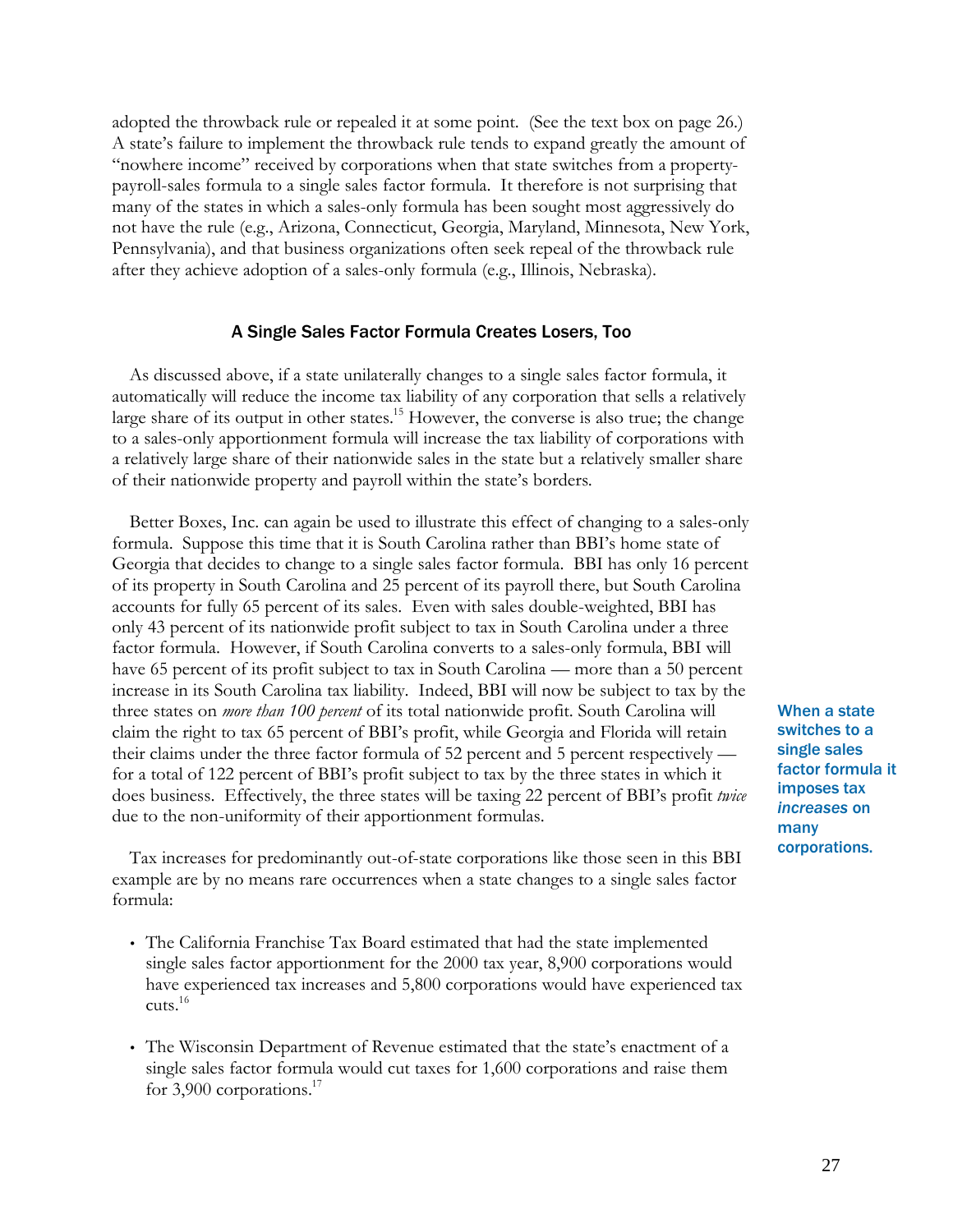- The Maine Department of Revenue Services reached a similar conclusion, estimating that 1,371 firms would have experienced tax increases in tax year 2000 if the state switched to a single sales factor formula while about half as many —  $700$  — would have experienced tax cuts.<sup>18</sup>
- Illinois revenue officials estimated that their state's adoption of a single sales factor formula would increase taxes on 7,586 corporations and cut taxes for  $7,014.^{19}$
- Arizona concluded that 57 percent of a sample of multistate corporations would have experienced a tax increase in 1994 under single sales factor apportionment and 43 percent a tax decrease. 20
- The Pennsylvania Department of Revenue estimated that had the state moved in tax year 2000 from its existing formula that weights the sales factor 60 percent to a sales-only formula, 10,434 corporations would have experienced tax increases and 5,514 corporations would have experienced tax cuts.<sup>21</sup>

Even though there usually are many corporations that would pay higher corporate taxes if a state changed from a three factor formula to one based on in-state sales alone, the interests of the winners have tended to prevail when such a formula change has been considered seriously by a state legislature. In fact, the predominantly out-of-state corporations that would pay higher taxes if a state changed to a sales-only formula rarely even testify against the proposal — despite frequent complaints from the multistate business community about other state tax policies that allegedly impose disproportionate tax burdens on out-of-state corporations. (See Appendix A.)

There appear to be two principal explanations for this acquiescence by out-of-state corporations to a change in tax policy that can impose large tax increases on them:

- Out-of-state corporations hit with tax increases may be confident that they eventually will be able to convince the states where they would *benefit* from a change to a sales-only formula to switch as well and don't want to be seen attacking a policy that they will support elsewhere. (Occasionally, however, corporations try to have it both ways; see the text box on page 3).
- Out-of-state corporations that would experience tax increases if a state switches to a sales-only formula sometimes can restructure their operations to nullify the tax increases they would otherwise suffer.

As will be discussed in the following two chapters, this latter possibility has important implications — both for the impact on state revenues of changing to a sales-only formula and for the alleged economic development incentive effects of the formula as well.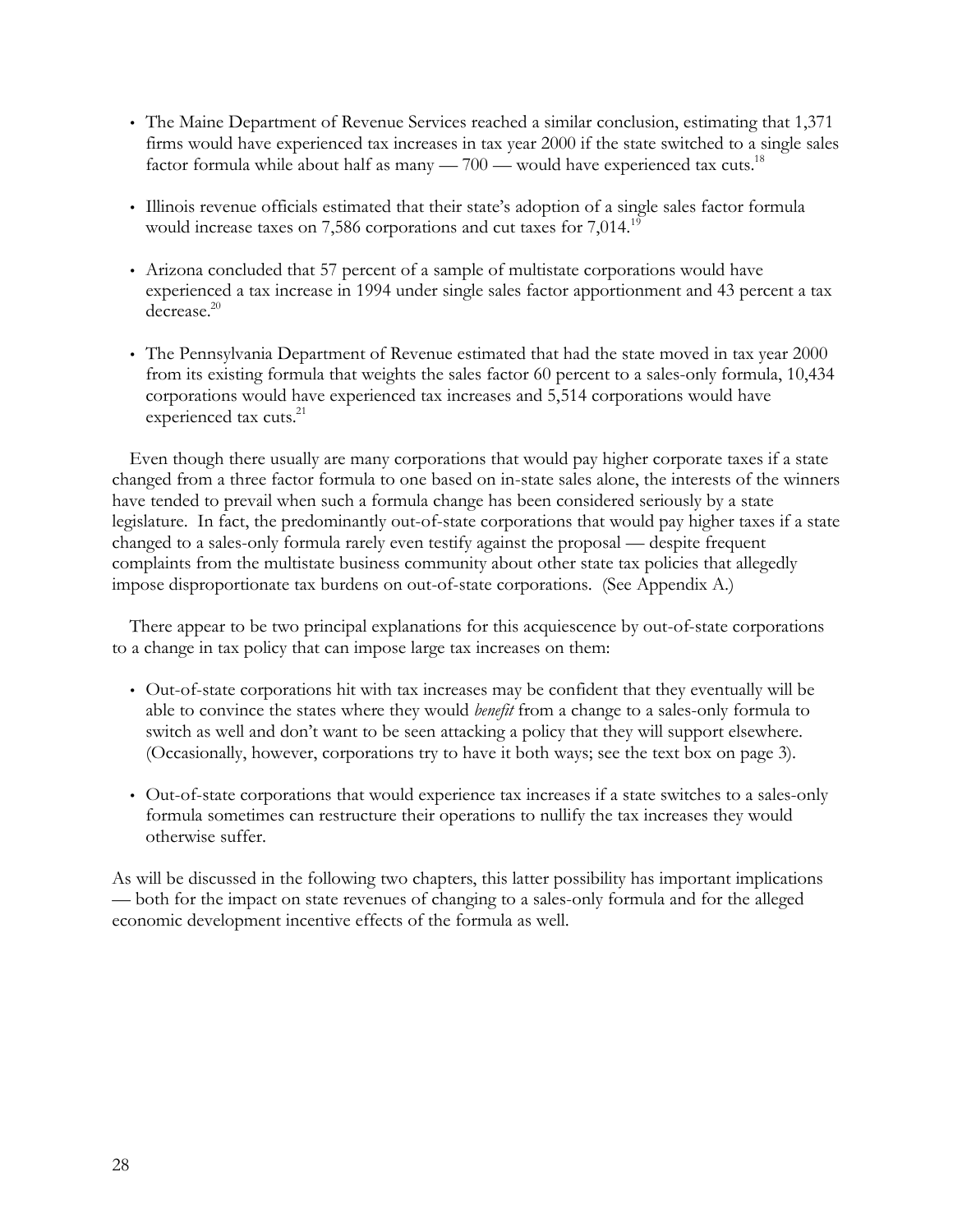# IV. The Impact of a Single Sales Factor Formula on State Corporate Tax **Revenues**

Changing a state's apportionment formula from a three factor formula to a sales-only formula will reduce the income tax payments of some corporations and increase the tax liability of others. Public officials contemplating such a change need to know its *net* revenue impact in order to weigh its potential costs against its potential benefits. They might also wish to have a sense of how much confidence they can place in estimates of the net revenue impact of converting from the three factor formula to a single sales factor formula.

Changing from a property-payroll-sales formula to a single sales factor formula is problematic along both of these dimensions. The change is likely to reduce corporate tax revenue significantly in most states in which it is likely to be enacted and to cost more than most states project when considering such a change.

## A Costly Change in Tax Policy

The previous chapter demonstrated that when a state switches from a property-payroll-sales apportionment formula to a sales-only formula, some of the corporations subject to its corporate income tax will receive tax cuts and some will be subject to tax increases.<sup>22</sup> Whether the *net* effect of those tax increases and tax cuts on state corporate tax revenue will be positive or negative and the magnitude of that net effect depend entirely on the composition of the state's corporate tax base. If most of its corporate taxes are paid by large multistate corporations that have major manufacturing facilities in the state and the output of these plants is sold primarily outside the state, then it is likely that the state will experience a net revenue loss. On the other hand, if there are relatively few big production facilities in a state and the state's corporate tax base is dominated instead by out-of-state corporations that are selling products to the state's resident businesses and individuals without much in-state property and personnel, then it is possible that the state would actually gain revenue from switching to a single sales factor formula.

While it is mathematically possible for a state to gain revenue from switching to a sales-only formula, that outcome is relatively unlikely to occur in the real world. First, as indicated above, a large number of states have not implemented the throwback rule. In such states, it is quite unlikely that aggregate tax increases on predominantly out-of-state corporations would outweigh tax cuts for in-state corporations selling a large share of their output outside the state; the lack of a throwback rule tends to substantially multiply the tax cuts received by the latter group of businesses. (Indeed, even if every state with a corporate income tax *simultaneously* adopted a single sales factor formula and therefore no "nowhere income" would arise from the non-uniformity of state formulas, there would still be a substantial increase in aggregate "nowhere income" due to the absence of throwback rules in so many states.)

Second, there is the more fundamental political reality that a single sales factor formula is unlikely to be lobbied for or enacted in a state in which it would result in a net increase in corporate tax revenues. As demonstrated above, the sales-only formula already tends to impose tax increases on a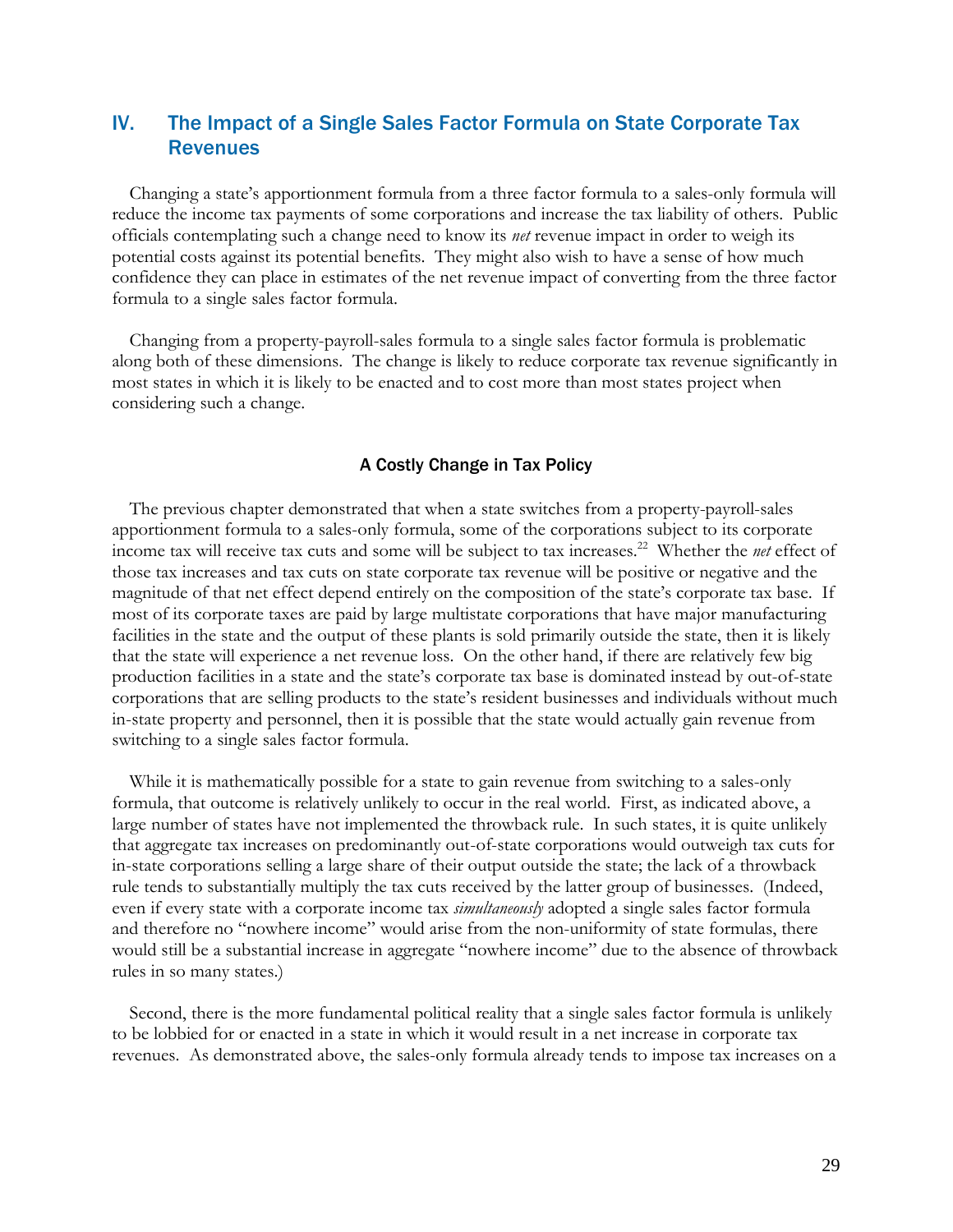| <b>TABLE 1:</b><br>ESTIMATED REVENUE IMPACT OF ADOPTING A SALES-ONLY APPORTIONMENT FORMULA |                                                        |                             |                              |                            |                                                |                                              |
|--------------------------------------------------------------------------------------------|--------------------------------------------------------|-----------------------------|------------------------------|----------------------------|------------------------------------------------|----------------------------------------------|
| State                                                                                      | Eligible<br>Corporations                               | Year Covered<br>by Estimate | Top<br>Corporate<br>Tax Rate | Revenue Loss<br>(millions) | Pre-loss<br>Corp. Tax<br>Revenue<br>(millions) | Revenue Loss<br>as % of Corp.<br>Tax Revenue |
| CA                                                                                         | All                                                    | FY07                        | 8.84 %                       | \$110                      | \$9820                                         | $1.1\%$                                      |
| CT                                                                                         | Manufacturers,<br>broadcasters                         | <b>FY02</b>                 | $7.5\%$                      | \$53.6                     | \$543.9                                        | $9.9\%$                                      |
| GA                                                                                         | All                                                    | FY08                        | $6.0\%$                      | \$89.0                     | \$336.5                                        | $16.7\%$                                     |
| $\mathbf{L}$                                                                               | All                                                    | CY00                        | 4.8 $\%$                     | \$63                       | \$1128                                         | 5.6 $\%$                                     |
| <b>ME</b>                                                                                  | All                                                    | CY00                        | 8.9%                         | \$5.7                      | \$127                                          | 4.5 $\%$                                     |
| MD                                                                                         | Manufacturers                                          | <b>FY02</b>                 | $7.0\%$                      | \$25                       | <b>NA</b>                                      | 5.5 $\%$                                     |
| MA                                                                                         | Manufacturers,<br>defense contractors,<br>mutual funds | <b>FY06</b>                 | $9.5\%$                      | \$178                      | \$1338                                         | $13.3\%$                                     |
| NY                                                                                         | All                                                    | <b>FY09</b>                 | $7.5\%$                      | \$130                      | \$2,130                                        | $6.1\%$                                      |
| OR.                                                                                        | All                                                    | FY03                        | $6.6\%$                      | \$68.2                     | \$459.4                                        | 14.8 %                                       |
| PA                                                                                         | All                                                    | TY <sub>00</sub>            | $9.99\%$                     | \$63.6                     | \$104.2                                        | 6.1 $\%$                                     |
| WI                                                                                         | All                                                    | FY09                        | $7.9\%$                      | \$45                       | \$646                                          | $7.0\%$                                      |

 greater number of corporations than receive tax cuts; state business organizations would find it even more difficult to push this policy change in a state where it also results in a *net* corporate tax increase. For their part, elected officials rarely vote for changes in tax policy that lead to net increases in revenue absent a compelling reason. They likely would find it quite difficult to explain how a net corporate increase could have a positive impact on economic development in their state — the principal rationale for the sales-only formula. (See Chapter V.)

Given these considerations, it is not surprising that the states that have analyzed the issue in recent years have concluded that changing from a three factor apportionment formula to a single sales factor formula would lead to a significant *net reduction* in their corporate income tax receipts.

• Some eleven states have estimated the revenue loss attributable to changing from a three factor formula (with double-weighted sales) to a sales-only formula. As Table 1 indicates, all eleven analyses concluded that corporate income tax collections would be reduced significantly. The revenue loss estimates range from 1.1 percent of corporate tax receipts in California to 16.7 percent of corporate tax receipts in Georgia.<sup>23</sup>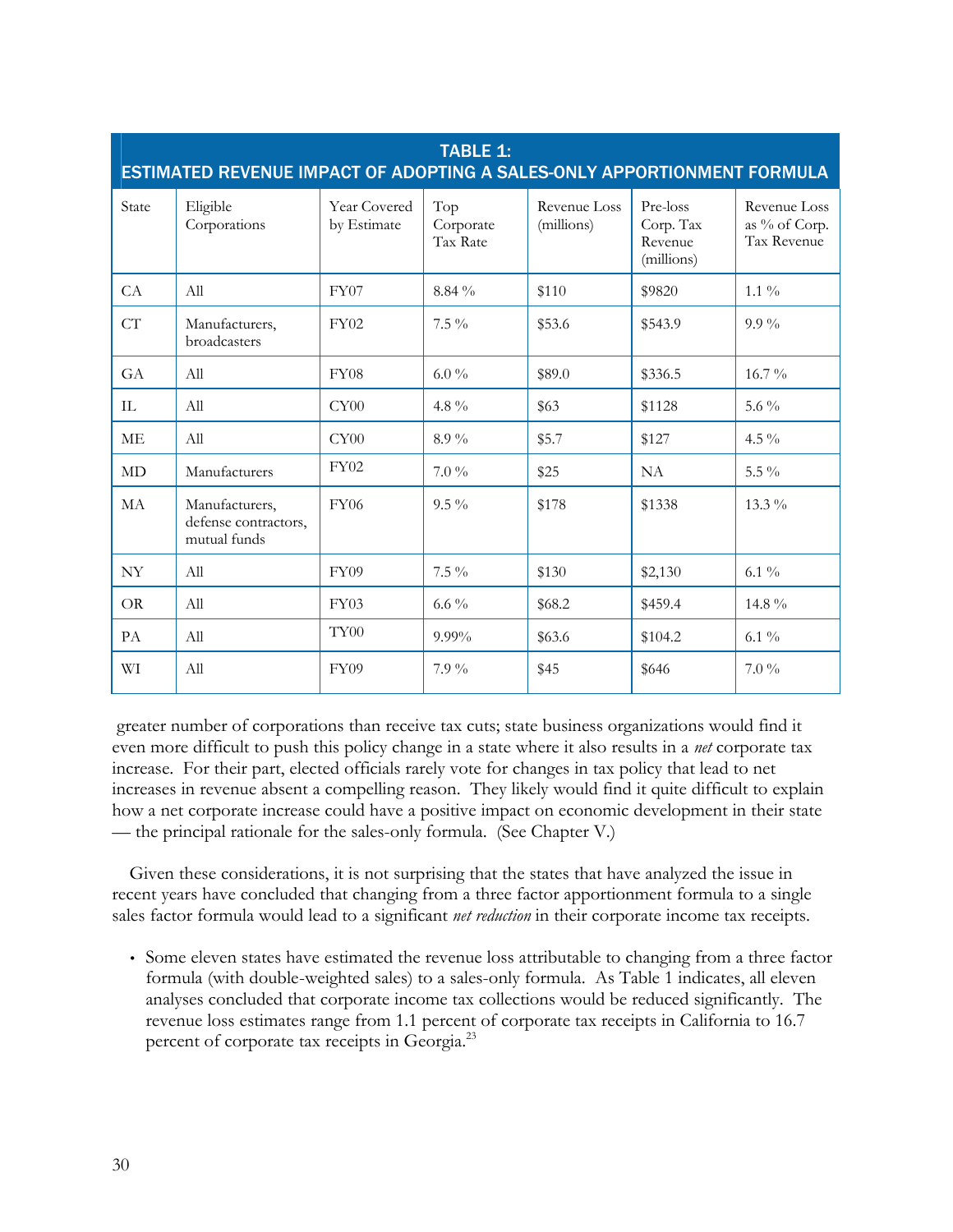# TABLE 1 (CONTINUED): ESTIMATED REVENUE IMPACT OF ADOPTING A SALES-ONLY APPORTIONMENT FORMULA

#### **Sources:**

California: FY07 revenue loss: official analysis of AB 2590, May 19, 2004. FY07 corporate income tax revenue: California Legislative Analyst's Office, Analysis of the 2005-06 Budget Bill, February 2005.

Connecticut: FY02 revenue loss: Office of Fiscal Analysis, Highlights of the Revised FY01 Budget and Statutory Formula Grants to Municipalities, May 3, 2000. FY02 corporate income tax revenues in absence of formula change: Office of Fiscal Analysis table, "Out-Year Revenue Projections Including Governor's Proposed Revenue Changes As of March 3, 2000" in OFA, Analysis of the Governor's Proposed Revisions for the FY01 Budget. Estimated FY02 corporate tax revenues of \$490.3 million increased by \$53.6 million estimated revenue loss from formula change.

Georgia: Revenue loss: Georgia Department of Audits and Accounts, Fiscal Note on House Bill 191 (in the form of a letter to House Ways and Means Committee Chairman Larry O'Neal, January 31, 2005). FY08 corporate tax revenues: follow-up personal communication with David Sjoquist, Fiscal Research Center, Georgia State University, which prepared the analysis that went into the Fiscal Note.

Illinois: CY00 revenue loss: reported in Christi Parsons and Ray Long, "Corporations in Line for Big State Tax Break," *Chicago Tribune*, May 25, 1998. (Illinois never published a fiscal note on H.B. 2363, enacted May 1998.) FY00 corporate tax revenues: Illinois Bureau of the Budget, Quarterly Financial Report for FY00, Second Quarter FY00, p. 7. Estimated FY00 corporate income tax receipts reflecting single sales factor formula of \$1,065 million increased by \$63 million estimated revenue loss from formula change.

Maine: CY00 estimated revenue loss: Final Report of the Commission to Study Single-Sales Factor Apportionment, January 2000, Appendix D-1. CY00 corporate income tax revenue: estimated by averaging budgeted amounts for FY00 and FY01.

Maryland: Comptroller of Maryland, Single Sales Factor Apportionment for Manufacturing Corporations Tax Year 2002, November 2004. The calculation that the \$25 million revenue loss from requiring manufacturers to file on a single sales factor basis represented 5.5 percent of what corporate income tax liability would have been in the absence of that requirement was reported in the Comptroller's study itself. The study states that "A large portion of the revenue loss for tax year 2002 appears to have resulted from extraordinary transactions of just a few companies. For some, the revenue loss declines from several millions of dollars in 2002 to zero for tax year 2003 (returns for which have been filed). If the tax year 2002 impact of the remaining corporations stays the same for tax year 2003, the overall impact of the single-factor apportionment for tax year 2003 would be approximately revenue neutral." No additional information is included to substantiate this claim.

Massachusetts: FY06 estimated revenue loss: Massachusetts FY06 Tax Expenditure Budget, p. 40. Further breakdown of total tax expenditure between double-weighted sales factor for all corporations and single sales factor for eligible corporations provided by Kazim Ozyurt, Massachusetts Department of Revenue, personal communication, March 23, 2005. FY06 projected corporate income tax revenues from Governor Romney's proposed FY06 budget. Estimated FY06 corporate income tax collections of \$1,160 million net of effect of single sales factor increased by \$178 million estimated revenue loss from single sales factor.

Oregon: Legislative Revenue Office Revenue Impact Statement for H.B. 2281, February 12, 2001, and current-law corporate income tax revenue forecast for FY02-FY03 biennium in governor's proposed budget. Figures shown are one-half of the reported amounts for the FY02-FY03 biennium.

Pennsylvania: C. Daniel Hassell and Shane D. Sanders (Pennsylvania Department of Revenue), "The Revenue Effects of a Single-Sales-Factor Apportionment Formula on the Pennsylvania Corporate Net Income Tax," *State Tax Notes*, January 31, 2005, pp. 311- 318. The revenue loss shown is that associated with changing to single sales factor from Pennsylvania's current formula, which already gives a 60 percent weight to the sales factor.

New York: FY09 revenue loss estimate: New York State Division of the Budget, New York State 2005-2006 Enacted Budget Report, April 18, 2005, p. 30. FY09 corporate franchise tax revenues: personal communication with Robert Megna, Budget Division, April 21, 2005.

Wisconsin: FY09 revenue loss estimate: Wisconsin Department of Administration, Division of Executive Budget and Finance, Fiscal Estimate -2003 Session, Assembly Bill 413. FY07 corporate tax revenue (most distant year forecasted): personal communication with Pamela Walgren, Wisconsin Department of Revenue, April 26, 2005.

• The revenue impact on a state of changing to a single sales factor formula can be quite substantial in dollar terms. For example, Massachusetts estimates that its corporate tax revenues will be \$178 million lower in fiscal year 2006 because of the ability of manufacturers,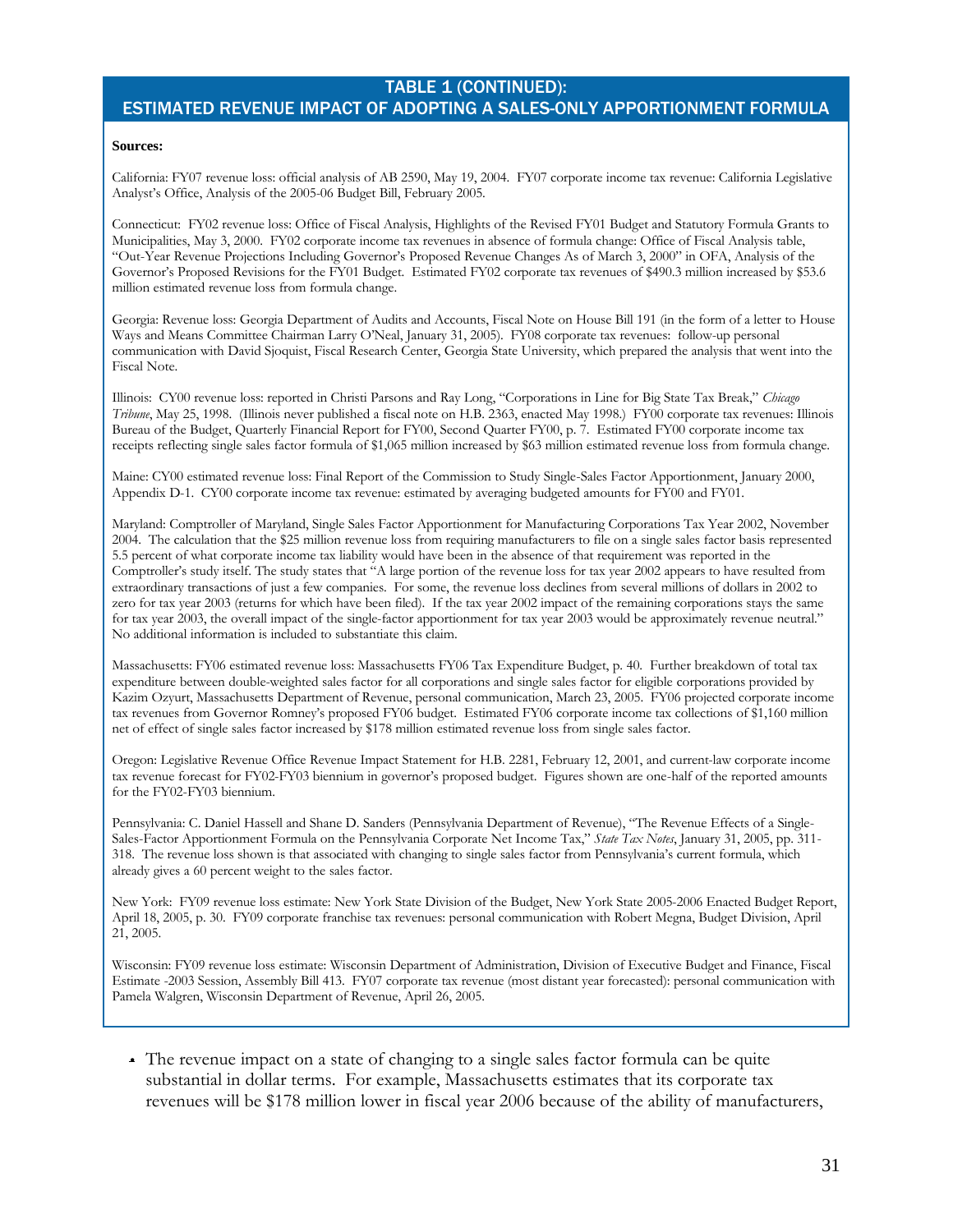defense contractors, and mutual funds to apportion their profits using a sales-only formula. Georgia estimates it will lose almost \$90 million annually when its salesonly formula is fully phased in beginning in 2008. Illinois estimated a \$63 million revenue loss in calendar 2000, the first year its sales-only formula was fully phased in. The higher a state's corporate income tax rate, the higher will be the loss of corporate income tax revenues resulting from adoption of a sales-only formula, since the formula reduces the amount of corporate profit that is subject to tax in the state.

#### A Sales-Only Formula Is Likely to Be More Costly than Estimated

As large as the estimated corporate income tax revenue losses shown in Table 1 are, the *actual* losses could be even greater once a single sales factor formula has been in place for a few years in a particular state. The estimates fail to account for the fact that a state's enactment of a sales-only formula creates opportunities and incentives for corporations to restructure their operations in ways that could substantially increase the revenue drain.

The corporate income tax revenue losses shown in Table 1 are *forecasted net* losses; tax cuts for in-state corporations with most of their sales out of state are partially offset by tax increases for predominantly out-of-state corporations. The predicted tax increases offset a substantial share of the predicted tax cuts.

- In Illinois, for example, the forecasted tax increases offset more than 50 percent of the forecasted tax cuts.
- In Pennsylvania, the predicted tax increases for some corporations offset more than two-thirds of the tax cuts to be received by other corporations.
- In Maine, the predicted tax increases offset nearly three-fourths of the predicted tax cuts. $^{24}$

Out-of-state corporations that would be expected to pay higher taxes, however, can take steps to nullify or mitigate such tax increases. In other words, a significant portion of the increased taxes on predominantly out-of-state corporations that are expected to offset tax cuts for in-state corporations might never materialize.

#### *Removing Property and Jobs from States Changing to a Sales-Only Formula*

Some corporations doing business in a state that converts from a property-payrollsales formula to a sales-only formula are likely to be in a situation in which they have a significant share of their sales in the state but only a very small share of their property and payroll located there. As discussed above, such corporations would experience substantial corporate tax increases as a result of the shift from a property-payroll-sales

Corporations hit with tax increases in the switch to a single sales factor formula can take steps to nullify those increases increasing the net revenue loss.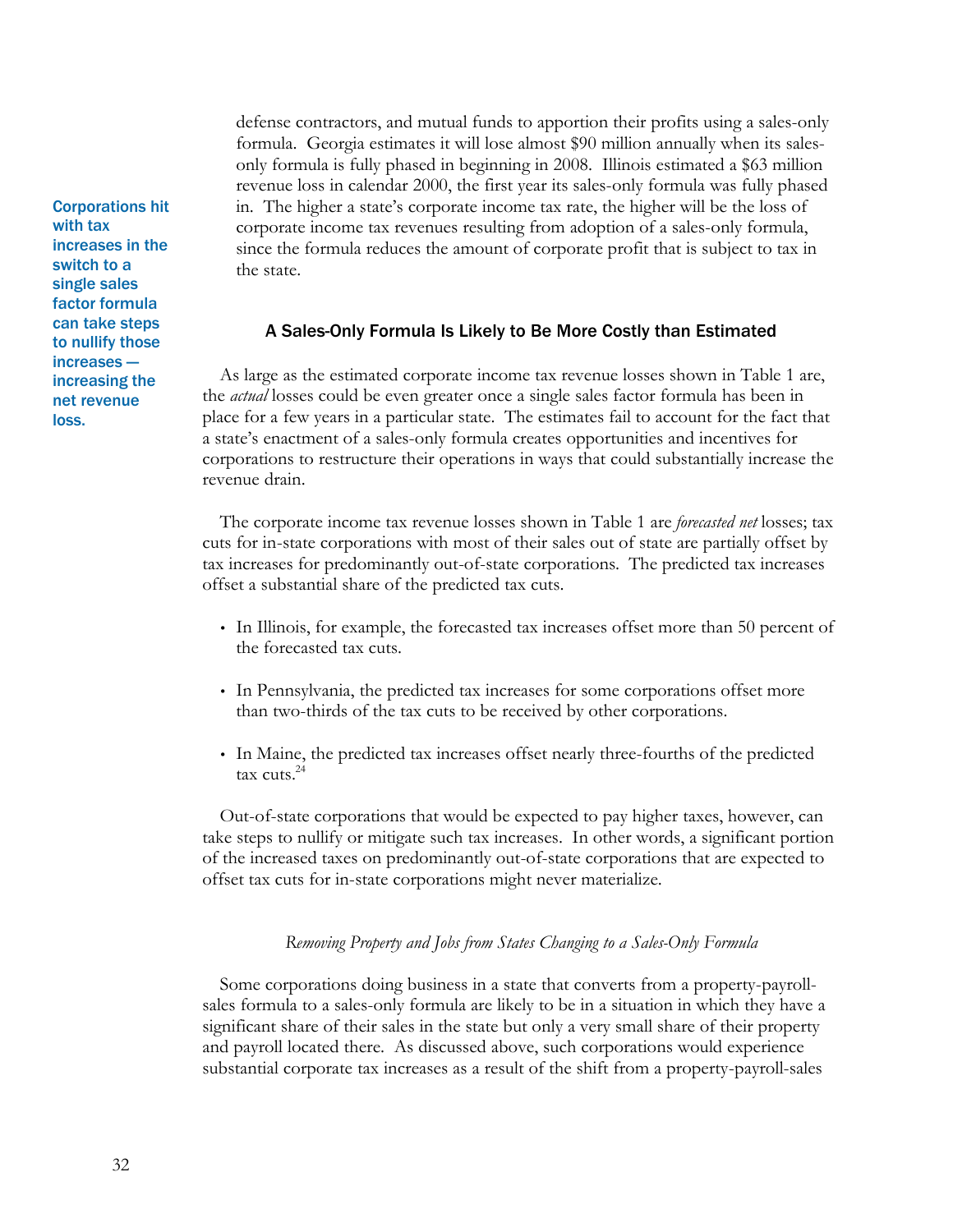formula to a sales-only formula. Such corporations may seek to terminate the ability of the state changing to a single sales factor formula to subject them to a corporate income tax.

Corporations generally take the position that removing all of their property and employees from within a state would eliminate that state's legal right to impose a tax on their profits.<sup>25</sup> However, the need to take such a drastic step has been mitigated by Public Law 86-272.

As previously discussed, this law provides that corporations cannot be subjected to a state's corporate income tax merely because they have personnel within the state's borders, provided those personnel are engaged only in the solicitation of sales of goods and provided they work out of their homes or visit from out of state.

To see how Public Law 86-272 can help an out-of-state manufacturer avoid some of the higher corporate income taxes that result when a state shifts to a single sales factor apportionment formula, consider again the Better Boxes, Inc. case study. Suppose once again that South Carolina decided to implement a sales-only formula. Recall from the previous discussion (see page 27) that if South Carolina implemented a sales-only formula, BBI would have 65 percent of its profit apportioned to South Carolina and 52 percent of its profit apportioned to its headquarters state of Georgia — 117 percent of its actual total profit taxed by the two states. In reaction to South Carolina's change in the formula, BBI could sell its warehouse in South Carolina and buy one in Georgia. The case study assumes that BBI solicits business in South Carolina by sending in traveling salespeople based at the Georgia headquarters. Public Law 86-272 would permit BBI to continue doing so without being subject to corporate income tax in South Carolina were the company to close its warehouse there. As the calculation shown in Appendix B demonstrates, BBI's transfer of its warehouse operations to Georgia would increase its total Georgia apportionment percentage from 52 percent to 63 percent. However, because it no longer would be taxable in South Carolina, it would pay tax on just 63 percent of its profit rather than 117 percent — 46 percent less than the amount of profit that would have been taxed by Georgia and South Carolina if BBI had remained taxable in the latter state when it switched to a single sales factor formula.

If South Carolina had estimated the revenue impact of converting to a single sales factor formula the way most states do, it would have counted on the increase in BBI's South Carolina tax liability (resulting from the jump in its apportionment percentage from 43 percent to 65 percent) to help offset tax cuts that South Carolina-based corporations would receive. If BBI closed its South Carolina warehouse, however, not only would BBI's South Carolina tax liability *not* help offset tax cuts for South Carolina-based corporations, but the fact that it no longer would have any tax liability in the state actually would *compound* the revenue loss resulting from changing the formula because South Carolina would lose the 43 percent of the corporation's profit it had been taxing before. If this scenario were to transpire in a significant number of cases when states convert from a three factor formula to a sales-only formula, the corporate income tax revenue loss from doing so could be substantially greater than states are likely to project.<sup>26</sup>

## *Exploiting the Absence of "Combined Reporting"*

For some out-of-state corporations facing significantly higher tax liabilities in a state switching to a sales-only apportionment formula, limiting their presence in the state to a visiting sales force or to salespeople who work out of their homes would not be an option.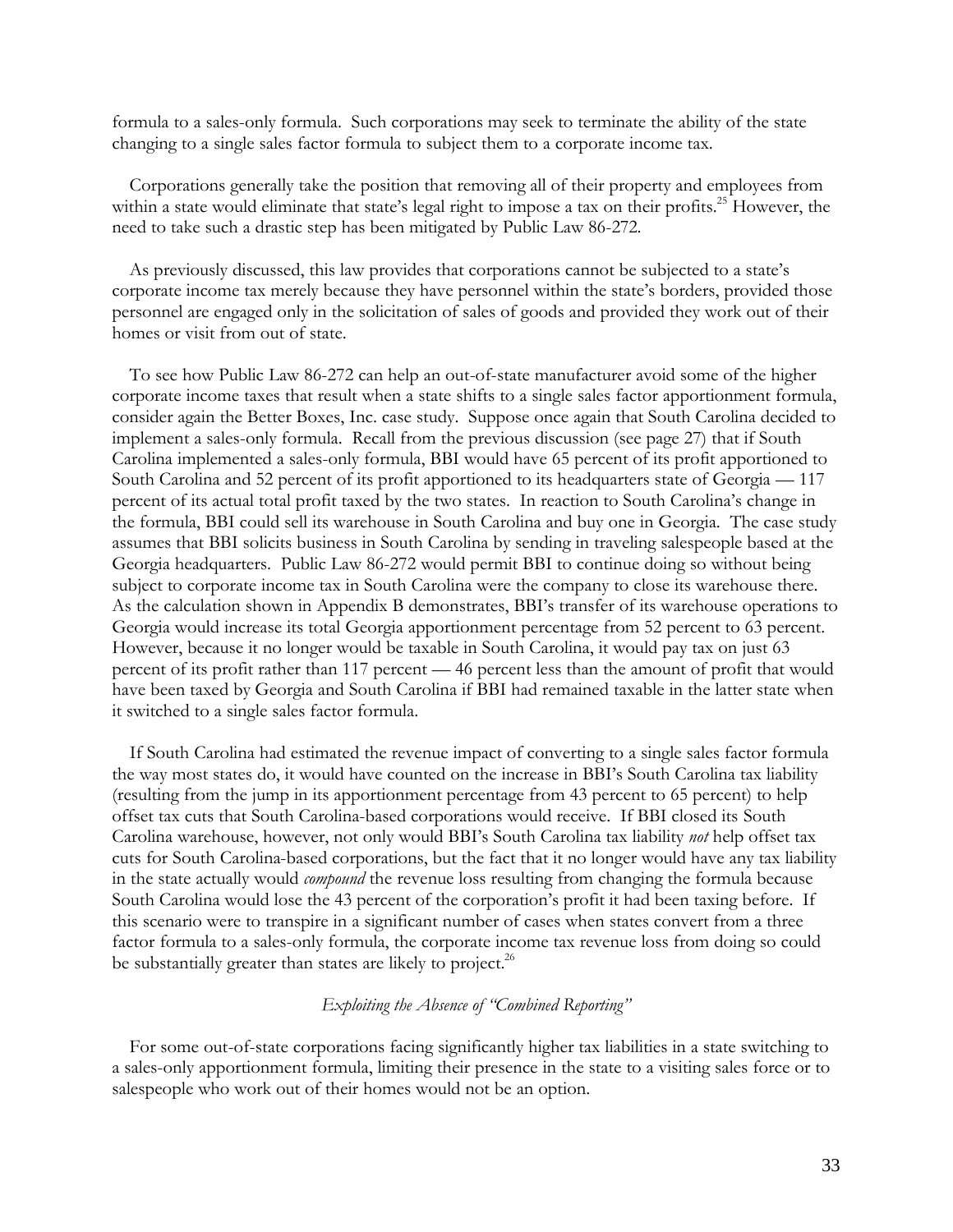- Some corporations may have so many salespeople in a state that it would not be feasible to have them work out of their homes; a central office would be needed.
- Other corporations may need to have personnel in a state providing direct services to their customers, such as installing their products, repairing them, or training purchasers in their use.
- Some corporations may have built a warehouse or research and development facility in a state switching to a sales-only formula and would not wish to incur the cost and suffer the disruption of operations that would be entailed in moving them out of a state.

In all three cases the corporation would be engaging in activities in the state sufficient to obligate the business to pay corporate income tax to the state.

However, there is another strategy for counteracting higher tax liabilities resulting from the adoption of a sales-only apportionment formula — one that does not require the physical removal of a corporation's property and personnel from the state adopting the single sales factor formula. The outof-state corporation can avoid the higher taxes that would result from the adoption of a single sales factor formula by:

- forming a separate subsidiary corporation to "house" whatever activities or physical presence establishes its taxability in the single sales factor state, and
- using a variety of bookkeeping techniques to transfer taxable profits out of this newly-formed subsidiary in the single sales factor state.

If a multistate business creates a separate corporation to "house" personnel and property physically present in a state that switches to a single sales factor formula, the business may be able to offset almost completely the increase in its tax liability that would occur because of the formula change. For example, if an out-of-state manufacturing corporation needs to have a sales office in Wisconsin but otherwise has no need to be physically present

in the state, it can separately incorporate this office and the salespeople who work there as a retailing subsidiary. Then, the parent manufacturer can sell its manufactured goods to the retailing subsidiary at a high price that allows the subsidiary to earn at most a nominal profit.<sup>27</sup> The subsidiary then resells the goods to the business' existing customers.<sup>28</sup> Through this mechanism — called "transfer pricing" — the corporation can ensure that most of the profit on the sale of its goods would accrue to the out-of-state parent that would not be taxable in Wisconsin because the parent would be considered a different corporation and technically would have no property or employees in Wisconsin. Only the subsidiary would be taxable in Wisconsin on its relatively small earnings.

## States That Do Not Require "Combined Reporting"

Alabama Arkansas **Connecticut** Delaware District of Columbia Florida Georgia Indiana Iowa Kentucky Louisiana Maryland Massachusetts Mississippi Missouri New Jersey New Mexico New York North Carolina Ohio Oklahoma Pennsylvania Rhode Island South Carolina Tennessee Texas Virginia West Virginia Wisconsin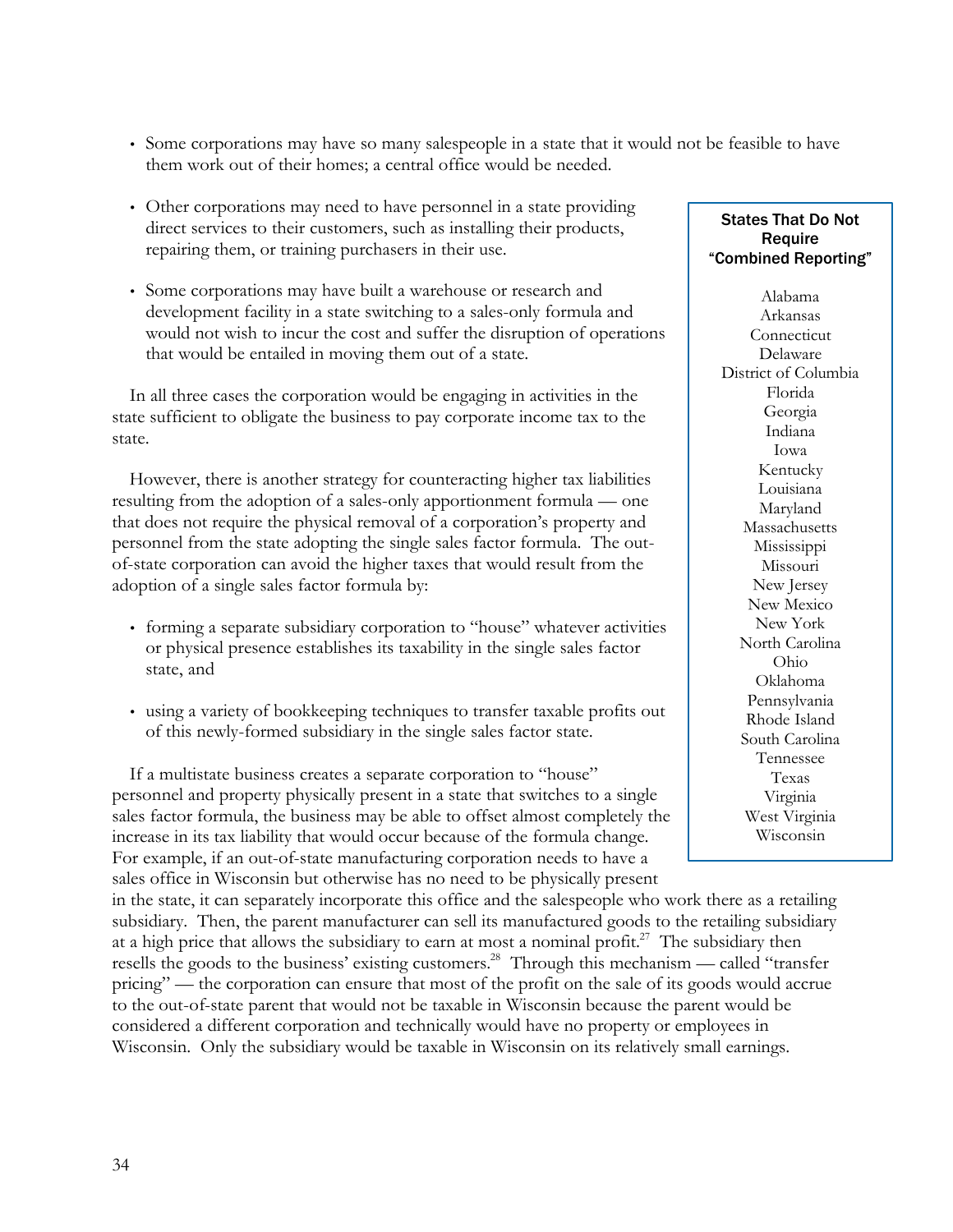Nearly two-thirds of the states (those listed in the text box on the previous page) are highly vulnerable to transfer pricing and similar techniques that corporations use to move profit artificially into states where it will be taxed at a lower rate — or not at all. These states are vulnerable to such manipulation of their corporate tax base because they do not employ "combined reporting."<sup>29</sup> Combined reporting — described briefly in Appendix  $C \rightarrow$  is an approach to corporate income taxation that essentially treats a parent corporation and any subsidiaries that are engaged in different parts of the same business as if they were one corporation for apportionment purposes.

The states not requiring combined reporting would be especially likely to experience higher-thanexpected revenue losses from the change to a single sales factor formula. The predominantly outof-state corporations that would experience higher taxes from a sales-only formula could nullify this impact in non-combined reporting states by restructuring their operations and engaging in transfer pricing and similar strategies to shift profit out of the single sales factor state.<sup>30</sup>

Of course, corporations always have an incentive to shift profits out of high-tax states and into low-tax states. It therefore might be argued that a non-combined reporting state's adoption of a single sales factor formula would have no marginal impact on the efforts of out-of-state corporations to engage in activities aimed at artificially shifting income out of such a state. This argument ignores the fact that the restructuring needed to exploit the absence of combined reporting entails additional costs and operational complexities for a corporation that may outweigh the potential tax savings in many instances. To the extent that a particular corporation's tax bill increases due to a state's adoption of a single sales factor formula, however, implementing strategies to shift taxable profit out of that state would become more attractive. These income-shifting strategies generally would be a less costly means of counteracting increased tax liability from the change to a single sales factor formula than would be the removal of property and personnel from the state making such a change.

#### *Summary*

The examples above show that a state's switch from a three factor apportionment formula to a sales-only formula can be expected to stimulate countervailing actions on the part of some multistate corporations experiencing increased tax liability. These actions may involve removing property and non-sales personnel from the single sales factor state entirely to eliminate tax liability in the state. Changes in legal structure that do not require moving property or payroll, coupled with the implementation of interstate income-shifting strategies aimed at reducing corporate tax liability are more likely in the large majority of states that do not require combined reporting. In each case, the outcome is likely to be an under-estimation of the net corporate income tax revenue loss arising from adoption of a single sales factor formula.*<sup>31</sup>* 

States generally do not have access to sufficient information about the internal operations of their corporate taxpayers to determine which corporations are likely to restructure their operations to avoid tax increases resulting from adoption of the sales-only formula. As a result, even when states can predict that adoption of a single sales factor formula will lead to a net reduction in corporate income tax revenues, substantial uncertainty surrounds the precise magnitude of the revenue loss.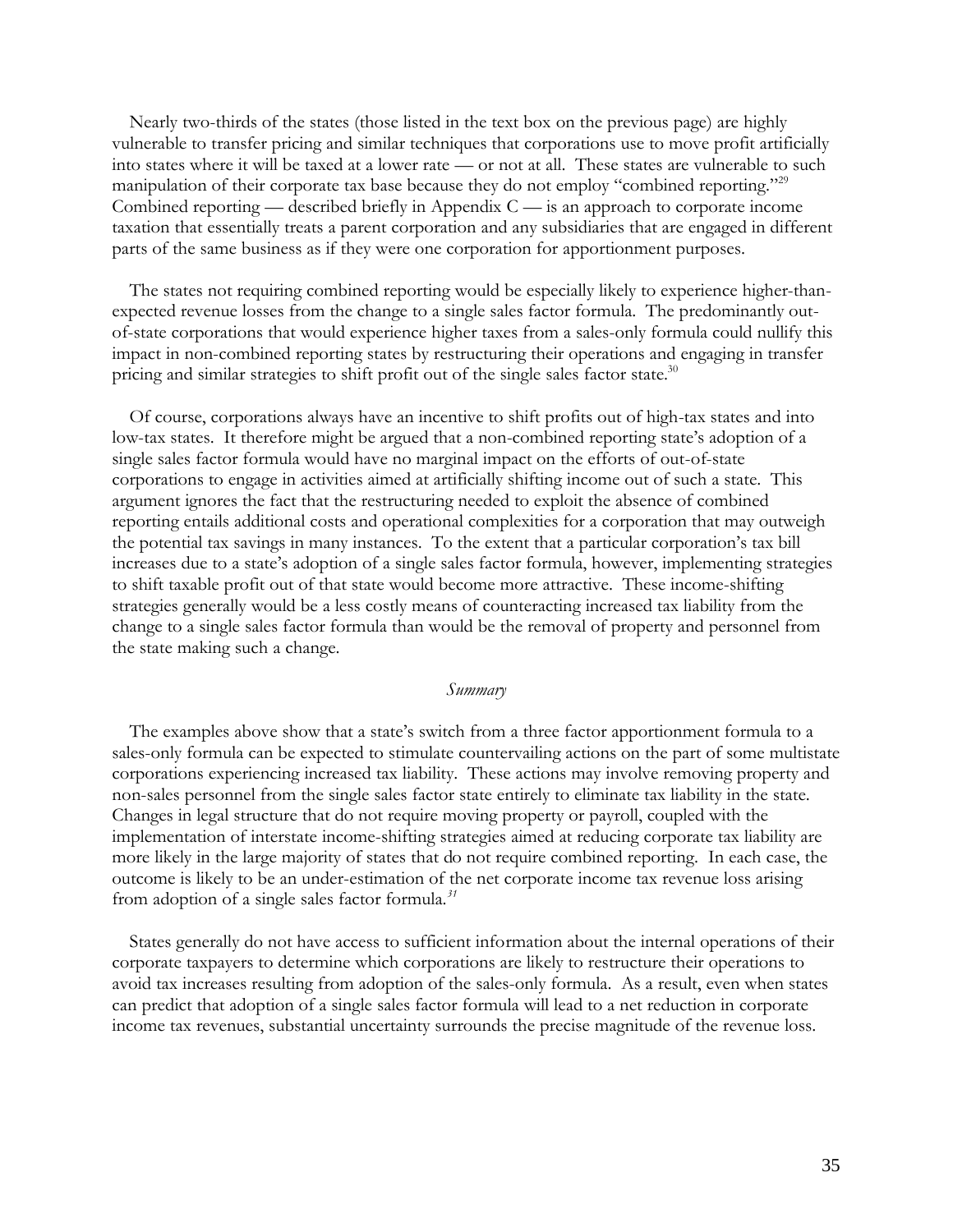# V. The Single Sales Factor Formula and State Economic Development

It is not surprising that business organizations recently have lobbied more than a dozen state legislatures to enact legislation implementing a single sales factor formula. Changing the formula automatically provides substantial tax savings to corporations that sell most of their in-state production to customers located in other states. Because it does so through a complex mechanism that few legislators, citizens or members of the media are likely to understand, proponents have been able to mask the fact that this change is essentially a costly corporate tax cut for a limited group of multistate corporations.

But some legislators who have voted for a single sales factor formula or are currently giving it serious consideration *do* appreciate that substantial revenue would be foregone and that only certain corporations would benefit. What explains the wave of interest in this tax break?

#### The Case for a Sales-Only Formula as an Economic Development Incentive

As is often the case when proposals are made to modify state taxation of businesses, the arguments in favor of changing to a sales-only apportionment formula can be encompassed in a single word: jobs. The single sales factor formula is being sold as an economic development incentive that will stimulate the creation of substantial numbers of new, high-paying jobs particularly manufacturing jobs — in any state that adopts it. Two arguments are often made in support of the assertion that switching to a sales-only formula will enhance a state's economic prospects.

The first argument in support of changing from a property-payroll-sales formula to a sales-only formula is that doing so *removes a disincentive* for expansion and job creation in a state by multistate businesses. Inherent in having property and payroll factors in the apportionment formula is the fact that the share of a corporation's nationwide profit a state will tax will increase if a corporation hires additional workers and/or increases the amount of property it has in a state.

Proponents of a sales-only formula argue that this "disincentive" or "punishment" for in-state job creation should be reduced by changing the formula so that in-state expansion increases tax liability only to the extent that the output resulting from the expansion is sold within the state.<sup>32</sup> They claim, for example, that if an in-state corporation is contemplating hiring new workers to expand output in response to an increase in demand for its products, it is more likely to do so in a state that has adopted a formula in which that increased hiring will not increase the share of its profit that is taxable. They argue that having a sales-only formula is even more advantageous when corporations are planning both to expand their physical facilities and to hire additional employees. Such an investment would increase the corporation's property *and* payroll factors — thus allegedly rendering an apportionment formula that omits both factors doubly attractive.

The second principal argument offered in favor of a single sales factor formula is the mirror image of the first. Proponents claim that a state's adoption of a sales-only formula creates *positive* economic development incentives, rendering the state a more attractive location for new or expanded facilities that are expected to export most of their output to nationwide or worldwide markets once they go on-line. Examples of such facilities would be the high-profile Mercedes and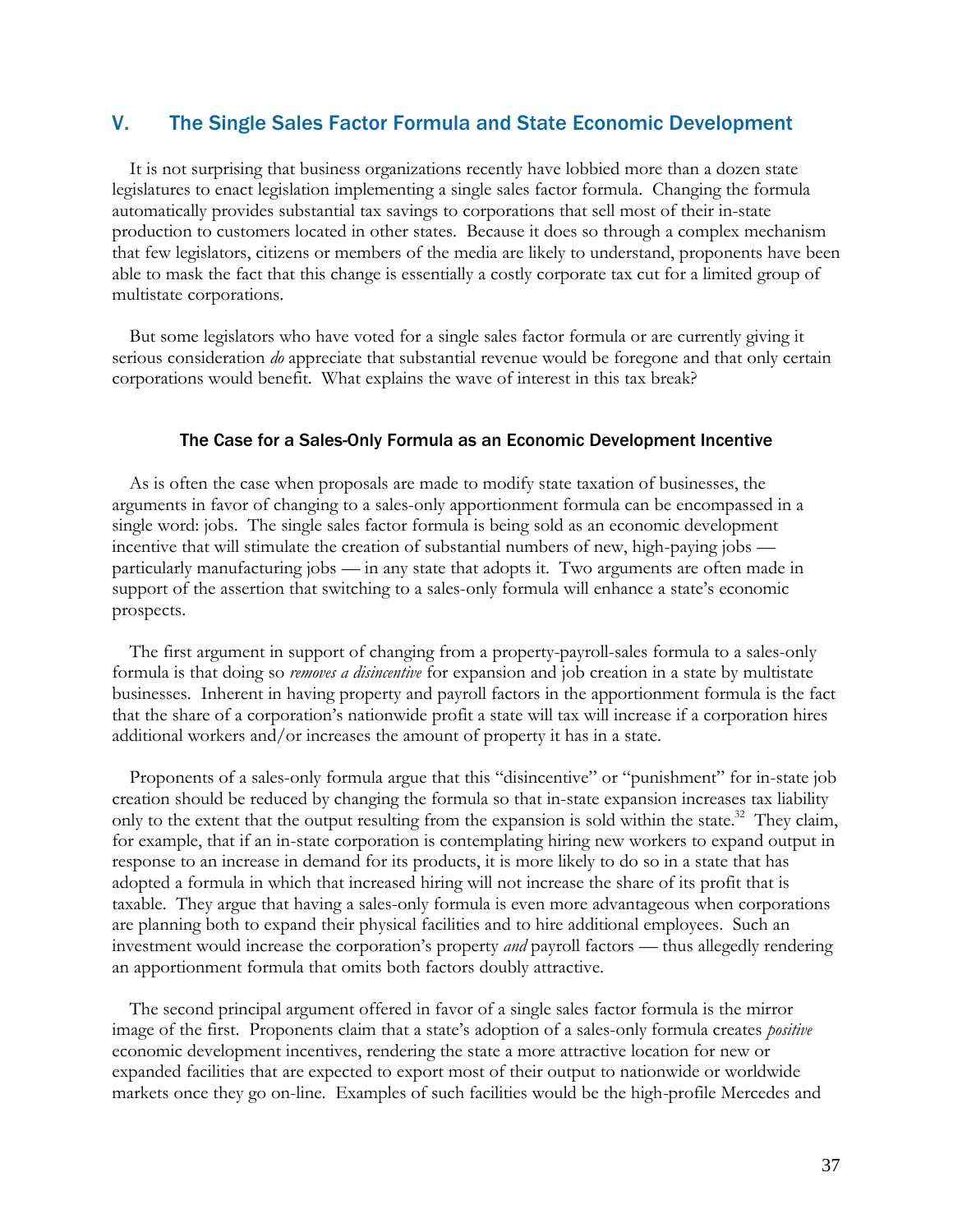BMW auto plants that Alabama and South Carolina captured in recent years. Supporters of the sales-only formula argue, for example, that all other things being equal, a corporation looking to site a major new facility that will sell most of its output in other states will choose a sales-only formula state over a state in which the presence of property and payroll factors will lead to a greater share of the corporation's nationwide profit being subjected to tax.

#### The Case Against a Sales-Only Formula as an Economic Development Incentive

The first argument of single sales factor proponents — that including property and payroll factors in the apportionment formula is an inherent disincentive for investment and job creation that is eliminated when a state adopts a sales-only formula — has little conceptual validity. The argument ignores the fact that if the investment in new property and/or the hiring of additional employees increases the profit of the corporation, that incremental profit is likely to be taxed somewhere regardless of the formula in use by the states. If all states used an equally-weighted property-payroll-sales formula, for example, no state would be at a particular disadvantage relative to the others in attracting a new facility and its employees by virtue of having a property and payroll factor in the formula. In other words, the property and payroll factors are not inherently "anti-development."

The second argument in favor of changing to a single sales factor formula — that a state can make itself more attractive than other states to certain kinds of businesses by adopting a sales-only formula — is conceptually valid. However, the competitive advantage for the single sales factor state is not attributable to the absence from the formula of property or payroll factors per se.<sup>33</sup> Rather, it arises from the fact that the *non-uniformity* among the states in their apportionment formulas that is created when a state jumps out ahead to adopt a sales-only formula creates large amounts of "nowhere income" for a corporation with substantial sales in states with lesser weighting of the sales factor. (As previously discussed, the amount of that nowhere income is likely to be expanded when the state adopting the sales-only formula has not implemented the throwback rule.) Although they do not put it in these terms, single sales factor proponents are pointing out in essence that a corporation will choose a state whose formula allows it to earn "nowhere income" over a state whose formula is congruent with the formula used by most other states and therefore effectively will assign all of the corporation's profit to at least one state for taxation.

In sum, there are no *logical* flaws in the main argument offered by single sales factor proponents regarding why a state's adoption of the formula could encourage some businesses to invest in that state. Rather, the problem is that important countervailing evidence and arguments are being glossed over that imply a very different outcome from adopting a sales-only formula *in the real world*. A thorough consideration of a large body of research on the impact of state business tax policy on economic development and of all the incentives created by a sales-only formula points to the conclusion that adoption of such a formula is likely to be a relatively ineffectual, potentially counterproductive, and not cost-effective incentive for job creation and investment.

If all states used the propertypayroll-sales formula, no state would be at a particular disadvantage relative to the others in attracting new facilities and employees.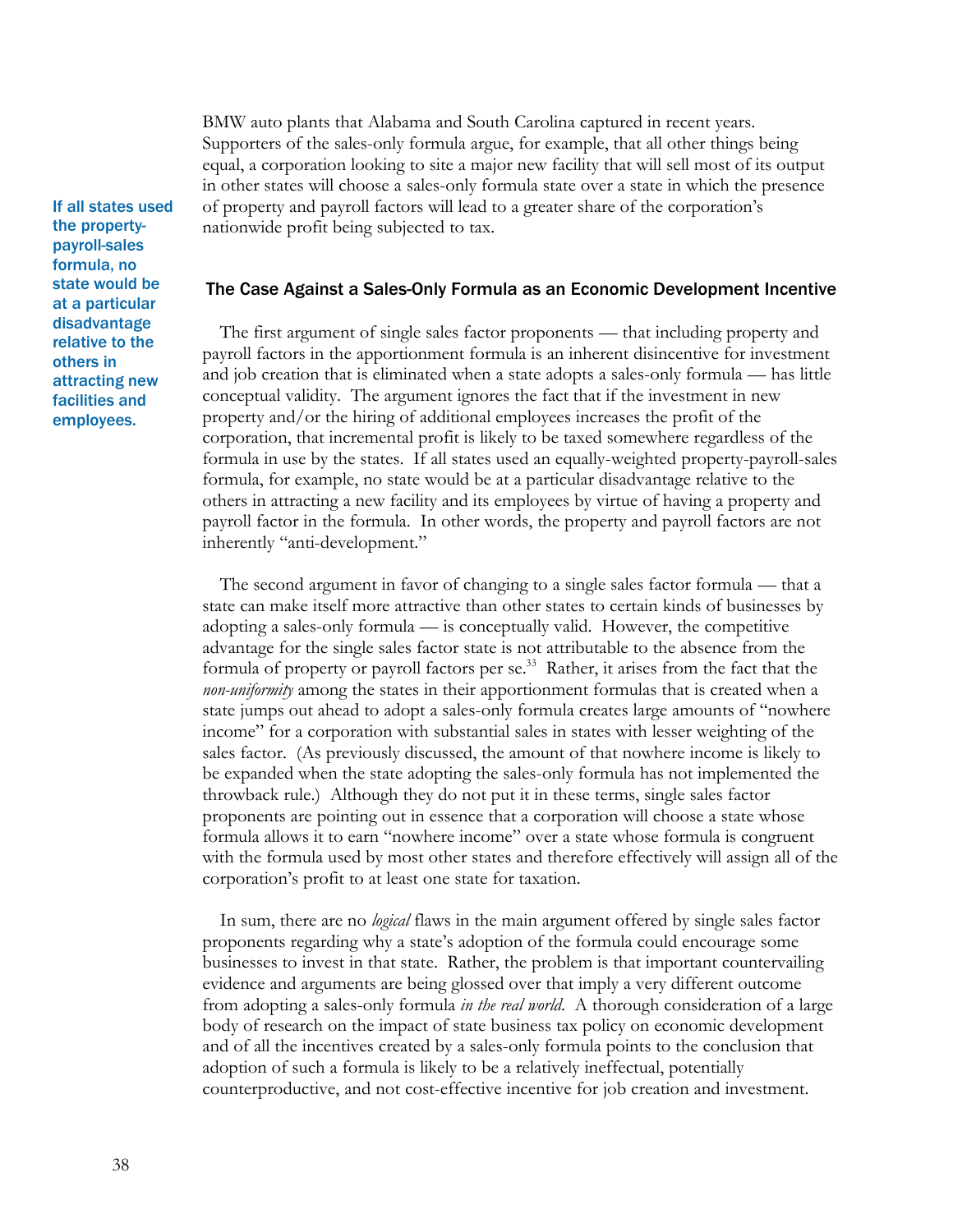#### *Business Tax Policy Generally Has Only a Weak Economic Development Impact*

The claim that adoption of a single sales factor formula is likely to be a powerful economic development incentive is contradicted by a large body of research suggesting that a state's business tax structure — including the design of specific taxes and the aggregate tax burden — has at most a small impact on a state's economic fortunes.

- A major article summarizing the economic literature reviewed 33 separate economic studies of the relationship between state business tax burdens and private sector employment or investment. Nine of the 33 studies concluded that having low business taxes had *no* statistically-significant impact on state economic development.
- Even for the remaining 24 studies, the positive economic effects of a state's having low business taxes were quite modest. For example, 19 studies looked at the role that a low business tax burden could play in stimulating the birth of new manufacturing businesses or attracting branch plants of out-of-state firms. Taken together, these 19 studies estimated that having a business tax burden 10 percent lower than that of the average state was associated with just a 2 percent greater number of manufacturing establishments.<sup>34</sup>

Many of these studies look at the impact of state and local business taxes on business formation assuming that all other differences among states that potentially effect economic development — such as the quality of public services, the availability of an adequately-trained labor force, and the cost of energy — are being held constant. In reality, differences in these factors among states can be significantly greater than differences in tax burdens and thus have a much greater impact on the relative attractiveness of different states as a location for new business investments.<sup>35</sup> Moreover, interstate differences in these important non-tax factors can be moderated or exacerbated by state fiscal policy choices; as will be discussed in the next section, for example, the decision to cut state taxes on business can impair the ability of states to provide public services that businesses need.

All state and local taxes paid by corporations represent less than two percent of corporate expenses, and the state corporate income tax represents less than 10 percent of that two percent.<sup>36</sup> Furthermore, the apportionment formula is only one factor that influences the effective income tax burden of a corporation in a particular state together with the tax rate, the treatment of previous years' losses, and the availability of tax credits for such activities as R&D, investment, and job creation. Manipulating only one variable affecting only one minor business tax is unlikely to have a significant impact on a state's relative economic competitiveness.

Finally, adopting a single sales factor formula is unlikely on its own to attract many businesses to a state because corporate managers understand that some of the tax savings associated with the formula could disappear long before the investments pay off. As demonstrated above (see pp. 24-27), the tax savings associated with a state's adoption of a sales-only formula arise primarily from the creation of "nowhere income." However, a significant share of the "nowhere income" and the associated tax savings

A large body of research suggests that a state's business tax structure has — at most — a small impact on a state's economic fortunes.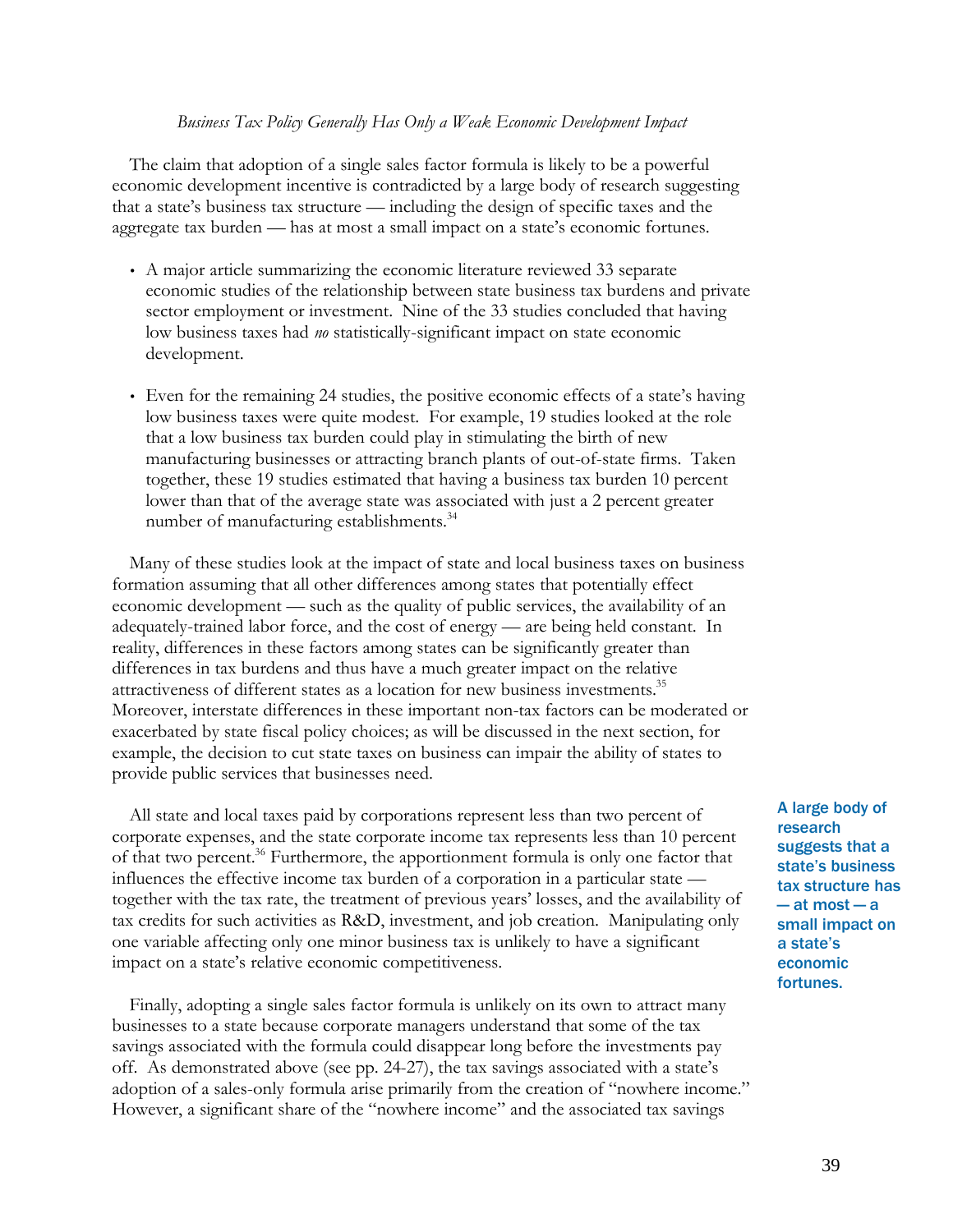disappear when other states widely adopt the single sales factor formula.<sup>37</sup> The tax managers of multistate corporations understand this dynamic, and they are also well aware that a state's adoption of a single sales factor formula is likely to encourage other nearby states to adopt the formula.<sup>38</sup> While they are only too happy to accept the windfall if a state provides it, rational businesses are unlikely to base major plant expansion or siting decisions on economic incentives whose longevity is highly uncertain.<sup>39</sup>

*Revenue Losses Could Impair the Provision of Public Services Needed by Businesses*

Adopting a single sales factor formula could be counterproductive to a state's economic development. The loss of corporate tax revenue that results from the formula shift could impair the ability of an adopting state to provide high-quality public services sought by businesses when they contemplate locating or expanding in a state.

An academic authority on the relationship between state and local taxes, public services, and economic development has concisely summarized the state and local service needs of business:

*Businesses need to know that they can rely on high-quality, well-administered public services to facilitate the conduct of their enterprises. Snow removal and flood control must be reliable and timely; roads, bridges, and highways must be maintained in good repair; fire protection and police services must be there when needed; the justice system must be professional, impartial, and quick to resolve contract disputes; and the schools and colleges must help to generate a skilled and well-trained workforce.*<sup>40</sup>

An advisor to businesses on plant site selection has also emphasized the critical role played by public service quality in business location decisions:

*[T]he "services" side of taxes is also carefully measured — what the company will receive for its tax dollars in the way of services, such as police protection, education capabilities, and the like. For our clients, education has been found to be the single most important service, greatly exceeding the value of all other services combined. A distant second is highway adequacy, followed by public safety and then infrastructure. The value of education and highways should be self-evident but the ranking of public safety may be surprising. The companies' concern is not only the effect that crime levels have on the safety and security of people and property, but also the effect on insurance rates. Effective crime prevention is important to companies considering locations.*<sup>41</sup>

The preceding statements by economic development experts suggest that businesses are vitally interested in the quality of public services in areas in which they are located or are contemplating locating. Moreover, as much as they may want low taxes, businesses also look for state and local fiscal conditions that are likely to be stable over the long time horizon encompassed in a major facility location decision. In other words, businesses also seek assurance that a state in which they make a large investment will not be forced to cut services or raise their taxes unexpectedly.

Taken together,

• the relatively small impact of business tax burdens on economic development,

The loss of corporate tax revenue that results from the shift to a salesonly formula could impair the ability of the state to provide high-quality public services sought by businesses.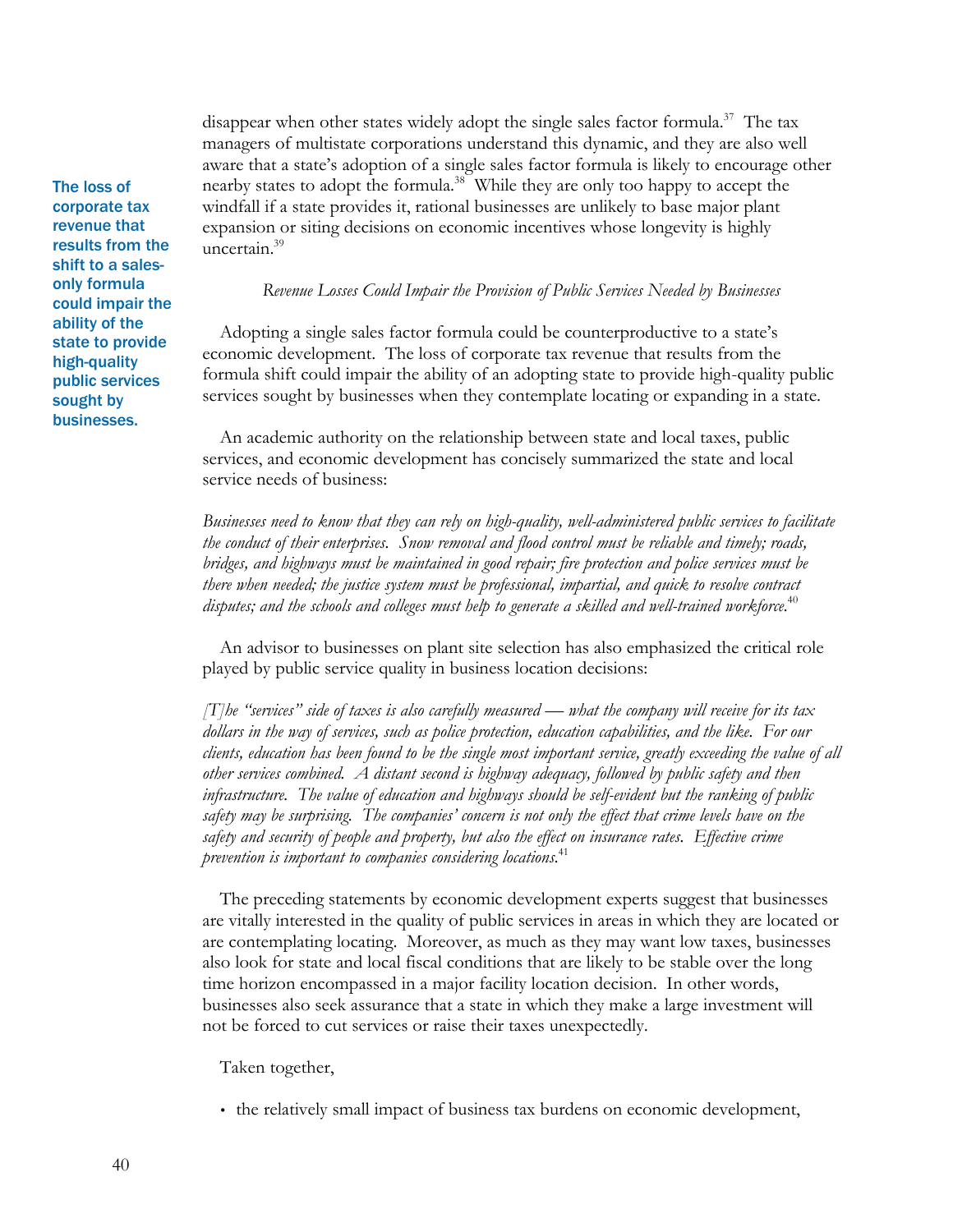- the independent influence on economic development of public services financed by those taxes, and
- the ability of states to influence job creation through other policy choices

have led most economists that have studied the issue to conclude that the focus on attracting jobs and investment through manipulation of state tax policy is misguided. As three leading experts have written:

*[M]ost researchers find taxes to be a statistically significant factor in business location and expansion decisions, [but] the economic effect of taxes tends both to be small and to be less important than other factors. Labor force availability and quality, for example, appear to be more important for explaining differences across locations in economic activity. How tax revenues are spent tends to be important, important enough that high relative taxes may not be a deterrent to economic growth if the revenues are used to finance services of value to business, such as education and transportation infrastructure. The studies do make clear that a policy of cutting taxes to induce economic growth is not likely to be efficient or cost-effective in the general case. In specific cases, where a city's taxes have gotten far out of line or a state's industrial base is particularly sensitive to a specific tax, reductions in taxes may be warranted. But the evidence does not support the blanket use of tax incentives in the name of economic development*. 42

Corporate income tax receipts are an important revenue source for states, accounting for six percent of state tax revenues in the median state. As noted in the previous chapter, the potential corporate income tax revenue losses associated with the change to a single sales factor formula are significant, likely understated, and subject to considerable uncertainty. The possibility that changing to a single sales factor formula could interfere with the desire of businesses contemplating expansion in a state to enjoy both a stable fiscal environment and high-quality public services must be carefully weighed against the purported positive investment incentive effects of the formula itself.

## *A Potentially Counterproductive "Incentive"*

As discussed above, there is a large body of research that suggests that interstate differences in business tax burdens do not have a major impact on businesses' decisions about where to locate or expand. But even assuming that the cut in tax liability that some corporations receive when a state switches to a sales-only formula might attract some new investment, the fact that other corporations experience tax increases renders the change to a sales-only formula a double-edged sword that could just as easily result in net job losses as in net job gains. Adopting a single sales factor formula could be directly counterproductive to economic development in two ways.

First, as discussed in Chapter IV, out-of-state corporations that would pay *higher* corporate taxes if a state switched to a sales-only formula might react by removing facilities and jobs from the state and thereby eliminating their taxability in the state entirely. Such decisions are made easier by federal Public Law 86-272. P.L. 86-272 would allow such companies to keep salespeople in the state to maintain their local markets while still immunizing the corporations from liability for the state's corporate income tax.

## Three leading economists:

"[S]tudies do make clear that a policy of cutting taxes to induce economic growth is not likely to be efficient or costeffective in the general case."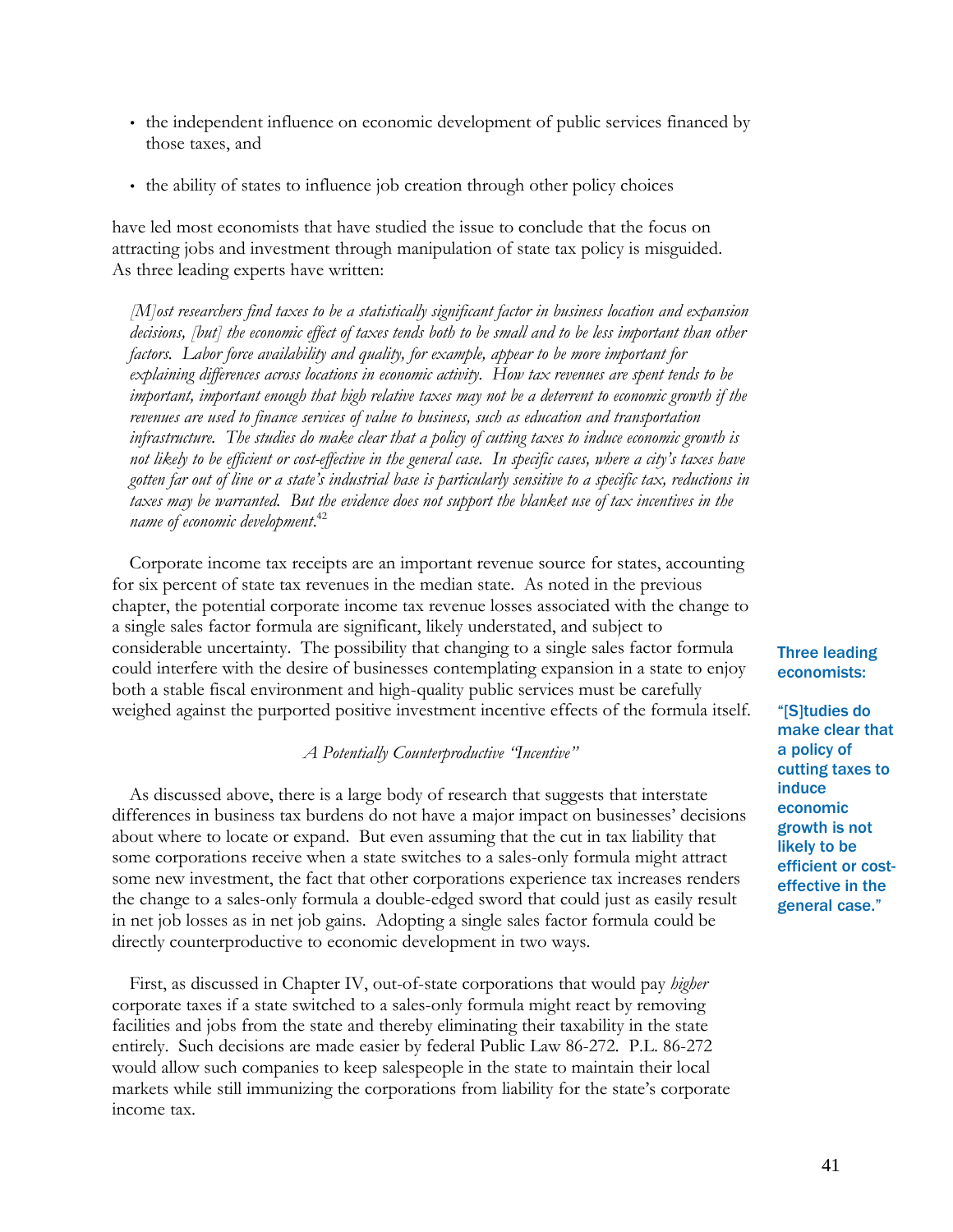Second, a state's adoption of a sales-only formula actually could create an incentive for certain corporations to *forgo* new investment and job-creation in the state. Take as an example an Arizona manufacturer of computer cases that makes 50 percent of its sales to California computer assemblers; assume the business of these customers is solicited by a few salespeople who visit from Arizona. Such a manufacturer would not currently pay any California corporate income tax because its activities in California are limited to solicitation of sales and it is therefore rendered exempt from California taxation by Public Law 86-272.

Now imagine that the Arizona manufacturer currently is contemplating opening a sales office in California that would employ California residents and is evaluating whether doing so is worth the cost. (On the one hand, the company is having difficulty recruiting salespeople who are willing to travel frequently; on the other hand, the cost of the office space to house them in San Jose would exceed the cost in Phoenix, and California's corporate income tax rate is higher than Arizona's.) Assume that the California sales office would account for 4 percent of the manufacturer's total property and 4 percent of its total payroll. Consider the incentives created for this corporation by California's adoption of a sales-only apportionment formula:

- If the manufacturer opened the California office under that state's current doubleweighted sales apportionment formula, 27 percent of its profit would become subject to California's corporate tax  $(4\%$  CA property  $+ 4\%$  CA payroll  $+ 50\%$ CA sales  $+$  50% CA sales  $\div$  4 = 27% of total profit taxable by California).
- If California switched to a sales-only apportionment formula, however, 50 percent of this corporation's profit would be taxable in California, because 50 percent of its sales are in California.
- If the benefit of opening the California sales office only slightly outweighed the cost under California's current double-weighted sales formula, the increase in California corporate tax liability resulting from the change to a single sales factor formula could be enough to tip the decision against the new investment.<sup>43</sup>
- In short, California's adoption of a single sales factor formula would be a *disincentive* for this company's job-creating investment in California rather than an incentive.

There is no logical reason to assume that the number of new jobs that might be created in a state in response to investment incentives established by adoption of a single sales factor formula would be larger than the number of existing jobs withdrawn by out-of-state companies experiencing tax increases or new job creation forgone by companies like the hypothetical Arizona company in the previous example. If anything, a good case can be made that net job *losses* would be more likely — at least in the short run:

A state's adoption of a single sales factor formula can actually create an incentive for a corporation to *forgo* investment in the state.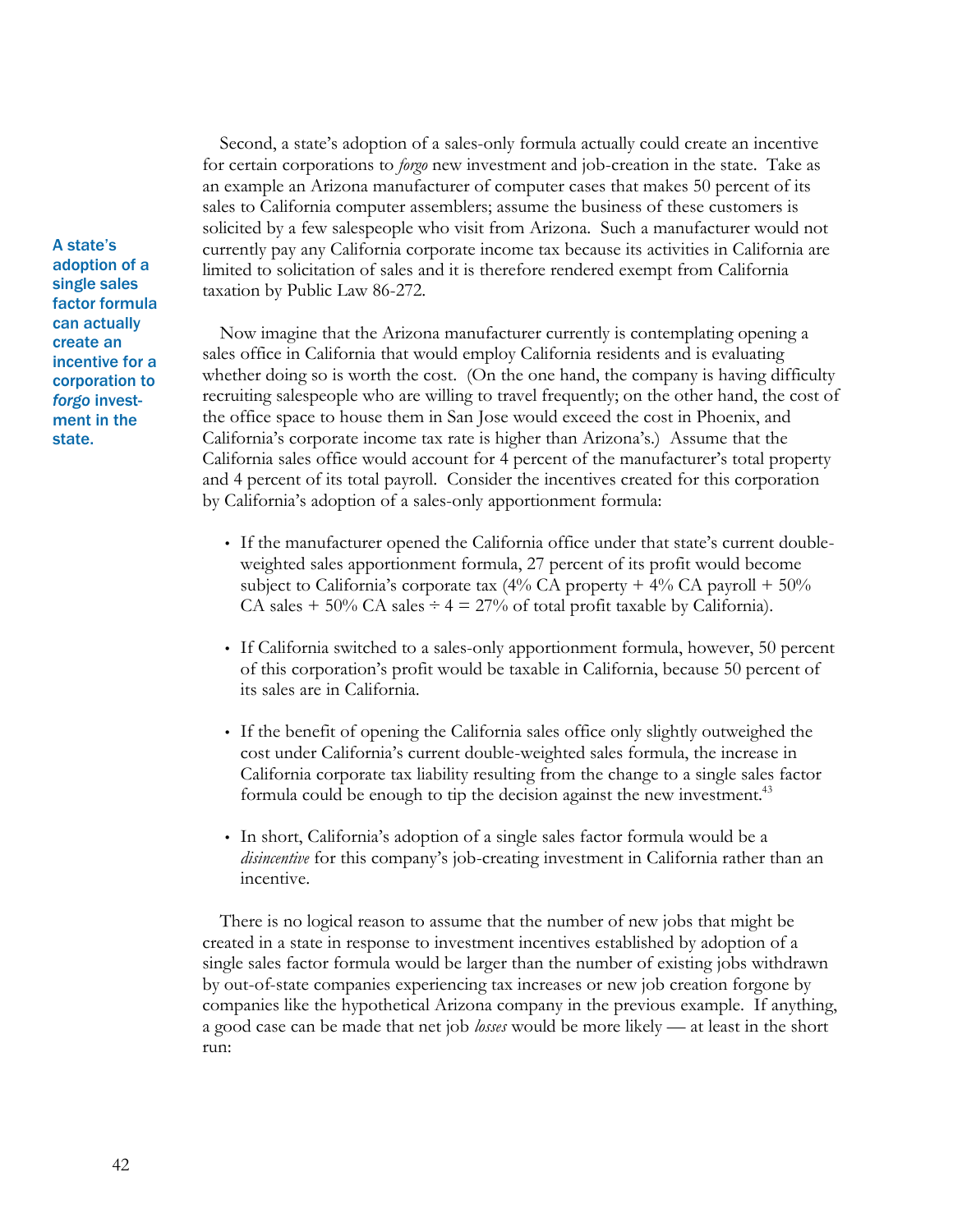- Even if the switch to a single sales factor formula creates an incentive for in-state expansion when the resulting output will be sold outside the state, very little of the job gain from in-state expansion could be counted on to occur immediately. Rather, corporations are likely to invest in additional production capacity and hire additional employees over time, as they project increased demand for their goods and services.
- In contrast, companies that are immediately hit with tax increases when a state converts to a single sales factor formula have an immediate incentive to look for ways to counteract those tax increases. Such companies may consider near-term actions to remove facilities and employees from the state.

A large body of research suggests that a state's decision to cut its corporate income tax is unlikely to have a significant impact on its economic and employment growth rates. Switching from a property-payroll-sales apportionment formula to a sales-only formula is even less likely than other forms of business tax breaks to have a positive economic impact, because the incentive effects do not uniformly point in the direction of encouraging job creation and investment. Adoption of a single sales factor can be counterproductive in certain instances — both to the maintenance of existing employment in a state by certain corporations and to new, job-creating investments by out-of-state corporations. These inherent potential disincentive effects of a single sales factor formula are rarely if ever acknowledged in the literature published by its proponents.<sup>44</sup>

#### *The Low Cost-Effectiveness of a Sales-Only Formula as a Development Incentive*

For all the reasons just discussed, adoption of a single sales factor formula seems likely to stimulate far less in-state investment and job creation than its proponents typically assert. But if its effectiveness as an economic development incentive can reasonably be expected to be weak, its *cost*-effectiveness seems likely to be even more dubious.

One of the fundamental policy questions surrounding any tax incentive aimed at stimulating economic development is the extent to which it rewards businesses for making investments or creating jobs within the state that they would have made even if the incentive were not available. For example, what share of new investments in plant and equipment in a particular state would have occurred even in the absence of an investment tax credit? How many disadvantaged individuals would have been hired even in the absence of a tax rebate equal to a portion of the payroll paid to such workers? The cost-effectiveness of an economic development tax incentive depends critically on the extent to which it can be designed to minimize the provision of tax benefits to companies that would have engaged in desired activity without the incentive.

A single sales factor formula is likely to score even more poorly on a costeffectiveness test than the average state or local tax incentive because the tax reductions received by many corporations are not tied in any way to their investment or jobThe inherent potential disincentive effects of a single sales factor formula are rarely if ever acknowledged by its proponents.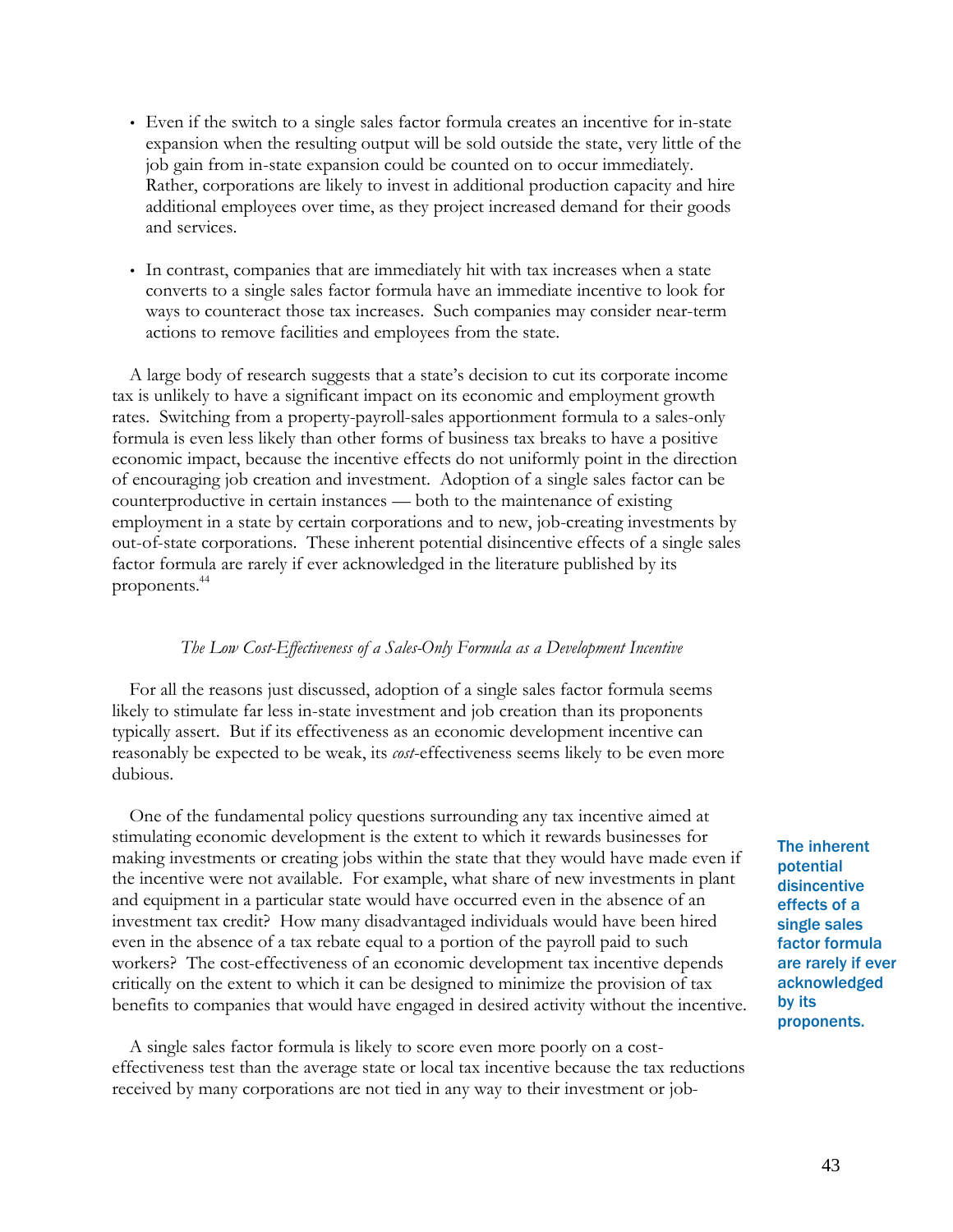**Corporations** can be laying off workers in a single sales factor state and yet still receive tax savings from the formula.

creation behavior. As demonstrated above, changing from a property-payroll-sales formula to a sales-only formula *automatically* reduces the corporate tax liability of any corporation that sells a disproportionate share of its goods and services outside the state(s) where the production occurs. Such a business does not have to create a single new job or make even one dollar's worth of new investment to reap the benefits of the tax cut.<sup>45</sup> Indeed, corporations can be disinvesting in a state and laying off workers and yet still receive tax benefits from a single sales factor formula so long as they are selling most of their goods and services outside of the state that adopted it. Massachusetts discovered this to its chagrin following its granting of single sales factor treatment to defense contractors like the Raytheon Company in 1995. Since 1995, Raytheon has reduced its Massachusetts workforce by more than 8,000 people. (See the text box on p. 5.) Illinois had a similar experience with Motorola (see the text box on page 53), and Maryland with Black and Decker (see the text box on page 45). In short, a considerable portion of the revenue forgone by states adopting a sales-only formula is likely to be nothing but a windfall to corporations that are not contemplating expansion in a state because the demand for their products simply does not warrant it or because other factors make expansion elsewhere more profitable.

A second factor that inherently and substantially reduces the cost-effectiveness of a sales-only formula as an economic development incentive is the impact of "federal deductibility." Like virtually all state and local taxes, state corporate income taxes are deductible as a business expense on federal corporate income tax returns. If a corporation's *state* tax liability is *reduced*, its *federal* tax liability automatically *rises* because it has less state tax to deduct. Major corporations generally face a marginal federal tax rate of 35 percent — meaning that 35 percent of any state tax reduction received by a corporation simply flows to the federal treasury.<sup>46</sup> Even assuming that some corporations might be motivated to expand or invest in a state adopting a sales-only formula, the cost-effectiveness of the incentive is substantially reduced if approximately one-third of the state tax savings are transformed into higher federal tax payments.

Because the tax benefits of a sales-only formula are not inherently restricted to corporations locating *new* jobs and facilities in the adopting state, and because about one-third of the tax benefits are reaped by the federal government rather than the corporation due to the deductibility of state taxes, the cost-effectiveness of this economic development strategy is likely to be very low. Adoption of a single sales factor formula seems unlikely to be as cost-effective as other forms of direct state assistance to businesses — such as specially-tailored training programs or infrastructure development — which can be more easily tied to specific, desired investment behavior on the part of the company. If states feel compelled to build up their arsenals for waging economic warfare with other states, there ought to be any number of expenditures with a "bigger bang for the buck" than the "tax expenditure" associated with a single sales factor formula.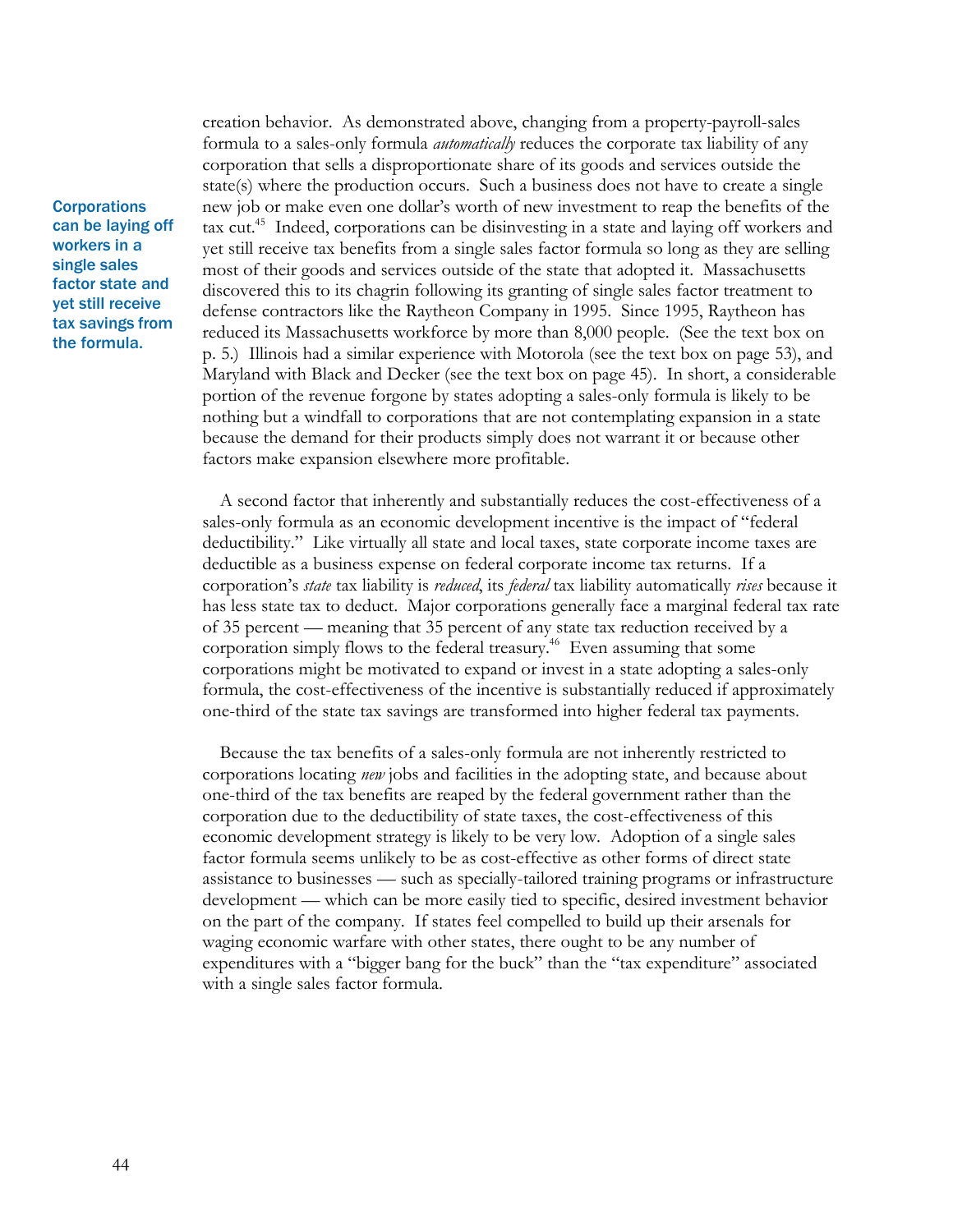#### Black & Decker Corporation and the Single Sales Factor Formula: "Tax Policy or Principle Be Damned"

The Black & Decker Corporation, headquartered in the Baltimore suburb of Towson, Maryland, was the most visible member of the "Single Factor Coalition" that successfully lobbied the Maryland legislature to enact the single sales factor formula for manufacturers in early 2001. In response to a column in *State Tax Notes* magazine by George Washington University law professor David Brunori criticizing the legislation, the head of Tax Planning & Audits for the corporation wrote a letter to the editor that ended:

Perhaps in the rarified atmosphere of a non-profit, not-taxpaying law school . . . single sales factor looks like bad tax policy. Apportionment is a crude tool at best; why three factor apportionment (in any or all of its existing myriad forms) is still perceived to be the favored apportionment method is not readily apparent. Out here in the rain, in the trench warfare fought by tax-paying entities, when other states are lobbing single sales factor bombs at you, it is comforting to have one to lob back, tax policy or principle be damned.

Tax policy or principle be damned, indeed. Notwithstanding Maryland's enactment of a single sales factor formula at the company's behest, within a year Black & Decker had announced a 25 percent cut in the labor force at its one major power tool manufacturing plant in the state. Explained a company spokeswoman:

The decision to transfer certain production from our Easton [Maryland] plant to Mexico is part of a comprehensive restructuring of our entire global manufacturing network and, thus, is based on a range of considerations well beyond Maryland tax law.

Ten months later, Black & Decker announced that the Easton plant would be closed completely. Yet, according to its 2004 annual report filed with the Securities and Exchange Commission, Black & Decker still makes power tools in North Carolina, Tennessee, Arkansas, and Florida — none of which has enacted the single sales factor formula. Because Black & Decker's headquarters building and headquarters employees are no longer included in its Maryland apportionment calculation and it remains profitable, the company undoubtedly continues to realize significant tax savings from the state's enactment of the single sales factor formula. By providing those tax savings, Maryland has, in effect, reimbursed Black & Decker for employee severance pay, equipment removal, and whatever other costs it incurred in eliminating manufacturing jobs in the state.

A number of other presumed beneficiaries of Maryland's enactment of single sales factor legislation have also closed (or announced future closings of) major manufacturing plants in the state since the formula was implemented. For example, Tyson foods closed a major poultry-processing plant in Berlin, Maryland, eliminating 600 jobs — even as it retained major processing facilities at several nearby locations in Virginia, a non-single sales factor state. General Motors is in the process of closing a major auto plant in Baltimore that will eliminate over 1000 jobs.

The companies' decisions to close these plants may well have been completely rational. Maryland's conclusion that it could counteract the fundamental business and international economic "considerations" driving these decisions by cutting what was likely an almost trivial expense for these corporations was not.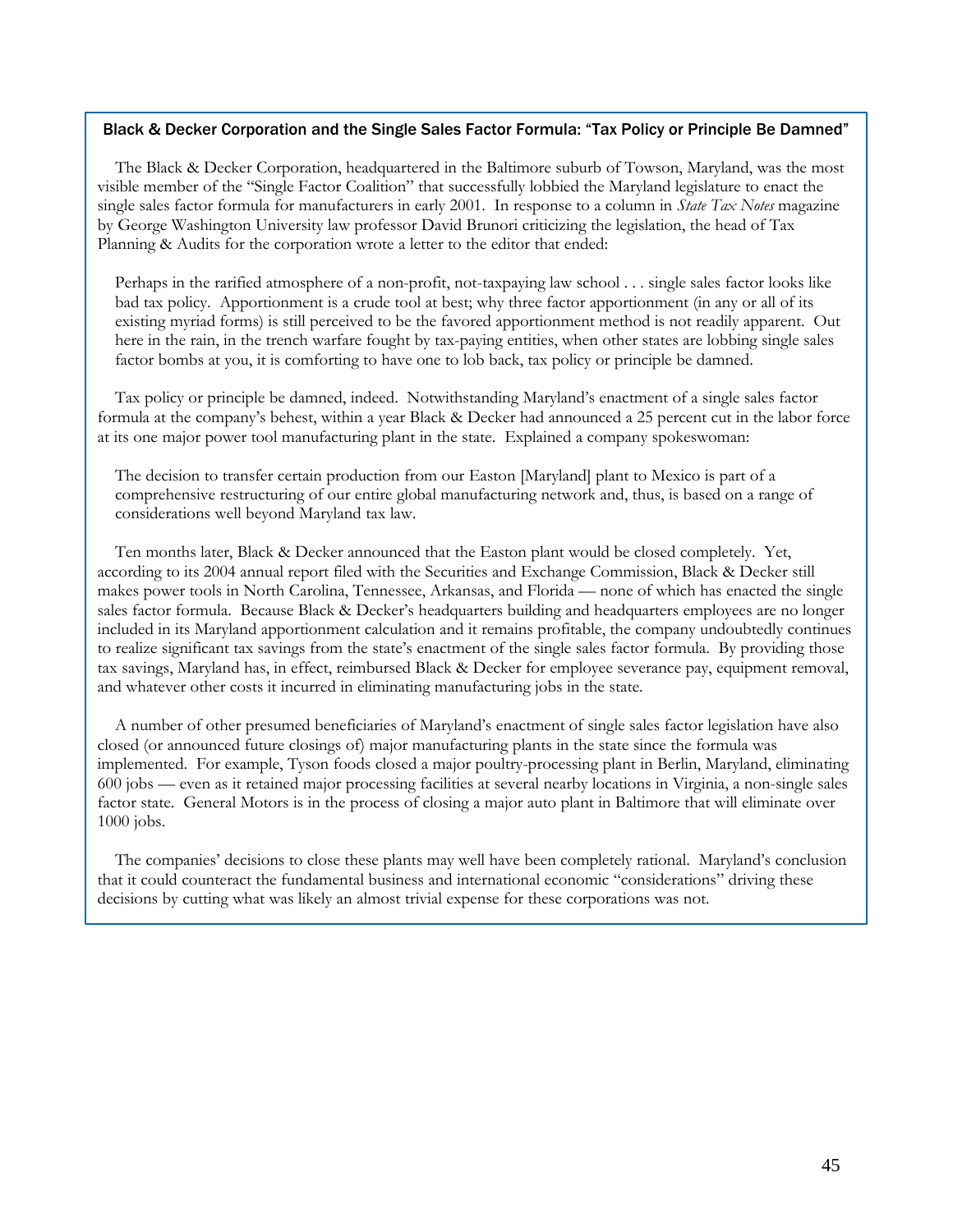## The Single Sales Factor Formula and State Economic Development: What Real-World Data Show

The actual experience of states that have adopted a single sales factor formula in creating manufacturing jobs and attracting major manufacturing plants does not give much support to the assertion of single sales factor proponents that the formula is inherently a potent economic development incentive.

## *The Recent Experience of Single Sales Factor States with Manufacturing Job Creation*

Proponents of the single sales factor formula generally argue that the formula's most potent incentive effects are likely to be on the investment and location decisions of manufacturers. Manufacturers most closely fit the profile of a business that reaps a tax cut from the switch from a three-factor to a sales-only formula, which is a corporation selling into a nationwide or worldwide market from one or two in-state production locations.

By December 1995, five states had enacted a single sales factor formula for manufacturers — Iowa, Massachusetts, Missouri, Nebraska, and Texas. (Massachusetts implemented a sales-only formula immediately for defense contractors and phased it in between 1996 and 2000 for all other manufacturers.) By December 2001, three additional states — Connecticut, Illinois, and Maryland — had joined the original five in enacting sales-only apportionment. Virtually every state has lost manufacturing jobs since 1995. As Tables 2 and 3 indicate, having the single sales factor formula in effect by no means ensured that a state had above-average performance in retaining manufacturing employment over this period.

- Looking at the five states that have had the single sales factor formula in effect for the entire nine years between December 1995 and December 2004 (Table 2) provides some evidence that the formula may have helped states — on average retain manufacturing jobs. Missouri suffered a loss of manufacturing employment comparable to that of the median corporate income tax state. Massachusetts suffered the fifth-steepest decline in manufacturing jobs, while Iowa had the sixthbest performance. Looking at these three states alone, one would be hard-pressed to see any correlation between the enactment of a sales-only formula and manufacturing job retention. However, the other two single-sales factor states — Nebraska and Texas — also suffered declines in manufacturing employment that were less severe than the median state in the 1995-2004 period, suggesting perhaps a slight benefit from the formula on average. (It is worth keeping in mind, however, that having a single sales factor formula in effect did not prevent Massachusetts from losing over 100,000 manufacturing jobs over this period.)
- This tentative conclusion that the single sales factor formula may help states retain manufacturing jobs is undercut by more recent state experience, however. As noted above, by December 2001 — the first month of economic recovery from the most recent recession — three additional states had enacted a single sales factor formula. Table 3 indicates that in the ensuing three-year period, these three states —

Five of the eight single sales factor states have had belowaverage performance in manufacturing job retention since the end of the most recent recession.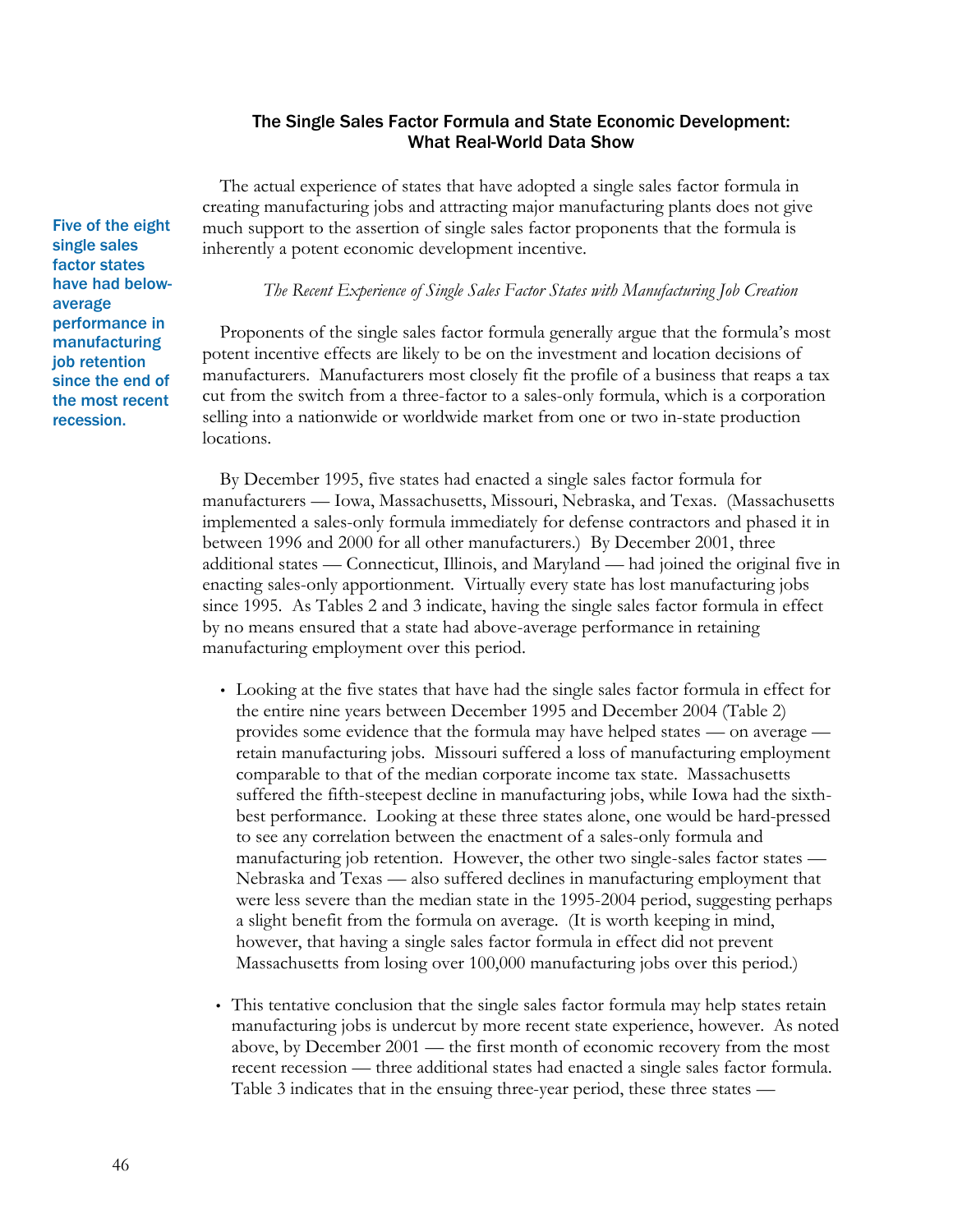Connecticut, Illinois, and Maryland — all continued to experience manufacturing job losses worse than those of the median corporate income tax state. In this period, five of the eight single sales factor states had below-average performance in manufacturing employment.<sup>47</sup>

• Table 2 also reveals that the three corporate income tax states with the slowest rate of manufacturing employment decline for the overall 1995 to 2004 period (one of which, North Dakota, actually had net manufacturing job gains) still use the traditional property-payroll-sales formula that gives only a *one-third* weight to sales. Indeed, seven of the top 15 states in manufacturing job performance over this period used the equally-weighted three factor formula. This is hardly compelling support for the argument that the greater the weight a state's formula assigns to the sales factor, the greater is its inherent advantage in attracting "export-oriented" corporations.

Finally, it may also be instructive to take a longer-term view of the experience of Iowa and Missouri, both of which have had a sales-only formula in place for decades. A reasonable starting point for such an examination might be 1979, when manufacturing employment in the U.S. as a whole reached its post-War peak. (The ending point of this analysis must be 2000 due to a change in the government's method of classifying manufacturing employment after that year.)<sup>48</sup> Manufacturing employment in Iowa *did* rise between 1979 and 2000, but only by a modest amount. Iowa generated on net only 1,100 manufacturing jobs in that 21-year period — an increase of 0.4 percent. This was the lowest growth rate among the 18 corporate income tax states that experienced net growth in manufacturing employment between 1979 and 2000. Missouri, on the other hand, is one of the 27 corporate income tax states that *lost* manufacturing jobs between 1979 and 2000. It lost 63,000 manufacturing positions, a decline of 13.7 percent.

Missouri's long-term loss of manufacturing jobs is particularly noteworthy because it allows corporations an *election* between the traditional, equally-weighted property-payroll-sales formula and the sales-only formula. This means that no out-of-state corporation has faced any of the kinds of disincentives for Missouri investment that a *mandatory* sales-only formula can create. (See pp. 41-42 above.) The fact that neither of the states with long-term experience with a sales-only formula had a particularly impressive long-term record for attracting or creating manufacturing jobs is a further indication that the formula is unlikely to live up to its billing as a potent economic development incentive.

## *The Recent Record of Single Sales Factor States in Luring Major Plants*

In contemplating adoption of a single sales factor formula, legislators may be hoping to lure to their states one of a relative handful of major new plants that large corporations site in a typical year. Some of these facilities may employ thousands of workers, and capturing one is likely to land the governor on the front page of newspapers throughout the state — along with the lucky legislator in whose district the plant will be located. Table 4 lists all of the 71 facility investments valued at \$700 million or more that were placed in states with corporate income taxes in the 10 years from 1995 through 2004, according to *Site Selection Magazine*. <sup>49</sup> Like the data on manufacturing jobs discussed in the previous section, these data do not lend much support to the assertion that single sales factor states have a particular advantage in attracting major manufacturing and other "exportoriented" facilities: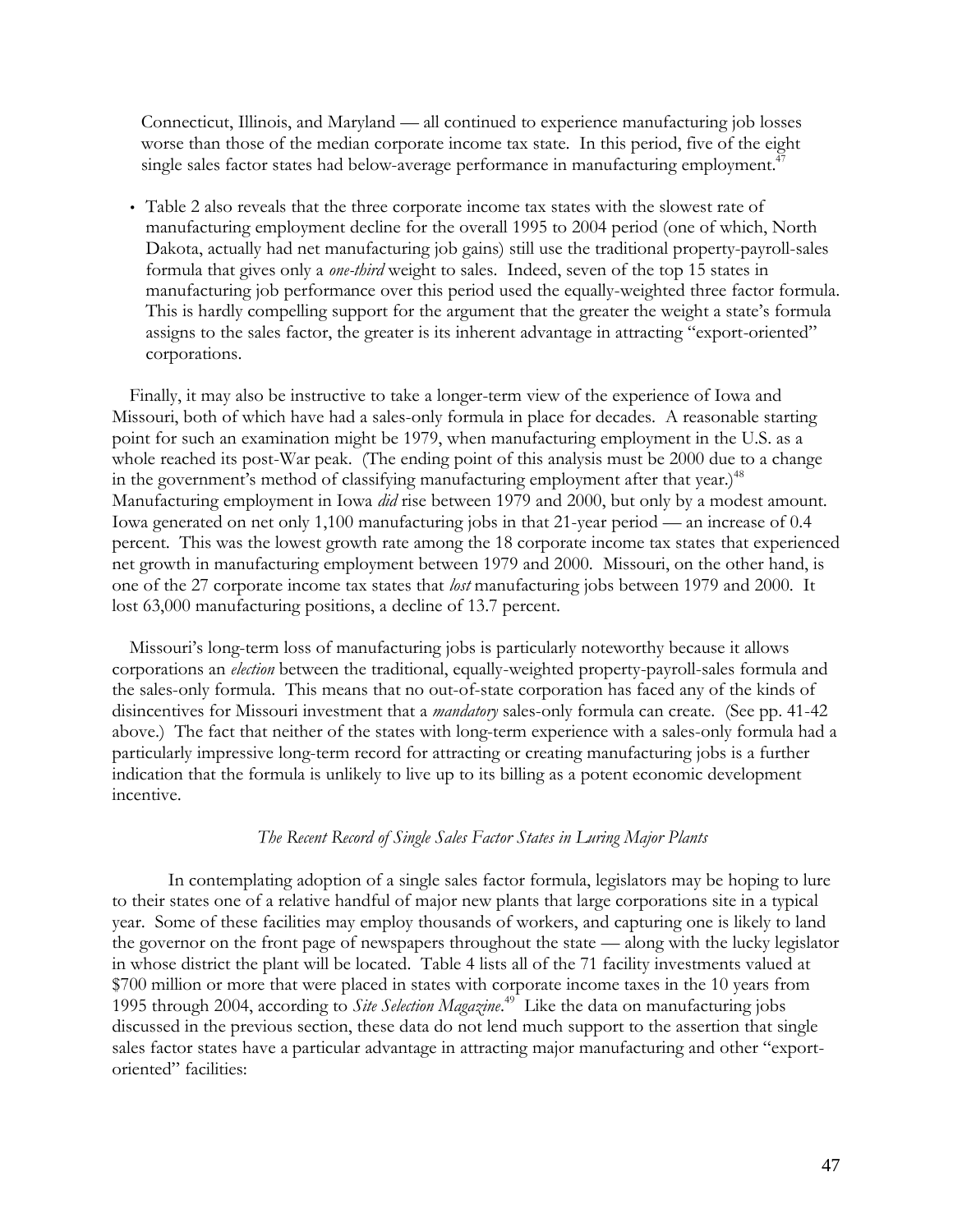#### Table 2:

Ta

Manufacturing Employment Change, States with Corporate Income Taxes December 1995- December 2004

| North Dakota                                        | 22.9%   |  |  |
|-----------------------------------------------------|---------|--|--|
| Kansas                                              | $-1.7$  |  |  |
| Utah                                                | $-2.8$  |  |  |
| Idaho                                               | $-4.1$  |  |  |
| Oregon                                              | $-5.3$  |  |  |
| <b>IOWA</b>                                         | $-5.4$  |  |  |
| Hawaii                                              | $-5.5$  |  |  |
| Minnesota                                           | $-8.1$  |  |  |
| <b>NEBRASKA</b>                                     | -9.2    |  |  |
| Arizona                                             | -9.9    |  |  |
| Montana                                             | $-10.7$ |  |  |
| Vermont                                             | $-10.9$ |  |  |
| Wisconsin                                           | $-11.3$ |  |  |
| Oklahoma                                            | $-11.8$ |  |  |
| California                                          | $-11.8$ |  |  |
| Kentucky                                            | $-11.9$ |  |  |
| <b>TEXAS</b>                                        | $-12.0$ |  |  |
| Indiana                                             | $-12.2$ |  |  |
| Colorado                                            | $-15.2$ |  |  |
| Florida                                             | $-16.2$ |  |  |
| New Mexico                                          | $-16.5$ |  |  |
| Louisiana                                           | $-16.7$ |  |  |
| (MEDIAN<br>Arkansas<br>STATE)                       | $-16.7$ |  |  |
| <b>MISSOURI</b>                                     | $-17.0$ |  |  |
| New Hampshire                                       | $-17.6$ |  |  |
| Georgia                                             | $-18.4$ |  |  |
| Maryland                                            | $-18.8$ |  |  |
| Tennessee                                           | $-19.4$ |  |  |
| Virginia                                            | $-19.6$ |  |  |
| Connecticut                                         | $-19.8$ |  |  |
| Alabama                                             | $-20.2$ |  |  |
| Ohio                                                | $-20.3$ |  |  |
| West Virginia                                       | $-20.6$ |  |  |
| Pennsylvania                                        | $-21.0$ |  |  |
| Delaware                                            | $-21.0$ |  |  |
| Illinois                                            | $-22.0$ |  |  |
| South Carolina                                      | -22.5   |  |  |
| Maine                                               | $-22.7$ |  |  |
| New Jersey                                          | $-23.9$ |  |  |
| Mississippi                                         | $-24.2$ |  |  |
| <b>MASSACHUSETTS</b>                                | $-25.5$ |  |  |
| New York                                            | -26.7   |  |  |
| North Carolina                                      | -28.7   |  |  |
| Rhode Island                                        | -28.9   |  |  |
| Alaska                                              | $-35.6$ |  |  |
| <b>STATES WITH SSFF THROUGHOUT</b>                  |         |  |  |
| PERIOD IN BOLD                                      |         |  |  |
| States with equally-weighted property-payroll-sales |         |  |  |

## Table 3:

Manufacturing Employment Change, States with Corporate Income Taxes December 2001- December 2004

| North Dakota                | 4.2%    |  |  |
|-----------------------------|---------|--|--|
| Utah                        | $-0.1$  |  |  |
| Oregon                      | $-2.1$  |  |  |
| Indiana                     | $-2.8$  |  |  |
| <b>IOWA</b>                 | $-3.0$  |  |  |
| Hawaii                      | $-3.1$  |  |  |
| Alaska                      | $-3.3$  |  |  |
| Minnesota                   | $-4.9$  |  |  |
| Tennessee                   | $-5.1$  |  |  |
| <b>MISSOURI</b>             | $-5.3$  |  |  |
| Idaho                       | $-6.0$  |  |  |
| Kentucky                    | $-6.0$  |  |  |
| Mississippi                 | $-6.5$  |  |  |
| Kansas                      | -6.6    |  |  |
| Arkansas                    | $-6.7$  |  |  |
| <b>NEBRASKA</b>             | $-7.0$  |  |  |
| Wisconsin                   | $-7.0$  |  |  |
| Alabama                     | -7.1    |  |  |
| Montana                     | -7.2    |  |  |
| Florida                     | $-7.7$  |  |  |
| Georgia                     | $-7.7$  |  |  |
| Arizona                     | $-8.0$  |  |  |
| Louisiana (MEDIAN<br>STATE) | $-8.2$  |  |  |
| New Mexico                  | $-8.2$  |  |  |
| Delaware                    | $-9.1$  |  |  |
| Virginia                    | $-9.1$  |  |  |
| New Hampshire               | $-9.3$  |  |  |
| Ohio                        | -9.3    |  |  |
| California                  | $-9.5$  |  |  |
| <b>CONNECTICUT</b>          | $-9.6$  |  |  |
| Maine                       | $-9.7$  |  |  |
| <b>TEXAS</b>                | -9.8    |  |  |
| Colorado                    | $-10.0$ |  |  |
| <b>ILLINOIS</b>             | $-10.2$ |  |  |
| South Carolina              | $-10.6$ |  |  |
| West Virginia               | $-11.1$ |  |  |
| New Jersey                  | $-11.8$ |  |  |
| Pennsylvania                | $-12.0$ |  |  |
| Rhode Island                | -12.6   |  |  |
| New York                    | $-12.7$ |  |  |
| North Carolina              | $-12.9$ |  |  |
| <b>MARYLAND</b>             | $-13.3$ |  |  |
| Oklahoma                    | $-13.4$ |  |  |
| Vermont                     | $-14.6$ |  |  |
| <b>MASSACHUSETTS</b>        | $-14.8$ |  |  |
| STATES WITH SSFF THROUGHOUT |         |  |  |
| PERIOD IN BOLD              |         |  |  |

*States with equally-weighted property-payroll-sales formula in italic.*

*formula in italic.*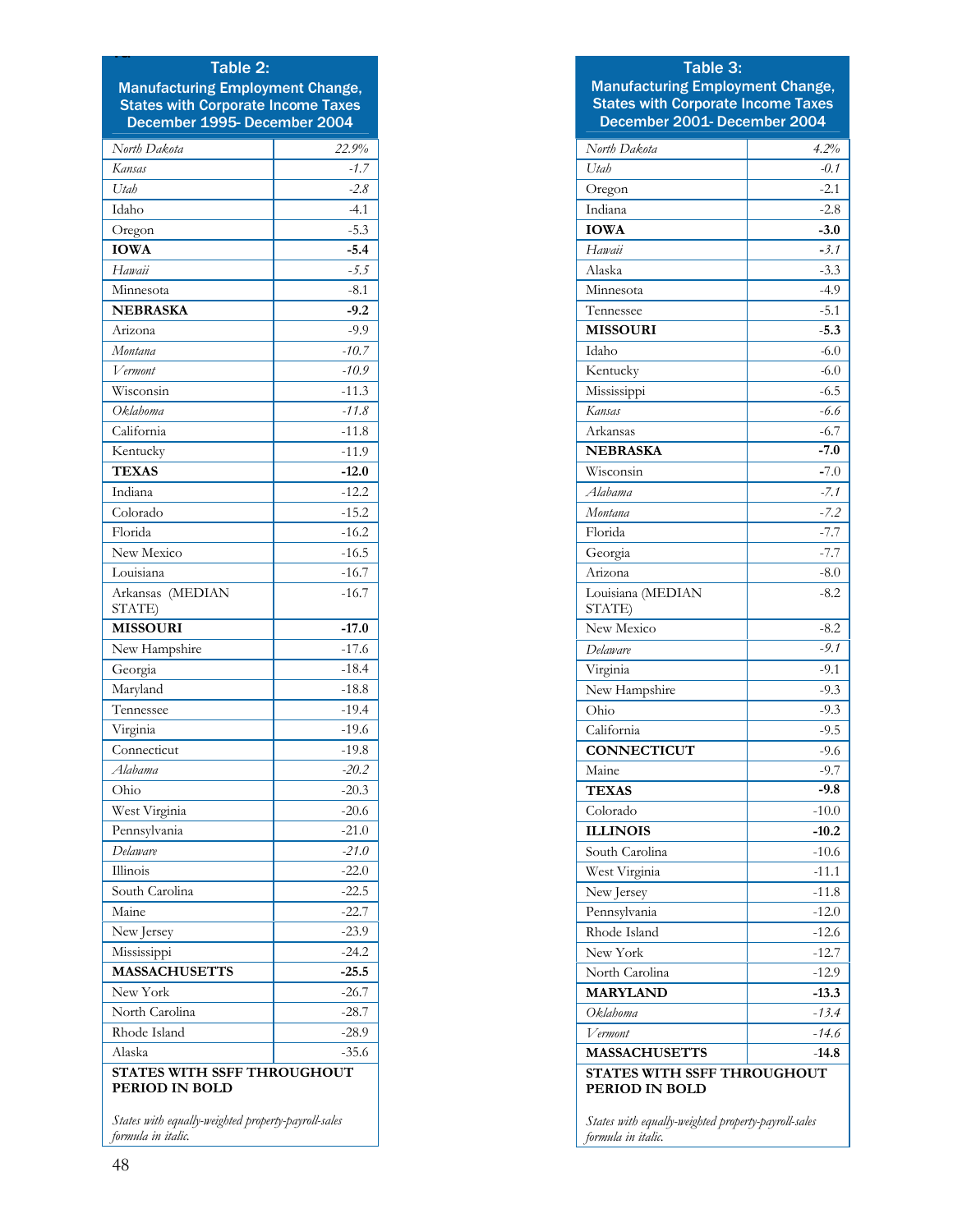- Three of the five states that had a single sales factor formula in effect or phasing in during this entire nine-year period — Iowa, Missouri, and Nebraska — did not capture a single one of these major plant locations/expansions.
- Connecticut, Maryland, Oregon, and Wisconsin all enacted legislation to implement or phase in a single sales factor formula at some point in the second half of this period, but none of them captured any of these facilities *subsequent* to legislative approval of the sales-only formulas.

Only 12 of the 71 facilities were sited in single sales factor states *after* they had enacted the formula. Even with respect to these 12 plants, it is far from clear that the implementation of single sales factor played a significant role in attracting the investments:

- Two of the 71 largest facilities sited by corporations during the 1995-2004 period were placed in Illinois. These two plants represented 2.3 percent of the total dollar value of these 71 investments. Illinois' economy, however, accounted for roughly 4.8 percent of total U.S. output — meaning that Illinois arguably received a disproportionately *low* share of major plant investments during this period despite its implementation of a single sales factor formula.<sup>50</sup>
- Like Illinois, Massachusetts lured two major investments, which accounted for 4.0 percent of the total dollar value of the 71 facilities. Since Massachusetts' economic output is roughly 2.8 percent of the U.S. total, this arguably represents slightly better-than-expected performance. However, Massachusetts' disproportionate share was attributable to a decision by computer-chip manufacturer Intel Corporation to purchase and refurbish an *existing* chip fabrication major plant in the state. When the opportunity to do the same thing arose in Colorado a few years later, Intel took advantage of it, despite the fact that Colorado is *not* a single sales factor state. Moreover, between 1990 and 2004 Intel placed eight and one-half times as much investment in non-single sales factor states as it did in single sales factor states — suggesting that Massachusetts's success in luring the company in  $2000$  should not be attributed to the state's adoption of a sales-only formula.<sup>51</sup>
- Texas lured eight of the 12 twelve facilities placed in single sales factor states. The Texas investments represented 13.2 percent of the total, while Texas' economy accounts for just 7.4 percent of the total U.S. economy. Nearly half of these investments were by Texas Instruments, which of course has strong ties to the state, and several others were energy-related. Again, it is not clear that the availability of a single sales factor formula played a significant role in attracting most of these facilities.

In sum, for only two of the ten states that had a single sales factor formula in effect for all or part of the 1995-2004 period — Massachusetts and Texas — can even weak

Seven out of 10 single sales factor states did not attract any \$700 million+ facilities after enacting the formula.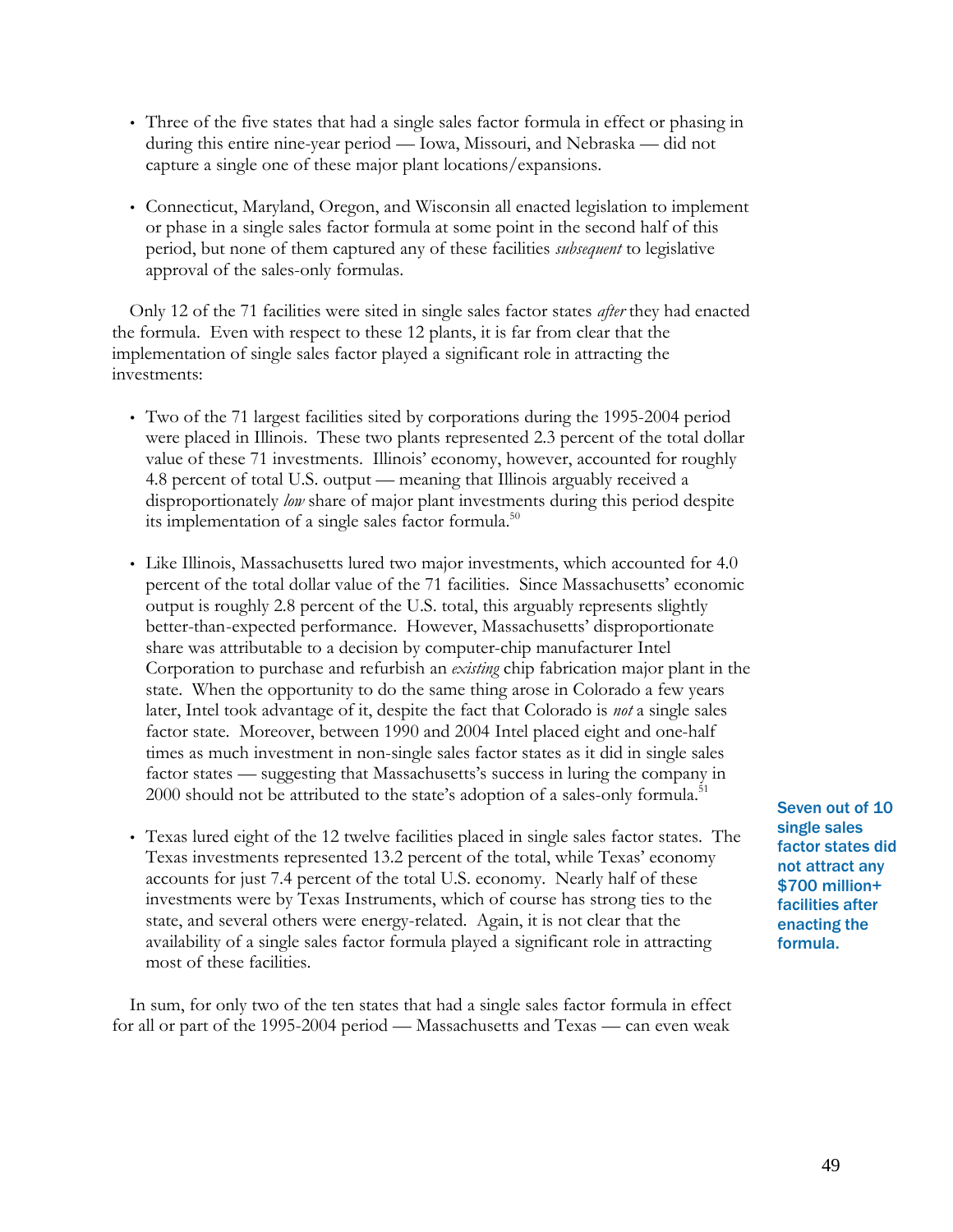| <b>TABLE 4:</b>                                                         |                                                  |                    |  |  |
|-------------------------------------------------------------------------|--------------------------------------------------|--------------------|--|--|
| MAJOR PLANT LOCATIONS/EXPANSIONS IN STATES WITH CORPORATE INCOME TAXES, |                                                  |                    |  |  |
|                                                                         | 1995-2004                                        |                    |  |  |
| <b>State</b><br>(single sales factor                                    | Company                                          | Investment         |  |  |
| states in bold)                                                         |                                                  | (\$millions)       |  |  |
|                                                                         |                                                  |                    |  |  |
| <b>Texas</b>                                                            | <b>Texas Instruments</b>                         | \$3,000            |  |  |
| Virginia                                                                | Motorola                                         | \$3,000            |  |  |
| New York                                                                | <b>IBM</b>                                       | \$2,500            |  |  |
| Oregon                                                                  | Intel                                            | \$2,200            |  |  |
| Oregon                                                                  | Intel                                            | \$2,000            |  |  |
| Arizona                                                                 | Intel                                            | \$2,000            |  |  |
| California                                                              | Walt Disney                                      | \$2,000            |  |  |
| New Mexico                                                              | Intel                                            | \$2,000            |  |  |
| <b>Texas</b>                                                            | <b>Texas Instruments</b>                         | \$2,000            |  |  |
| Massachusetts                                                           | <b>Nortel Networks</b>                           | \$1,900            |  |  |
| New York                                                                | Goldman Sachs                                    | \$1,800            |  |  |
| <b>Texas</b>                                                            | Port & Sabine Power                              | \$1,750            |  |  |
| <b>Massachusetts</b>                                                    | Intel                                            | \$1,500            |  |  |
| Colorado                                                                | Intel                                            | \$1,500            |  |  |
| Tennessee                                                               | Saturn Corporation                               | \$1,500            |  |  |
| Virginia                                                                | White Oak Semiconductor                          | \$1,500            |  |  |
| Oklahoma                                                                | Corning                                          | \$1,500            |  |  |
| California                                                              | <b>NEC Electronics</b>                           | \$1,400            |  |  |
| Texas                                                                   | <b>Samsung Electronics</b>                       | \$1,300            |  |  |
| Oregon                                                                  | Hyundai                                          | \$1,300            |  |  |
| Oregon                                                                  | Hyundai Electronics                              | \$1,300            |  |  |
| Utah<br>California                                                      | Micron Technology<br><b>IDEC</b> Pharmaceuticals | \$1,300            |  |  |
| Colorado                                                                | Rockwell International                           | \$1,250<br>\$1,200 |  |  |
| Louisiana                                                               | TECD Power Services Corp                         | \$1,200            |  |  |
| New Mexico                                                              | Louisiana Energy Services                        | \$1,200            |  |  |
| Georgia                                                                 | Hankook Synthetics                               | \$1,200            |  |  |
| Ohio                                                                    | Chrysler                                         | \$1,200            |  |  |
| Virginia                                                                | IBM/Toshiba                                      | \$1,200            |  |  |
| California                                                              | <b>US</b> DataPort                               | \$1,200            |  |  |
| Tennessee                                                               | Les, Inc.                                        | \$1,100            |  |  |
| Virginia                                                                | Infineon Technologies                            | \$1,100            |  |  |
| Indiana                                                                 | AK Steel                                         | \$1,100            |  |  |
| Illinois                                                                | <b>Peabody Coal</b>                              | \$1,000            |  |  |
| Illinois                                                                | <b>Indeck-Ellwood LLC</b>                        | \$1,000            |  |  |
| Indiana                                                                 | Eli Lily                                         | \$1,000            |  |  |
| Indiana                                                                 | Chrysler                                         | \$1,000            |  |  |
| Mississippi                                                             | Nissan Motor                                     | \$1,000            |  |  |
| Mississippi                                                             | Safe Mississippi Pole LLC                        | \$1,000            |  |  |
| New Jersey                                                              | Merck                                            | \$1,000            |  |  |
| Oregon                                                                  | LSI Logic                                        | \$1,000            |  |  |
| Alabama                                                                 | Hyundai Motor Co.                                | \$1,000            |  |  |
| California                                                              | L.A. Area Land Co.                               | \$1,000            |  |  |
| Arizona                                                                 | Microchip Technology                             | \$1,000            |  |  |
| Arizona                                                                 | Microchip Technology                             | \$1,000            |  |  |
| New York                                                                | <b>IBM</b>                                       | \$1,000            |  |  |
| Ohio                                                                    | USEC, Inc.                                       | \$1,000            |  |  |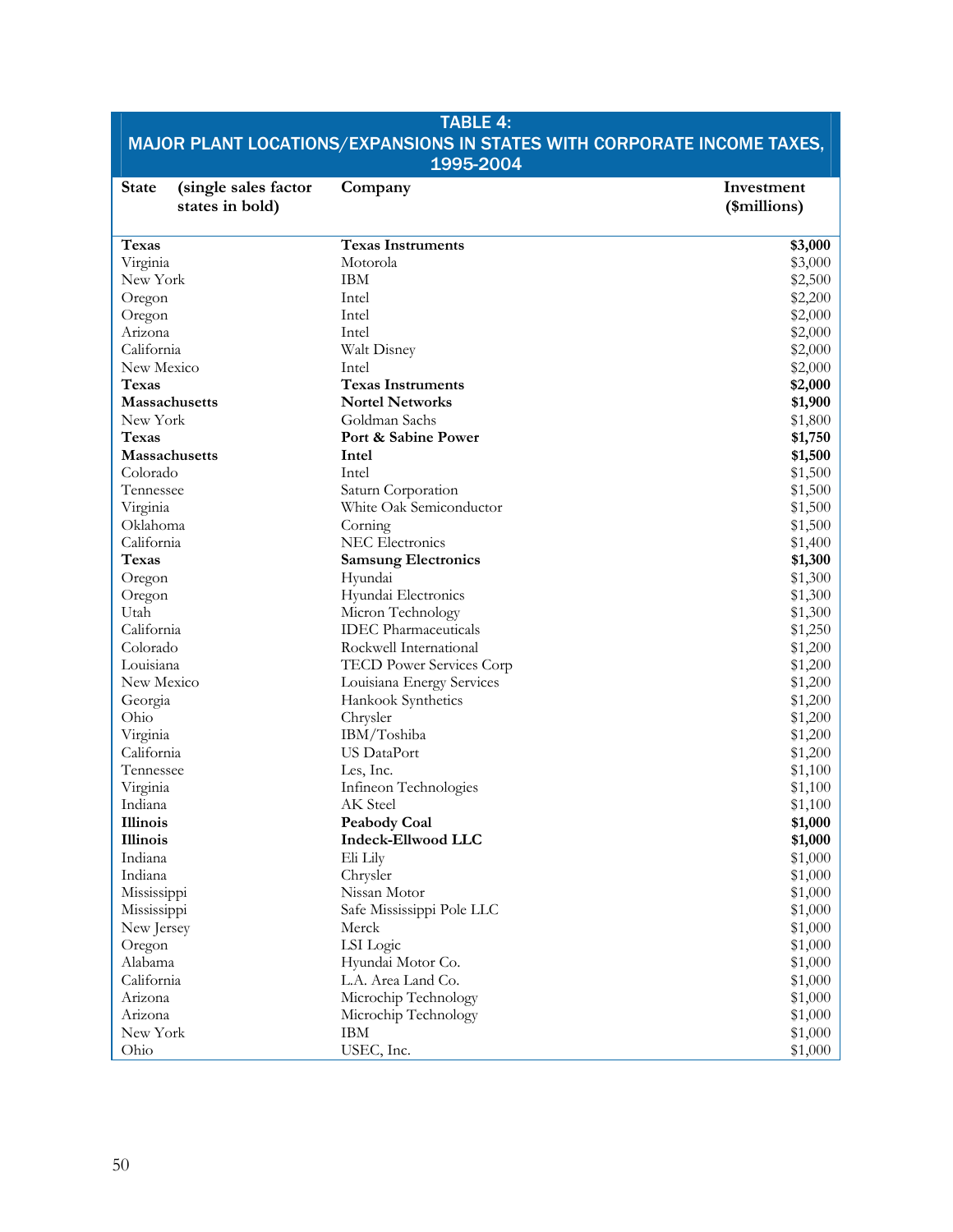| <b>TABLE 4 (CONTINUED)</b>                                                                                                                                                                                                                                                                                                                                                                                        |                                     |                            |  |
|-------------------------------------------------------------------------------------------------------------------------------------------------------------------------------------------------------------------------------------------------------------------------------------------------------------------------------------------------------------------------------------------------------------------|-------------------------------------|----------------------------|--|
| <b>State</b><br>(single sales factor<br>states in bold)                                                                                                                                                                                                                                                                                                                                                           | Company                             | Investment<br>(\$millions) |  |
| California                                                                                                                                                                                                                                                                                                                                                                                                        | Lockheed Martin                     | \$950                      |  |
| Delaware                                                                                                                                                                                                                                                                                                                                                                                                          | <b>General Motors</b>               | 900                        |  |
| Kentucky                                                                                                                                                                                                                                                                                                                                                                                                          | United Parcel Service               | 860                        |  |
| Texas                                                                                                                                                                                                                                                                                                                                                                                                             | Premcor                             | 835                        |  |
| <b>Texas</b>                                                                                                                                                                                                                                                                                                                                                                                                      | <b>CITGO</b>                        | 828                        |  |
| <b>Texas</b>                                                                                                                                                                                                                                                                                                                                                                                                      | <b>Toyota Motor</b>                 | 800                        |  |
| California                                                                                                                                                                                                                                                                                                                                                                                                        | U.S. Data Port                      | 800                        |  |
| Indiana                                                                                                                                                                                                                                                                                                                                                                                                           | Toyota Motor                        | 800                        |  |
| California                                                                                                                                                                                                                                                                                                                                                                                                        | Chiron                              | 800                        |  |
| Oregon                                                                                                                                                                                                                                                                                                                                                                                                            | <b>Integrated Device Technology</b> | 800                        |  |
| Louisiana                                                                                                                                                                                                                                                                                                                                                                                                         | Cheniere Energy                     | 756                        |  |
| <b>Texas</b>                                                                                                                                                                                                                                                                                                                                                                                                      | Southland Newsprint LP              | 750                        |  |
| Colorado                                                                                                                                                                                                                                                                                                                                                                                                          | Atmel                               | 750                        |  |
| Mississippi                                                                                                                                                                                                                                                                                                                                                                                                       | Pearl River Resort                  | 750                        |  |
| Oklahoma                                                                                                                                                                                                                                                                                                                                                                                                          | Oklahoma Beef Processors            | 750                        |  |
| California                                                                                                                                                                                                                                                                                                                                                                                                        | North Hollywood Studio Project      | 750                        |  |
| Indiana                                                                                                                                                                                                                                                                                                                                                                                                           | Toyota Motor                        | 700                        |  |
| Louisiana                                                                                                                                                                                                                                                                                                                                                                                                         | <b>General Motors</b>               | 700                        |  |
| New Jersey                                                                                                                                                                                                                                                                                                                                                                                                        | Goldman Sachs Group                 | 700                        |  |
| New York                                                                                                                                                                                                                                                                                                                                                                                                          | <b>IBM-Silicon Wafers</b>           | 700                        |  |
| Oklahoma                                                                                                                                                                                                                                                                                                                                                                                                          | <b>General Motors</b>               | 700                        |  |
| Virginia                                                                                                                                                                                                                                                                                                                                                                                                          | Dominion Semiconductor              | 700                        |  |
| Mississippi                                                                                                                                                                                                                                                                                                                                                                                                       | SteelCorr                           | 700                        |  |
| Virginia                                                                                                                                                                                                                                                                                                                                                                                                          | FlashVision LLC                     | 700<br>\$                  |  |
| Shown are all investments of \$700 million or larger in states with corporate income taxes that were included<br>$\mathbf{u}$ and $\mathbf{u}$ and $\mathbf{u}$ and $\mathbf{u}$ and $\mathbf{u}$ and $\mathbf{u}$ and $\mathbf{u}$ and $\mathbf{u}$ and $\mathbf{u}$ and $\mathbf{u}$ and $\mathbf{u}$ and $\mathbf{u}$ and $\mathbf{u}$ and $\mathbf{u}$ and $\mathbf{u}$ and $\mathbf{u}$ and $\mathbf{u}$ and |                                     |                            |  |

**in annual Site Selection Magazine tallies of the 20 largest U.S. investments in new plants or plant expansions. Identical listings represent separately-announced investments. The threshold of \$700 million was selected because this was the smallest investment common to the listing in all 10 years.**

evidence be marshaled from major plant location decisions that the single sales factor formula acts as a significant economic development incentive. Even with respect to these two states, many of the major investments were in the energy and high-technology sectors, in which one or both states were strong long before they enacted a single sales factor formula. Such investments arguably have more to do with companies seeking what economists call "agglomeration economies" — the intangible benefits that flow from locating near similar businesses and thereby being able to access a network of suppliers and a concentration of skilled labor — than tax savings from a single sales factor formula. In sum, there is very little evidence in Table 4 that a single sales factor formula represents a powerful lure to corporations siting major "export-oriented" facilities.

## Summary

Single sales factor proponents argue that a corporation selling a disproportionate share of its wares outside of the state(s) in which it produces them would — all other things being equal locate new plants or expand existing plants in a single sales factor state rather than in one that puts less weight on the sales factor in its apportionment formula. There is nothing flawed in this logic. Nonetheless, as this chapter has shown, all other things are rarely equal. There is good reason to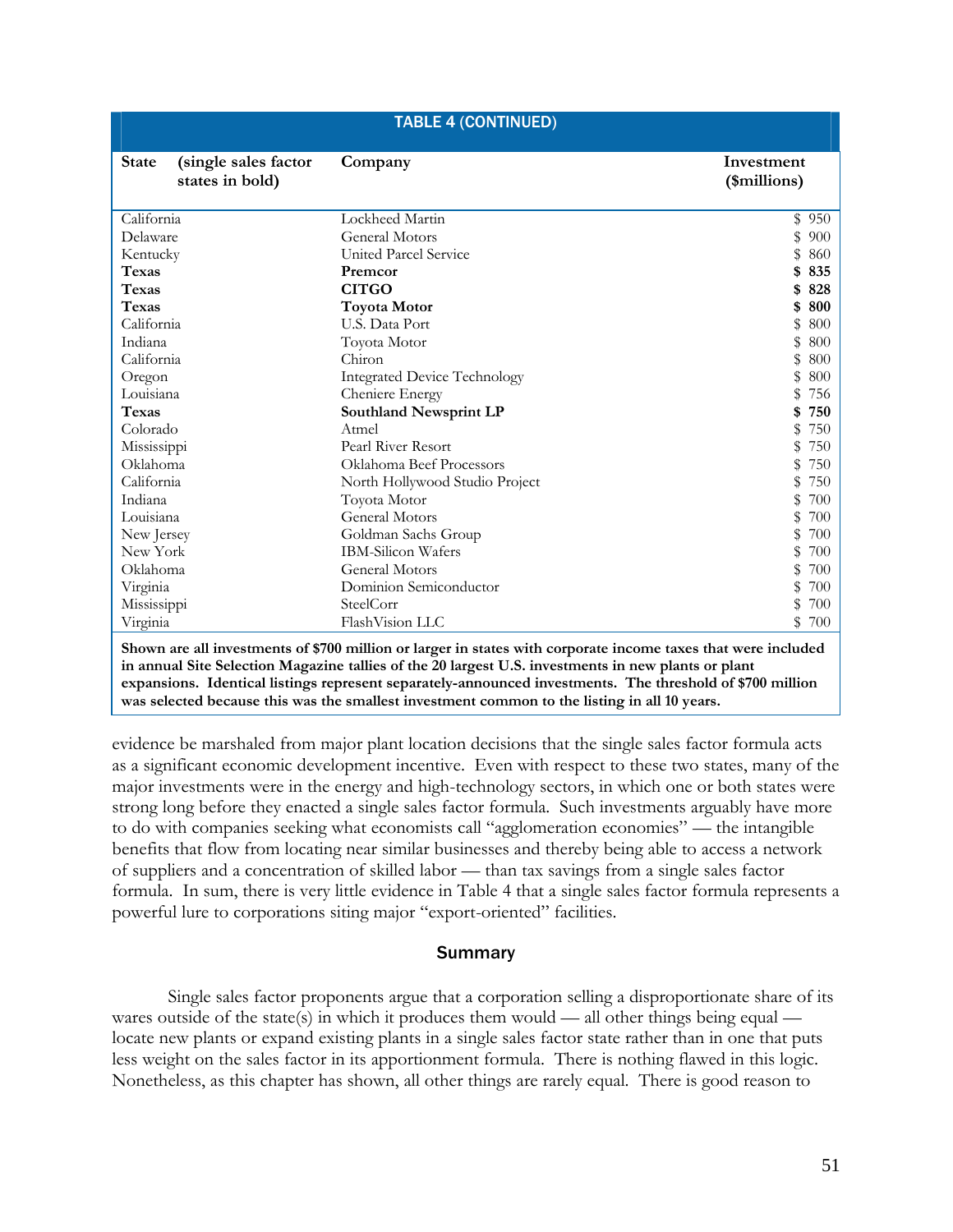#### Job Creation and the "Dynamic" Revenue Impact of a Single Sales Factor Formula

Proponents of single sales factor apportionment generally do not question analyses that conclude that a particular state's adoption of a sales-only formula will reduce its corporate income tax revenues. They frequently assert, however, that the loss of corporate tax revenue will be offset substantially or totally by increases in other revenues arising from the alleged beneficial economic development impacts of the formula's adoption. Goolsbee and Maydew, for example (see Appendix D), have estimated that jobs created in Illinois, Minnesota, New York, and Wisconsin as a result of their adoption of a single sales factor formula would generate annual increases in state personal income tax revenues of \$200 million, \$43 million, \$184 million, and \$51 million, respectively. For Illinois, New York, and Wisconsin, those figures far exceed the estimated corporate income tax revenue loss from adoption of the formula — meaning that Goolsbee/Maydew effectively predict that adoption of a sales-only formula would result in a large, net revenue gain for those three states. Goolsbee and Maydew also argue that growth in property and sales tax revenues can also be expected as a secondary effect of the growth in investments and jobs stimulated by adoption of a sales-only formula.

If adoption of a sales-only formula does in fact stimulate the creation of jobs in a state that would not otherwise have been located within its borders, then it is legitimate in principle to try to measure the feedback effect on other revenue sources of those jobs. As discussed in this chapter and Appendix D, however, there are numerous reasons to doubt that such job growth will be as great as predicted by single sales factor proponents — if indeed any net job growth can be expected. Moreover, as discussed in Chapter IV, there are good reasons to expect the corporate income tax revenue losses associated with the switch to a sales-only formula to be larger than estimated once incentives for stepped-up tax-avoidance behavior on the part of some corporations are taken into account. Finally, a state's adoption of a sales-only formula is likely to stimulate neighboring states to adopt the formula as well —erasing much of the tax savings and job-creation incentives the formula provides to in-state, "exportoriented" corporations. In light of these considerations, any assertion that adoption of a single sales factor formula will "pay for itself" should be viewed with a great deal of skepticism. "Dynamic" analysis of the overall revenue impact of a single sales factor formula must take into account all of the incentives facing corporate taxpayers in states switching to the formula — both those that encourage job and revenue losses and those that encourage job and revenue gains.

doubt that this tax break is likely to have a major positive impact on state job growth in the real world. Perhaps the most important counter to the contention that adoption of a single sales factor formula will result in significant new economic growth is that the same logic that would encourage some corporations to place property and jobs in a state with such a formula inherently discourages other corporations from doing so.

Nor do real-world data lend strong support to the claims of proponents of a sales-only formula that it is a powerful incentive for the placement of jobs and facilities in an adopting state. There certainly is no indication thus far that the handful of states that have implemented a sales-only formula have become a magnet for manufacturers — the type of corporation most likely to be lured by this tax break.

In sum, claims that adoption of a single sales factor formula significantly increases the attractiveness of a state as a site for new investment appear to be overblown. Given that a substantial portion of the revenue forgone by states adopting a sales-only formula is likely to flow to the federal treasury or to corporations not contemplating expansion, the high priority assigned to this policy change by many state economic development officials at this time seems misguided.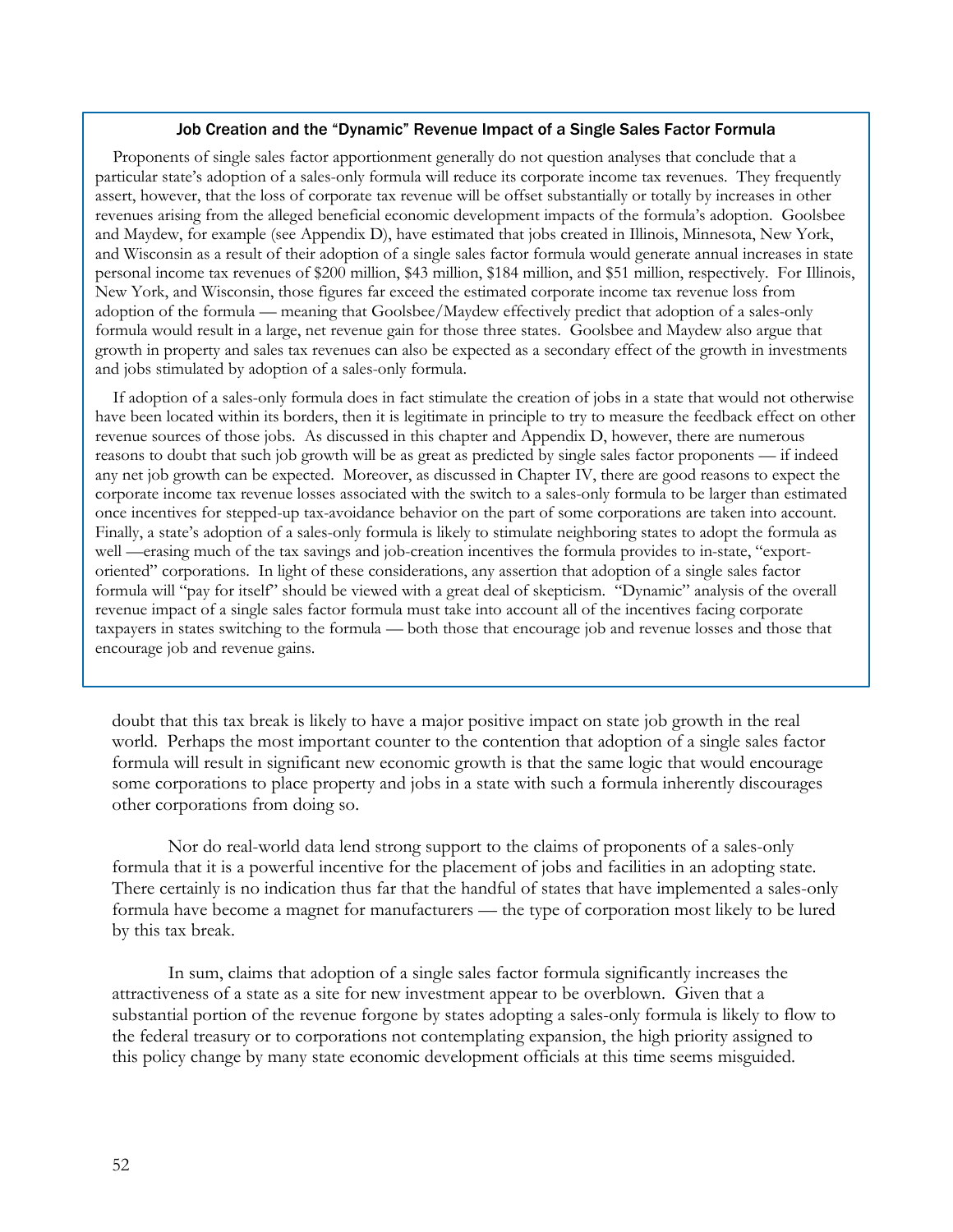#### Illinois, Motorola, and the Single Sales Factor Formula: "Buying a Pig in a Poke"?

In 1998, the Illinois Manufacturers' Association and other organizations of Illinois-based businesses convinced the legislature to enact and Governor Jim Edgar to sign a three-year phase-in of a single sales factor formula. (Edgar had vetoed a similar bill the previous year.) The *Chicago Tribune* identified Motorola, Inc., headquartered in Schaumburg, Illinois, as one of the major beneficiaries of and lobbyists for the sales-only formula. The *Tribune* reported that \$60 million per year in tax savings would be reaped by just five major Illinois corporations, noting that Motorola was one of the 10 largest in the state.

Earlier, in 1996, Motorola had opened a major new cell-phone manufacturing plant in Harvard, Illinois, that it predicted would ultimately employ 2,000-3,000 workers. Illinois' success in convincing Motorola to build the facility in the state followed Motorola's 1992 opening of a new headquarters for its Cellular Subscriber Group in Libertyville, Illinois. Motorola decided to locate both facilities in the state long before there was any public discussion of the state's adoption of a single sales factor formula. Nonetheless, it seems likely that the enhanced possibility of attracting these kinds of major facilities and of encouraging major in-state employers like Motorola to continue expanding in the state was what legislators had in mind when they enacted the sales-only formula.

On January 15, 2001, Motorola announced it would close the Harvard manufacturing plant — its last cell-phone production facility in the U.S. — and eliminate 2,500 jobs. This came in the wake of Illinois' loss of 30,400 manufacturing jobs between 1998 and 2000. The questionable cost-benefit record of the sales-only formula in Illinois had been evident to *Crain's Chicago Business* even earlier; the paper concluded in December 1999 that the state had bought "a pig in a poke" and editorialized in favor of repeal.

Of course, anecdotes about plant closings in single sales factor states do not prove that the formula is an ineffective economic development incentive. (They should be kept in mind, however, when proponents of the formula tout a particular plant location in a single sales factor state as evidence that the formula works.) What the Harvard plant closing does illustrate is that even the most generous tax incentive — and there is little doubt that the switch to a sales-only formula sharply reduced taxes on the plant's profit — is unlikely to outweigh the fundamental economic forces acting on a business. It is quite difficult to influence corporate investment and disinvestment decisions significantly with tax policy. In their more candid moments, corporate executives acknowledge this. Indeed, just two days after Motorola's announcement of the Harvard plant closing, former Alcoa CEO and now U.S. Treasury Secretary Paul O'Neill said at his confirmation hearing:

*I never made an investment decision based on the tax code. . . .[I]f you are giving money away I will take it. If you want to give me inducements for something I am going to do anyway, I will take it. But good business people do not do things because of inducements, they do it because they can see that they are going to be able to earn [at least] the cost of capital out of their own intelligence and organization of resources.* 

Motorola opened the Harvard plant without the "inducement" of a single sales factor formula and closed it despite the state's subsequent adoption of the formula. No doubt the company's executives were happy to receive the tax break Illinois sent their way. Whether policymakers in the state are still happy with their decision to provide it remains to be seen.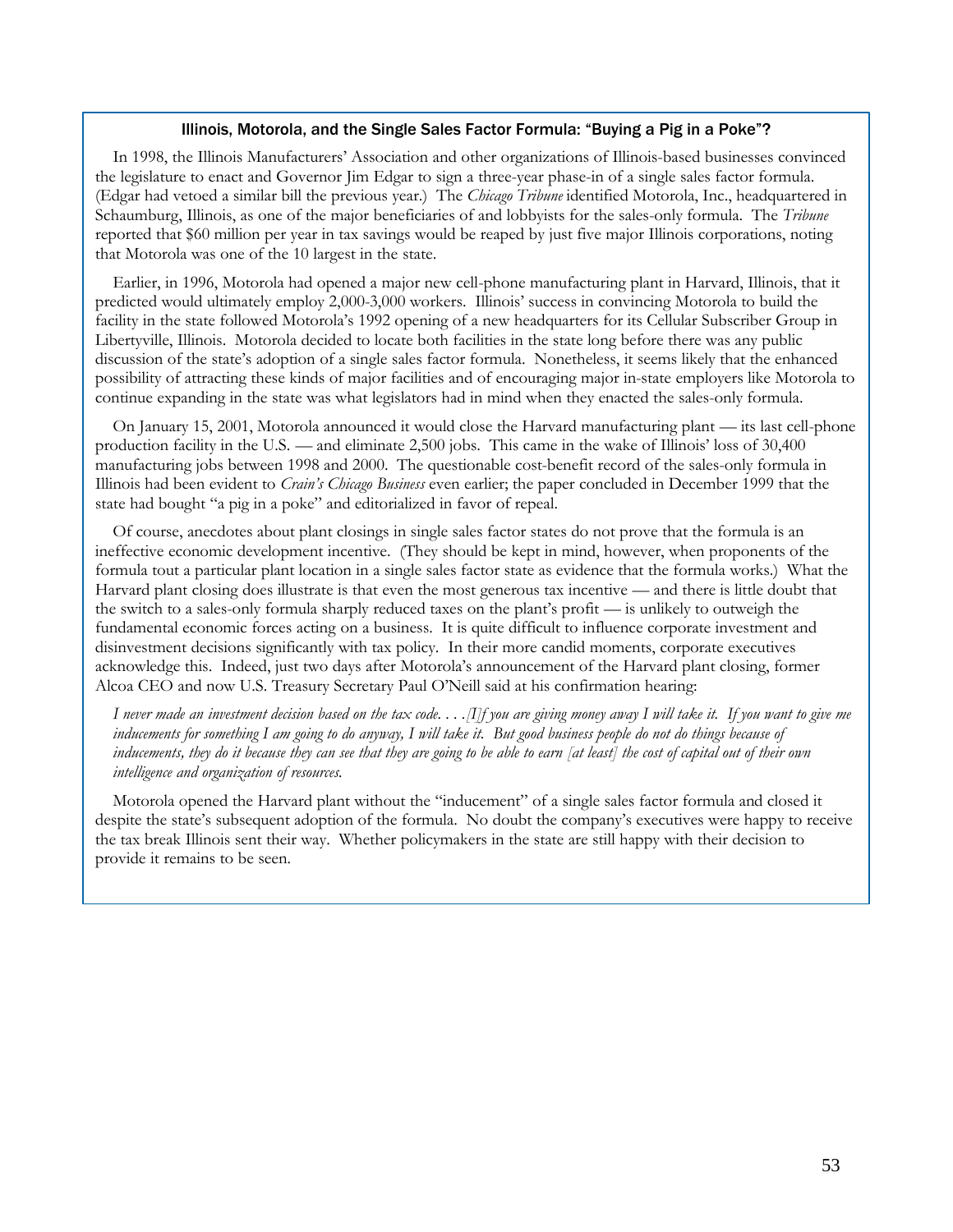# VI. The Single Sales Factor Formula and Tax Equity

The previous chapter argued that adoption of a single sales factor formula is a dubious state economic development strategy. This chapter explains why adoption of a sales-only formula represents inequitable tax policy as well. The single sales factor formula imposes excessive tax burdens on many out-of-state corporations. The formula also provides relatively meager tax savings to many small, in-state corporations even as many large, multistate corporations enjoy substantial tax cuts.

#### A Sales-Only Formula Imposes Excessive Tax Burdens on Many Out-of-State Corporations

A single sales factor apportionment formula undercuts one of the fundamental rationales for a corporate income tax, which is that a corporation should pay taxes to a state as compensation for the benefits it receives from state services. Corporations benefit from a wide range of governmental services that specifically relate to the extent of their property and payroll in a state. States often underwrite local government police and fire protection for the corporation's property and employees and provide roads and other transportation services to allow access to factories by suppliers and employees and the shipment of goods to markets. States also fund K-12 and higher education services that enable many businesses to find workers with adequate skills. Thus, the change from a property-payroll-sales formula to a sales-only formula often reduces the corporate tax burden of businesses that arguably are benefiting the most from public services in a state corporations with substantial property and employment in the state — and unfairly shifts the tax burden to businesses with little in-state presence that benefit from state services to a lesser extent.

It certainly is legitimate for a state in which a business' customers are located to tax a share of its profit even if the business does not engage in production in that state. After all, these "market states" also provide services that benefit out-of-state companies — such as the roads they use to transport their goods to their customers and a judicial system that ensures that customers pay their debts.<sup>52</sup> A case can even be made that the double-weighted sales factor variant of the propertypayroll-sales formula is optimal on fairness grounds.<sup>53</sup> But a single sales factor formula goes too far in imposing corporate income tax liability solely on the basis of customer location rather than in proportion to both customer and production location.

At other times and on other issues, the corporate community has complained that states in which multistate corporations lack a substantial physical presence seek to impose disproportionate and unfair tax burdens upon them. (See Appendix A.) That arguably is what a single sales factor formula does to an out-of-state corporation with a relatively large share of its sales in a state and a relatively small share of its property and payroll within the state's borders.

#### A Single Sales Factor Formula Is Unfair to Many Small Businesses

Changing from a three factor apportionment formula to a sales-only formula heightens tax inequities among other groups of corporations as well. For example, large corporations are much more likely to reap tax savings from a sales-only formula than are smaller corporations.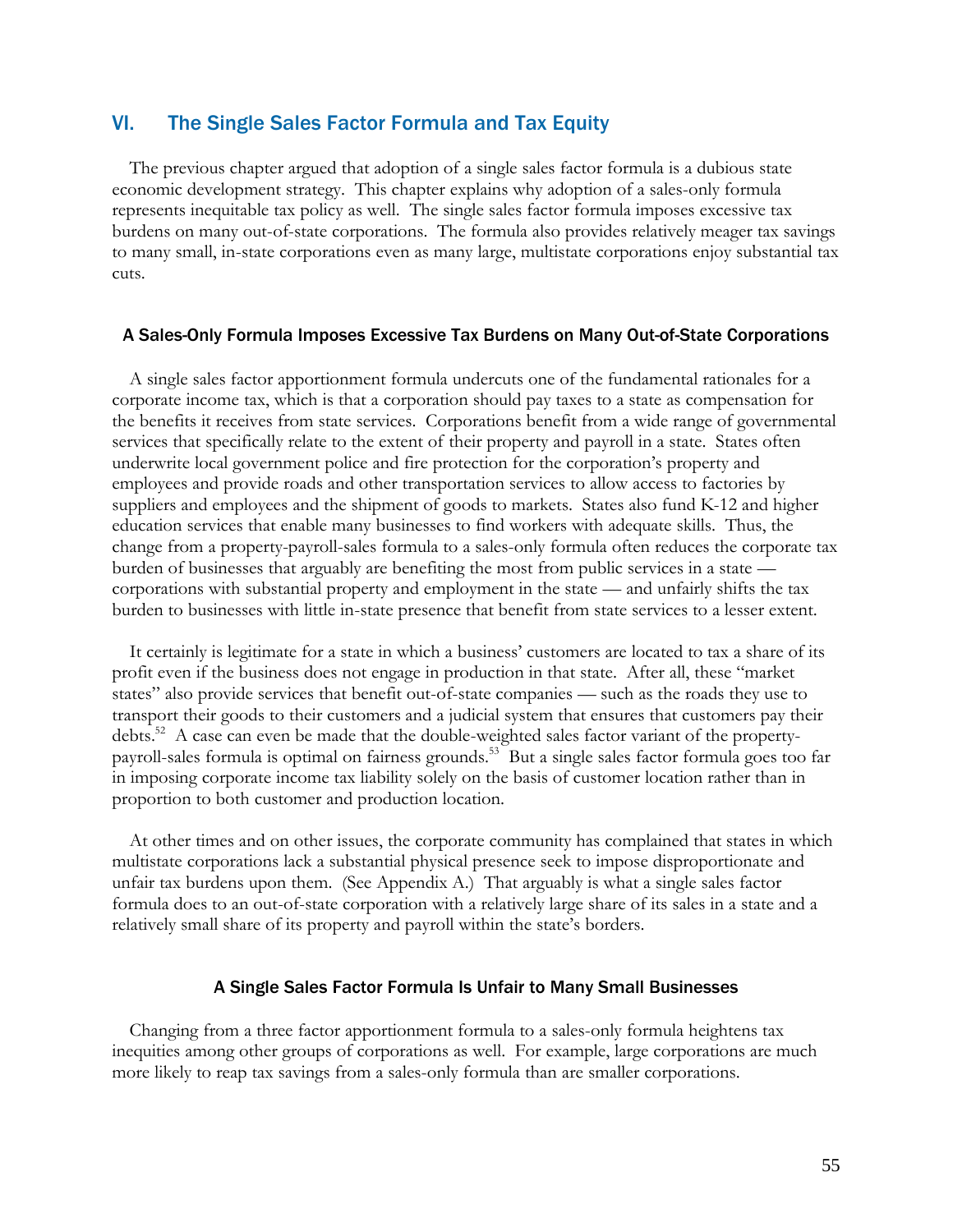Small corporations are less likely than large corporations to be subject to corporate income tax in multiple states.<sup>54</sup> Small corporations that are taxable in only one state fall into two groups:

• Many small corporations are taxable only in one state because they have a single production establishment and all of their customers are in their home states as well. A good example of this type of corporation is the small company that commonly springs-up around a major local manufacturing industry like autos in Michigan or computers in Texas to supply parts or assemble sub-components.

• The second group of small corporations that are taxable in only one state is comprised of corporations that have *customers* in multiple states but facilities in only one. Even if a small corporation has customers in other states, orders are likely to be solicited from those customers without setting up the out-of-state physical facilities that would obligate the corporation to pay corporate tax to the state(s) in which the customers are located. Recall that federal Public Law 86-272 exempts manufacturers and other sellers of tangible goods from corporate income tax liability in states in which their presence is limited to personnel soliciting orders. If corporations with sales in other states are not taxable in any such states because of Public Law 86-272, they usually are prohibited by state law from apportioning any of their profit to other states for tax purposes.

Both of these categories of small corporations will have 100 percent of their profits taxed by their home states and will be unaffected by any changes in the weighting of the various apportionment factors. Since small corporations are more likely than large ones to fall into both of these groups of non-apportioning corporations, large corporations are likely to obtain a disproportionate share of the tax savings that flow from the switch to a single sales factor formula. Numerous small corporations — many of which are likely to be family-owned — will obtain no tax savings at all from the switch to a single sales factor formula. Wisconsin reported, for example, that 79 percent of its profitable corporations were only taxable in Wisconsin in 1997 and would not have benefited if the state had had a single sales factor formula in effect in that year.<sup>55</sup>

An increasing number of states are focusing their economic development efforts on stimulating the creation and enhancing the financial stability of small, entrepreneurial businesses. Thus, the failure of a single sales factor formula to provide tax savings to many small corporations not only shifts the overall distribution of the corporate income tax burden in an inequitable direction, but it runs contrary to the economic development strategies of these states by distributing limited state financial resources principally to large corporations.

Large corporations are likely to obtain a disproportionate share of the tax savings that flow from the switch to a single sales factor formula.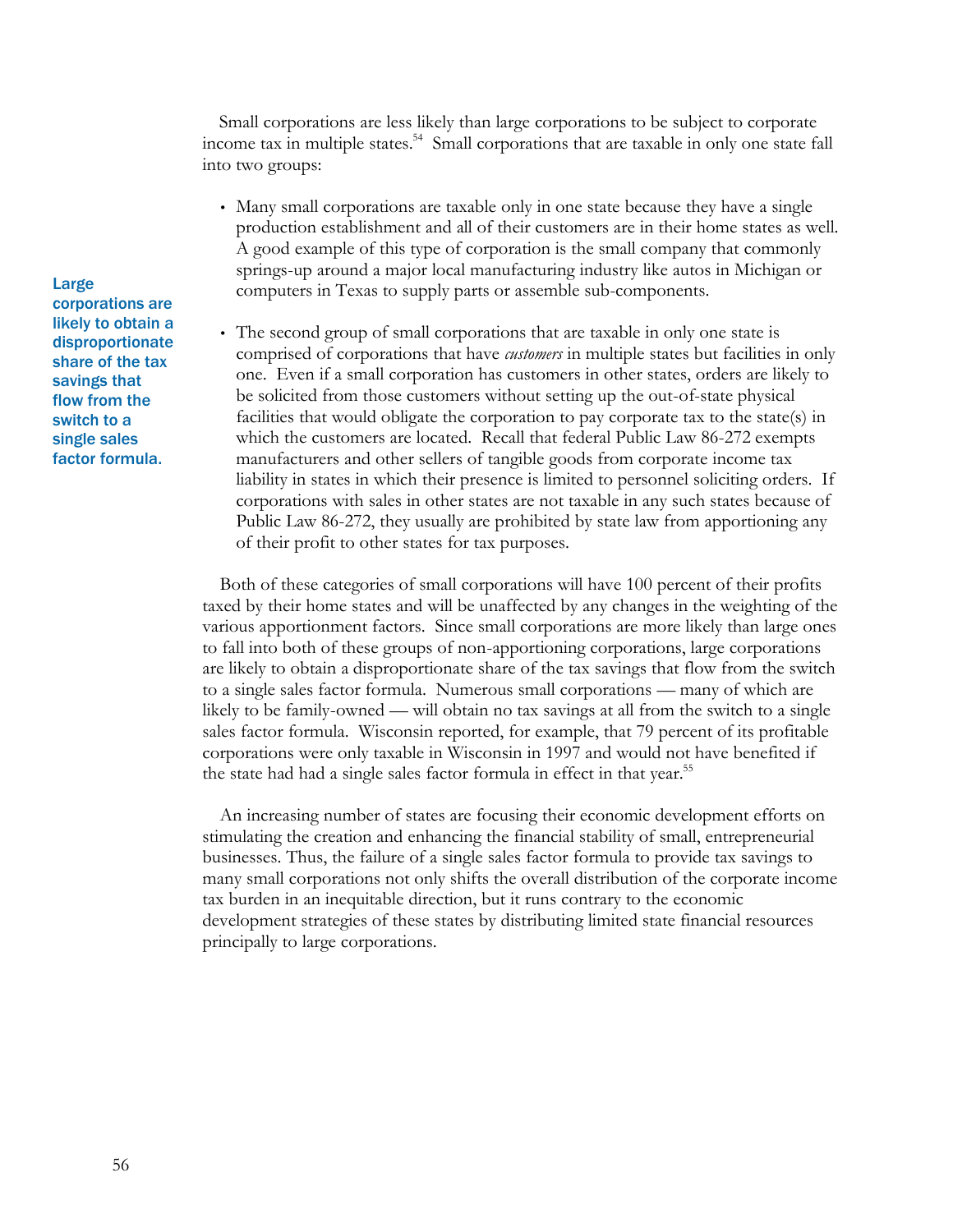# VII. Conclusion

Aggressive corporate salesmanship has largely succeeded in depicting the single sales factor apportionment formula as a potent incentive for state economic development. More than a dozen states have already switched from the standard property-payroll-sales formula to a sales-only formula for this reason. These actions threaten to set off a stampede among the remaining states in the next few years. As in previous rounds of the "economic war among the states," many public officials may feel they cannot afford to forgo adding any potentially useful weapon to their arsenals.

Some people inclined to be skeptical of the economic development benefits promised by single sales factor proponents nonetheless assert that the time has come to make a virtue out of necessity. The argument proceeds roughly as follows: "It doesn't matter very much what corporate income tax apportionment formula states use. As long as all states use the same formula, all corporate profits will be distributed among the states for taxation and no corporation will be subject to unfair doubletaxation of its profit. Since the single sales factor genie is out of the bottle, efforts to resist adoption of the sales-only formula in additional states are futile. The better course of action would be to encourage all states to abandon the property-payroll-sales formula and implement the single sales factor approach. If they wish, states can adjust their corporate income tax rates to offset the relatively marginal decreases and increases in tax revenue that would arise from the change in the apportionment formula."

The time may indeed come when the best course of action may be to accept this argument and pursue universal state adoption of a sales-only formula. Before reaching this conclusion, however, public officials should appreciate that even universal adoption of a single sales factor formula likely would have significant adverse consequences for state revenues. A uniformly-adopted single sales factor formula would achieve a complete distribution of corporate profits among the states only if one of two things were true: either all states adopted the sales throwback rule or all corporations were automatically subject to corporate income tax in all states in which they had sales. Satisfying either of these conditions in the foreseeable future does not appear to be politically realistic. Businesses vehemently oppose the throwback rule on principle and would lobby fiercely against its enactment in the 19 states that do not currently have it in place.<sup>56</sup> Satisfying the second condition is even less likely, evidenced by the fact that states have not made even a token effort to seek congressional repeal of P.L. 86-272. (Indeed, states have their hands full blocking an aggressive effort by most of the major U.S. business organizations to impose even tighter federal restrictions on the ability of states to impose corporate income taxes on multistate corporations.)<sup>57</sup> Even in the unlikely event that P.L. 86-272 were to be repealed, most multistate corporations would take the position that U.S. Supreme Court decisions protect them from having to pay corporate income taxes to states in which they have customers but are not physically present.<sup>5</sup>

Thus, even if all states switched to a sales-only formula simultaneously, the result would *not* be a more-or-less revenue-neutral reshuffling of corporate income tax liabilities among the states. Instead, an almost immediate ratcheting-down of aggregate state corporate income tax payments would occur as a sales-only formula interacted with the absence of throwback rules in nearly half of the states to expand significantly the amount of "nowhere income" received by multistate corporations. The longer-run revenue loss would be even more substantial, as some corporations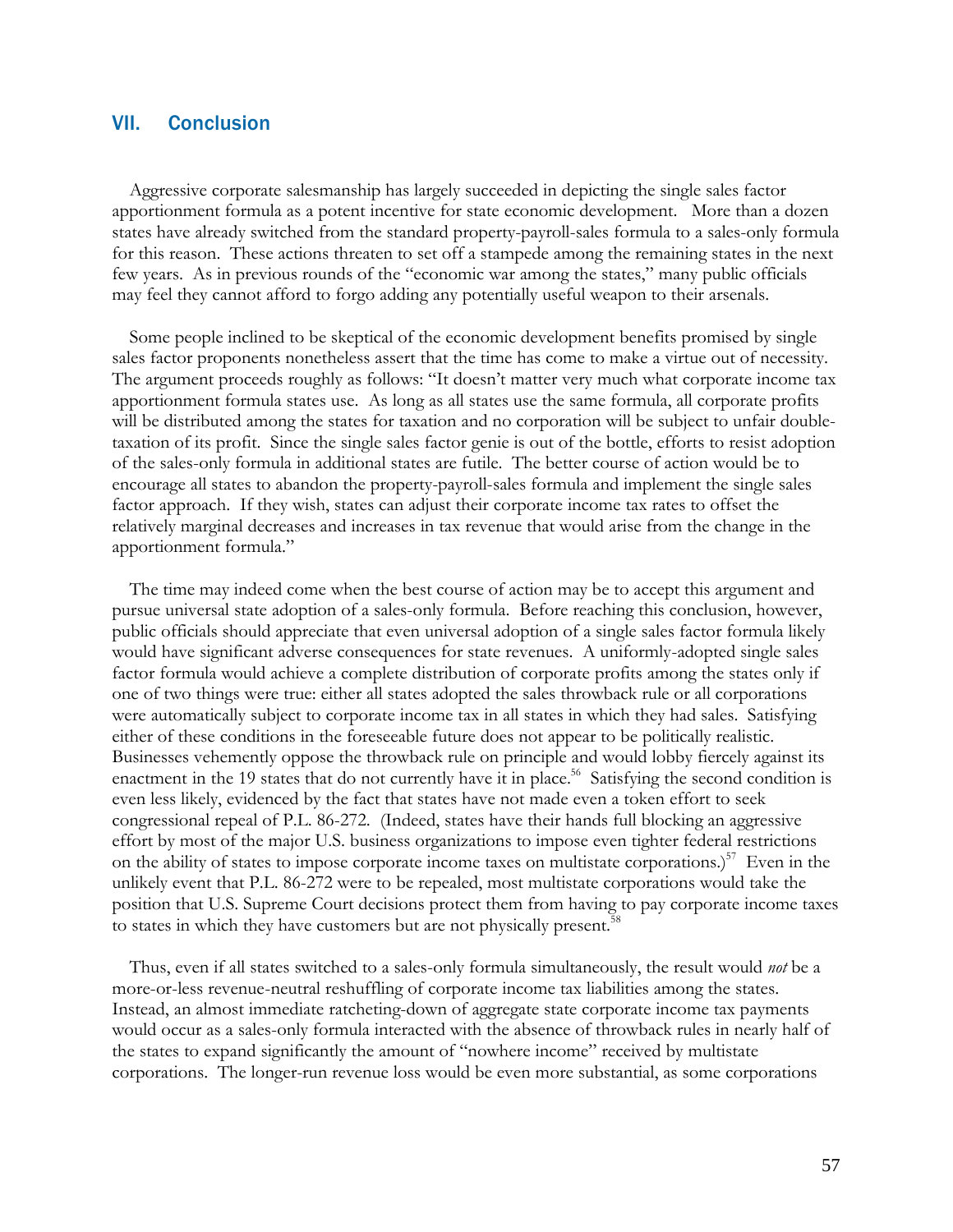exploited the kinds of restructuring opportunities aimed at tax minimization that were discussed in Chapter IV.

Neither would it be realistic to expect enactment in many states of corporate tax rate increases to recover the revenues lost from the change to a sales-only formula. A large number of corporations already would have experienced increased tax liability from the change in formulas; they would almost certainly oppose tax rate increases that would raise their tax payments even further. The requirements in many states that tax rate increases be approved by legislative super-majorities or a popular vote would be an additional impediment to enacting them. In sum, it seems highly unlikely that universal state adoption of a single sales factor formula could be kept even close to revenueneutral either in individual states or in the aggregate.

In any case, there is no need to accept further erosion of the state corporate income tax base — let alone to encourage it by prodding all states to adopt the sales-only formula. To date, only a minority of states has implemented a single sales factor formula; none can assemble much evidence that doing so has significantly enhanced their economic competitiveness. On the contrary, the preponderance of evidence set forth in this report supports the conclusion that a state's adoption of a single sales factor formula should not and does not stimulate economic development and job creation to any significant extent. States that have refrained from switching to the single sales factor formula up to now can continue to do so secure in the knowledge that they are not harming their "business climate" or missing out on economic development opportunities.

The widespread discussion of the single sales factor issue that is taking place at the present time actually affords the states an opportunity to revisit fundamental principles regarding income taxation of multistate corporations. One of the basic principles underlying imposition of a state corporate income tax is that corporations should make some payment to states to underwrite the services the businesses receive from state government. Two of the principles underlying the design of the apportionment formula are, first, that corporate profits should be assigned to states for income tax purposes in reasonable relation to where the profits are earned and, second, that this assignment should be done in a manner that avoids — or at least minimizes — double taxation.

Adoption of the single sales factor formula violates all of these principles. Unilateral adoption of a sales-only formula is likely to result in double taxation of the profits of some corporations, since any non-uniformity among the states in their apportionment formulas creates that potential.<sup>59</sup> Even *universal* adoption of a single sales factor formula would violate the other two principles. No one can reasonably argue that a manufacturer that does all of its production in a state but sells all of its output elsewhere is not benefiting to some degree from state services where its facilities and employees are located. Nor can it reasonably be denied that this corporation's production activities make a significant contribution to its profits. Yet the single sales factor formula effectively rejects both of these propositions, imposing no home-state tax at all on this

States that have refrained from switching to the single sales factor formula can continue to do so secure in the knowledge that they are not harming their "business climate."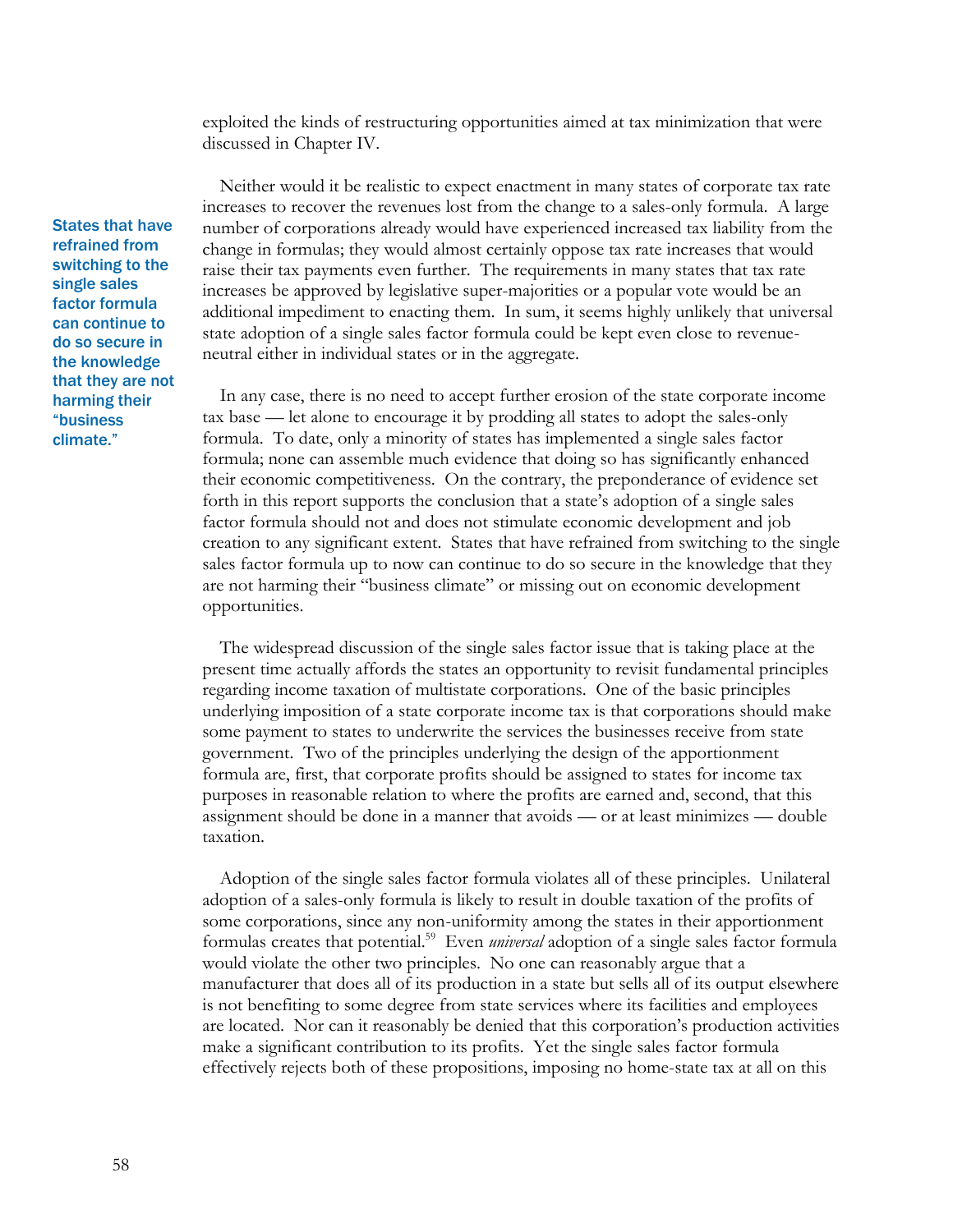corporation — even as an out-of-state corporation would be subjected to tax on all of its profits by virtue of having all of its sales in the same state.

Not motivated in any way by a desire to confer economic advantages on particular states, the drafters of the Uniform Division of Income for Tax Purposes Act arrived at a carefully-considered approach to corporate tax apportionment that sought to implement the "benefits-received" principle that underlies the corporate tax. A large majority of states still use the property-payroll-sales formula sanctioned by state and business representatives in 1957. In the ensuing years, the double-weighted sales variant of the UDITPA formula was adopted by a plurality of states and became the new de facto standard. Rather than pursue what is likely to be — at best — a meager, temporary, and zerosum economic advantage through the unilateral adoption of a single sales factor formula, states could recommit themselves to a uniform apportionment policy based on this standard. States that have adopted greater than 50 percent weighting of their sales factors could phase back down to that level; the few states that retain the equally-weighted three factor formula could begin a transition to the double-weighted sales variant.<sup>60</sup> It is not too late to put the single sales factor genie back in its bottle.

Even at the height of the Cold War, the United States and the U.S.S.R. found it in their mutual interest to place limits on their military competition. For example, they came to recognize that some nuclear weapons that were quite costly to build were relatively ineffectual from a strategic standpoint and highly destabilizing in a crisis — a terrible combination of attributes. The manipulation of corporate income tax apportionment formulas and associated rules has similar failings as a weapon of interstate economic competition. This report has shown that a state's unilateral adoption of a single sales factor formula is unlikely to have a significant positive impact on the state's economic prospects, even as it threatens to set off a vicious cycle of competition the end result of which is likely to be substantial net erosion of the aggregate state corporate income tax base.

Beyond its specific shortcomings, the single sales factor formula is an example of the scattershot approach to economic development most states abandoned long ago. Most states have learned that their best economic development strategy is to focus on providing the high-quality public services that underpin business growth in as cost-effective a manner as possible. At times, specific state interventions in the marketplace may be warranted to eliminate gaps in the supply of capital, labor, or other key business inputs or to reduce their costs. It may also be appropriate for states to steer investments in ways that benefit particularly disadvantaged population groups or geographic areas left out of the economic mainstream. In both cases, states have at their disposal a wide array of carefully-targeted tools that have been honed by economic development professionals through decades of trial and error.<sup>61</sup> Even if state officials are convinced — despite substantial evidence to the contrary — that tinkering with their tax systems can enhance their economic competitiveness, they can do so through adjustments that are transparent, conditioned on the actual creation of good jobs, and unlikely to touch off a "race to the bottom."

The single sales factor apportionment formula fails on all of these counts. State officials should not find it difficult to identify and implement much more cost-effective economic development strategies.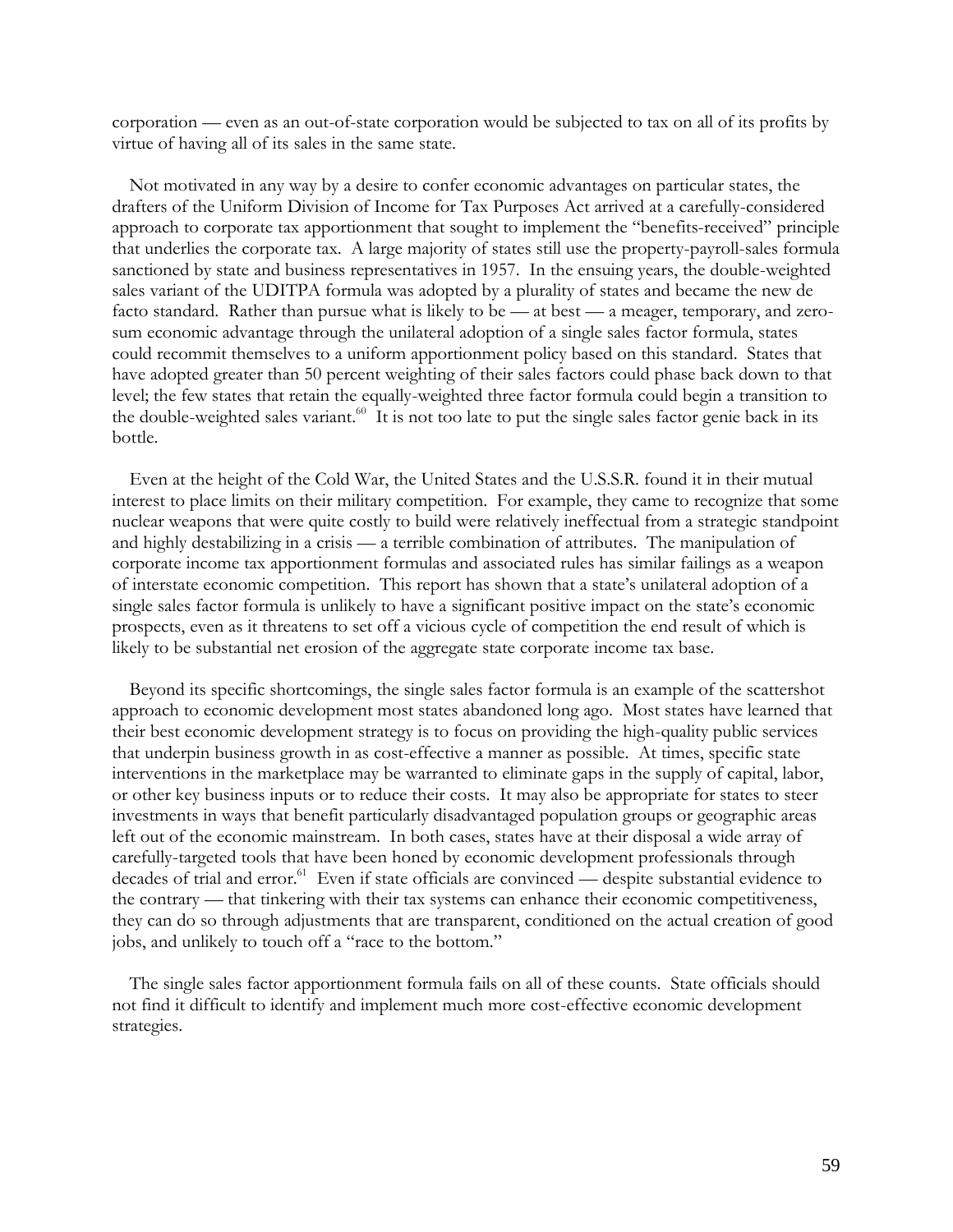#### APPENDIX A:

#### Business' Campaign for the Single Sales Factor Formula — Ironies Aplenty<sup>62</sup>

To those familiar with the tax policy views of the multistate corporate community, business' recent lobbying campaign for a single sales factor formula in a significant number of states initially may be puzzling.

Representatives of multistate corporations frequently argue that such businesses do not derive significant benefits from public services in states in which they merely make sales but do not engage in production. For example, Arthur Rosen, a nationally-prominent state tax attorney, has written: "As is obvious to the most casual of observers, governments provide their protections and services for the benefit of those individuals and businesses physically present in the jurisdiction. Whether it is fire and police protection, education services, social services, or transportation facilities, those who are there get the benefits. . . .[L]ocal businesses are obtaining government protections and benefits that remote businesses do not . . . ."<sup>63</sup> In light of this stance, it seems curious that major multistate businesses are urging many states to adopt a sales-only formula that has precisely the opposite impact: imposing high corporate taxes on companies that have most of their sales in a state but little of their production there. (Again, recall that a corporation with 100 percent of its sales in a state but none of its production within that state's borders could have close to 100 percent of its profit apportioned to that state for tax purposes under a sales-only formula.)

Pushing for a single sales factor formula also seems inconsistent with oft-heard corporate complaints about the alleged tendency of states to impose unfair tax burdens on out-of-state corporations because they are easy targets that do not have much political influence when they do not have substantial numbers of employees in a state. Such opposition to "taxation without representation" is being voiced especially widely now while states are pressing their case that they be empowered to require Internet merchants, mail-order catalogs, and other "remote sellers" to collect and remit sales taxes even if the seller is not physically present in its customers' states.<sup>64</sup> Urging a policy change that might conceivably tax 100 percent of the profit of a corporation in a state where it has almost no ongoing presence seems at odds with concerns about unfair tax treatment of businesses lacking political clout.<sup>65</sup>

The apparent inconsistency between the multistate business community's pursuit of single sales factor apportionment in a growing number of states and its long-standing opposition to being subjected to tax in states where it lacks a physical presence is easily explained, however. The pursuit of a sales-only formula by some businesses represents an attempt to further their short-term financial self-interest, notwithstanding tax policy positions they pursue in other contexts. As discussed on pp. 24-27, a state's unilateral adoption of a single sales factor formula can render a substantial portion of a multistate corporation's profit "nowhere income" that is not taxed by any state. In advocating a single sales factor formula, multistate corporations are seeking to grab a valuable tax windfall that will benefit many corporations until such time as a large number of states adopt the same formula.

By allowing the public lobbying for a single sales factor formula to be done by state chambers of commerce and similar organizations, the case for the formula can be argued on apparently altruistic, economic development grounds. Individual multistate corporations can avoid the risk that they will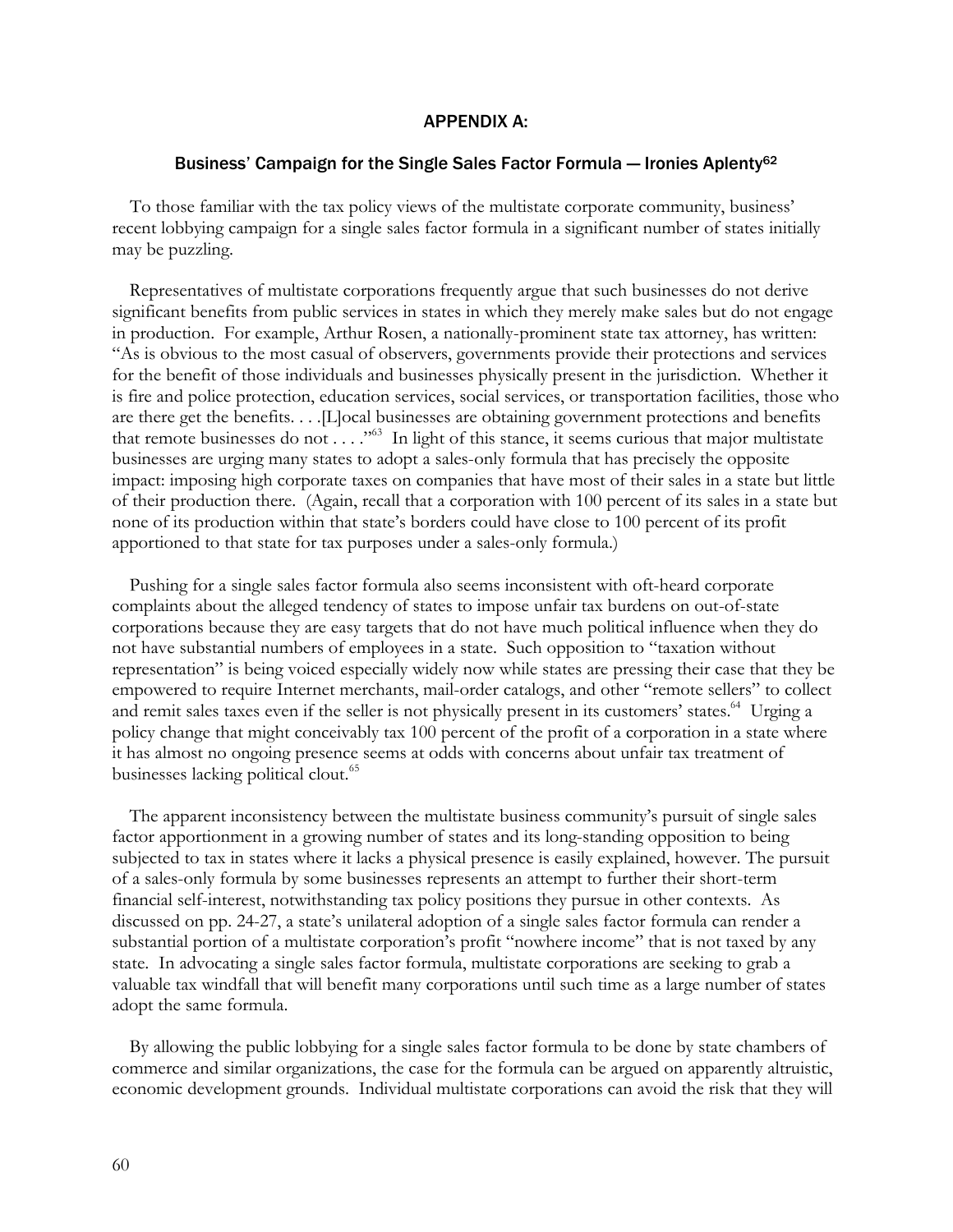be asked in public whether, on principle, a single sales factor formula represents the most fair apportionment method and one that all states therefore should adopt.

In sum, representatives of multistate corporations have been able to side-step criticism that their pursuit of a single sales factor formula is inconsistent with their long-stated opposition to state tax policies that impose disproportionate tax burdens on out-of-state corporations by avoiding a discussion of the principles of apportionment policy. State officials should not allow them to have it both ways.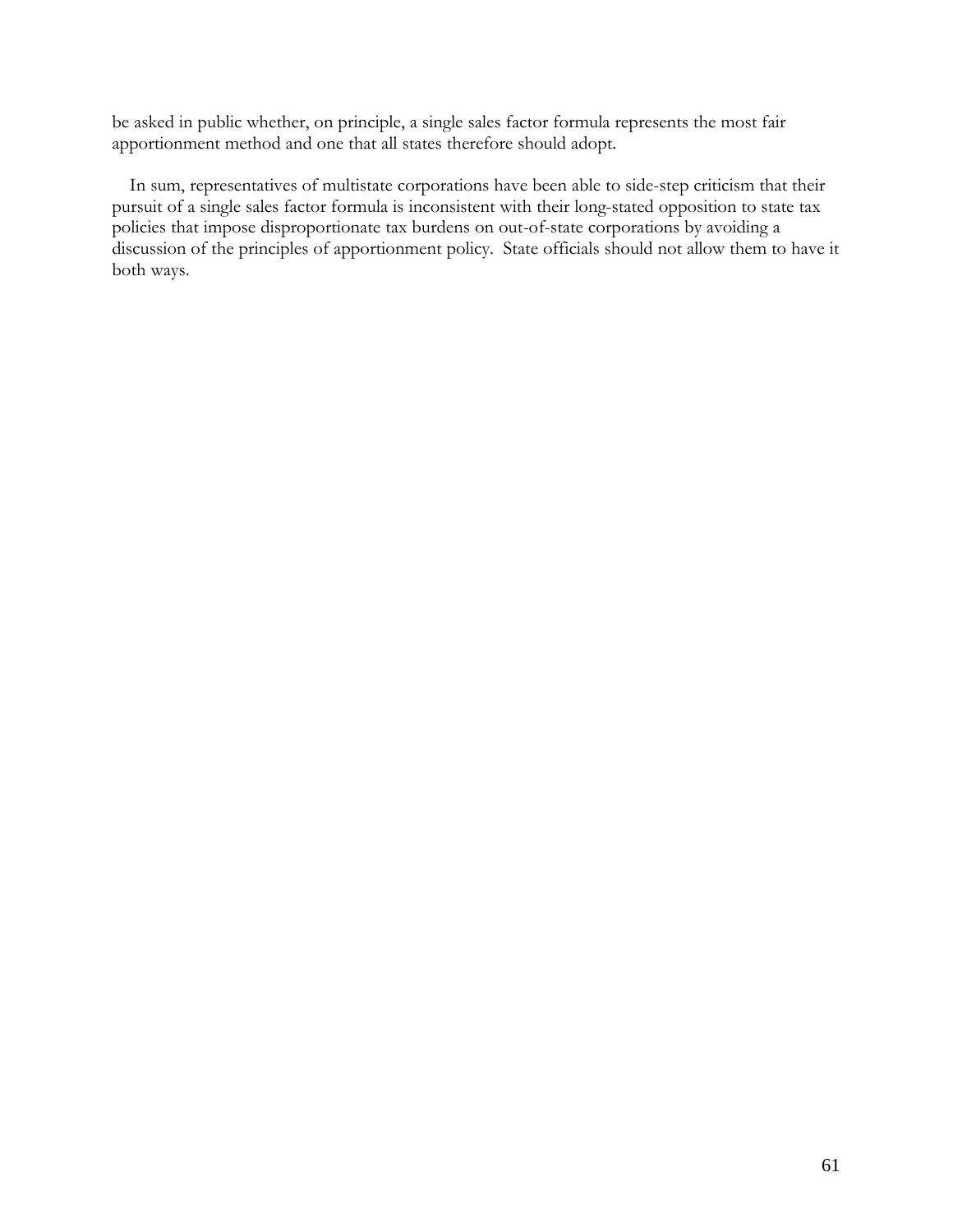# APPENDIX B:

# How Shifting Its Warehouse from South Carolina to Georgia Enables BBI to Mitigate A Tax Increase When South Carolina Adopts a Single Sales Factor Formula

Better Boxes, Inc. (BBI) manufactures corrugated cardboard boxes in Georgia and sells them directly to customers in Georgia, Florida, and South Carolina. Its total profit in 1998 was \$2,000,000. The other financial statistics relevant to BBI's apportionment calculation for 1998 were as follows:

|                   | Property                                     | Payroll                                                  | Sales        |
|-------------------|----------------------------------------------|----------------------------------------------------------|--------------|
| Georgia           | \$25,000,000 (HQ and<br>manufacturing plant) | \$4,000,000 (HQ, sales force<br>and manufacturing plant) | \$6,000,000  |
| South<br>Carolina | \$5,000,000 (warehouse)                      | \$1,500,000 (warehouse)                                  | \$13,000,000 |
| Florida           | $$500,000$ (sales office)                    | \$500,000 (sales force)                                  | \$1,000,000  |
| <b>TOTALS</b>     | \$30,500,000                                 | \$6,000,000                                              | \$20,000,000 |

BBI's profit taxable by Georgia:



*Fifty-two percent of BBI's nationwide profit of \$2 million — or \$1.04 million — is taxable by Georgia.*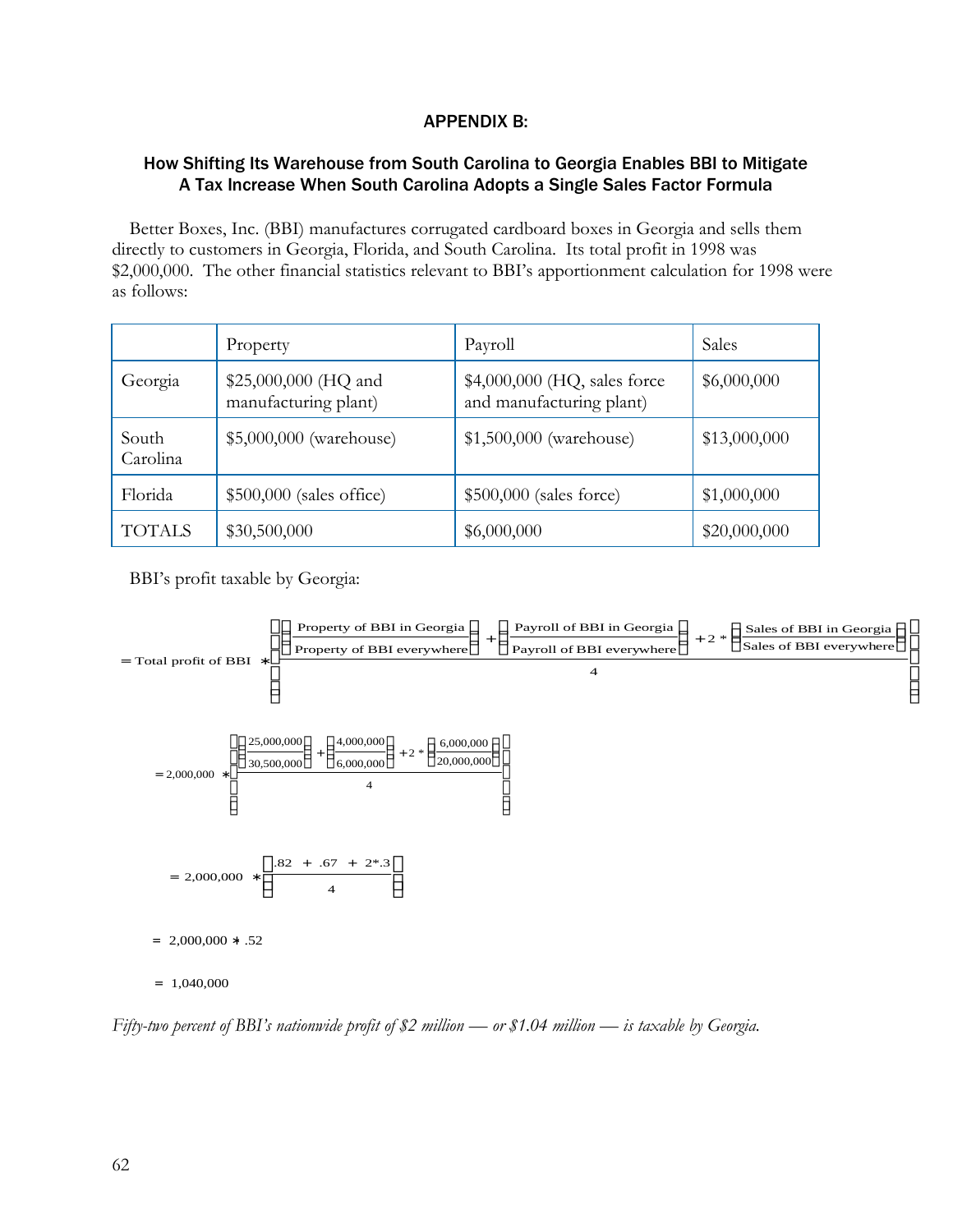BBI's profit taxable by South Carolina*:*



*Forty-three percent of BBI's nationwide profit of \$2 million — or \$860,000 — is taxable by South Carolina*.

Assume now that South Carolina adopts a single sales factor formula. BBI has 65 percent of its sales in South Carolina; if South Carolina shifts to a sales-only formula, the share of BBI's nationwide profit taxable in South Carolina therefore will increase from 43 percent to 65 percent. BBI considers responding to South Carolina's action by selling its South Carolina warehouse and buying a new one in Georgia. The financial statistics relevant to BBI's Georgia and South Carolina apportionment calculation for 1998 are now as follows:

|                   | Property                                                                            | Payroll                                                                                          | Sales        |
|-------------------|-------------------------------------------------------------------------------------|--------------------------------------------------------------------------------------------------|--------------|
| Georgia           | \$25,000,000 (HQ and<br>manufacturing plant)<br>plus<br>\$5,000,000 (new warehouse) | $$4,000,000$ (HQ, sales force and<br>manufacturing plant)<br>plus<br>\$1,500,000 (new warehouse) | \$6,000,000  |
| South<br>Carolina | \$0 (warehouse closed)                                                              | \$0 (warehouse closed)                                                                           | \$13,000,000 |
| Florida           | $$500,000$ (sales office)                                                           | \$500,000 (sales force)                                                                          | \$1,000,000  |
| <b>TOTALS</b>     | \$30,500,000                                                                        | \$6,000,000                                                                                      | \$20,000,000 |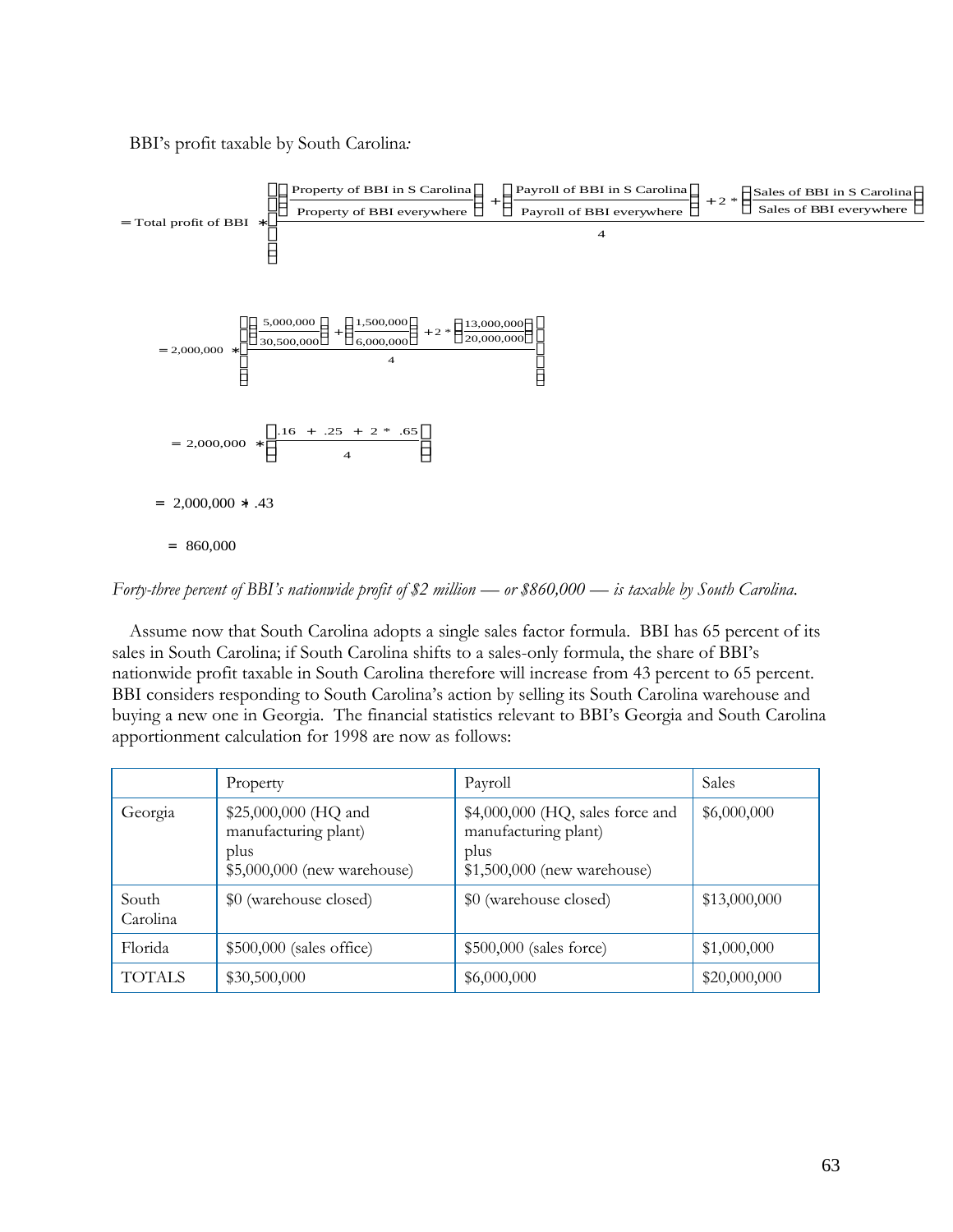BBI's Profit Taxable by Georgia:



If BBI sells its South Carolina warehouse and buys a new one in Georgia, 63 percent of BBI's nationwide profit of \$2 million — or \$1.26 million — will be taxable by Georgia and none will be taxable by South Carolina. (The example assumed that the South Carolina sales were solicited by salespeople who visited from Georgia, which would render the company immune from taxation in South Carolina under P.L. 86-272.) If BBI does not shift its warehouse operation from South Carolina to Georgia, thereby eliminating its tax liability in South Carolina, BBI will have 65 percent of its profit taxable in South Carolina under a single sales factor formula and 52 percent of its profit taxable in Georgia. (See the first calculation for Georgia above.) A total of 117 percent of its profit — or \$2,340,000 — will be taxable if BBI does not react to South Carolina's adoption of a single sales factor formula by closing its warehouse in South Carolina. Obviously, South Carolina's unilateral adoption of a single sales factor formula has created an incentive for BBI to remove its jobs and property from that state.

When both Georgia and South Carolina used the three-factor formula (with double-weighted sales), 95 percent of BBI's profit was apportioned to Georgia and South Carolina combined; as just demonstrated, shifting the warehousing operation from South Carolina to Georgia reduces this to 63 percent assuming Georgia continues to use the three factor formula.<sup>66</sup> It might therefore be argued that this is a biased example, because even under a three-factor formula, BBI could have reduced its combined tax liability to Georgia and South Carolina by closing its South Carolina warehouse. While factually accurate, this argument misses the point.

A company like BBI could have good business reasons for maintaining its warehouse in South Carolina notwithstanding the fact that this decision does not result in the lowest possible state corporate income tax liability. For example, BBI may want to minimize the transport time needed to serve its customers in all three states. One must therefore assume that there would be significant costs to the company in shifting the warehouse operation to Georgia. The company might need a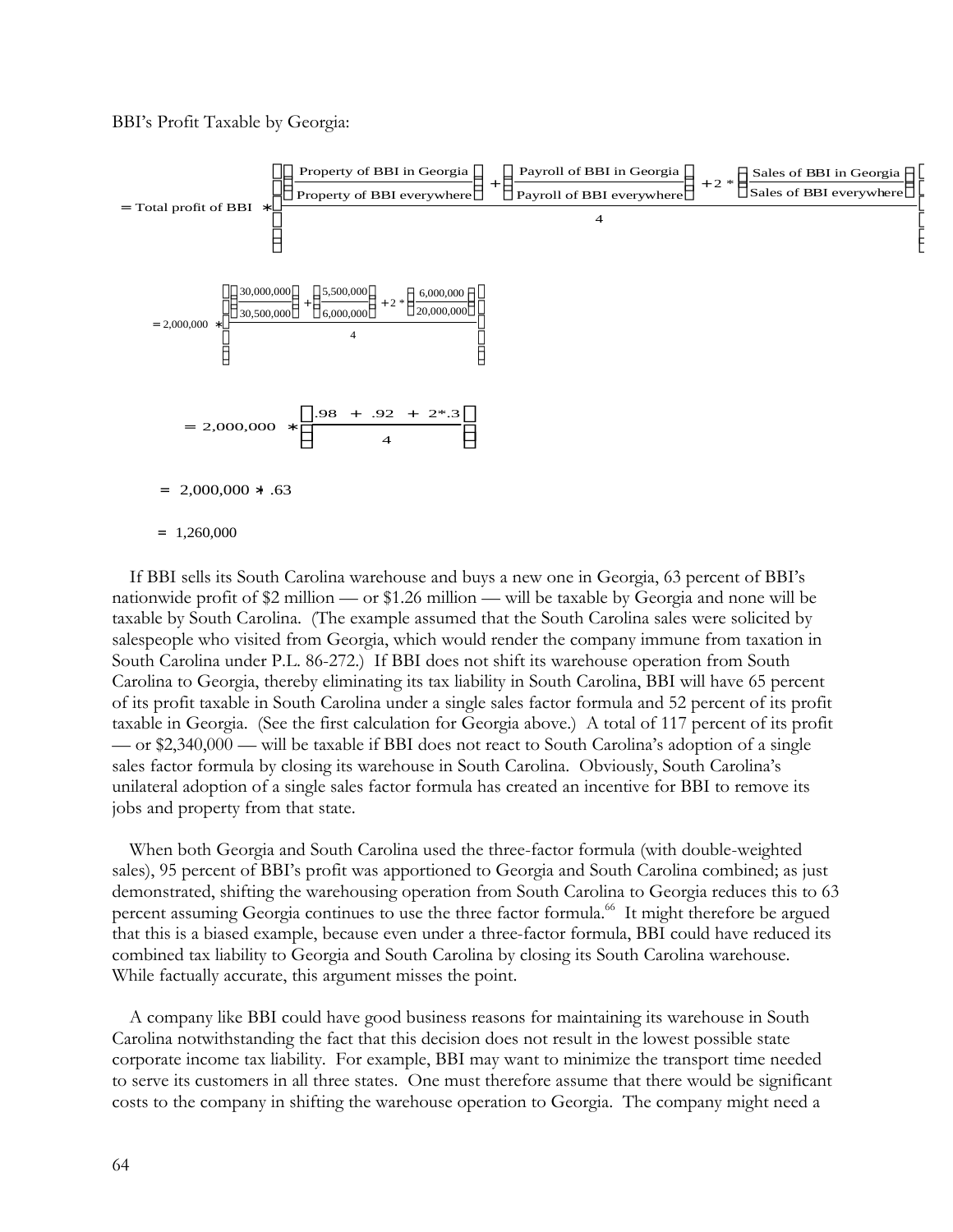larger fleet of trucks. There might also be transition costs to train new Georgia warehouse employees, higher warehouse acquisition costs in Georgia, and so forth.

BBI's managers might ultimately conclude that the higher tax liability that results from South Carolina's adoption of a sales-only formula is not enough to tip the balance in favor of eliminating its taxability in the state. But for some out-of-state companies that would face higher taxes if a state switches to a sales-only formula, it is reasonable to expect that the balance *would* be tipped and that they would decide to eliminate their taxability in the state. If that is the case, then the loss of corporate income tax revenues resulting from adoption of a single sales factor formula is likely to be greater than estimated.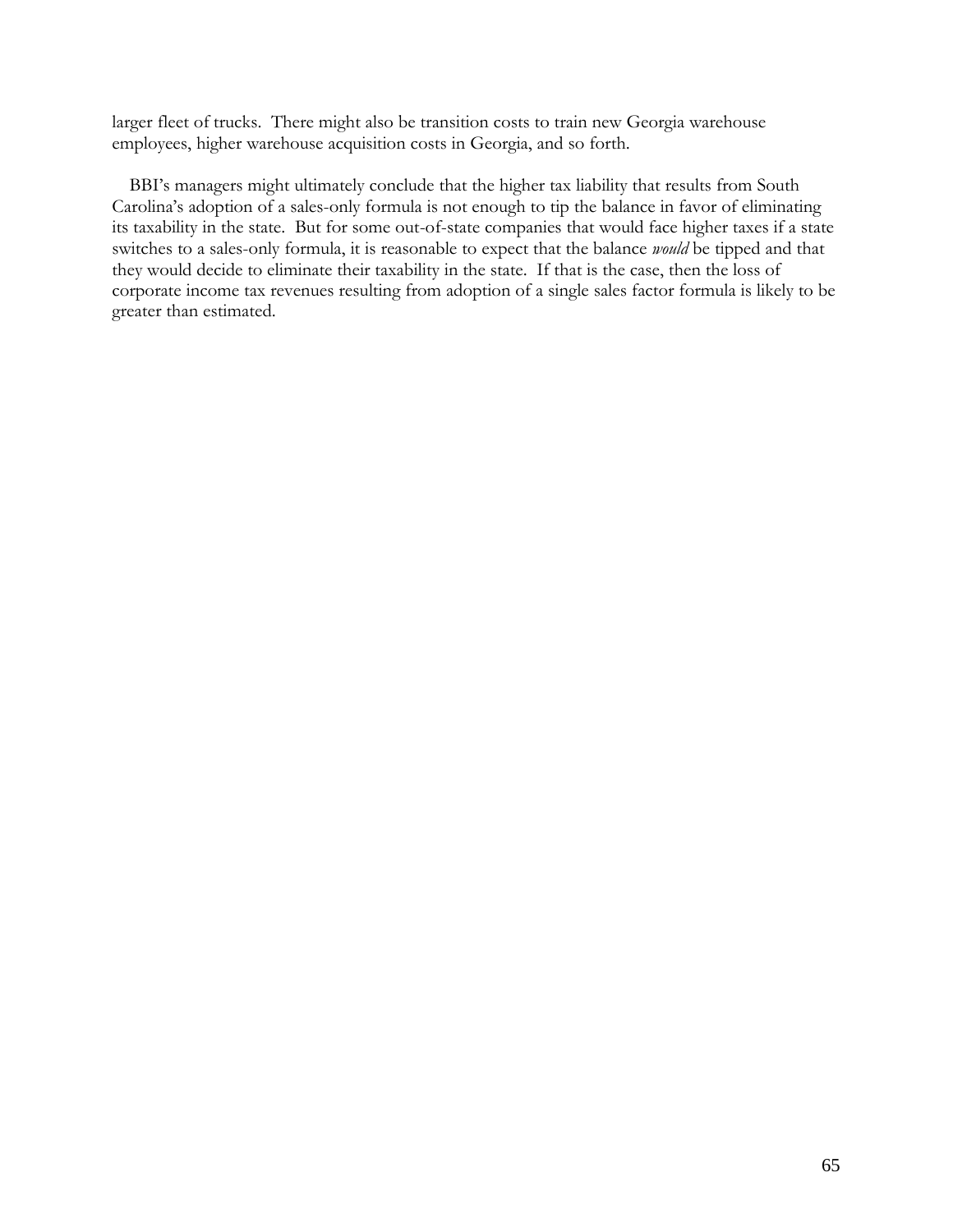#### APPENDIX C:

# How "Combined Reporting" Prevents Artificial Interstate Shifting of Corporate Profits

The legal structure of the typical large multistate corporation presents a major challenge to the development of state corporate income tax apportionment rules. What we view as *one* multistate corporation is actually likely to comprise a parent corporation and numerous subsidiary corporations. For example, a multistate petroleum business may consist of a parent company that manages the operations of different subsidiaries that own oil fields, pipelines, refineries, and gas stations.

In developing apportionment rules, states face two basic alternatives in dealing with the fact that most major multistate corporations are in fact multi-corporate groups. About two thirds of the states with corporate income taxes recognize for tax purposes the separate legal existence of every corporation in a corporate group. (See the box on page 34 for a list of these states.) Such recognition is referred to as "separate-entity" accounting. Under separate-entity accounting, if a parent corporation and several of its subsidiaries are subject to corporate income tax in a state, each of them files its own tax return, and the profit each corporation reports on that return is determined by the companies' own internal accounting.

An important implication of this tax accounting freedom is that if one member of a corporate group sells a good or service to another member, the profits that both of them realize — and report for tax purposes — will be affected by the "transfer price" at which the sale occurs. Profit is the difference between revenues and expenses. The transfer price charged on a sale from one member of a corporate group to another affects the profits of the seller because it affects the seller's revenues and the profit of the purchaser because it affects the purchaser's expenses. Thus, if the seller is taxable in one state and the purchaser is taxable in another, a corporation's freedom to set transfer prices that will be recognized for tax purposes is tantamount to having freedom to determine in which state its profit will be taxed.

In recent years, corporations have become increasingly sophisticated in manipulating their legal structures — the way they divide into separate corporations and transact business between parents and subsidiaries — to shift their profits out of separate-entity states like Connecticut and Wisconsin and into tax-haven states like Nevada and Delaware. Moreover, as discussed on pp. 33-35, a separate entity state's adoption of a single sales factor formula can substantially magnify the incentive for some multistate corporations to implement strategies that shift otherwise taxable profits out of such states.

The principal alternative to separate-entity tax treatment of multi-corporate groups is mandatory "combined reporting." If a state requires combined reporting, all related corporations that are operated as a single business enterprise, any part of which is being conducted in the state, are essentially treated as one taxpayer for apportionment purposes. For example, if a parent corporation owns dairy farms and a cheese processing plant in Wisconsin, a mail-order subsidiary in South Dakota that sells the cheese, and a subsidiary that operates retail stores throughout the United States that also sell the cheese, the profits of all three related corporations would be added together and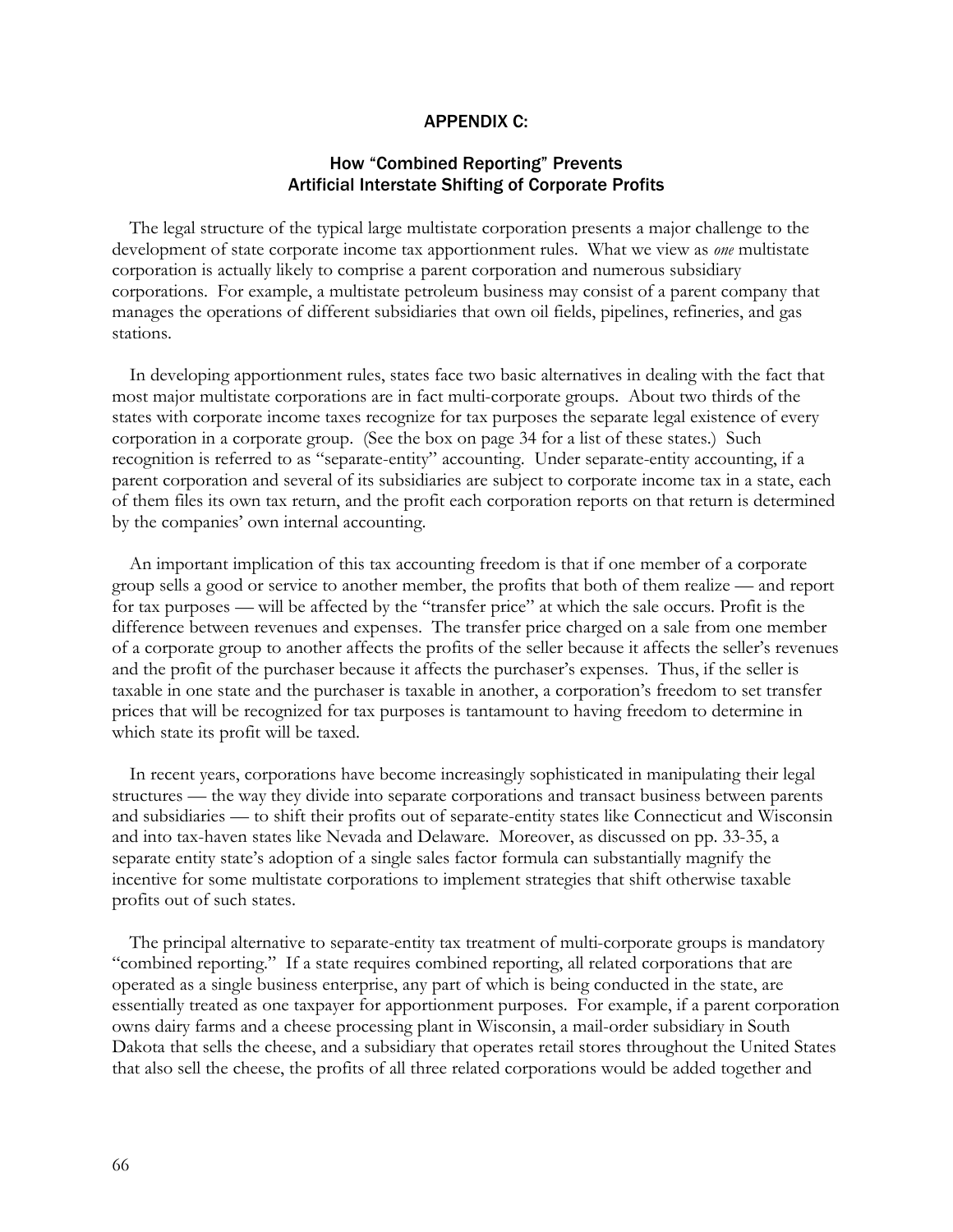apportioned to Wisconsin using its normal apportionment formula if Wisconsin required combined reporting.

The fact that corporations must add together the profit of related businesses before the combined profit is subjected to formula apportionment by a combined reporting state means that the corporation gains little or no advantage by shifting the profit between the various corporations in the corporate group. Combined reporting differs from separate-entity accounting, first, in that the *calculation* of tax liability is based on the combined (and apportioned) profit of the corporate group engaged in a common "unitary business" and, second, that the combined profit ignores (subtracts out) profits earned as a result of transactions between members of the group.<sup>67</sup>

By eliminating the ability of corporations to shift profits that are actually earned in a state to related corporations in other states through artificial means, combined reporting helps insure that corporations pay their fair share of the cost of services that facilitate their operations — like the schools and universities that train their workers and the police that protect their property. For example, the Wisconsin Department of Revenue has estimated that if that state were to adopt combined reporting with no other change in current law, multistate corporations would pay \$70 million more corporate taxes to the state annually.<sup>68</sup> The U.S. Supreme Court has twice upheld the fundamental fairness and constitutionality of combined reporting as a means of negating accounting manipulation by corporations and ensuring they pay their fair share of the costs of state government.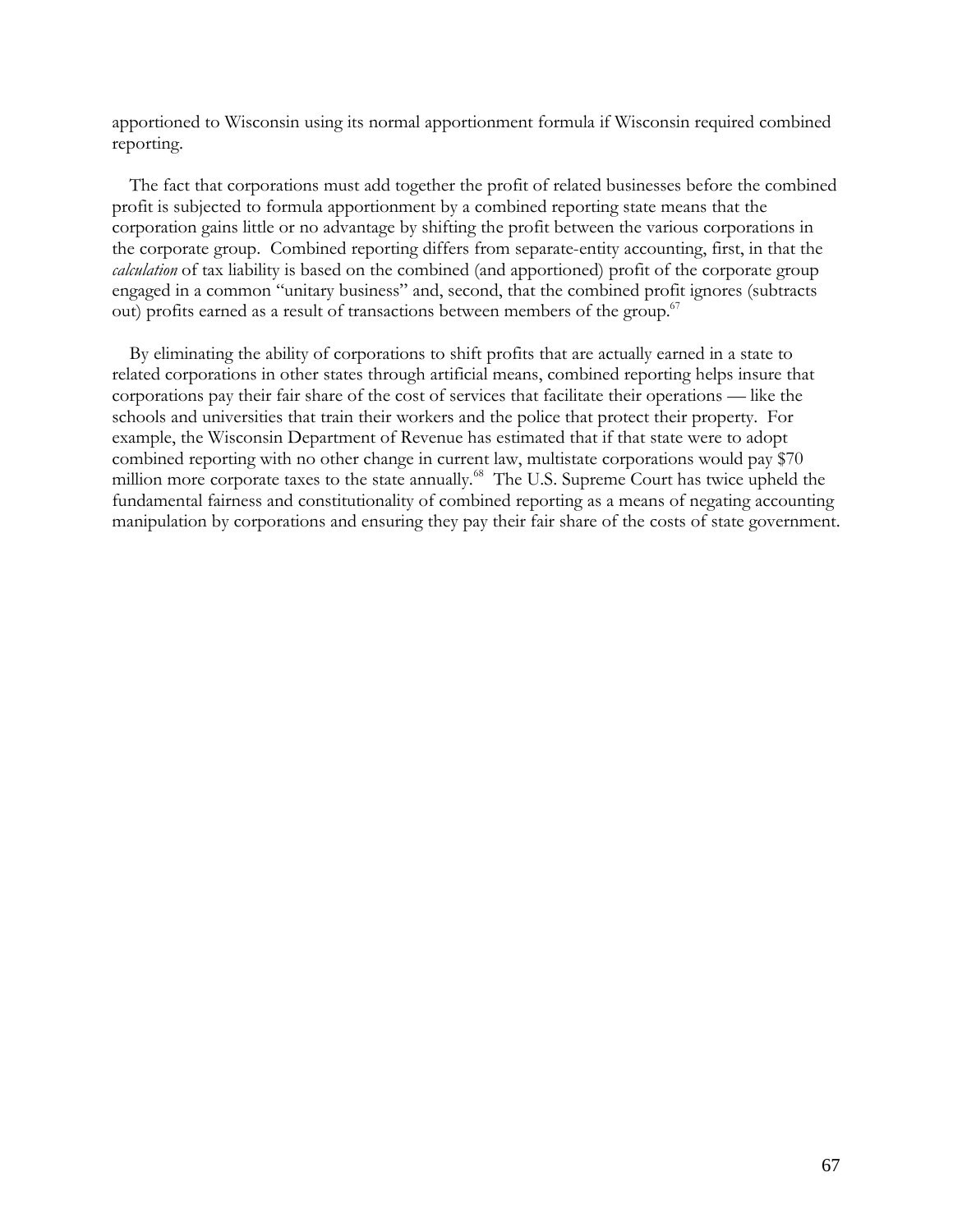### APPENDIX D:

## Assessing the Research of Goolsbee and Maydew on the State Employment Effects of the Single Sales Factor Formula

Too few states have had a single sales factor formula in place for too few years to permit studies to be conducted of its economic development impact that would satisfy standards for statistical validity. However, a number of economic studies have been conducted recently that evaluate whether "over-weighting" the sales factor generally (that is, assigning the sales factor more than the one-third weight it receives in the traditional UDITPA formula) has a positive impact on state job creation.

Professors Austan Goolsbee of the University of Chicago School of Business and Edward L. Maydew of the University of North Carolina have conducted the statistical research on the economic effects of sales factor weighting that is most widely cited by single sales factor proponents.<sup>69</sup> Goolsbee/Maydew themselves concede that adopting an apportionment formula with an over-weighted sales factor is a form of "beggar-thy-neighbor" economic competition that simply moves jobs between states and creates no net jobs for the U.S. economy as a whole. They have suggested that a nationally-uniform apportionment formula perhaps should be mandated by the federal government for that reason.<sup>70</sup> Nonetheless, the two economists have conducted studies for state business organizations in Illinois, Minnesota, New York, and Wisconsin that tout the potential impact of a sales-only formula on job creation in those states.<sup>71</sup>

Goolsbee/Maydew have projected the employment impact of switching to a sales-only formula in these four states by

- measuring the historical relationship between job creation in all states with corporate income taxes and the weight such states have given to the sales factor in the formula over time, and
- extrapolating this statistical relationship to a change from these four states' current apportionment formulas to a sales-only formula.

The statistical power of Goolsbee/Maydew's "econometric" methodology arises from the fact that a significant number of states have changed the weight given to the sales factor in the apportionment formula during the time periods over which they have conducted their studies. This makes it possible to evaluate whether the change in the formula was associated with any observed changes in the underlying trend of employment growth or decline in the state.

## Over Time, Goolsbee/Maydew's Own Research Has Found Dwindling Effects of Giving Greater Weight to the Sales Factor in the Corporate Income Tax Apportionment Formula

As previously noted, much of Goolsbee/Maydew's single sales factor research has been commissioned by business proponents of this policy. There is some irony in this. As the two economists have refined their methodology and extended the time frame over which their research has been conducted, their studies have projected a sharply reduced effect on job creation of switching to a single sales factor formula.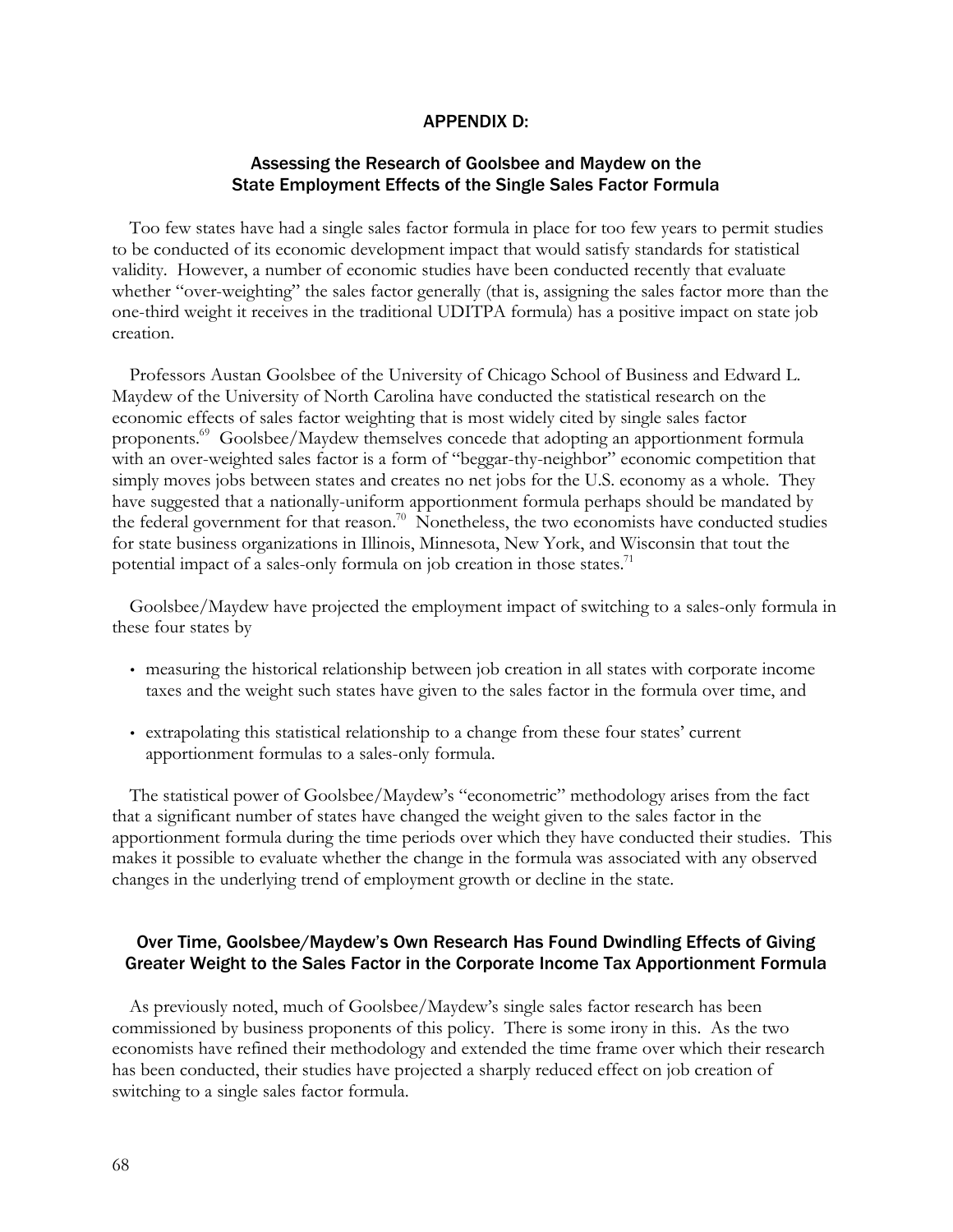- In a December 1996 report for the Illinois Manufacturers' Association, Goolsbee/Maydew predicted that Illinois' switch from a property-payroll-(double-weighted) sales formula to a sales-only formula would lead to a long-run increase in manufacturing employment in that state of approximately 16 percent.<sup>72</sup> The 16 percent manufacturing employment growth in Illinois predicted by Goolsbee/Maydew represented 155,000 jobs. This was nearly 50 percent more manufacturing jobs than any state had managed to generate over the course of the previous ten years and more than three and one-half times the number of manufacturing jobs that been created in Illinois over that period. The prediction was greeted with skepticism, even among some single sales factor proponents.<sup>73</sup>
- In a paper published in the January 2000 *Journal of Public Economics* (*JPubE*), Goolsbee/Maydew presented a substantially revised methodology for predicting the employment impact of increasing the weight of the sales factor in a state's apportionment formula. The paper presented detailed results that can be used to estimate both the short-run and the long-run impact on job creation of *any* change in the weight given to the sales factor in any state's formula.<sup>74</sup> Had Goolsbee/Maydew's *JPubE* findings concerning the statistical relationship between an over-weighted sales factor and manufacturing employment growth been applied to Illinois, they would have predicted that Illinois' implementation of a single sales factor formula would lead to approximately 8.5 percent long-run growth in manufacturing employment.<sup>75</sup> In other words, the first major revision in Goolsbee/Maydew's methodology reduced by almost half the predicted impact on Illinois manufacturing employment of adopting a sales-only formula in Illinois.
- Goolsbee/Maydew's most recent research downgrades even further the projected impact on manufacturing employment of adopting a single sales factor formula. In November 2000, Goolsbee/Maydew prepared a study for the Business Council of New York State projecting the impact on job creation in that state of switching from the current property-payroll-(doubleweighted) sales formula to a sales-only formula. The two economists used a third iteration of their forecasting model for this estimate.<sup>76</sup> More importantly, they extended by five additional years — from 1994 to 1999 — the historical period over which they measured the underlying statistical relationship between the weight given to the sales factor in the apportionment formula and the growth in manufacturing jobs. These changes taken together significantly reduced the projected impact on manufacturing employment of switching to a single sales factor formula. Had the latest study been used to project the long-term effect of adopting a sales-only formula on manufacturing employment in Illinois, the forecast would have been approximately 3.5 percent growth — more than 75 percent lower than the original 1996 forecast for Illinois and more than 50 percent lower than the forecast implied by the *JPubE* study.
- As noted above, Goolsbee/Maydew measured the statistical relationship between sales factor weighting and state employment growth over a 1978-94 interval in the *JPubE* study and over a 1978-99 interval in the New York study. Although their methodology also changed slightly between the two studies, it is possible to isolate the effect of the interval change using other data they published but did not actually use to project the impact on job creation of adopting a sales-only formula. The addition of five more recent years to the estimation interval reduced the projected job-creation impact of switching from a double-weighted sales factor formula to a single sales factor formula in the average state by approximately 40 percent.<sup>77</sup>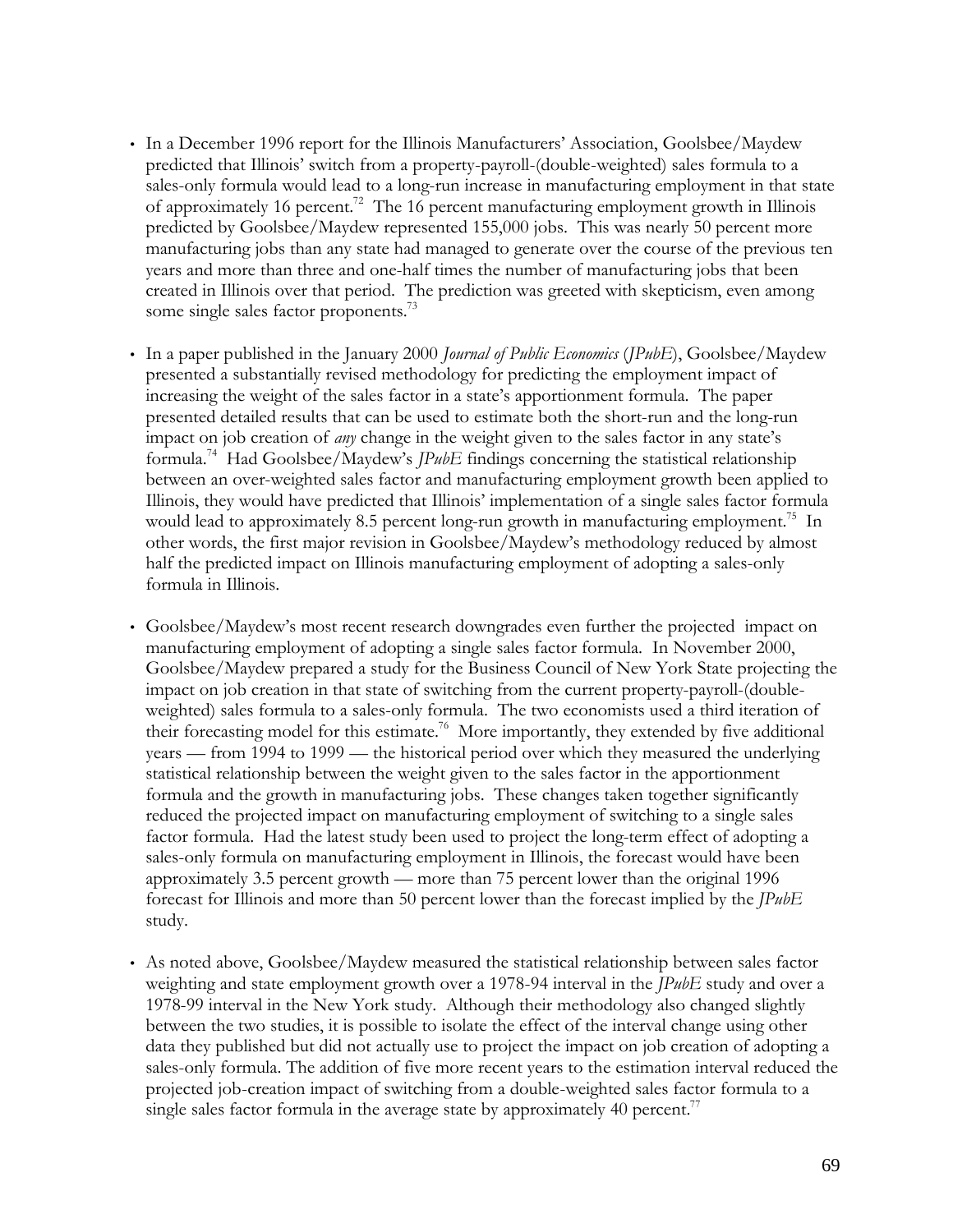### Why Might Goolsbee/Maydew's Results Have Changed?

There are two primary potential explanations for the fact that measuring the impact of sales factor weighting on state job creation over five more recent years in the New York study than in the *JPubE* study resulted in a significant downward shift in the Goolsbee/Maydew's job forecasts. Whichever explanation is correct, it should give pause to policymakers contemplating enactment of the formula.

It is axiomatic that as more and more states come to provide an identical economic development tax incentive, the competitive advantage they gain over other states by doing so erodes. Such a declining competitive advantage is even more likely to arise from the spread of a sales-only formula, because the tax savings provided by the formula in a manufacturer's production states is likely to be substantially offset by higher tax liability in its market states as more and more such states adopt the formula. The fact that the addition of the five most recent years to Goolsbee/Maydew's study resulted in a lower job creation forecast is consistent with these phenomena. The downward trend in the forecasts suggests that whatever the efficacy of over-weighting the sales factor in attracting jobs might have been at one time, it has declined significantly in recent years.

A study authored by University of Georgia professor Teresa Lightner supports the hypothesis that the change in Goolsbee/Maydew's results between the *JPubE* and New York studies reflects a predictable, declining state competitive advantage from adopting a sales-only formula.<sup>78</sup> Lightner looked at the correlation between state employment growth from 1994 to 1995 and the structure of state corporate income taxes. Lightner found that the relative weights assigned to property, payroll, and sales in the apportionment formulas did *not* have a statistically-significant correlation with the rate of growth in state employment. Noting the inconsistency of her results with those of Goolsbee/Maydew, Lightner hypothesized that whatever advantages in attracting jobs some states might have gained by double-weighting the sales factor in the late 1970s and early 1980s (a period encompassed in Goolsbee/Maydew's study but not hers), they had disappeared by the early 1990s when the majority of states had already given the sales factor at least a 50 percent weight in the overall formula.

A second possible explanation for the change between Goolsbee/Maydew's *JPubE* and New York studies in the measured correlation between sales factor weighting and state job creation is that it is a statistical artifact. Even though Goolsbee/Maydew's results are consistent with the hypothesis that a higher weight on the sales factor "causes" a state to capture jobs that it otherwise would not, the exact magnitude of this effect cannot be measured precisely. All that statistics can do is assign a probability that the number of jobs created "as a result" of a certain increase in the weight of the sales factor will fall in a certain range. Such ranges calculated from the *JPubE* and New York studies substantially overlap. Accordingly, it is possible that no actual change occurred in the underlying economic relationship between sales factor weighting and state manufacturing employment in the 1978-94 period versus the 1995-99 period, and that the change in Goolsbee/Maydew's results between the two studies is simply due to chance.

The New York study fails to note the impact on the results of adding five additional years to the measurement interval and does not perform standard statistical tests that are available to assess whether the change from the earlier study in the measured correlation between sales factor weighting and state employment was statistically significant. Until Goolsbee/Maydew conduct such an analysis, it will not be easy to confirm or rule out the hypothesis that the potency of an over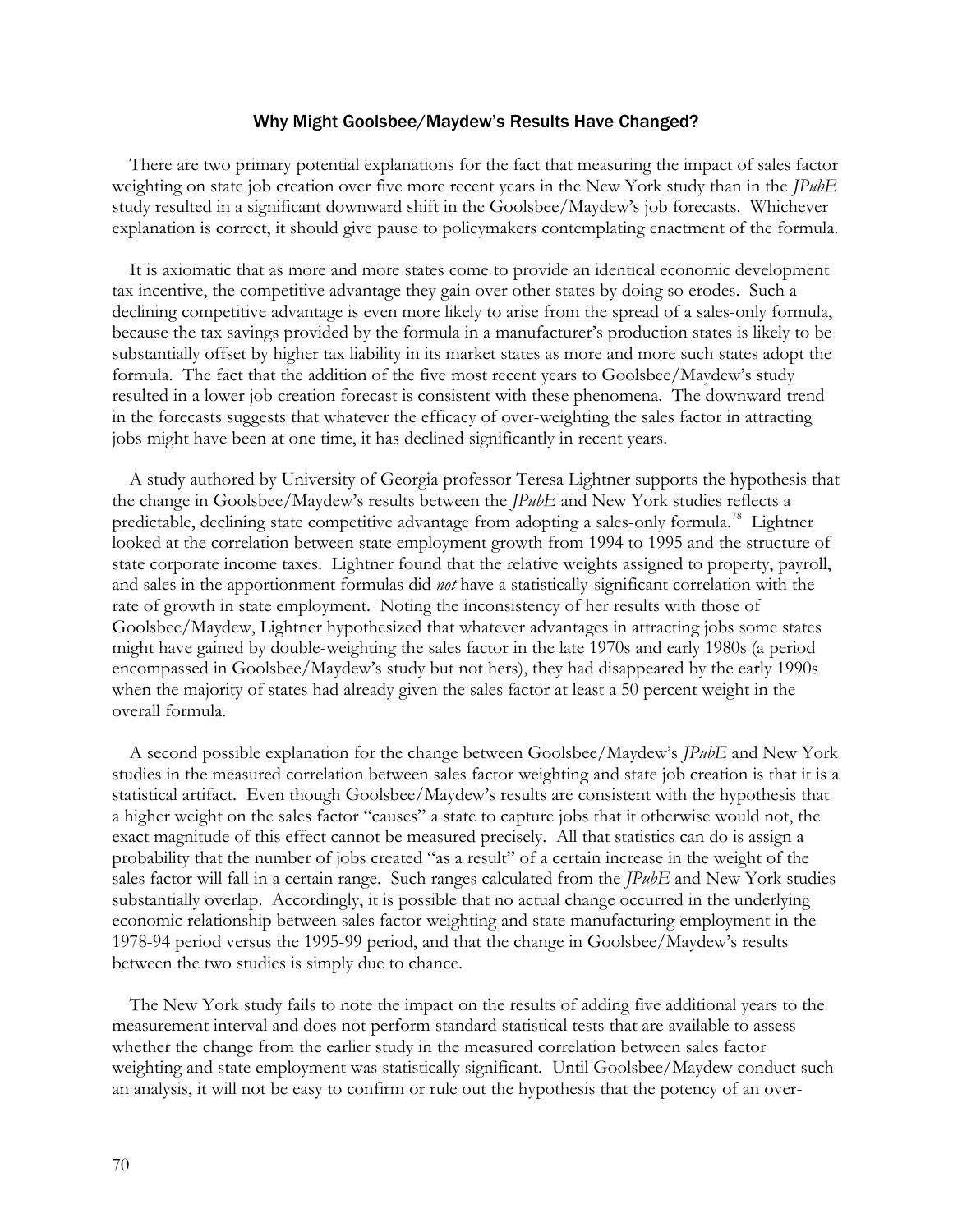weighted sales factor as an economic development incentive truly has declined in recent years. Nonetheless, the question of statistical significance highlights the fact that all forecasts that are based on the type of analysis Goolsbee/Maydew have conducted inherently are subject to statistical error. The statistically "best" prediction of the manufacturing jobs Illinois can expect to realize as a result of adopting a single sales factor formula may be the 3.5 percent growth forecast that flows from Goolsbee/Maydew's most recent model. It is vitally important that policymakers understand, however, that there inherently is a significant probability that the actual economic relationship between sales factor weighting and job creation would lead to much lower growth.

Whatever the explanation, it remains true that as Goolsbee/Maydew have refined their analytical approach over the last four years, the effect has been a steady decline in the purported positive effects on state economic development of adopting a single sales factor formula. In light of this trend alone, policymakers might be wise to approach with considerable skepticism specific forecasts of the new jobs that would be created if their states adopted such a formula. As is discussed in the following section, however, even the most conservative employment forecasting model developed by Goolsbee/Maydew appears to generate results that do not seem plausible in light of the meager tax savings actually realized by a typical corporation if it alters its employment decisions to capitalize on a sales-only formula.

#### Are Goolsbee/Maydew's Job Creation Predictions Plausible?

Some changes in tax policy can be expected to have a relatively rapid effect on economic phenomena in the real world — for example, the impact a change in the federal capital gains tax rate has on stock prices. The change to a single sales factor formula cannot reasonably be included in this category, however. Goolsbee/Maydew effectively are examining the decisions of thousands of corporations about where to produce their goods and services in response to changes in an expense item — state corporate income tax — that constitutes less than one quarter of one percent of the average corporation's outlays and only 10 percent of its state and local tax payments.<sup>79</sup> Goolsbee/Maydew's research purports to find a relatively rapid impact on the employment decisions of corporations of a change in the weight of the sales factor in a single state's apportionment formula. The two economists find a measurable effect in the year in which the change in the apportionment formula is implemented, and the entire effect they seek to measure occurs in the subsequent two years. Overall, Goolsbee/Maydew predict that changing from a double-weighted sales formula to a sales-only formula will increase manufacturing employment by 3.6 percent within three years in the average state.

Detailed data available from Wisconsin on the impact of a single sales factor formula on multistate corporations taxable in that state can be used to perform a reality check on Goolsbee/Maydew's job creation predictions. Wisconsin's Department of Revenue conducted a careful simulation of the effect of switching to a single sales factor formula by looking at the actual returns of corporate taxpayers in the state and recalculating their tax liability under a sales-only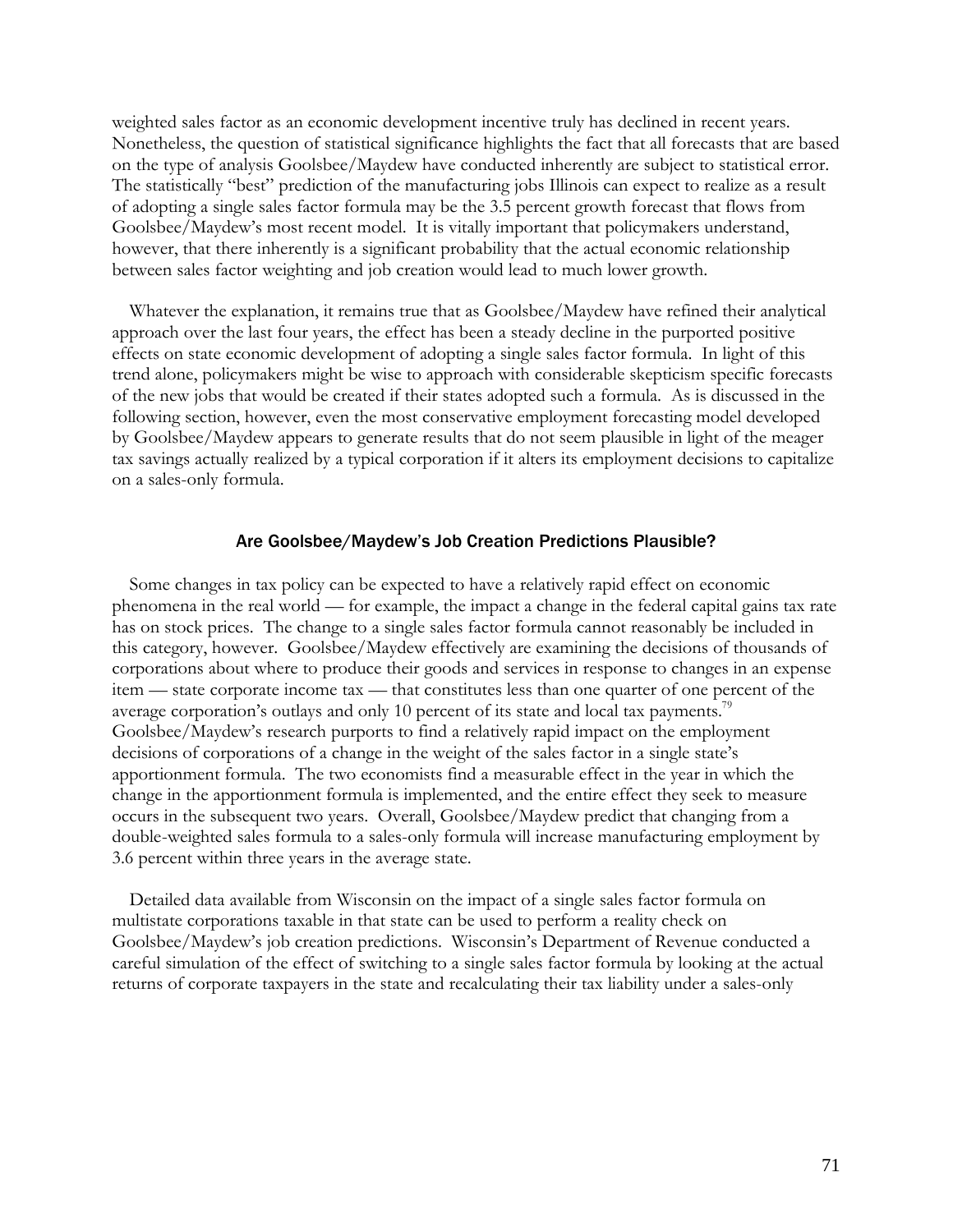## TABLE D-1: PROFILE OF AVERAGE WISCONSIN MANUFACTURER RECEIVING A TAX CUT FROM WISCONSIN'S SHIFT TO A SINGLE SALES FACTOR FORMULA *PRIOR* TO FORMULA CHANGE

|                                                                                                            | Nationwide  |               | Wisconsin    |               | Non-Wisconsin |               |
|------------------------------------------------------------------------------------------------------------|-------------|---------------|--------------|---------------|---------------|---------------|
|                                                                                                            | \$          | $\frac{0}{0}$ | \$           | $\frac{0}{0}$ | \$            | $\frac{0}{0}$ |
| Sales                                                                                                      | 395,666,497 | 100           | 25, 167, 171 | 6.36          | 370,499,326   | 93.64         |
| Property                                                                                                   | 224,238,939 | 100           | 44,859,755   | 20.01         | 179,379,184   | 79.99         |
| Payroll                                                                                                    | 62,781,054  | 100           | 13,149,436   | 20.94         | 49,631,618    | 79.06         |
| Overall appt. factor<br>(Assuming all states in<br>which corp. is taxable<br>double-weight sales)          |             | 100           |              | 13.42         |               | 86.58         |
| Estimated taxable profit*                                                                                  | 30,000,000  |               | 4,026,000    |               | 25,974,000    |               |
| Estimated tax liability<br>(assuming all states in<br>which corp. is taxable<br>apply WI's 7.9 % tax rate) | 2,370,000   |               | 318,054      |               | 2,051,946     |               |

\* See text for explanation of why \$30 million nationwide taxable profit was assumed. Wisconsin and non-Wisconsin estimated taxable profits calculated by multiplying \$30 million by the apportionment percentages developed by the Wisconsin Department of Revenue.

formula. The Department determined that 537 existing Wisconsin manufacturers would have received a tax cut. The tax cut would have averaged  $$168,071$ .<sup>80</sup> On average, these corporations had 6.36 percent of their sales, 20.01 percent of their property, and 20.94 percent of their payroll in Wisconsin — for an overall apportionment factor of 13.42 percent under Wisconsin's current double-weighted sales formula.<sup>81</sup> The Wisconsin tax liability of these corporations under current law averaged \$293,194.

These data can be used to develop a reasonable estimate of the average nationwide profit of these 537 manufacturing corporations. The nationwide profit of a corporation times the overall state apportionment factor times the state corporate tax rate equals state corporate tax liability in the particular state.<sup>82</sup> Accordingly, working backwards by dividing tax liability first by the tax rate and then dividing that result by the apportionment factor, the nationwide profit of the typical Wisconsin manufacturer that would receive a tax cut from the adoption of a single sales factor formula can be calculated as \$27,665,115.<sup>83</sup> For purposes of this example, this figure will be rounded to \$30 million as the assumed average nationwide taxable income of the 537 Wisconsin manufacturing corporations.<sup>84</sup> The apportionment factors calculated by the Wisconsin Department of Revenue and this \$30 million nationwide profit estimate allow the construction of the profile shown in Table D-1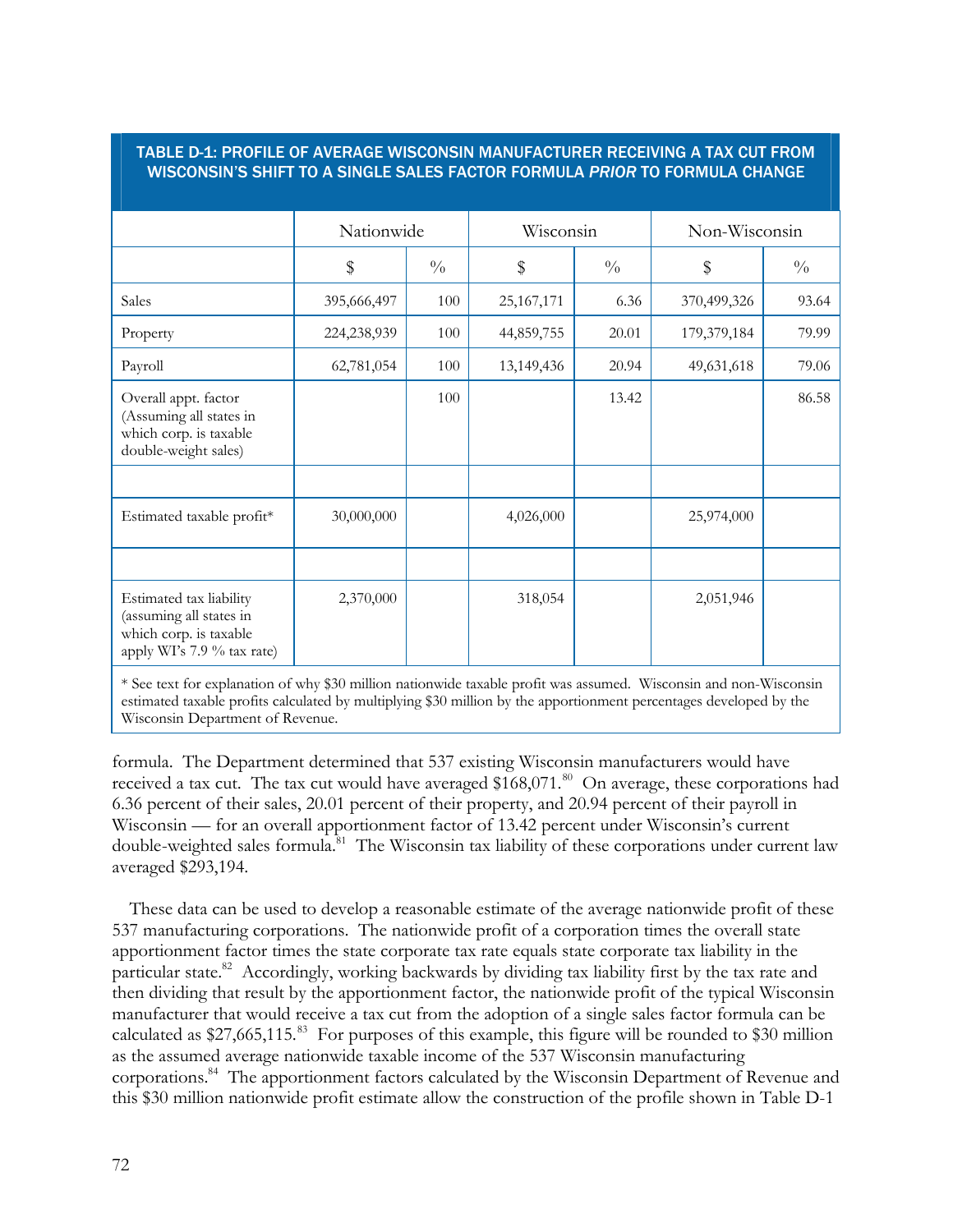of the average multistate manufacturing corporation that receives a tax cut from Wisconsin's switch to a sales-only formula. This profile lays the groundwork for an evaluation of the plausibility of Goolsbee/Maydew's job creation forecast for Wisconsin.

The results from the most recent Goolsbee/Maydew study (for New York) suggest that Wisconsin's switch from its current double-weighted sales formula to a single sales factor formula would lead to a four percent upward "bump" in manufacturing jobs in the state by the end of three years. This represents 24,813 new jobs.<sup>85</sup> Long lead times are involved in making a decision about where to site a major new manufacturing plant, constructing it, and initiating production. Accordingly, it seems reasonable to assume that the vast majority of any new manufacturing jobs created in Wisconsin in response to adoption of a single sales factor formula within the first three years would result from the decision by manufacturers already present in Wisconsin to step-up production at their existing Wisconsin facilities and correspondingly reduce output at plants located in other states.<sup>86</sup>

The 24,813-person statewide increase in manufacturing employment implied by Goolsbee/ Maydew's model requires that each of the 537 manufacturers benefiting from the single sales factor formula increase its Wisconsin employment by 46.2 positions.<sup>87</sup> At an average U.S. manufacturing wage of \$41,918, the shift of 46.2 jobs into Wisconsin would reduce the non-Wisconsin payroll factor of each such manufacturer by \$1.9 million. Such a shift does not increase the *Wisconsin* tax liability of the manufacturer, which under the sales-only formula depends only on the share of the corporation's nationwide sales occurring in Wisconsin. However, as shown in Table D-2, the effect of shifting \$1.9 million of payroll from other states in which the corporation is taxable to Wisconsin is to reduce the corporation's aggregate corporate income tax liability to states other than Wisconsin — by  $$18,249$  annually.<sup>88</sup>

So the question becomes: how likely is it that the management of the average large manufacturing corporation taxable in Wisconsin — a business with almost \$400 million in annual sales — will act upon a theoretical opportunity to reduce annual expenses by approximately \$18,000 by laying-off 46 workers in one or more non-Wisconsin locations and recruiting new workers in Wisconsin after the latter has adopted a sales-only formula. There are a number of concrete reasons to doubt that many corporations would choose to avail themselves of such an opportunity:

- The \$18,249 in state corporate income tax savings is not the corporation's *net* tax savings. Because saving state corporate income taxes reduces the corporation's state tax deduction on the federal return, its federal tax liability increases by 35 cents for every dollar of state tax reduction. Thus, the net tax savings for the average manufacturer shifting jobs to Wisconsin would be about \$12,000, not \$18,000.
- The example assumes that the manufacturer has excess capacity in Wisconsin to produce all the products it is making in the other states where it is located. This seems unlikely to be true, because specific technologies and equipment are often needed to produce specific goods. Even if there were no technological barriers to expanding production in Wisconsin, it seems reasonable to assume that doing so sometimes would necessitate using more expensive production processes (e.g., less efficient machinery, night shifts requiring higher wage payments) that could rapidly nullify any tax savings from shifting the location of production. If expanding output in Wisconsin required investment in plant and equipment as well as the hiring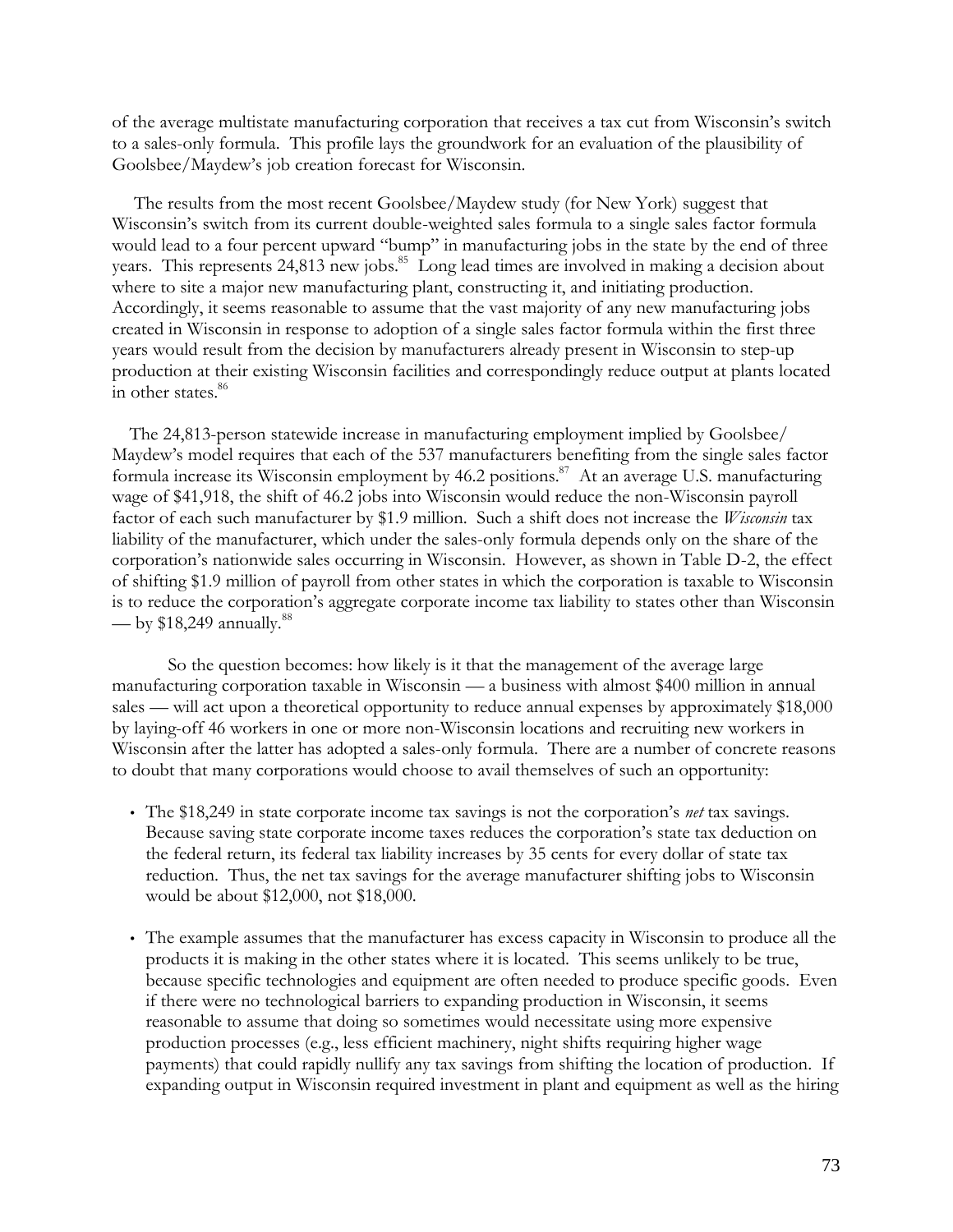# TABLE D-2: IMPACT ON NON-WISCONSIN CORPORATE TAX LIABILITY OF SHIFTING 46.2 JOBS PAYING NATIONAL AVERAGE MANUFACTURING WAGE (\$41,918) FROM DOUBLE-WEIGHTED SALES FORMULA STATES INTO WISCONSIN

|                                                                                                                                 |             | Before Job Shift                             | After Job Shift                 |                                              |  |
|---------------------------------------------------------------------------------------------------------------------------------|-------------|----------------------------------------------|---------------------------------|----------------------------------------------|--|
|                                                                                                                                 | $\mathbb S$ | % of nationwide<br>(apportionment<br>factor) | \$                              | % of nationwide<br>(apportionment<br>factor) |  |
| Non-Wisconsin sales                                                                                                             | 370,499,326 | 93.64                                        | 370,499,326                     | 93.64                                        |  |
| Nationwide sales                                                                                                                | 395,666,497 |                                              | 395,666,497                     |                                              |  |
| Non-Wisconsin property                                                                                                          | 179,379,184 | 79.99                                        | 179,379,184                     | 79.99                                        |  |
| Nationwide property                                                                                                             | 224,238,939 |                                              | 224,238,939                     |                                              |  |
| Non-Wisconsin payroll                                                                                                           | 49,631,618  | 79.06                                        | 47,695,006                      | 75.97                                        |  |
|                                                                                                                                 |             |                                              | (49,631,618 minus<br>1,936,612) |                                              |  |
| Nationwide payroll                                                                                                              | 62,781,054  |                                              | 62,781,054                      |                                              |  |
| Overall non-Wisconsin<br>apportionment factor                                                                                   |             | 86.58                                        |                                 | 85.81                                        |  |
|                                                                                                                                 |             |                                              |                                 |                                              |  |
| Estimated taxable profit in<br>states other than WI<br>(\$30 million nationwide<br>profit times non-WI<br>apportionment factor) | 25,974,000  |                                              | 25,743,000                      |                                              |  |
|                                                                                                                                 |             |                                              |                                 |                                              |  |
| Estimated tax liability<br>(assuming all states in which<br>corp. taxable apply WI's 7.9<br>% corp. tax rate)                   | 2,051,946   |                                              | 2,033,697                       |                                              |  |
|                                                                                                                                 |             |                                              |                                 |                                              |  |
| Savings in non-WI corp.<br>income taxes from shift of<br>jobs to WI                                                             |             |                                              | 18,249                          |                                              |  |

of additional workers, then the small annual corporate tax savings associated with expanding in Wisconsin would be even less likely to pay off.

• The cost of transporting production inputs to a manufacturing plant and finished products to customers is often a key determinant of the location of manufacturing facilities. If one assumes that the corporation's existing decision to produce a certain share of its goods outside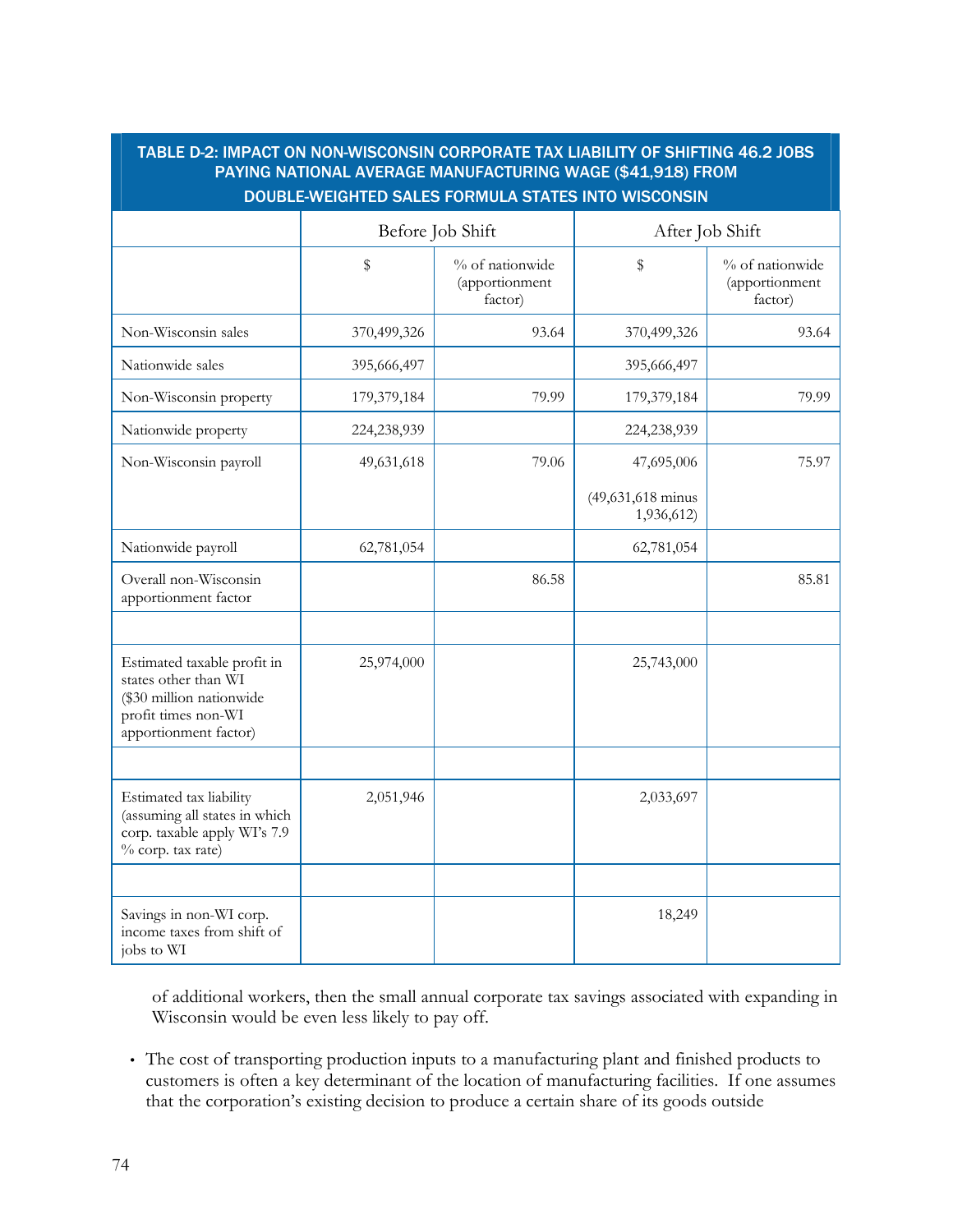Wisconsin is optimal from a transportation cost standpoint, than any change in that decision in response to Wisconsin's adoption of a sales-only formula would likely entail increases in transportation costs that must offset the tax savings to at least some extent.

• Finally, it is necessary to take into account the possibility that shifts in the location of production could entail significant one-time transition costs. Laid-off workers may be eligible for severance pay, the layoffs may trigger higher unemployment tax payments, and newly-hired workers may be less productive for a certain period of time than experienced workers. Although transition costs might eventually be recoverable, the fact that such costs exist seems likely to dissuade at least some corporations from shifting production into a single sales factor state to realize such small annual tax savings.

Of course, there is always the possibility that some of the Wisconsin manufacturers benefiting from the state's change to a sales-only formula would be in a situation in which they were facing growing demand for their products and were planning to expand output anyway. For such corporations, choosing to locate their allotted 46 jobs in Wisconsin would allow them to avoid a tax increase they would otherwise experience if they placed the jobs in a state with a property-payrollsales formula.<sup>89</sup> A manufacturer in this position would not be risking the potential for disruption of production that a corporation laying-off employees outside Wisconsin and hiring them in Wisconsin would be risking, nor would it be incurring additional costs associated with the layoffs.

Nonetheless, the net additional tax liability this corporation would be avoiding by choosing to hire 46 additional workers inside Wisconsin rather than outside Wisconsin would be of the same order of magnitude as the tax savings realized by the corporation in the example. Further, many of the factors that would affect a decision on the part of the corporation in the example to reduce jobs outside Wisconsin and expand them in Wisconsin in response to the latter's switch to a sales-only formula would come into play for the corporation choosing where to implement a net expansion of its output. Would the Wisconsin location necessarily be optimal from a transportation cost standpoint? If excess production capacity existed in both the manufacturer's non-Wisconsin and Wisconsin plants but the machinery were more productive in the former locations, would the already small annual tax savings associated with the Wisconsin location be sufficient to outweigh the efficiency loss? In short, even if some of the 537 Wisconsin manufacturers that need to hire an average of 46 workers to fulfill Goolsbee/Maydew's employment projections for the state were considering in which state to implement a *net expansion* of their output, it seems unlikely that a few thousand dollars in potential tax savings associated with choosing Wisconsin would weigh very heavily — if at all — in the decision.

#### Conclusion

If a corporation were seeking a site for a major new plant that would sell most of its output to customers in states other than the one in which the plant were located, it is plausible that the presence or absence of a sales-only formula might be one factor weighed in choosing a state in which to place the plant. But making and implementing siting decisions take time, often several years. Goolsbee/Maydew assert that switching to a single sales factor formula has a measurable, statistically-significant impact on the adopting state's manufacturing employment in the *very first year* it is in effect and an even more significant impact in the subsequent two years. This seems too short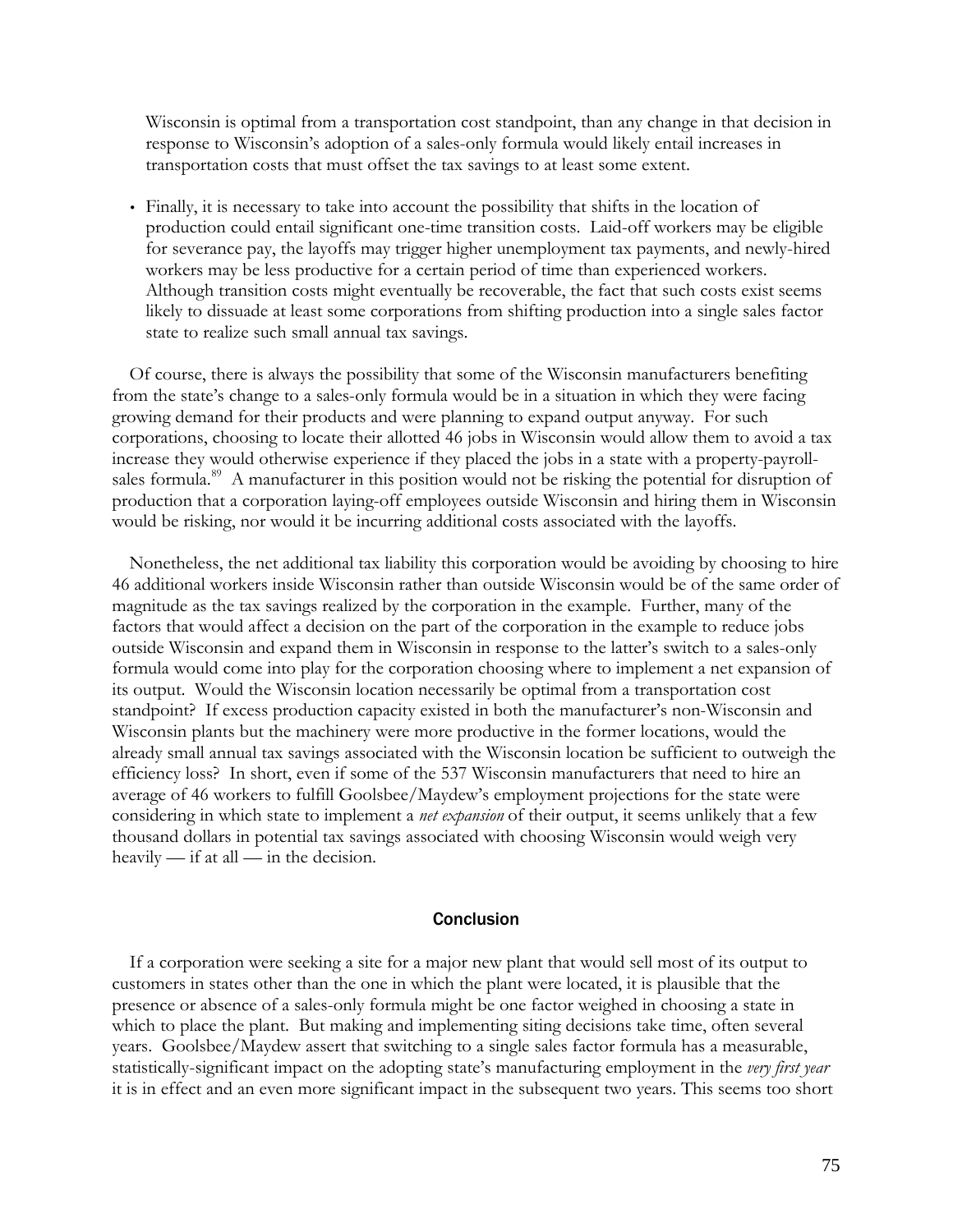a time frame for the measured increase in manufacturing employment to reflect decisions to place new plants in single sales factor states. Any growth in manufacturing employment seen in a single sales factor state within the first few years of the formula's adoption is likely to reflect decisions by manufacturers already present in the state to expand output at their existing facilities primarily by hiring additional workers to absorb unused plant capacity or — less likely — by expanding production capacity marginally.

As the analysis of the Wisconsin data suggests, however, the corporate income tax savings associated with choosing to expand output in a single sales factor state rather than a doubleweighted sales formula state is likely to be so trivial for the average manufacturer that it seems quite unlikely to influence the decision. Accordingly, even the most conservative economic model developed by Goolsbee/Maydew for predicting the impact on job creation of adopting a single sales factor formula generates a forecast that seems highly unlikely to be fulfilled in the real world.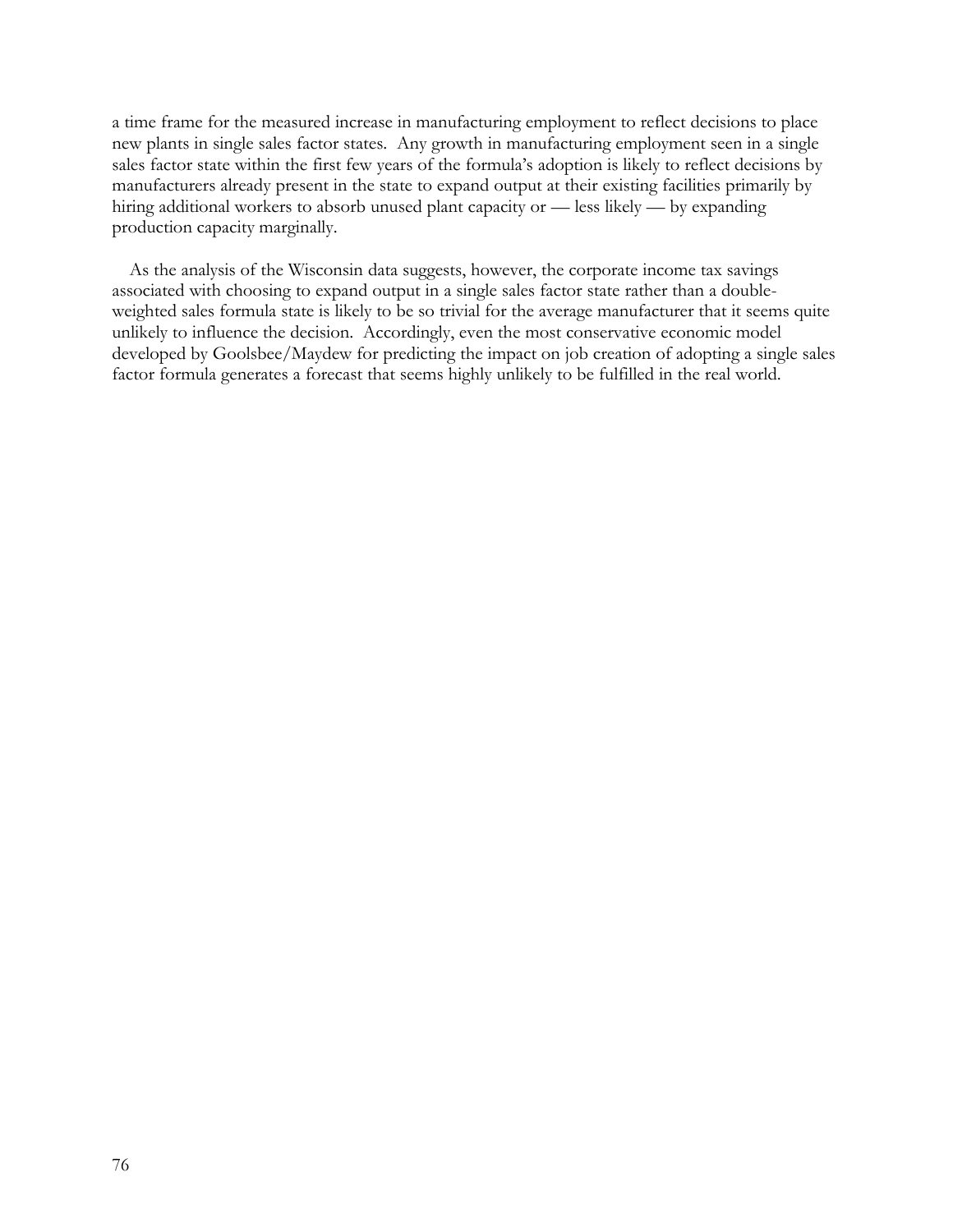# **Notes**

<sup>1</sup> The need for income division rules for multistate corporations presupposes that more than one state has authority to subject such a corporation to an income tax. A state's taxing jurisdiction over a multistate corporation that does no production within the state's borders is constrained by federal constitutional law (as articulated in U.S. Supreme Court decisions) and federal statutory law (Public Law 86-262, 15 USC 381, discussed below on page 25). State income tax jurisdiction over many multistate corporations remains a matter of considerable uncertainty and controversy nearly 90 years after the first state enacted a corporate income tax. For example, it is still unclear whether a state could legally subject an out-of-state bank to a corporate income tax, notwithstanding that the bank had issued millions of credit cards to the state's citizens and earned millions of dollars in profit annually by providing credit to them in this manner. Despite the lack of clarity in certain areas, there are many instances in which a state's authority to impose a corporate income tax on a particular corporation is not in dispute. For example, there is little doubt that a state may impose an income tax on a corporation that owns or rents a facility in the state or regularly sends non-sales employees into the state. The income-division issues discussed in this paper should be understood as arising once the threshold question of a state's authority to impose a corporate income tax on a particular multistate corporation has been answered in the affirmative.

The five states that do not impose a corporate income tax are Michigan, Nevada, South Dakota, Washington, and Wyoming. Michigan and Washington have other broad-based business taxes that substitute for the corporate income tax. Ohio is in the process of phasing out its corporate income tax and substituting a broad-based business tax similar to Washington's.

2 In the case of a corporation with foreign sales, property, and/or employees, the apportionment formula may attribute a portion of the corporation's profit to one or more foreign countries.

3 The text of UDITPA is available at www.law.upenn.edu/bll/ulc/fnact99/1920\_69/udiftp57.htm.

4 Most states have perceived a need for more detailed rules than UDITPA provides for establishing values for sales, payroll, and property in the three apportionment factors and determining when they are "in" a particular state. For example, rules must clarify whether employee benefits are to be included in the payroll factor, where a sale is deemed to occur when an order is placed in one state but picked up in another, and a host of similar questions that arise in the normal, everyday course of complex business operations. Many of these more detailed rules for implementing UDITPA have been developed by the Multistate Tax Commission, the operational arm of an interstate compact whose purpose is to promote interstate uniformity in the taxation of interstate commerce. The MTC's UDITPA regulations are available at www.mtc.gov/uniform/ADOPTED.htm.

Under UDITPA, not all of a corporation's profits are necessarily apportioned by formula. There are certain limited categories of income that are considered to be "non-business income" and that are directly assigned to particular states for taxation — most often to the headquarters state of the corporation. Examples of non-business income are interest and dividends from passive investments in unrelated corporations. The scope of UDITPA's non-business income classification is currently the subject of widespread litigation between corporations and state tax authorities. U.S. Supreme Court decisions have also made clear that some income from passive investments may not be apportioned by formula. These issues do not bear directly on this report, since the vast majority of corporate profits arise from normal business operations and their classification as apportionable business income is not in dispute.

#### 5 U.S. Supreme Court decision in *Moorman Manufacturing Co.* v. *Iowa* (1978).

6 Services provided to corporations by states in which their production occurs include police and fire protection provided to their facilities and their employees while at work, water and sewage services, transportation infrastructure, and K-12 and higher-education services that enable corporations to find adequately-prepared workers. Public services provided by states in which corporations' customers are located are also crucial to their ability to earn a profit; these services include roads on which their goods are transported to their customers and a judicial system that ensures that their customers pay their debts.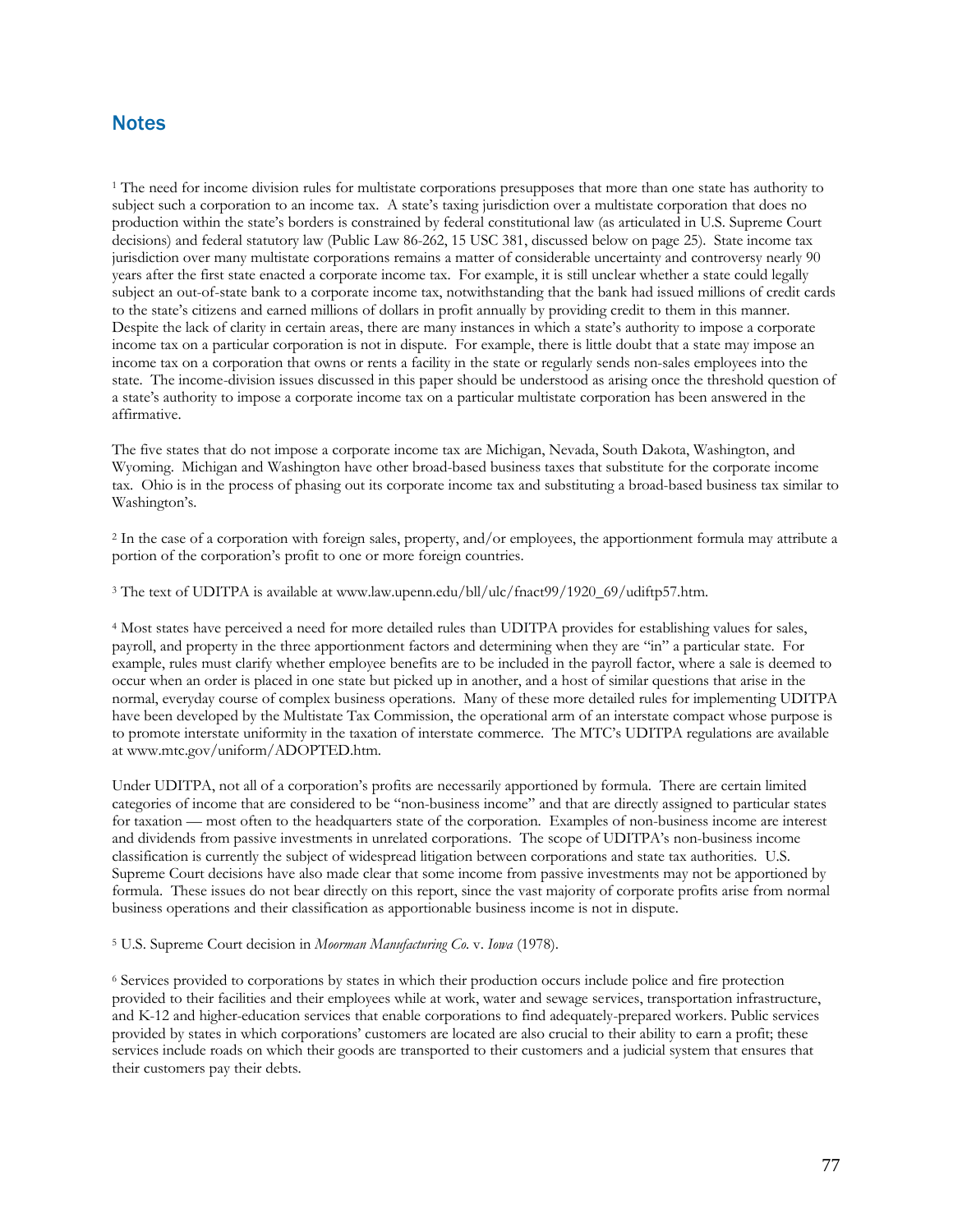7 This statement is not intended to deny the fact that the shift from UDITPA's original, equally-weighted three factor formula to one with double-weighted sales has been justified in the same way that the sales-only formula is being justified — as an economic development incentive. The difference, however, is that the double-weighted sales factor variant of the UDITPA formula has a reasonable theoretical underpinning. See: James Francis and Brian H. McGavin, "Market Versus Production States: An Economic Analysis of Apportionment Principles," in Thomas F. Pogue, ed., *State Taxation of Business: Issues and Policy Options* (Praeger: Westport, Connecticut) 1992, pp. 61-8.

8 If a U.S. corporation has foreign sales, property, and/or payroll, they will be included in the denominator of the respective factors of the apportionment formula and the overall apportionment percentage for specific states will be applied to the worldwide profit of the corporation. For the sake of simplicity this report will refer to the apportionment of the "nationwide" profit of a multistate corporation although, strictly speaking, "worldwide" should be used.

9 Georgia did, in fact, recently enact a single sales factor formula, which will begin phasing in on January 1, 2006 and will be fully in effect on January 1, 2008.

<sup>10</sup> Iowa and Missouri have had a single sales factor formula in place for decades. Texas' adoption of a single sales factor formula occurred in 1991 when it enacted for the first time what is effectively a corporate income tax. (In other words, unlike the other states, Texas did not switch from a three factor formula to a sales-only formula.)

<sup>11</sup> Even with the three apportionment percentages totaling to 100 percent, BBI might enjoy some tax savings if all three states changed to a single sales factor formula. Since Georgia's corporate tax *rate* is one percentage point higher than that of South Carolina, BBI is likely to pay lower total tax to the two states if less of its profit were apportioned to Georgia and more to South Carolina. However, given the relatively narrow spread of state corporate tax rates, the savings from this effect tends to be small. In BBI's case, the savings from having 22 percent of the corporation's profit taxable at South Carolina's tax rate rather than Georgia's would be just \$4,400. This is less than one-fifth of the \$26,400 BBI would have saved if Georgia alone had adopted a sales-only formula.

<sup>12</sup> The tax savings associated with this "nowhere income" would be \$26,400 = \$2 million BBI total profit, times 22 percent of total profit rendered nowhere income, times 6 percent Georgia tax rate.

<sup>13</sup> The hypothesis that enactment of the single sales factor formula is unlikely to be sought on a nationwide basis may need to be revised, however. Most organizations representing large multistate corporations are now supporting federal legislation that would make it much more difficult for states to impose their corporate income taxes on out-of-state corporations with limited physical presence within their borders. Of course, such corporations are precisely the class of businesses that normally experience sharp tax increases when a state in which they have customers switches to a salesonly formula. If the corporate community succeeds in enacting this federal legislation, then one could reasonably expect to see a push for enactment of the single sales factor formula in a large majority of states. It seems likely that most corporations would gladly accept a higher corporate tax burden in the much smaller number of "market states" in which they would remain taxable if the federal legislation were to pass in exchange for the much lighter tax burdens in their production states that the single sales factor formula brings.

For a discussion of why this proposed federal legislation would significantly reduce the number of states in which many multistate corporations would be subject to a corporate income tax, see: Michael Mazerov, *Proposed "Business Activity Tax Nexus" Legislation Would Seriously Undermine State Taxes on Corporate Profits and Harm the Economy,* Center on Budget and Policy Priorities, revised May 9, 2005. For a discussion of how the proposed federal legislation interacts with the single sales factor formula, see: Michael Mazerov, *Federal "Business Activity Tax Nexus" Legislation: Half of A Two-Pronged Strategy To Gut State Corporate Income Taxes*, Center on Budget and Policy Priorities, revised May 9, 2005.

<sup>14</sup> UDITPA was approved in 1957; Public Law 86-272 was enacted in 1959. The inclusion of the throwback rule in UDITPA thus was motivated not by P.L. 86-272, but rather by the belief of UDITPA's drafters that the Commerce Clause of the U.S. Constitution prohibited a state from imposing a corporate income tax on an out-of-state corporation that merely solicited sales within the state's borders. Two 1959 U.S. Supreme Court decisions indicated that the Commerce Clause no longer barred the states from asserting corporate income tax jurisdiction over such a corporation. Those decisions prompted the Congress to enact P.L. 86-272 as a temporary measure to preserve the status quo until Congress could determine what limitations, if any, it wished to impose on the ability of states to impose corporate income taxes on out-of-state corporations. In short, UDITPA's drafters understood that the inclusion of a sales factor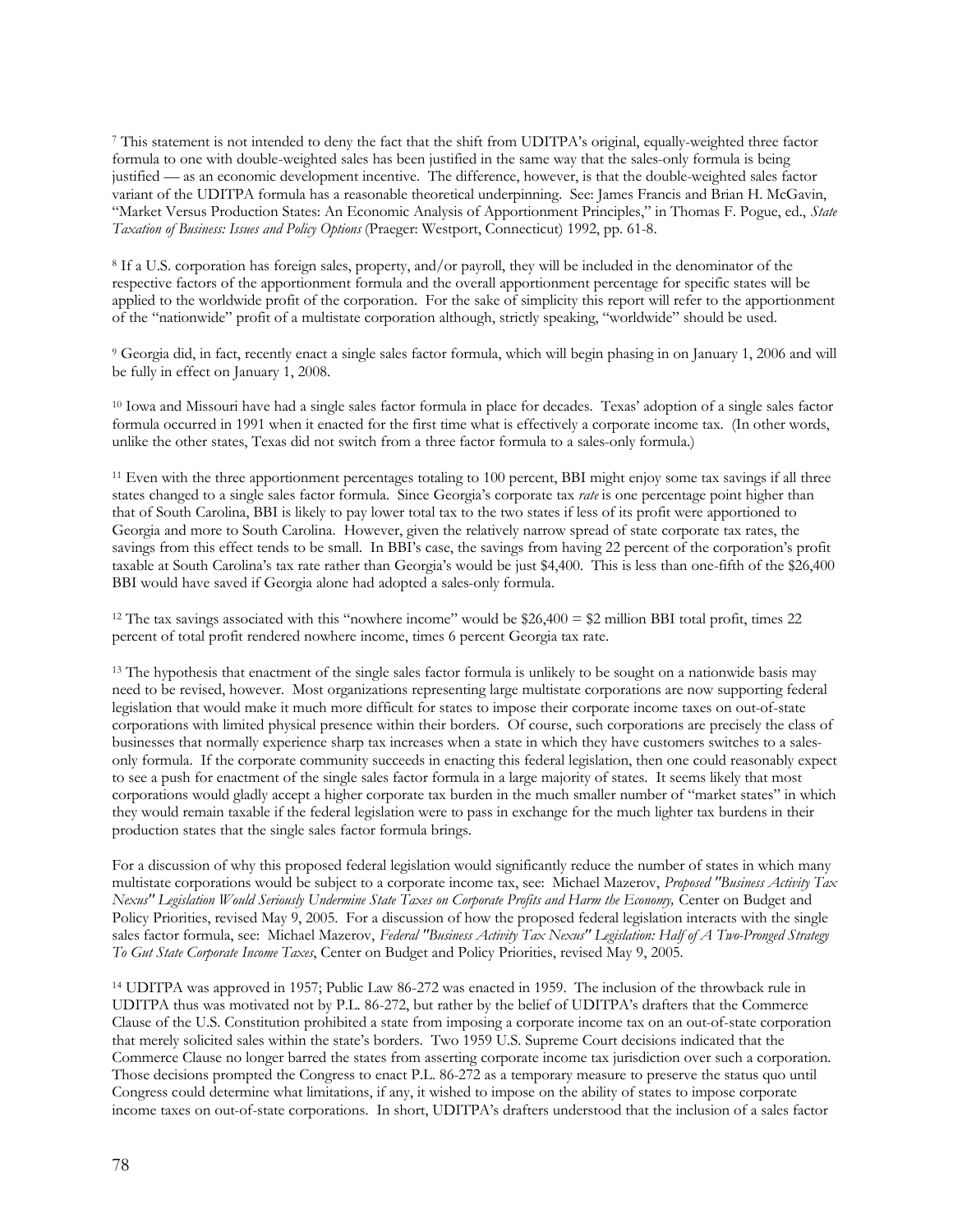in the apportionment formula would lead to "nowhere income" if *any* law barred a state from taxing a corporation making sales within its borders. The throwback rule was intended to ensure that "nowhere income" did not arise from this mismatch between the apportionment formula and the law governing corporate income tax jurisdiction.

<sup>15</sup> The BBI case study illustrates that it is possible to state precisely which corporations will receive tax cuts if a state switches from a three factor formula to a sales-only formula and which corporations will experience tax increases. Note that BBI apportioned five percent of its profit to Florida under both the three factor formula (with double-weighted sales) and the sales-only formula. This outcome results from the fact that BBI's five percent Florida sales factor is the average of its Florida property factor (two percent) and its Florida payroll factor (eight percent). *Any* corporation whose sales factor in a state exceeds the average of its property factor and payroll factor in that state will pay higher corporate taxes if that state switches from a three factor formula to a sales-only formula. (Such a corporation is referred to in this report as a "predominantly out-of-state corporation.") The converse is also true, that is, any corporation whose sales factor in a state is less than the average of its property factor and payroll factor in that state will pay lower corporate taxes if that state switches from a three factor formula to a sales-only formula.

<sup>16</sup> Final report, State Controller's *Tax Simplification Task Force 2000*, p. 26.

<sup>17</sup> Wisconsin Department of Administration, Division of Executive Budget and Finance, *Fiscal Estimate —2003 Session, Assembly Bill 413*.

<sup>18</sup> *Final Report of the Commission to Study Single-Sales Factor Apportionment*, January 2000, Appendix D-1.

<sup>19</sup> Christi Parsons and Ray Long, "Corporations in Line for Big State Tax Break," *Chicago Tribune*, May 25, 1998.

<sup>20</sup> Georgeanna Meyer and Ann Oshiro, "What Would Happen If Arizona Adopted a Single Sales Factor?" *State Tax Notes*, December 9, 1996, p. 1696.

21 C. Daniel Hassell and Shane D. Sanders (Pennsylvania Department of Revenue), "The Revenue Effects of a Single-Sales-Factor Apportionment Formula on the Pennsylvania Corporate Net Income Tax," *State Tax Notes*, January 31, 2005.

<sup>22</sup> Note 15 demonstrated that a corporation with a sales factor in a particular state that exactly equaled the average of its property and payroll factors in that state would experience neither a tax increase nor a tax cut. While that outcome is extremely improbable, there are likely to be a significant number of corporations for which it is so closely approximated that the tax increase or tax cut experienced when the switch to a sales-only formula is made is extremely small. As will be discussed below (see page 56), there are two much more common phenomena that result in a large number of corporations experiencing no change in corporate tax liability when a state adopts a sales-only formula: 1) the corporation has all of its property, payroll, and sales within a single state; or 2) the corporation has sales in multiple states but is only subject to tax in one and therefore is prohibited from apportioning its income.

<sup>23</sup> The results are not strictly comparable because, as the table indicates, in three of the eleven states (Connecticut, Maryland, and Massachusetts) not all corporations were assumed to be eligible to apportion on a sales-only basis. Moreover, the fiscal years to which the estimates apply also are not the same. Finally, in some instances the revenue losses and the total corporate tax revenues were estimated at different times and by different entities. Accordingly, the figures in the table should be viewed as indications of the order of magnitude of the revenue losses that can be expected from moving to a single sales factor formula.

<sup>24</sup> In Illinois, tax cuts of \$217 million are partially offset by tax increases of \$122 million. (See the source cited in note 19.) The \$95 million revenue loss implied by tax increases of \$217 million and tax cuts of \$122 million represents both state and local corporate income tax revenue losses. The \$63 million revenue loss presented in Table 1 is for the state of Illinois only; this figure was included in the table for comparability with the other states shown.

The Pennsylvania Department of Revenue estimates that had a single sales factor formula been in effect in 2000, it would have resulted in an aggregate corporate tax cut of \$195 million offset by \$131 million in tax increases for other corporations. (See the source cited in note 21.)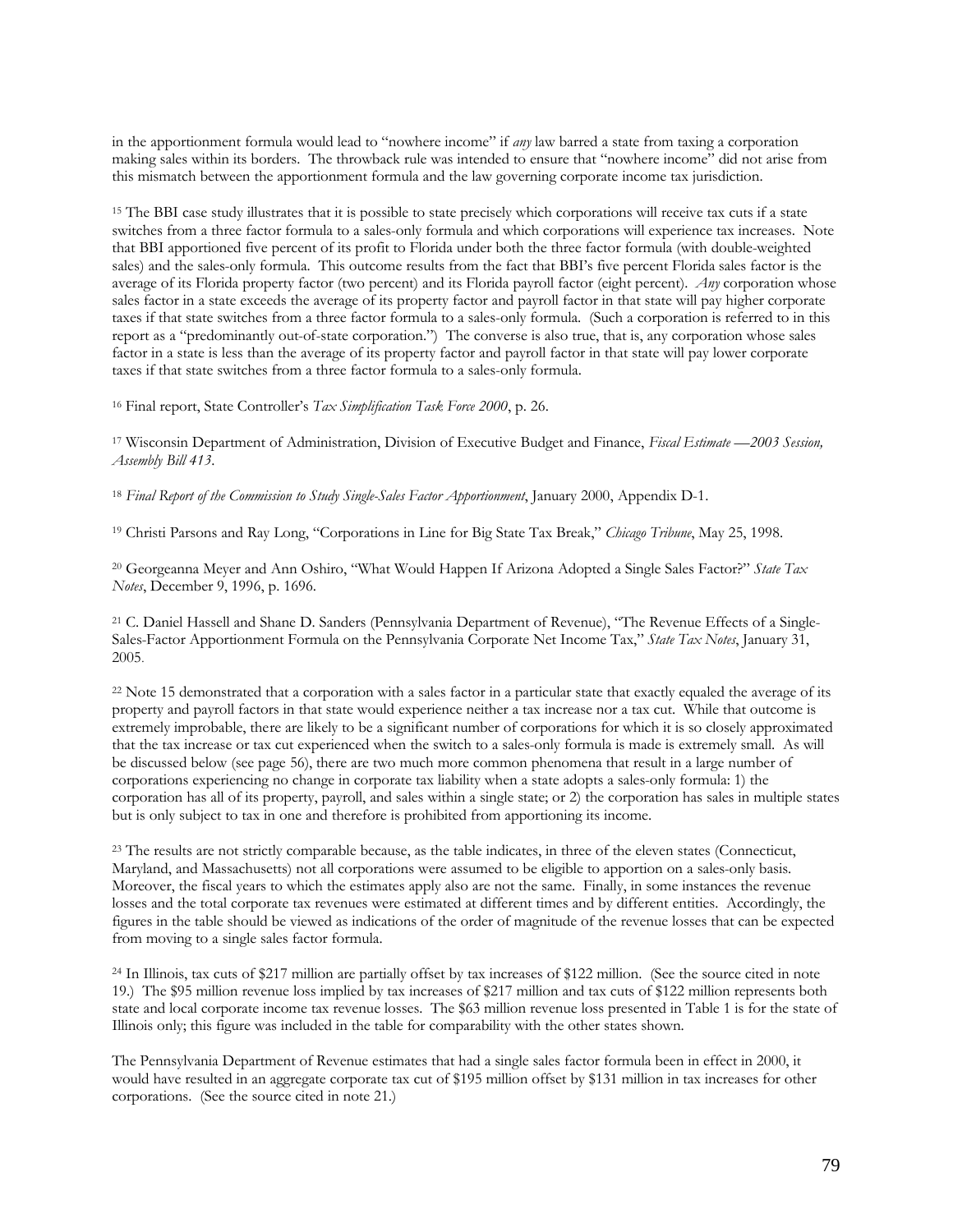Maine estimates that if a single sales factor formula had been in effect in FY2000, 1,371 corporations would have experienced \$14.8 million of tax increases and 700 corporations would have experienced \$20.4 million in tax cuts. (See the source cited in note 18.)

<sup>25</sup> The U.S. Supreme Court has never ruled on whether the Commerce Clause of the U.S. Constitution bars a state from imposing its corporate income tax on a corporation lacking a physical presence within the state's borders. There is substantial disagreement between state tax officials and corporate representatives regarding the applicability to state corporate income taxes of Supreme Court decisions establishing a "physical presence requirement" for the imposition of state sales and use taxes on out-of-state corporations. In the absence of a Supreme Court ruling holding that states may impose their income taxes on non-physically-present corporations, few such corporations are likely to comply with state laws that purport to impose such an obligation. In the case of corporations selling goods, however, the important limitation on state income taxing authority is Public Law 86-272, not the Commerce Clause.

<sup>26</sup> The Arizona Department of Revenue studied the impact on 202 major multistate corporations with Arizona corporate tax liability of switching from a double-weighted sales formula to a sales-only formula. The study found that the Arizona sales factors of 25 corporations were so large relative to their Arizona property and payroll factors that the corporations would experience at least a 75 percent increase in their Arizona corporate tax liability if the state adopted a sales-only formula. The liability increase would have averaged \$416,000 annually. Corporations facing tax increases of this magnitude in either absolute or percentage terms might explore the possibility of eliminating their taxability in Arizona. Were they to do so, the impact on the net revenue loss from the formula change would be significant; these 25 corporations accounted for more than 50 percent of the total corporate tax liability increase among corporations experiencing increased tax liability as a result of the formula change. See: Georganna Meyer and Ann Oshiro, "What Would Happen If Arizona Adopted a Single Sales Factor?" *State Tax Notes*, December 6, 1996, p. 1696.

<sup>27</sup> Theoretically, prices on goods sold from the parent manufacturing corporation to the retailing subsidiary could be set to reduce the profit of the subsidiary to zero. However, this would be likely to attract an auditor's attention. Such attention could lead to a legal challenge by the state of the corporation's "transfer prices" or an effort to treat the instate corporation as a sham established only for tax avoidance purposes. Many states' tax laws provide discretionary authority to tax officials to reallocate profit to in-state corporations in particularly abusive situations. Most corporations would seek to avoid the exercise of such authority by allowing the in-state retailing subsidiary to report a nominal taxable profit.

<sup>28</sup> There is no need under this arrangement for the newly-created retailing subsidiary to incur additional costs associated with receiving and storing goods sold to it by its parent. When the subsidiary makes a sale to one of its customers, it can simply fill the order by directing the out-of-state parent to ship the product directly to the customer. In other words, although on paper the parent is selling the product to the subsidiary, which is in turn reselling it to the final customer, this does not preclude the parent from delivering the product directly to the customer from an out-of-state location as it has always done.

<sup>29</sup> In some of the states listed in the text box, the tax administrator may impose combined reporting retroactively if particularly abusive income-shifting is uncovered during an income tax audit of a corporation. Such actions are often challenged by the corporation and have proven difficult for tax authorities to sustain in court. Accordingly, discretionary, ad hoc imposition of combined reporting is far inferior to mandatory combined reporting in preventing income-shifting strategies on the part of multistate corporations.

<sup>30</sup> A leading expert on state corporate income taxation has written: "A state that does not require related corporations conducting a unitary business to file a combined report is at the mercy of its corporate taxpayers. Transfer pricing, holding companies, and more subtle and less notorious strategies exist for exploiting separate-entity states. Once the province of only the most sophisticated practitioners, these tax minimization approaches are now so widespread as to constitute orthodox planning tools." Richard D. Pomp, "The Future of the State Corporate Income Tax: Reflections (and Confessions) of a Tax Lawyer," *State Tax Notes*, March 22, 1999, p. 945.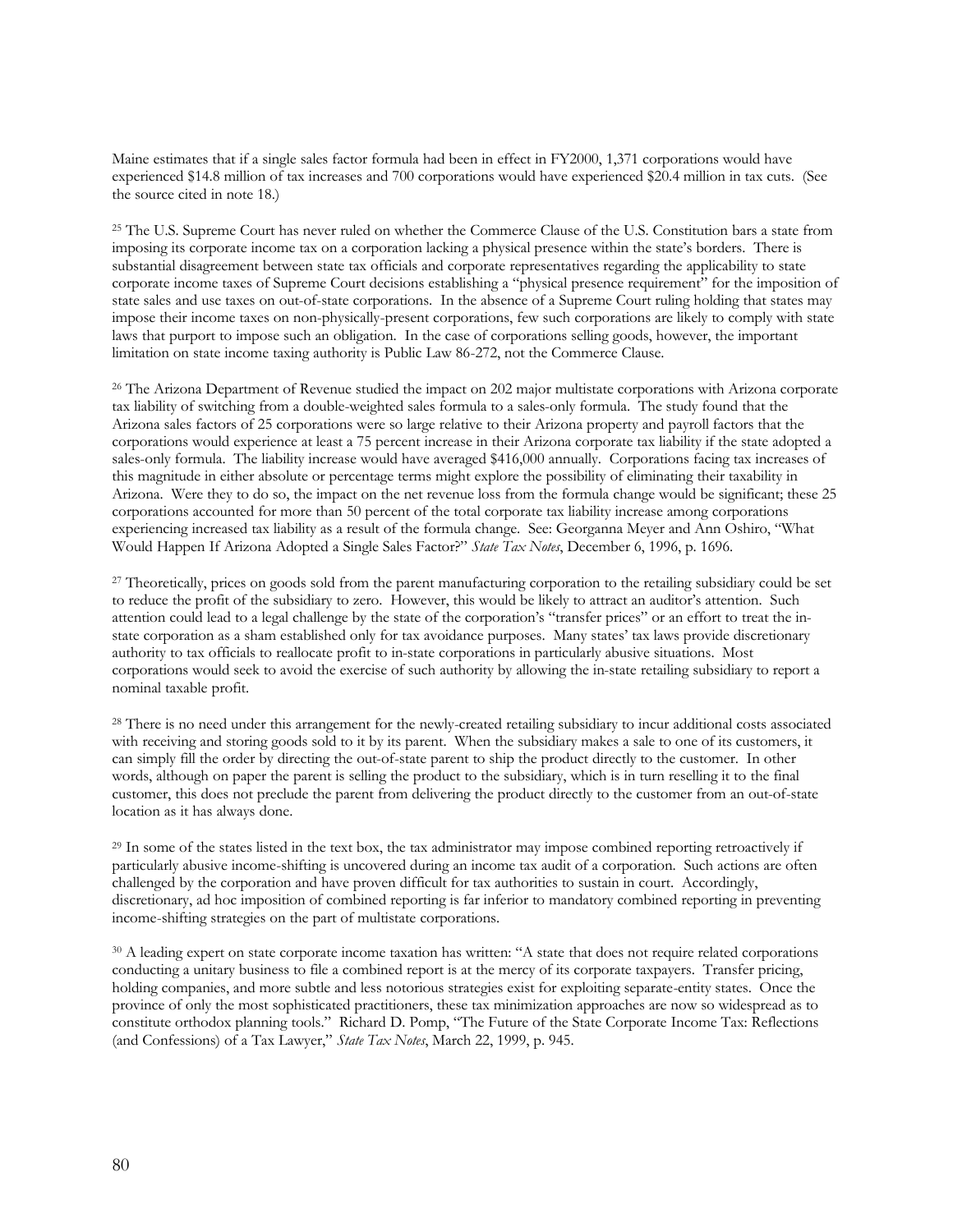<sup>31</sup> Should a state that switches to a single sales factor formula be one in which the net effect on revenues would be positive, the impact of the corporate tax restructuring strategies discussed in the previous sections of course would be to reduce the magnitude of the revenue gain — potentially even tipping it to a net revenue loss.

<sup>32</sup> The following argument is typical of this line of reasoning: " [U]nder current tax policy, a company with multi-state operations faces a higher tax bill in New York if it locates jobs and investment here. For tax purposes, New York now allocates a company's income to this state based on three factors: in-state sales (which is counted twice), in-state payroll, and in-state property. By basing corporate taxation solely on in-state sales, New York can reward, rather than punish, employers that create jobs here. . ." *The Wire*, newsletter of the Business Council of New York State., Inc., November 24, 2000.

<sup>33</sup> Again, if all states eliminated their property and payroll factors and apportioned corporate profits solely on the basis of sales, no state would have an advantage in attracting particular corporate investments.

<sup>34</sup> Michael Wasylenko, "Taxation and Economic Development: The State of the Economic Literature," *New England Economic Review*, March/April 1997, p. 44.

<sup>35</sup> See: Richard D. Pomp, "The Role of State Tax Incentives in Attracting and Retaining Business: A View from New York," *Tax Notes*, November 4, 1985, pp. 521-530.

<sup>36</sup> Patrice E. Treubert, "Corporation Income Tax Returns, 2001," *Statistics of Income Bulletin* (Internal Revenue Service), Summer 2004, p. 138; Robert Cline, William Fox, Tom Neubig, and Andrew Phillips, *Total State and Local Business Taxes*, Ernst & Young, January 2004.

<sup>37</sup> See p. 24. As discussed on pp. 25-27, some of the "nowhere income" that is created when a state adopts a single sales factor formula is attributable to the absence of a throwback rule in that state. That "nowhere income" would remain even if every state adopted a single sales factor formula.

<sup>38</sup> Two clusters of states in the upper Midwest and the Northeast have enacted or seriously considered adopting a single sales factor formula. Iowa, Minnesota, Missouri, Nebraska, and Wisconsin have already adopted a single sales factor formula. Michigan has adopted a formula for its "Single Business Tax" with a 90 percent weighting for sales. In the Northeast, Massachusetts' adoption of a single sales factor formula in 1995 played a major role in provoking Connecticut's 2000 adoption of the formula, which in turn gave impetus to New York's adoption in 2005. Maine, New Hampshire, and Rhode Island have also given serious consideration to adopting a sales-only formula.

<sup>39</sup> To argue that adoption of a single sales factor formula can provide an incentive for certain businesses to invest in a state adopting the formula (rather than just reward companies for investments they planned to make anyway) is to acknowledge that the investment would not have been economically rational for the firm in the absence of the incentive. Of course, tax benefits are sometimes sufficient to overcome cost or other disadvantages of a particular location. However, the possibility that tax savings associated with a single sales factor formula might not last for the 20-30 year time horizon that would affect a major plant siting decision — because of nullifying action by other states — would suggest that adoption of the formula is not likely to materially affect such a decision.

<sup>40</sup> Robert G. Lynch, *Do State and Local Tax Incentives Work*?, Economic Policy Institute, Washington, DC, 1996, p. 6.

<sup>41</sup> Discussion of symposium papers by Robert M. Ady, Executive Consultant, Deloitte & Touche/Fantus Consulting, in "The Effects of State and Local Public Policies on Economic Development," *New England Economic Review*, March/April 1997, p. 79.

<sup>42</sup> Stephen T. Mark, Therese J. McGuire, and Leslie E. Papke, "What Do We Know About the Effect of Taxes on Economic Development? Lessons from the Literature for the District of Columbia," *State Tax Notes*, August 25, 1997, pp. 508-509.

<sup>43</sup> In addition to the operational benefits to the company of opening the California sales office, the company would obtain a small savings in its Arizona corporate income tax liability because the opening of a new office and the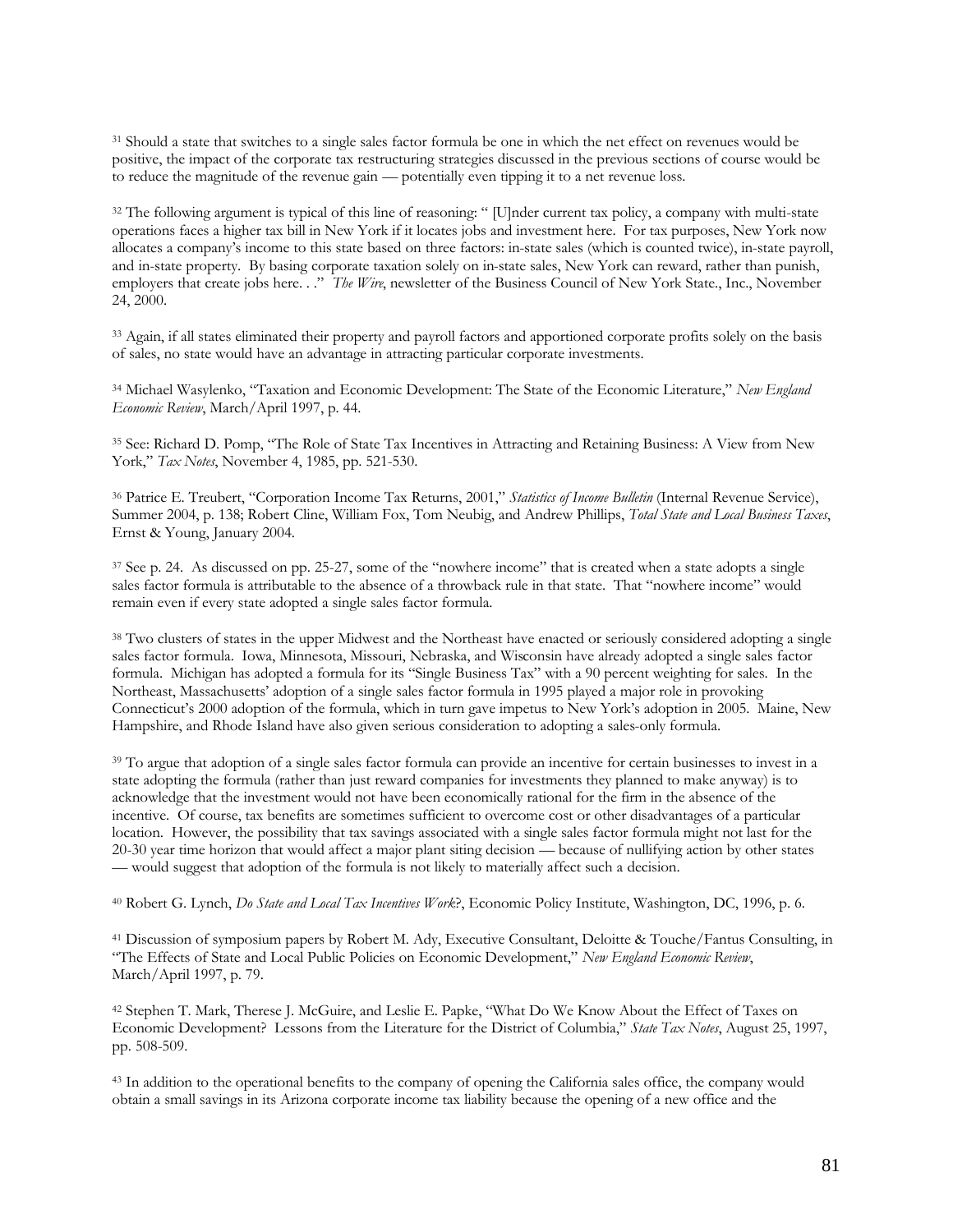employment of additional workers in California would automatically reduce its Arizona property and payroll factors. The fact that the potential savings in Arizona corporate income tax liability would be an additional factor affecting whether the benefits of opening the California office would exceed the costs in no way contradicts the basic point: that California's switch from a property-payroll-sales formula to a sales-only formula would be a disincentive for this company to become taxable in California by placing property and employees there.

<sup>44</sup> See, for example: Wisconsin Manufacturers and Commerce, "Single Sales Factor Apportionment," (www.wmc.org/gr/taxes/singlesalesfactor.htm); Pennsylvania Economy League, Inc., "A Single Sales Factor Apportionment Formula: Economic Development Implications for Pennsylvania" (www.pelcapital.org/Reports/CapPers-SingleSales.pdf).

<sup>45</sup> The open-ended, "no strings attached" character of the tax benefits provided by a single sales factor apportionment formula runs counter to a powerful trend in state economic development policy. A growing number of state and local governments are enacting "job quality" standards applicable to financial assistance to private companies to ensure that the jobs pay decent wages and provide health and other benefits. Further, states are enacting "clawback" provisions that require tax and other benefits to be repaid if companies fail to fulfill job creation and/or job quality promises. See: Anna Purinton with Nasreen Jilani, Kristen Arant, and Kate Davis, *The Policy Shift to Good Jobs, Cities, States and Counties Attaching Job Quality Standards to Development Subsidies*, Good Jobs First, November 2003. States could easily limit the right to use a single sales factor formula to corporations paying certain wages or increasing their total employment by a certain percentage over a base year; Massachusetts initially imposed such a requirement, although it contained a loophole (see the text box on p. 5).

<sup>46</sup> Consider a corporation with \$100,000,000 of gross income, \$1,000,000 of state corporate income tax liability, and \$80,000,000 in other deductible expenses. Its taxable income for federal purposes is \$19,000,000 (\$100,000,000- \$80,000,000-\$1,000,000), and its federal corporate tax liability at a 35 percent tax rate is \$19,000,000\*.35 or \$6,650,000. Now assume that its state corporate income tax liability is cut in half — by \$500,000 — because its home state adopts a single sales factor formula. Its federal taxable income will rise to \$19,500,000 (\$100,000,000-\$80,000,000-\$500,000), and its federal tax liability will increase by \$175,000 to \$6,825,000 (\$19,500,000\*.35). In other words, 35 percent of its \$500,000 in state tax savings — \$175,000 — flowed to the federal government in the form of higher federal corporate tax liability.

<sup>47</sup> A majority of single sales factor states had below-average performance in retaining manufacturing jobs between December 2001 and December 2004 even if one counts Oregon among them. Oregon enacted a law in August 2001 that implemented a formula with sales weighted 80 percent effective May 2003 and enacted a second law in August 2003 that began a two-step phase-up to a single sales factor formula.

<sup>48</sup> The Bureau of Labor Statistics converted from the old "Standard Industrial Classification" (SIC) system to the North American Industry Classification System (NAICS) during the 1990s and stopped maintaining SIC-based data at the end of 2000. The interstate comparisons of manufacturing job performance in the preceding paragraphs were all done on a consistent NAICS basis.

<sup>49</sup> *Site Selection* each year lists the 20 largest plant investments/expansions. The \$700 million threshold was used in Table 4 because it was the smallest investment that was common to all of the "top 20" lists published by *Site Selection* from 1995 through 2004.

<sup>50</sup> The calculation of the share of total U.S. economic output represented by Illinois, Massachusetts, and Texas in these three paragraphs uses 2000 Gross State Product as reported by the U.S. Department of Commerce. The three states' shares of total GSP did not vary significantly over the 10-year period under discussion.

<sup>51</sup> Intel investments in non-single sales factor states listed in Table 3 include \$2.2 billion in Oregon, \$2 billion in Arizona, \$2 billion in New Mexico, and \$1.5 billion in Colorado. See: Michael Mazerov, *State Enactments of the "Single Sales Factor" Tax Incentive Have Had Little Impact on Intel Corp.'s Major Plant Location Decisions*, Center on Budget and Policy Priorities, March 15, 2005.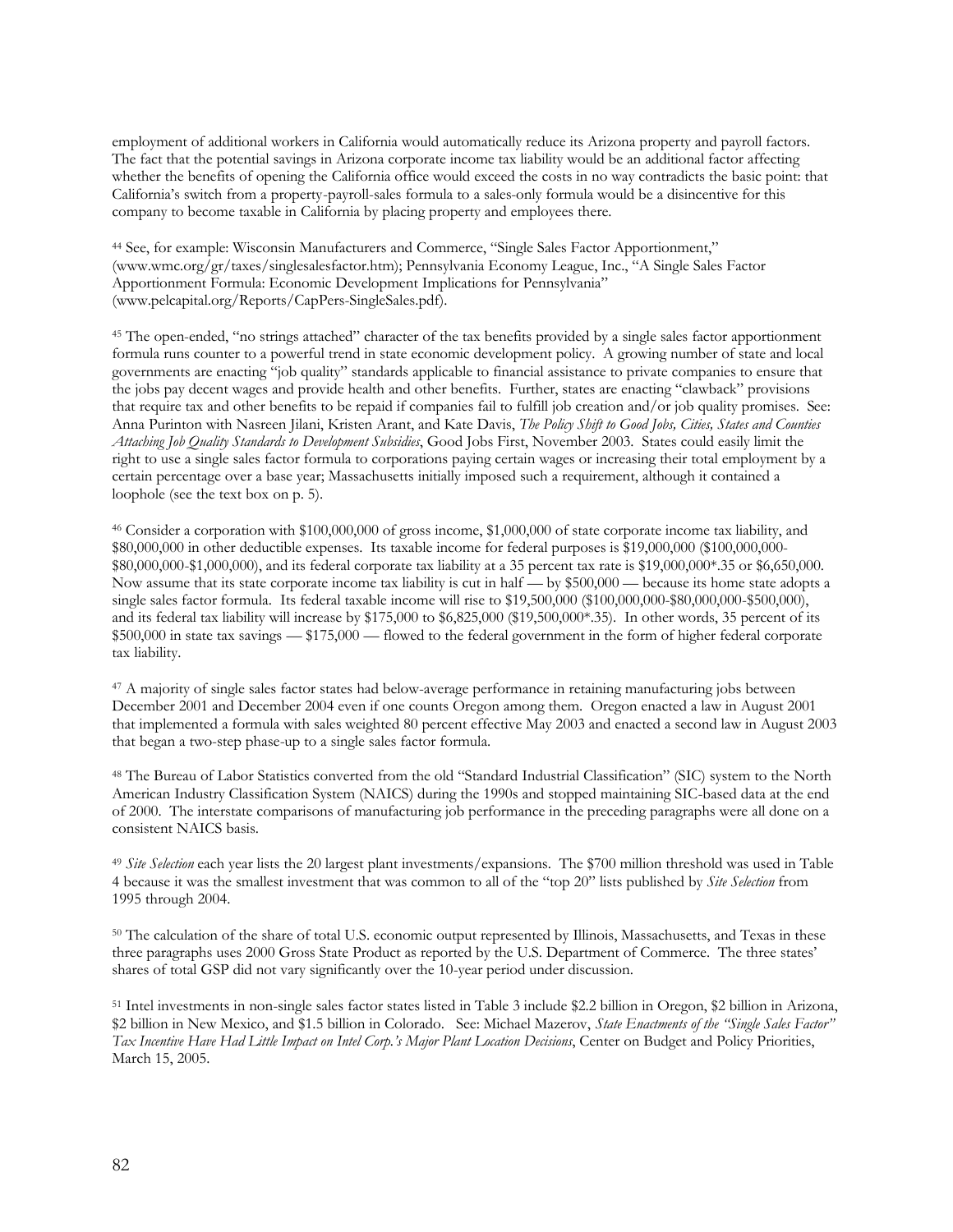<sup>52</sup> In addition to services and infrastructure provided by "market states" that benefit out-of-state corporations directly, high-quality state services like K-12 and higher education also are an important underpinning of a healthy state economy, which stimulates demand for the products and services of out-of-state sellers.

<sup>53</sup> See the source cited in note 7.

<sup>54</sup> In Wisconsin, for example, 81 percent of taxable corporations with 1997 profits between \$10,000 and \$25,000 were subject to corporate tax only in Wisconsin, while only 11 percent of taxable corporations with profits above \$10,000,000 were subject to tax only in Wisconsin. Of course, some of the corporations in the former group may actually have been small subsidiaries of large corporations. Moreover, corporations reporting small profits in a particular year may actually be large corporations having a bad year financially. Nonetheless, the Wisconsin data reveal a steadily increasing share of corporations taxable only in Wisconsin as one moves down the scale from high-profit classes to low-profit classes, suggesting that the generalization that small corporations are more likely than large corporations to be subject to corporate tax in a single state is a valid one. See: Wisconsin Legislative Fiscal Bureau Paper #111, *Corporate Income and Franchise Tax — Single-Sales Factor Apportionment Formula*, June 7, 1999, p. 7, Table 2.

<sup>55</sup> See the source cited in the previous note.

<sup>56</sup> The multistate corporate community alleges that since Congress (through the enactment of P.L. 86-272) and the U.S. Supreme Court have decreed that corporations should not be subject to taxation in states in which they have no or limited physical presence, it is unfair of states to seek to counteract this result by arbitrarily deeming the profits earned in those states to be earned in the states to which the sales are "thrown back." The state counter-argument is that corporations are not entitled to "nowhere income" and that the throwback rule is a reasonable, second-best, collective solution to unfair restrictions on their ability to impose income taxes on corporations that are in fact earning profits from selling to their residents.

<sup>57</sup> See: H.R. 1956, 109th Congress, "The Business Activity Tax Simplification Act of 2005." A "Coalition for Rational and Fair Taxation" whose membership has included Microsoft Corporation, American Express, Viacom/CBS, Walt Disney/ABC and 12 other major multistate corporations, has been organized to lobby for new federal restrictions on the ability of states to impose corporate income taxes. See letter dated November 28, 2000 from attorney Arthur Rosen to members of the Senate Commerce Committee on behalf of the Coalition, *State Tax Notes Today* on-line database. (The coalition was recently renamed the "Coalition to Protect Interstate Commerce.") A number of large business organizations have supported this type of legislation, including the U.S. Chamber of Commerce and the Business Roundtable.

<sup>58</sup> In instances in which P.L. 86-272 does not apply, corporations largely defy state assertions that the lack of physical presence does not immunize the corporation from corporate income tax liability. For example, the credit-card subsidiary of the J.C. Penney Company recently successfully defended itself from Tennessee's assertion that its issuance of credit cards to Tennessee residents obligated the company to pay corporate income tax to the state. Until such time as the U.S. Supreme Court issues a broad, unequivocal ruling to the contrary, most corporations not physically present in a state will not acknowledge an obligation to pay income taxes on profits earned by selling goods or services to residents of such a state — regardless of how large those profits may be.

<sup>59</sup> See the Better Boxes, Inc. example on p. 27.

<sup>60</sup> Although the elimination of the single sales factor formula would mitigate the need for the throwback rule, it would not eliminate it entirely. Nowhere income will exist so long as there is a sales factor in the apportionment formula and corporations are not automatically taxable in states in which they make sales. States without the throwback rule in place should consider adopting it to give effect to the obvious fact that all corporate profit is earned somewhere. If states feel compelled to give a corporate tax break to the kinds of "export-oriented" corporations the repeal of the throwback rule is intended to benefit, they should do it through a tax credit mechanism, the costs, benefits, and beneficiaries of which can be identified and monitored.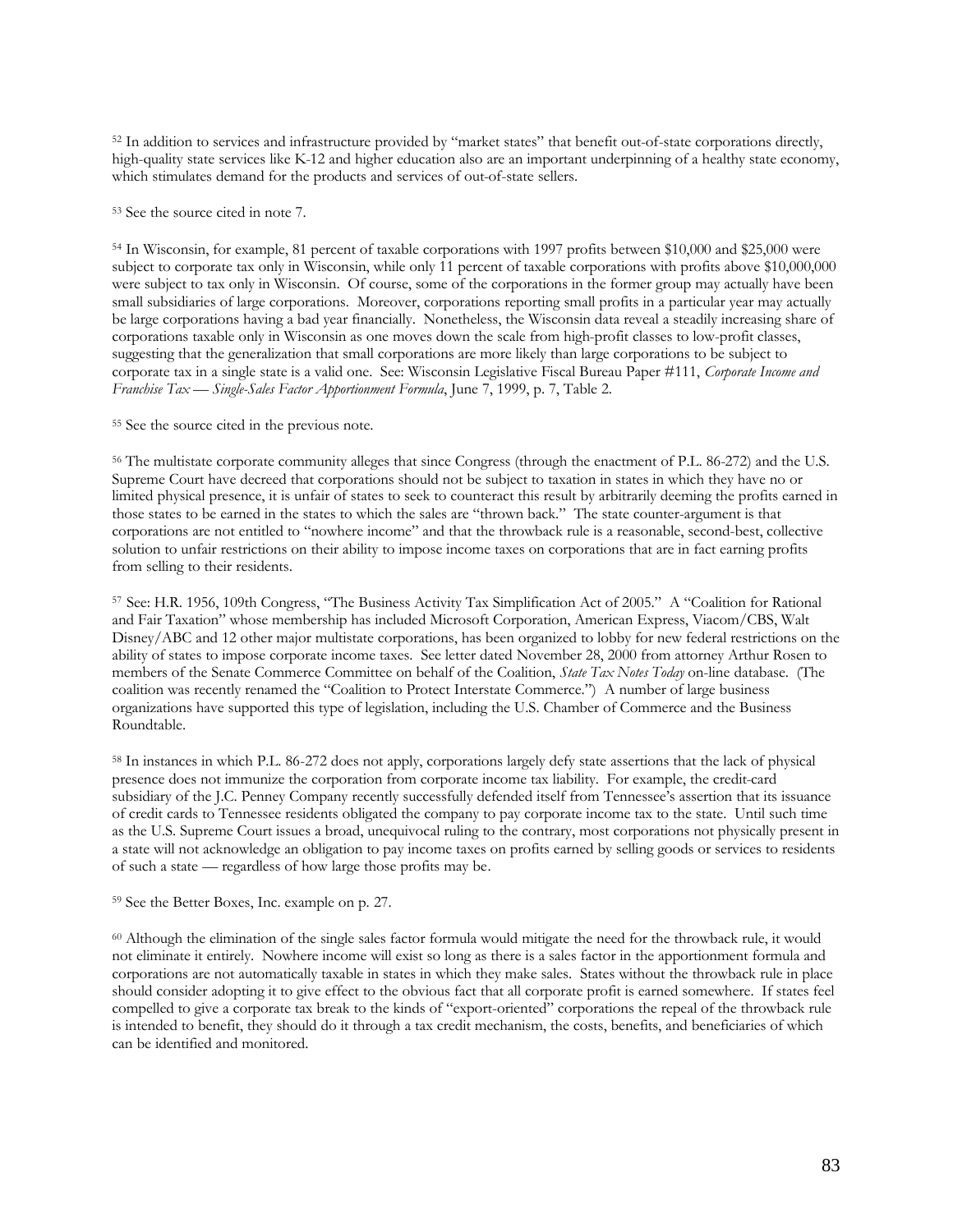<sup>61</sup> For example, see the economic development training manuals published by the Council on Urban Economic Development (www.cued.org) and William Schweke, Brian Dabson, and Carl Rist, *Improving Your Business Climate: A Guide to Smarter Public Investments in Economic Development*, Corporation for Enterprise Development 1996 (www.cfed.org).

<sup>62</sup> The analysis in this Appendix is discussed at greater length in a separate Center paper. See: Michael Mazerov, *Federal "Business Activity Tax Nexus" Legislation: Half of A Two-Pronged Strategy To Gut State Corporate Income Taxes*, Center on Budget and Policy Priorities, January 26, 2005.

<sup>63</sup> Arthur R. Rosen, "Should States Tax E-Commerce? Comparing Burdens and Benefits," *State Tax Notes*, August 21, 2000, p. 521.

<sup>64</sup> George Isaacson, attorney for L.L. Bean and the Direct Marketing Association, has written: "Any group that is not heard in the political process can expect to be abused by the process. . . If out-of-state companies are forced to collect state use taxes, they will still have no voice in the political process which imposes that burden on them. Such nonresident companies could fully expect that their concerns regarding the state tax system would go unaddressed." "Debate: Simplification or Equity First? Target's Hale, DMA's Isaacson Square Off on Internet Taxation," *State Tax Notes*, June 5, 2000, p. 1951.

<sup>65</sup> A lobbyist for the Maryland Manufacturers' Council, which advocated adoption of a sales-only formula in that state, candidly assessed the politics of the legislation. Asked about potential opposition by out-of-state corporations that would be hit with higher taxes, he responded, "What leverage do they have?" See: Michael Dresser, "Taylor Backing Tax Change," *Baltimore Sun*, January 6, 2001.

<sup>66</sup> The magnitude of the tax savings that results from BBI's shifting its warehouse operations from South Carolina to Georgia depends on the fact that Georgia's corporate income tax apportionment law does not include the throwback rule. Recall that the throwback rule treats a sale that is made to a customer in a state in which a corporation is not taxable as if it had been made in the state from which the product was shipped. Had Georgia implemented the throwback rule, all \$13 million of BBI's South Carolina sales that originated in its Georgia warehouse would have been treated as if they were made to Georgia residents — increasing BBI's Georgia apportionment percentage to 95 percent. While BBI's tax savings from moving its warehouse from South Carolina to Georgia would not have been as large if Georgia had enacted a throwback rule, they would not have been trivial, either. Recall that if South Carolina adopted a sales-only formula and BBI had remained taxable in that state, it would have been subject to tax on 117 percent of its profit in Georgia and South Carolina combined. This is still significantly greater than the 95 percent of BBI's profit that would have been taxable in the two states if Georgia had a throwback rule in effect. As indicated on p. 26 almost half the states with corporate income taxes do not have the throwback rule in effect. Thus, the scenario described here is not an unlikely one.

<sup>67</sup> Even under combined reporting, the separate corporations in the corporate group are generally required to file their own tax returns.

<sup>68</sup> Wisconsin Legislative Fiscal Bureau Paper #112, *Corporate Income and Franchise Tax — Combined Reporting*, June 7, 1999, p. 14.

<sup>69</sup> Goolsbee and Maydew's research actually explores the relationship between the weight assigned to the payroll factor and state job creation. However, since so far all states have given the property factor the same weight as the payroll factor, reducing the weight of the payroll factor by a certain percentage automatically increase the sales factor twice as much. For example, reducing the payroll factor and property factor each by 8 1/3 percentage points (from 33 1/3 percent to 25 percent), automatically increases the sales factor by 16 2/3 percentage points (from 33 1/3 percent to 50 percent).

70 "[T]he country might be better off if the apportionment formulae were set at the federal level as in a standard race-tothe-bottom type argument. . . . [P]romoting uniformity might improve national welfare by preventing the beggar-thyneighbor changes at the state level." Austan Goolsbee and Edward L. Maydew, "Coveting Thy Neighbor's Manufacturing: the Dilemma of State Income Apportionment," *Journal of Public Economics*, January 2000, p. 140.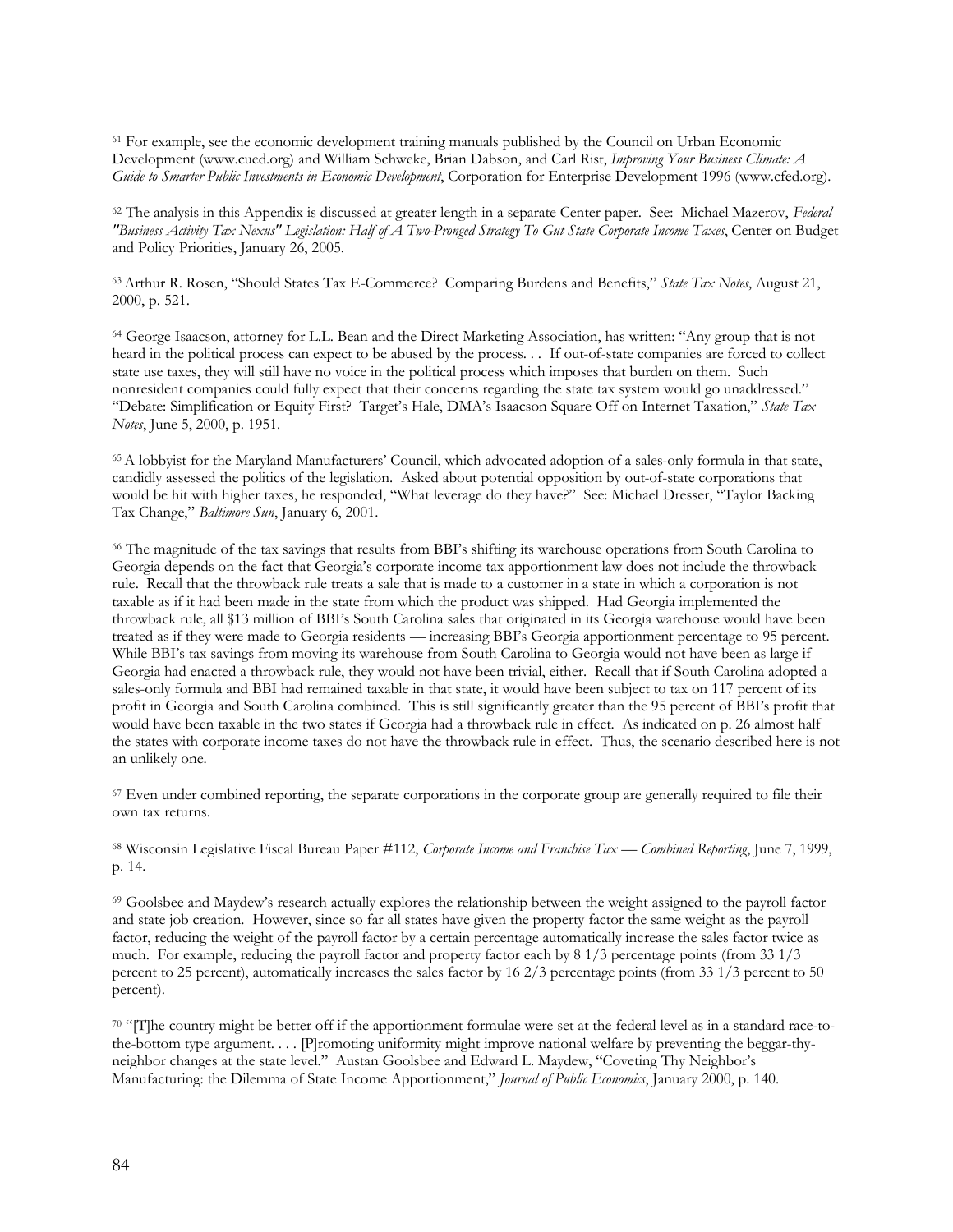<sup>71</sup> *The Economic Impact of Single Factor Sales Apportionment for the State of Illinois: Job Creation and Tax Revenue*, December 1996 (funded by the Illinois Manufacturers Association). *The Economic Impact of Single Factor Sales Apportionment for the State of Minnesota: Job Creation and Tax Revenue*, February 1999 (prepared for the Minnesota Taxpayers Association). *Economic Impact of Single Factor Sales Apportionment: Job Creation and Tax Revenues*, February 1999, published in modified form as "What Would Happen If Wisconsin Adopted a Single-Factor Sales Apportionment Formula?" *State Tax Notes*, March 8, 2000 (funded by Wisconsin Manufacturers and Commerce, co-authored with University of Wisconsin professors John Healy and Michael S. Schadewald). *The Economic Impact of Single Factor Sales Apportionment for the State of New York*, November 2000 (commissioned by the Business Council of New York State, Inc.).

<sup>72</sup> The four Goolsbee/Maydew studies also project increases in *non*-manufacturing employment in states adopting a sales-only formula. They have not attempted to break down this non-manufacturing employment growth into direct and "multiplier" effects. "Direct effect" refers to any change in non-manufacturing employment attributable to tax savings provided to non-manufacturers eligible to calculate their corporate income taxes using a single sales factor formula. "Multiplier" employment effects arise when growth in manufacturing employment stimulates growth in nonmanufacturing businesses selling goods and services to manufacturers.

<sup>73</sup> See: Garland Allen, Kathryn Pischak, and Ossie Ravid, "Single-Sales-Factor Legislation Sent to Governor," *State Tax Notes*, May 19, 1997, p. 1507. In 1998 the Illinois legislature enacted, and Governor Jim Edgar signed, a single sales factor formula, to be phased in by 2000. Edgar had vetoed single sales factor legislation in 1997.

<sup>74</sup> Goolsbee/Maydew find that, on average, the long-term impact on manufacturing jobs of increasing the weight of the sales factor is more than two and one-half times the short-term impact. For example, switching from an equallyweighted three factor apportionment formula to a formula with double-weighted sales would result in a 1.1 percent short-term jump in manufacturing jobs in a state with the average corporate tax rate and a 2.8 percent long-term increase in such jobs. See: *Journal of Public Economics*, pp. 133 and 139.

<sup>75</sup> See: Goolsbee/Maydew, *Journal of Public Economics*, Table 5, page 138, results for regression (5). These results imply that the predicted long-run change in manufacturing employment resulting from the decreased weighting of the payroll factor relative to the sales factor is approximately equal to the state corporate tax rate, times the percentage point drop in the payroll weight, times negative 4.666. The long-term growth in manufacturing jobs that would result from adoption of a sales-only formula in a state with Illinois' 7.3 percent corporate tax rate thus would be 8.5 percent  $[=(.073)^*(-.25)^*(-.25)^*(-.25)^*$ 4.666)]. This calculation is approximate because a small adjustment should also be made for the impact on the average state payroll factor weight of a single state altering its payroll factor weight. Goolsbee/Maydew do not themselves make this adjustment in their calculations, because its impact would be so small.

<sup>76</sup> For the New York study, Goolsbee/Maydew incorporated the impact of the deductibility on federal corporate income tax returns of state corporate income tax liability. (As discussed on page 44, deductibility effectively reduces the benefits to a corporation of tax breaks provided by a state or local government.) Regressions accounting for federal deductibility had appeared in several earlier versions of what became the *JPubE* paper. Their omission from the final version is curious, since from a conceptual standpoint federal deductibility should be taken into account even if — as Goolsbee/Maydew assert — doing so would not have affected the results significantly.

<sup>77</sup> Compare the coefficient of -2.729 on the "state payroll burden" in column 2, Table 2 in the New York study with the comparable coefficient of -4.666 in column 5, Table 5 of the *JPubE* paper. These are essentially the same regressions run over the two different intervals. There may be slight differences in the control variables. The change between -4.666 and -2.729 in the coefficient on the state payroll burden variable represents a decline of 41.5 percent in the number of manufacturing jobs that the two equations predict would be created as a result of a state's switch from a double-weighted three factor formula to a sales-only formula. Goolsbee/Maydew used the results of a different regression (column 1, Table 2) in the New York study to project the employment impact of adopting a sales-only formula in New York; as pointed out above (see note 76), that regression factors in the effect of federal deductibility. Goolsbee/Maydew have not published the results of a comparable regression run over the 1978-94 time frame.

<sup>78</sup> Teresa Lightner, "The Effect of the Formulary Apportionment System on State-Level Economic Development and Multijurisdictional Tax Planning," *Journal of the American Taxation Association*, 1999 Supplement. Lightner's paper was published while she was a Ph.D. candidate at the University of Oklahoma.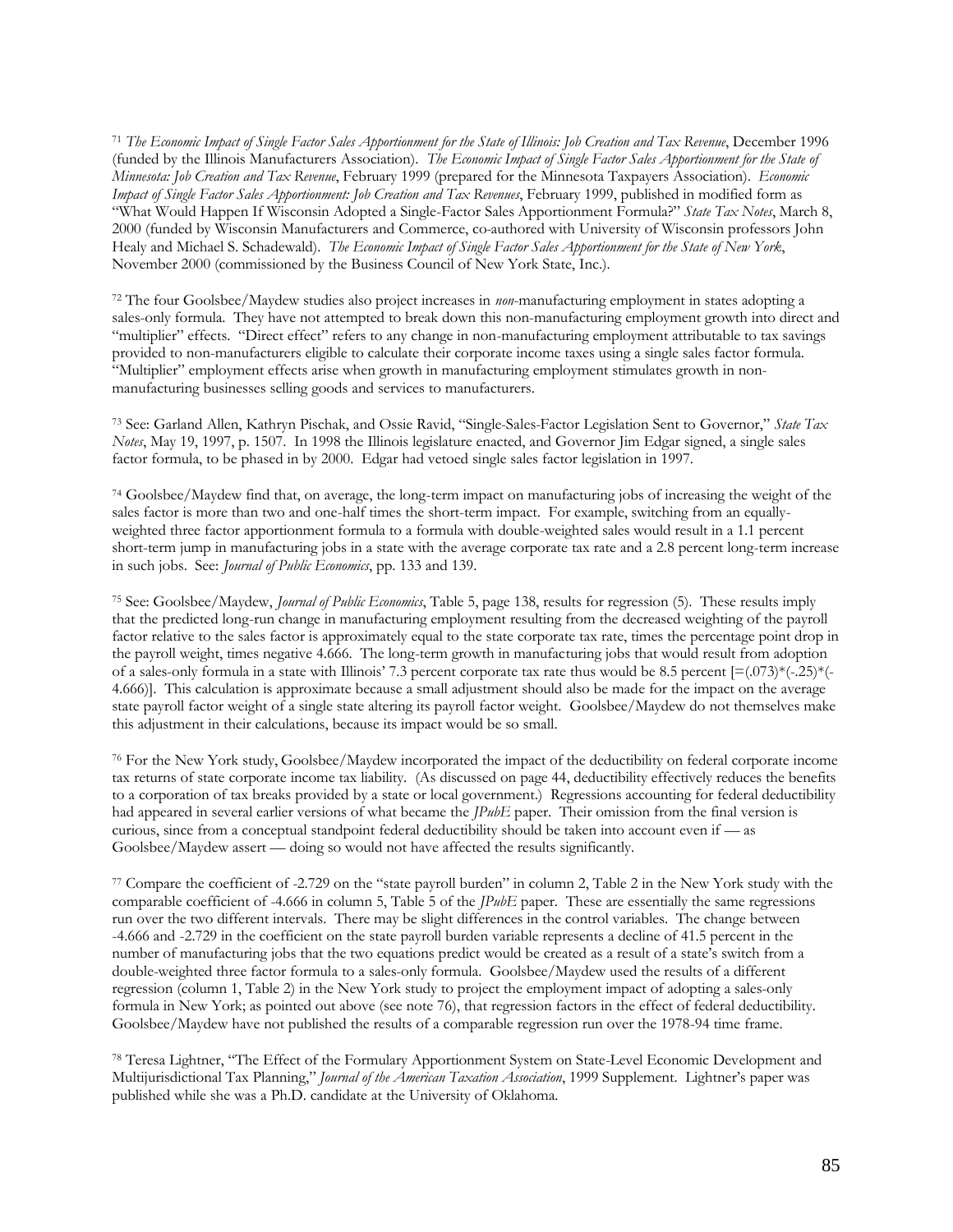<sup>79</sup> See note 36.

<sup>80</sup> Wisconsin Department of Revenue data underlying Legislative Fiscal Bureau Paper #111, *Corporate Income and Franchise Tax — Single Sales Factor Apportionment Formula*, June 7, 1999. The switch to a single sales factor formula would have provided an aggregate tax cut of \$90,253,963 to 537 multistate manufacturing corporations, an average of \$168,071 per corporation. Given Wisconsin's 7.9 percent corporate tax rate, a tax reduction of this magnitude suggests that each manufacturer, on average, would have had \$2,127,481 less profit apportioned to Wisconsin under the sales-only formula. Approximately \$22 million in additional Wisconsin corporate income tax liability would have been incurred by 718 multistate manufacturing corporations whose Wisconsin sales factors exceeded the average of their Wisconsin property and payroll factors.

 $81\,6.36$  percent Wisconsin sales + 6.36 percent Wisconsin sales + 20.01 percent Wisconsin property + 20.94 percent Wisconsin payroll  $\div$  4 = 13.42 percent overall Wisconsin apportionment factor.

<sup>82</sup> This assumes that the state does not provide any corporate income tax credits that reduce tax liability after the tax rate has been multiplied by net income apportioned to the state. Wisconsin provides minimal credits against corporate income taxes; for example, it provides no state-specific investment tax credit and only a small R & D credit. Accordingly, dividing tax liability by the apportionment factor and the tax rate should yield a quite reasonable approximation of the nationwide apportionable income of the manufacturers taxable in Wisconsin.

<sup>83</sup> To check: \$27,665,115 times the 13.42 percent Wisconsin apportionment factor times the 7.9 percent Wisconsin corporate tax rate equals \$293,194.

84 Internal Revenue Service "Statistics of Income" data for corporations support the reasonableness of this \$30 million nationwide profit estimate. According to the IRS, the average 1998 U.S. taxable income of the 6389 largest manufacturing corporations — those with gross business income in excess of \$50 million — was \$70.7 million. Most of these 6389 corporations actually would be multi-corporate groups filing federal consolidated returns combining the taxable income of the parent and most subsidiary corporations. Wisconsin does not allow consolidated returns; many of the 537 corporations thus are likely to be individual subsidiaries that happen to have nexus in Wisconsin. Accordingly, it is reasonable to expect that the nationwide profit of the 537 manufacturers in the example would be smaller than the nationwide profit of the manufacturers filing consolidated returns in the IRS large manufacturer class.

<sup>85</sup> Column 1, Table 2, New York study: -3.148 times 7.9 percent Wisconsin corporate tax rate times 25 percentage point drop in payroll factor weight times 1 minus 35 percent federal corporate tax rate. Wisconsin manufacturing employment in 2000 was 614,000 workers, according to the Bureau of Labor Statistics.

<sup>86</sup> This example just as easily can be thought of as an estimate of the tax savings the average Wisconsin manufacturer would realize by choosing to expand in Wisconsin after it adopts a sales-only formula rather than in a double-weighted sales state when growing demand stimulates the company to implement a net expansion in its output. See the discussion on p. 75 below.

<sup>87</sup> Even corporations that experience tax increases as a result of Wisconsin's unilateral switch to a sales-only formula have an incentive at the margin to shift jobs into Wisconsin to alleviate the double-taxation they are subjected to. However, as discussed above, they also have an incentive to remove jobs from the state to eliminate their taxability ("nexus") entirely. Thus, this example assumes that the only corporations that actually shift jobs into Wisconsin in response to the switch to a sales-only formula are those corporations that experience tax reductions. This assumption avoids the need to do a separate calculation for the average corporation in each group, but would not significantly change the result when measured as potential state corporate tax savings per job shifted into the single sales factor state.

<sup>88</sup> This assumes that all of the other states in which the corporation is taxable had the same corporate income tax rate as Wisconsin and used a double-weighted sales formula. In actuality, the weighted average state corporate income tax rate is probably somewhat lower than Wisconsin's 7.9 percent rate, and several surrounding states in which a Wisconsin manufacturer may be taxable have given the sales factor more than a 50 percent weight. If taken into account, both of these factors would lead to even less tax savings for the corporation from shifting jobs into Wisconsin than the example already indicates.